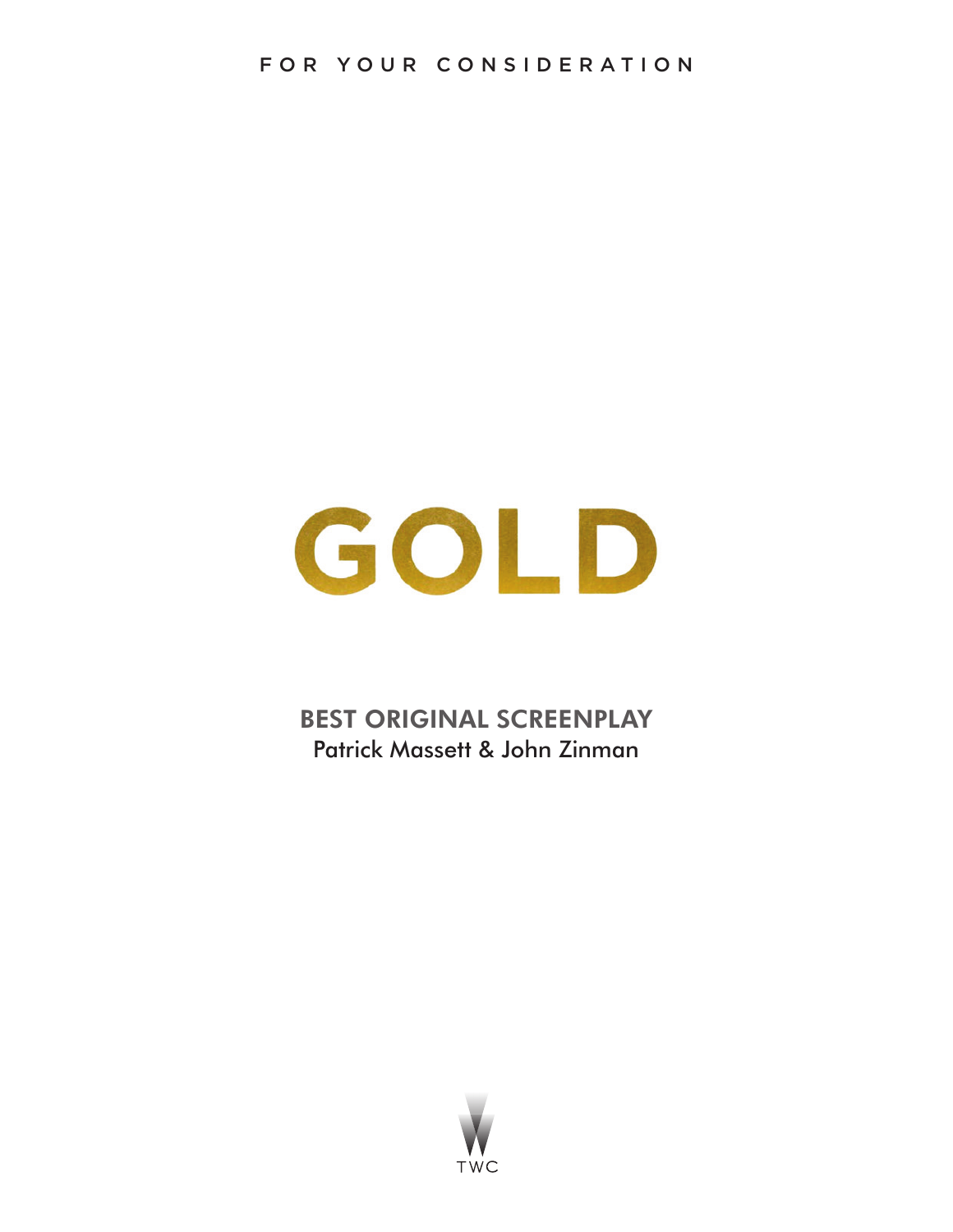# **GOLD**

by

Patrick Massett & John Zinman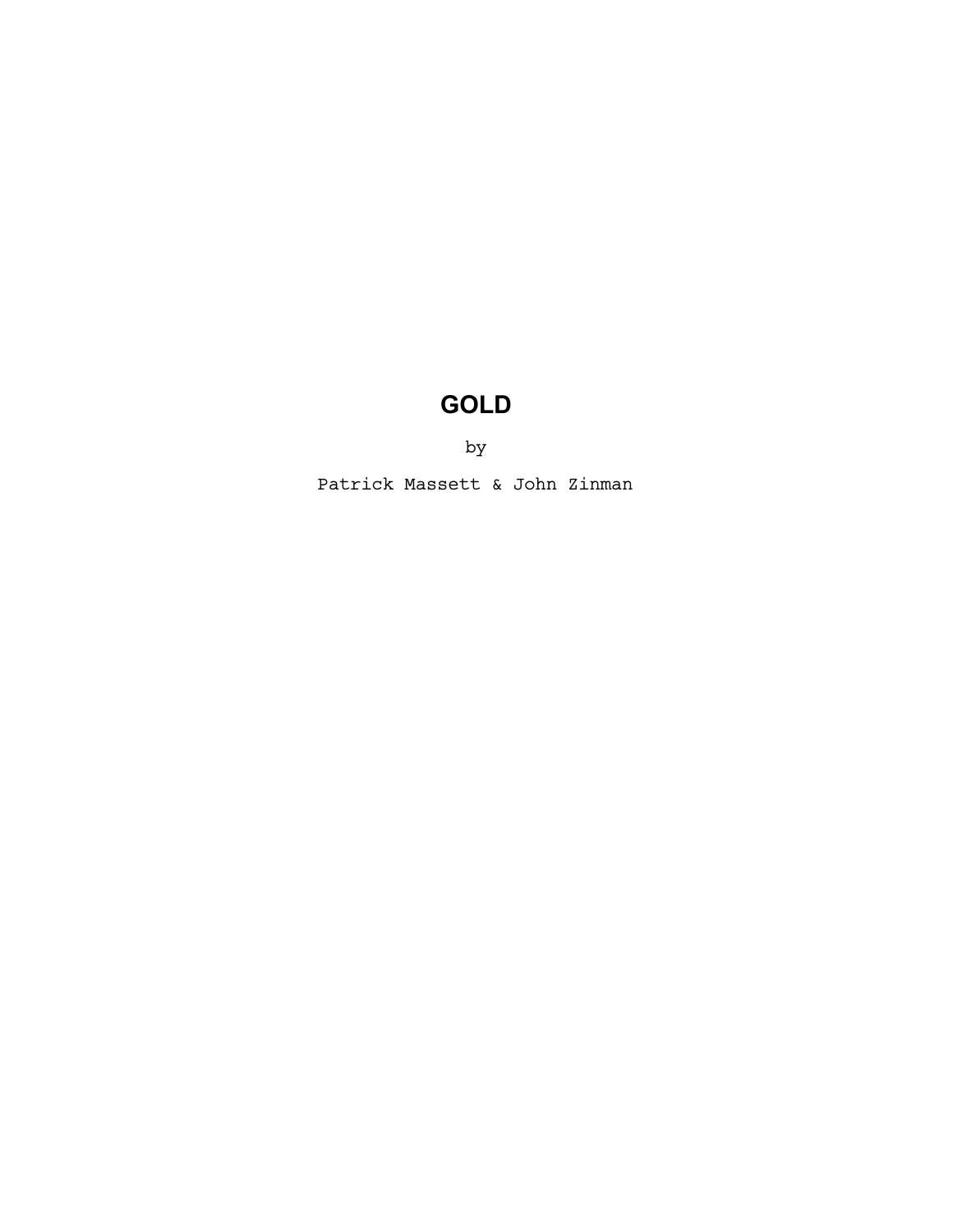#### **EXT. THE JUNGLES OF INDONESIA - DAY**

A NATIVE slashes through thick foliage, leading a patrol of INDONESIAN MILITARY -- shouted commands and radio chatter.

The tribesmen hack through the perimeter of the brush and the party emerges onto the wide silt bank of a muddy river.

Suddenly WILD BOAR let out a chorus of squeals and scatter into the brush, and there, splayed on the river bank, we find--

A BODY.

One of the soldiers approaches -- the stench is palpable - the body already decomposing.

The soldier finds a wallet, checks the ID -- we don't see the identity. The Soldier speaks into his radio.

> SOLDIER (Indonesian) We have the body...

While from the jungle the eyes of a wild pig can be seen peering out, waiting to resume its meal.

DISSOLVE TO:

#### **INT. DIMLY LIT ROOM - DAY**

A hand tosses ice into a low ball. Realizes there's no booze. Into the cabinet, finds a stashed bottle. The MAN pours a healthy measure of whiskey. KENNY WELLS (40's), unshaven, takes a long drink, masking his nerves. He is a about an inch from total collapse.

> WELLS Sure I can't pour you one?

VOICE (O.S.) No, thanks. I'm working.

The VOICE is calm, in control, authoritarian.

WELLS All the more reason.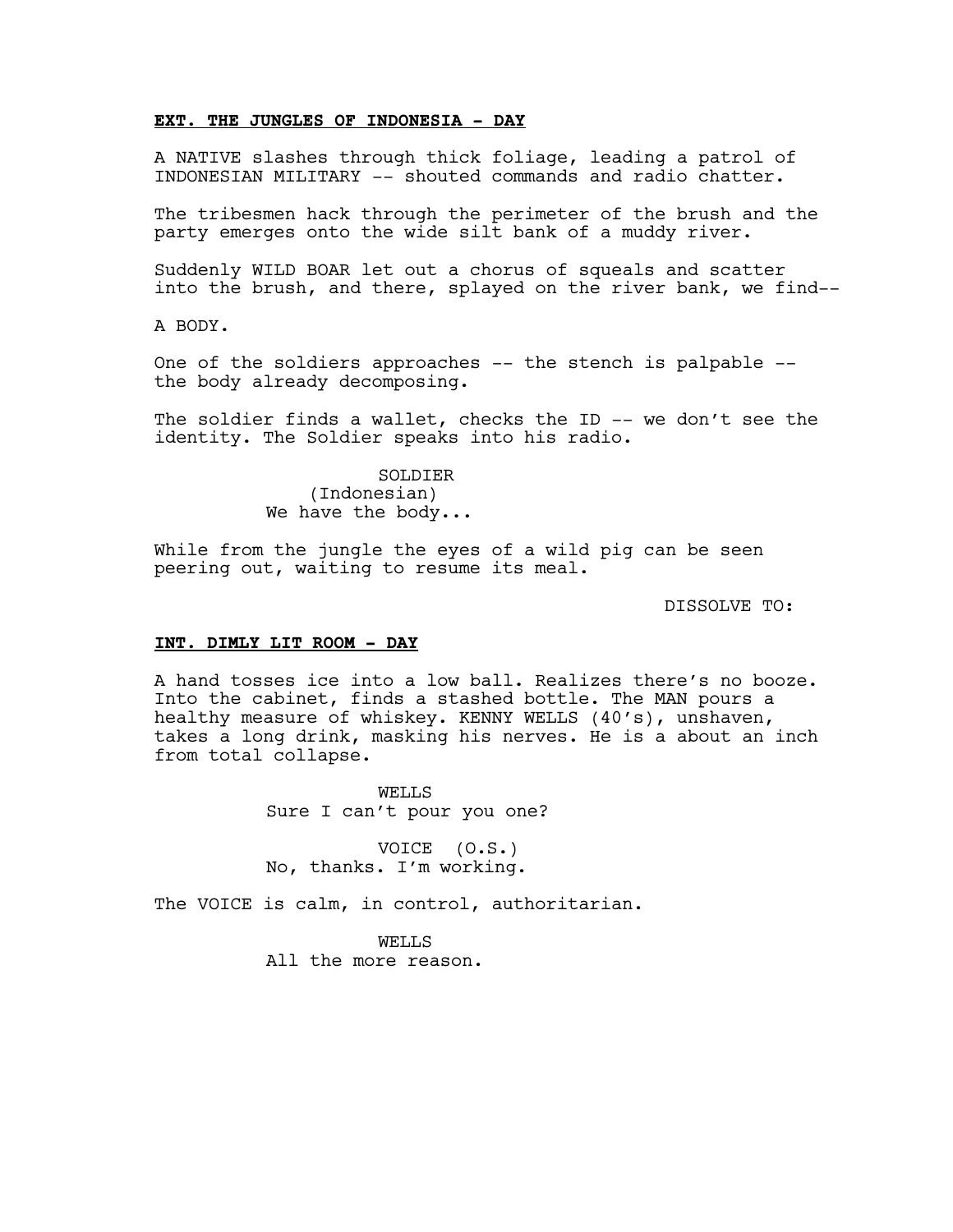VOICE (O.S.) Wells, sit. We've got a lot to cover.

WELLS Here I am. Fire away.

Wells raises his glass in a mock toast. He will not be rushed. He's got an easy smile and sparkling eyes -- but his face tells the story of a man acquainted with his whiskey.

> VOICE (O.S.) How did you meet Michael Acosta?

WELLS The first time or the second time?

VOICE (O.S.) How did you meet him, Wells?

WELLS You sure you don't want a drink? You're making me nervous.

Wells sits and faces us. Off the silence --

WELLS (CONT'D) April of '88 -- I had three properties crap out on me in six week period.

SIERRA NEVADA RANGE... TILT DOWN to find Reno against it...

#### **EXT. RENO, NEVADA - DAY**

SUPER: *Reno, Nevada... April, 1988*

-- ROULETTE WHEEL SPINNING, reveal it's in a grocery store. -- COWS GRAZING scrubland on the edge of town.

-- OLD CASINOS. Dusty ranches. Tourists. Migrant workers.

-- A ONE-ARMED BANDIT, with a gun "arm," pays out nickels.

...SLOWLY TIGHTENING as if a dry wind carries us to...

#### **EXT. THE THREE GREENHORNS BAR - MORNING**

A faded watering hole from the boomtown days.

WELLS (V.O) I was on the balls of my ass, scrambling. Not exactly uncharted waters, but I was in pretty deep...

A beat up '79 Caddy Eldorado, covered in a layer of road grime, it's bumper held on with wire, pulls into a spot and dies. For this hour there are already many cars in the lot.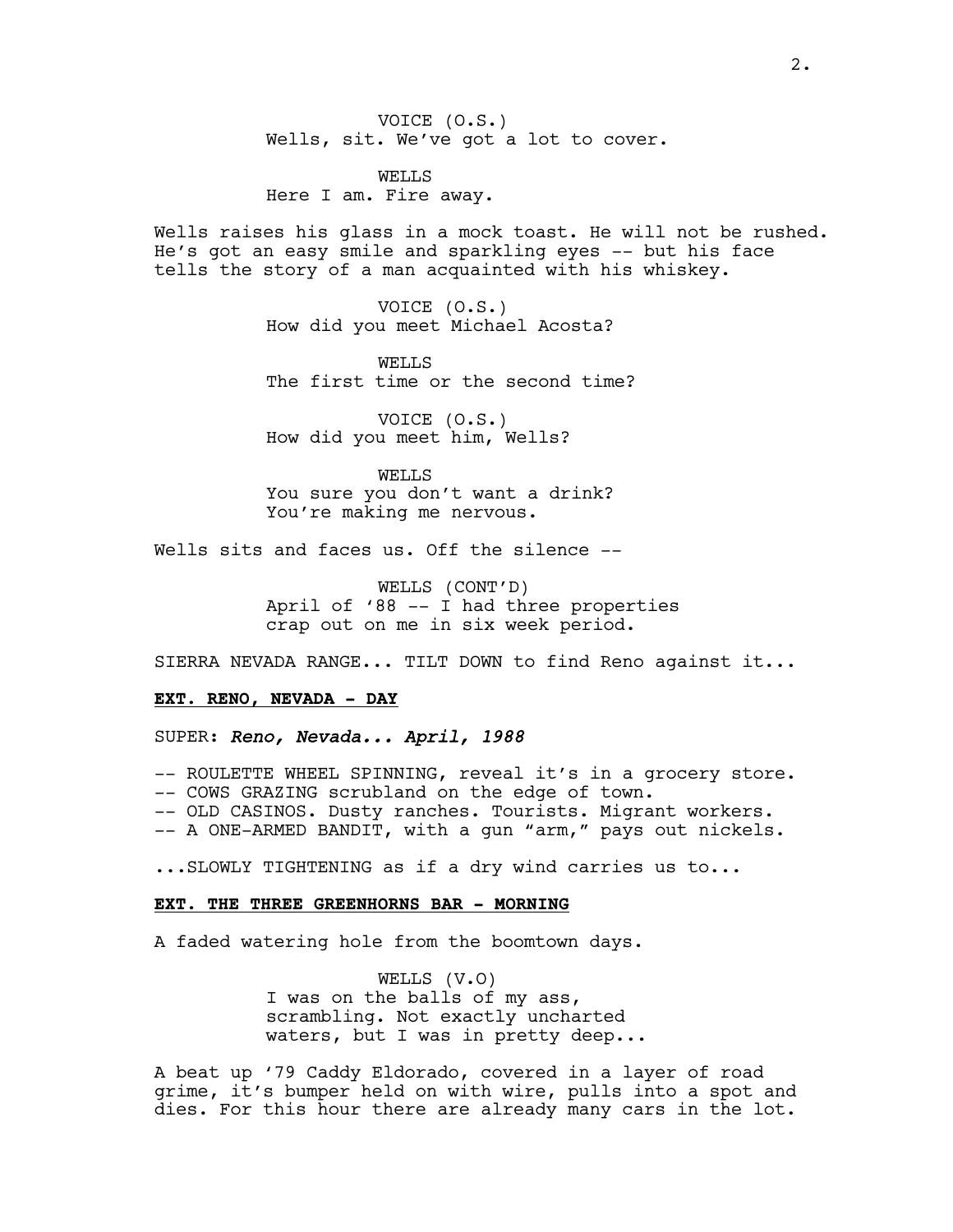Through a smoky haze, Wells stares out, eyes like a Bukowski poem. He's got one lit cigarette as he lights another. Flicks ashes at the ashtray, misses -- a constellation of burn marks.

> WELLS (V.O.) Ten AM. And I knew the board of directors had already convened.

#### **INT. THE THREE GREENHORNS BAR - CONTINUOUS**

Wells enters like the cock of the walk, back slapping and waving hellos, a well-liked regular. His suit looks like it might have been slept in... more than once.

Middle-age men in bad suits with bad hair fill the tables, working phone lines and yellow pads. These are modern-day "prospectors," promoting bottom-feeder mining stocks. Pass a couple regulars -- CONRAD "CONNIE" WRIGHT (40's) and SCOTTIE NEVINS (50's) -- doing more drinking than working.

A BARMAID concentrates on scratching a lotto ticket that looks like the slots: Cherry... Cherry... Cherry! The winning amount: \$5.00 --

Wells approaches one of the traders, clamping down on his shoulders with both hands, working out the knots. This is BOBBY BURNS (50's), balding, pouring a shot into his coffee.

> WELLS Bobby Burns!

BURNS Oh yeah, that's the stuff...

WELLS You boys hear about this cowboy's tombstone that won the contest for *Best Tombstone*? *The 5 Rules To Follow For A Happy Life...*

Smiles from the guys at the surrounding tables. They all lean in to listen. Wells clearly loves the attention.

WELLS (CONT'D)

One: it's important to have a woman who helps at home, cooks from time to time, cleans up and has a job. Two: it's important to have a woman who can make you laugh. Three: it's important to have a woman you can trust, and doesn't lie to you. Four: it's important to have a woman who is good in bed, and likes to be with you. (MORE)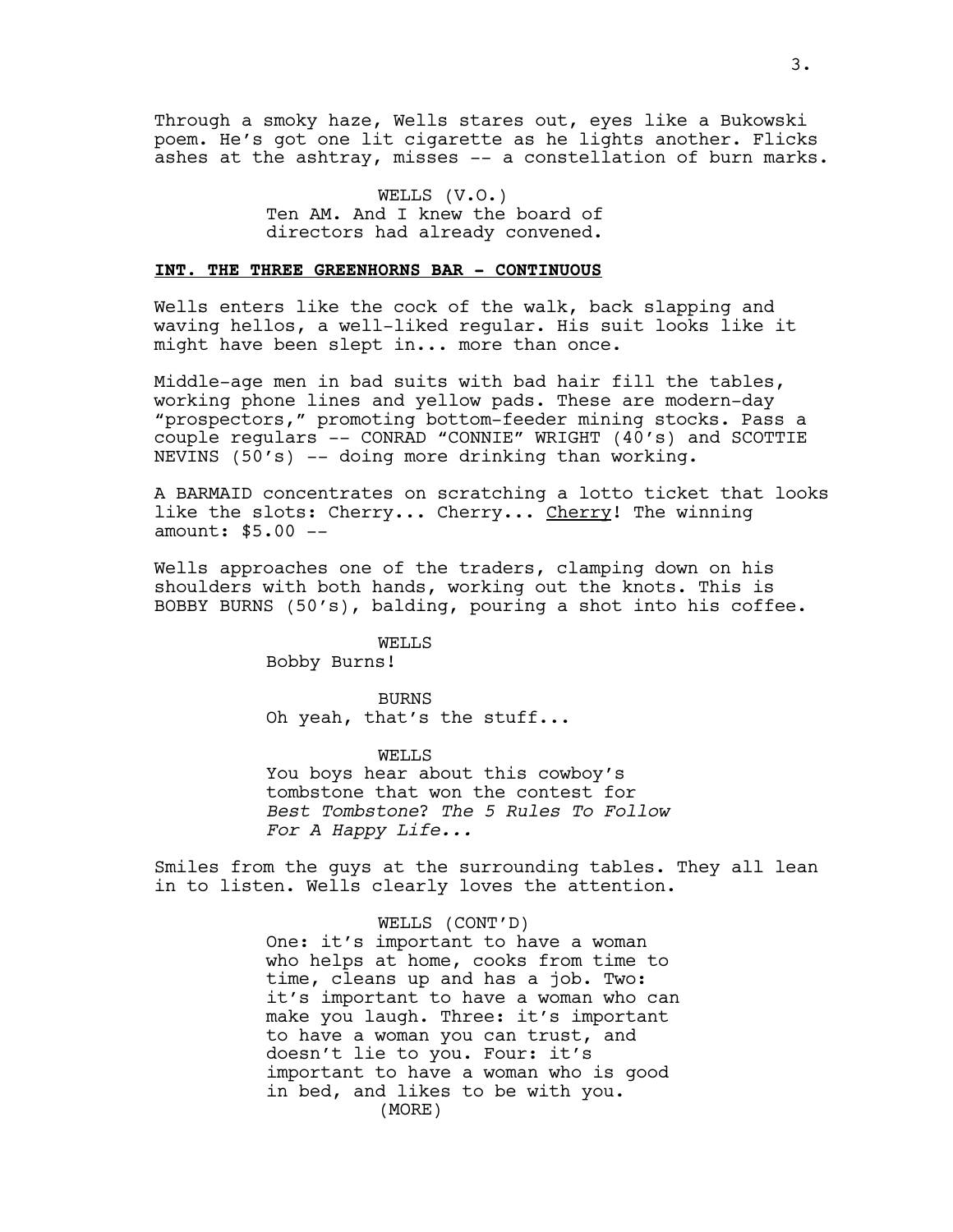Everyone laughs. Wells beams, punctuating the punch-line with a slap on Burns's back. Burns calls out to the barmaid --

> BURNS Whaddayou think, Kay?

KAY is short for KAYLENE, an ex-Jr. Miss Reno, and *second runner-up* Jr. Miss Nevada. She loves Joe Montana, horses, and Kenny, though in reverse order. Kay's jeans are a half-size too small, not because she's trying to be sexy but because she's happy.

> KAY I'll kill him right now.

More laughter. Wells loudest of all.

WELLS (to Burns) So, whatcha working? Anything I should know about?

BURNS Telmerek. Their Aukland stake, the bank called the note. I picked up a bunch of the debt, I gotta flip it before the call.

WELLS

Any bites?

BURNS

Nibbles.

WELLS Keep throwing that line.

A pat on the arm and he's off to the bar where his double Seagrams is already being poured by ROY BAKER (60's), sweet face that's seen some miles -- like a broken down boxer.

> ROY A little eye opener, Kenny?

WELLS Breakfast of champions, Roy. Breakfast of champions.

Wells raises his glass in his signature salute.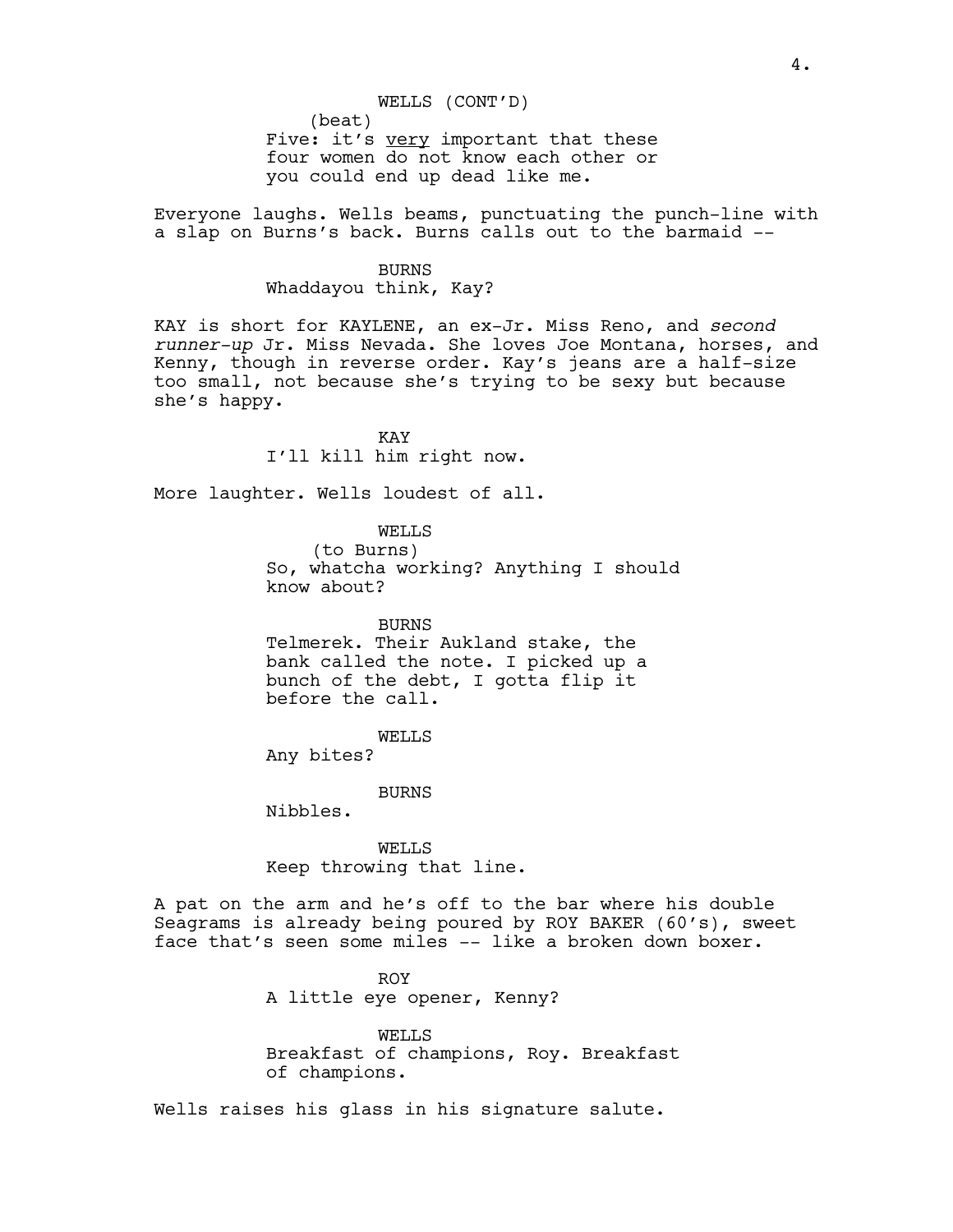WELLS (CONT'D) To the mother lode.

Wells pounds the whiskey and WE GO...

#### **INT. THE THREE GREENHORNS BAR - BACK BOOTH - LATER**

Wells sits at his "desk" -- the corner booth in the back of the bar. Working one of the two phones on the table. He flicks the ash from his smoke into a half full ashtray.

#### WELLS

(into phone) ...It's an outstanding opportunity, which is why I'm calling you personally. The geologic reports are encouraging and we're taking a very aggressive position. We're looking at yields in the high six figures. A prospectus? ...Of course, I can mail one right out. I should tell you, though - this offering is already oversubscribed. I'm taking out of my own holdings to cover demand but hey, we can always get you in on the next one... I understand. Look, why don't I give you a ring this afternoon and we'll see if there are any parcels left. Well, if you just give me...

Click. Another one that got away.

WELLS (CONT'D) You have a pleasant day...

He hangs up the receiver and grabs his drink, a HAND stops it before it reaches his lips.

> KAY 11:15, Kenny.

#### WELLS

Oh, Christ.

He hops out of the booth. Maybe drinking all morning suddenly not the best idea.

> KAY There's a fresh shirt in the "office."

WELLS Where would I be without you?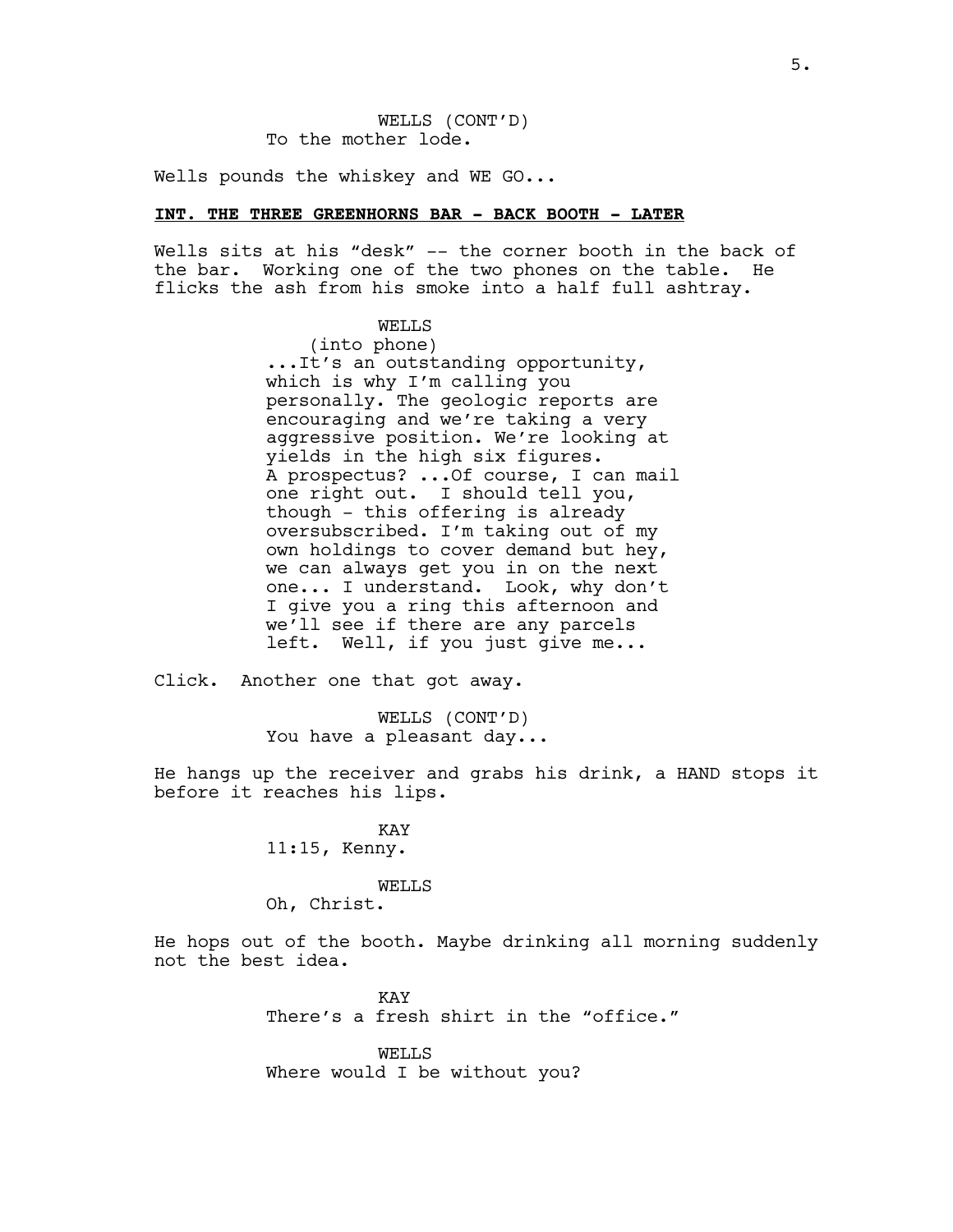Wells grabs his briefcase and heads into his adjunct office.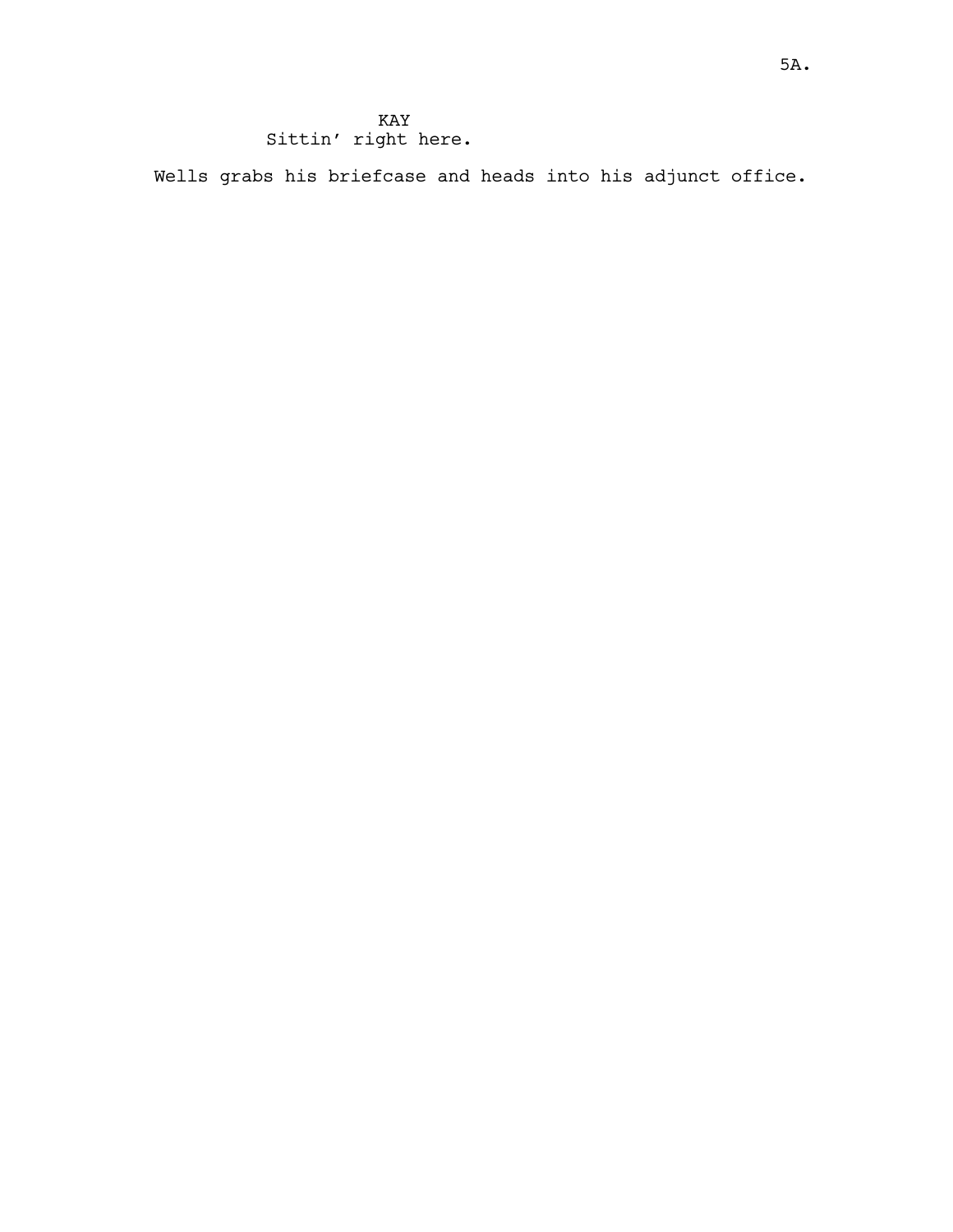#### **INT. GREENHORNS BATHROOM - DAY**

Fresh shirt laid out. Wells gives himself a sink bath. Electric shave. Visine. Gargle of Scope.

And WE GO...

#### **INT. THE THREE GREENHORNS BAR - MOMENTS LATER**

Wells emerges, transformed, presents himself to Kay.

KAY It's a miracle.

WELL<sub>S</sub> A million bucks?

Her looks says let's not get carried away, but she says:

KAY Two million.

He drains his drink.

WELLS I'll come by for you after. We'll celebrate.

KAY I'll have my dancing shoes on.

Down the bar a NICKEL SLOT MACHINE noisily pays out. They both see this as a good sign.

> WELLS I've got a good feeling about this.

And he's off. And WE GO:

# **INT. COLEMAN & MEAD CAPITAL GROUP - RECEPTION - DAY**

TIGHT ON a PICTORIAL in Northern Prospector. Wells, in the reception of a local investment bank, flipping pages. Flip Flip. Checks his watch, looks at the receptionist, BEV.

> WELLS Any idea how much longer, Bev?

BEV Shouldn't be too much longer now, Kenny. How you been?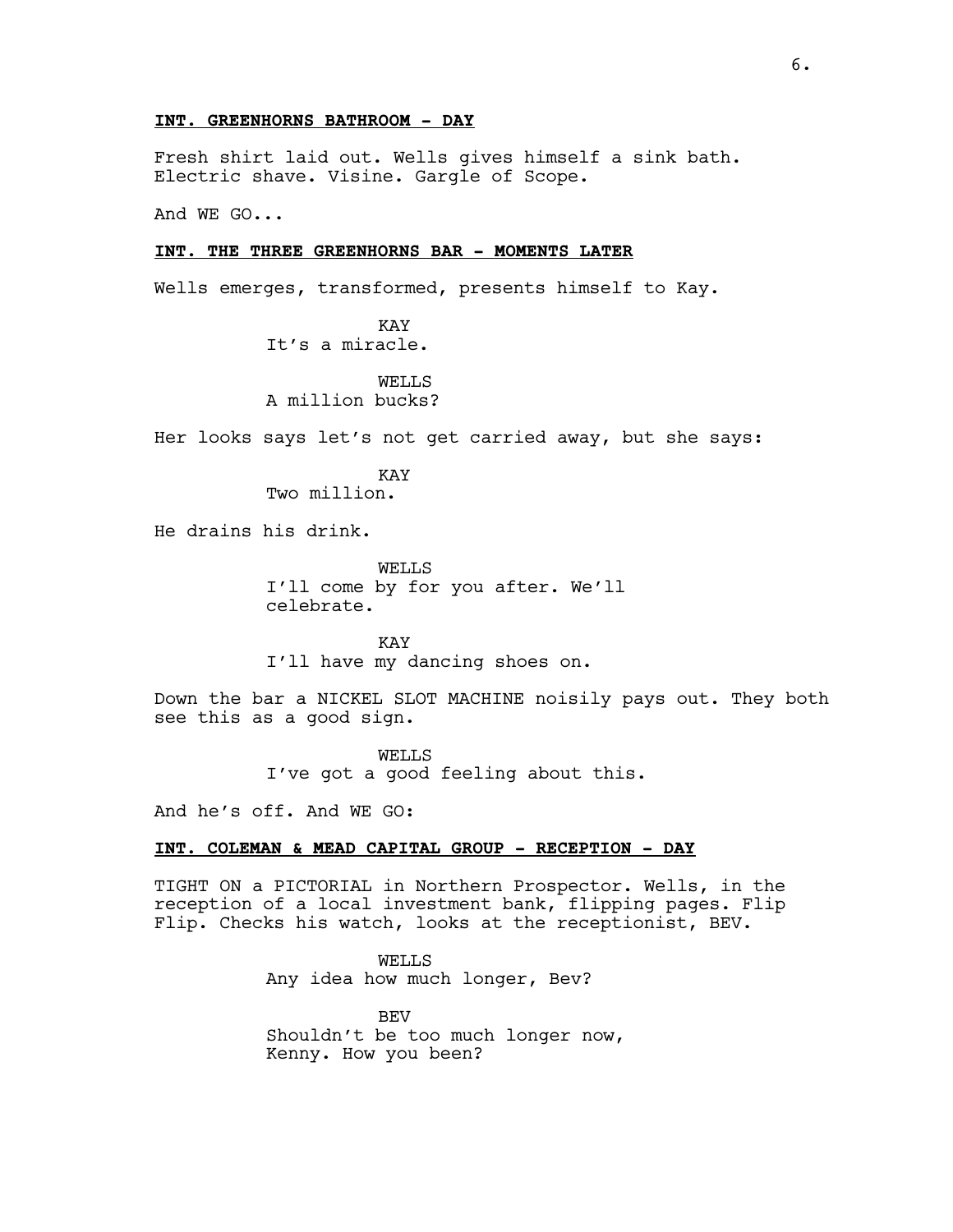He makes the so-so gesture with his hand. Two bankers enter. LLOYD STANTON (30's) and HENRY ANDREWS, even younger, in nicer suits, with looks on their faces that say, *"Let's get this over with."* Stanton extends his hand.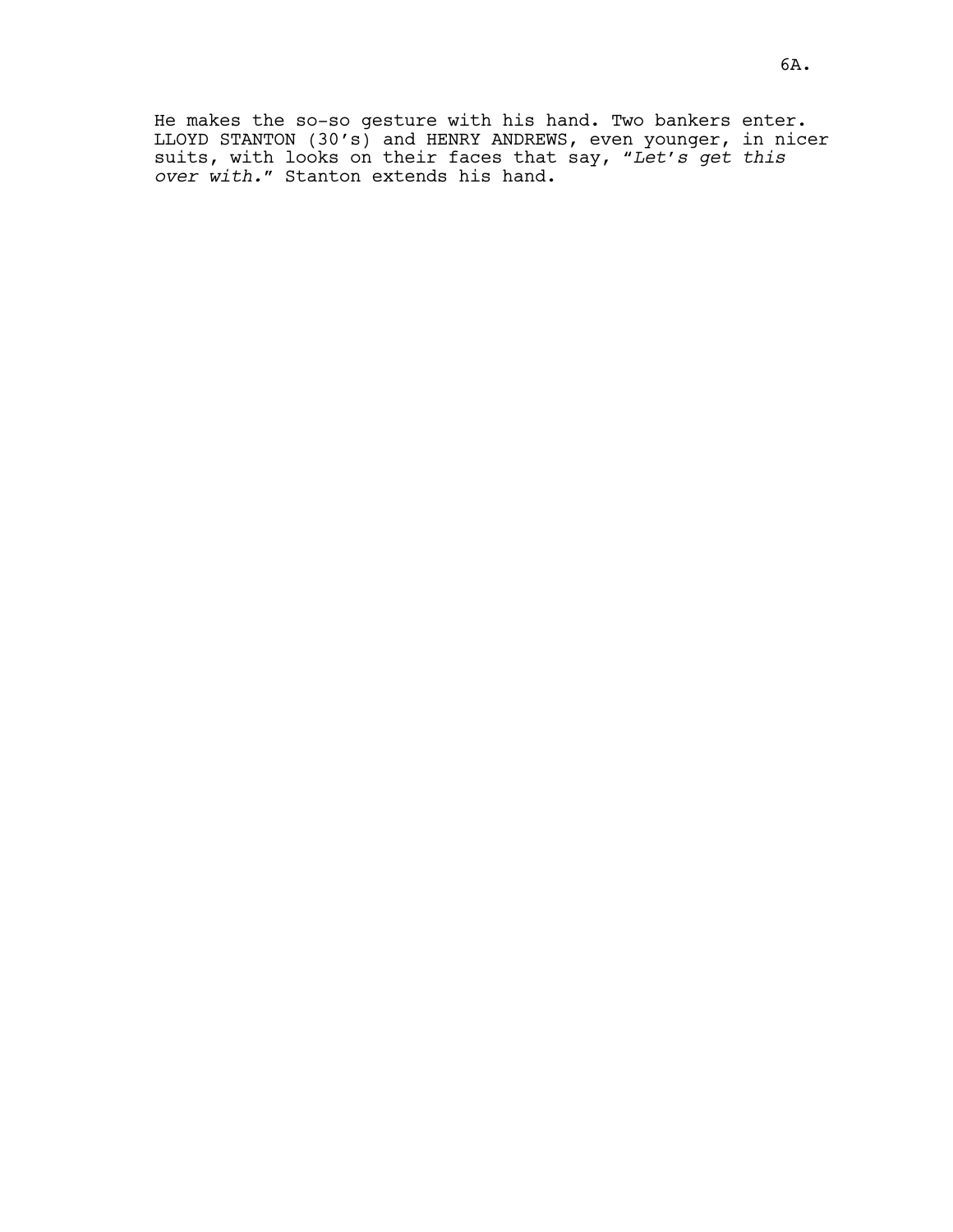**STANTON** Mr. Wells, I'm Lloyd Stanton. My colleague Henry Andrews.

Wells puts on a smile and shakes hands.

WELLS Good to meet you.

STANTON Come on back.

#### **INT. COLEMAN & MEAD CAPITAL GROUP - CONFERENCE ROOM - DAY**

Stanton and Andrews take seats at one end of the conference table. Wells stands uncomfortably alone at the other end.

> STANTON What can we do for you?

**WELLS** Aren't we waiting for Clive?

STANTON Mr. Coleman is tied up in a meeting.

WELLS No offense boys, but I was supposed to be meeting with Clive.

STANTON None taken. But, if you were supposed to be meeting with Clive you'd be meeting with Clive.

That stung. Wells takes just a moment to recover. Sits. Slaps a smile on his face and slides documents across the table.

# WELLS

We're developing some very exciting properties that are spot-on for your investor profile: low buy-in with a sizable upside and the beautiful part is they're all only twelve to eighteen months to cash positive.

Stanton and Andrews listen impassively, scanning the documents.

ANDREWS

Manitoba?

WELLS We picked up an option on a skipped claim at auction.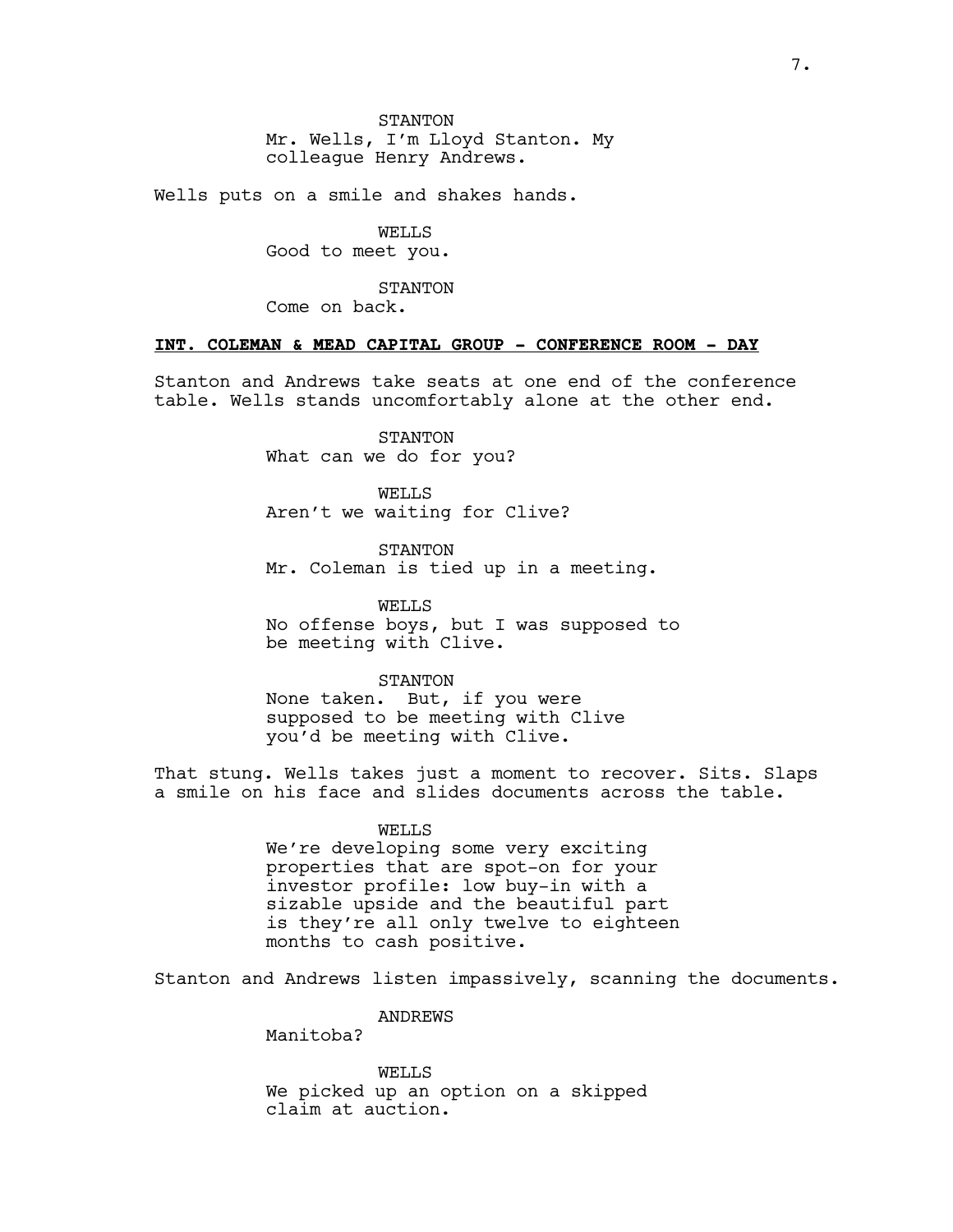# ANDREWS

It's a ninety day option.

WELL<sub>S</sub> Yes, the window is narrow, but there's an excellent shale formation that...

#### STANTON

...Natural Gas? Environmental impact's gonna be a bitch. I don't like the liability. What's next?

He dismissively flips the page, leaving Wells to quickly shift gears.

#### WELLS

Eastern Utah. We're sitting on a nice land-lease opportunity. The overburden is borax rich so there's an immediate revenue source, but the real prize is in the granite under-shelf. Our studies point to rich chromium and nickel deposits.

#### ANDREWS

There's a pretty long chain of title on this claim. No payouts. What makes you think you're gonna be luckier than all these others?

#### WELLS

All under capitalized. Never got past development, none of them.

STANTON *Under capitalized*? I'm not sure under capitalized does your situation justice.

Wells swallows down another helping of pride and pushes on.

#### **WELLS**

We've hit a down turn, yes, true enough, but...

## STANTON

...Mr. Wells, Washoe has a practical value hovering just above zero. Your debt load is untenable and you come to us with raw land, no infrastructure, no fungible assets. You can't possibly expect us to underwrite this.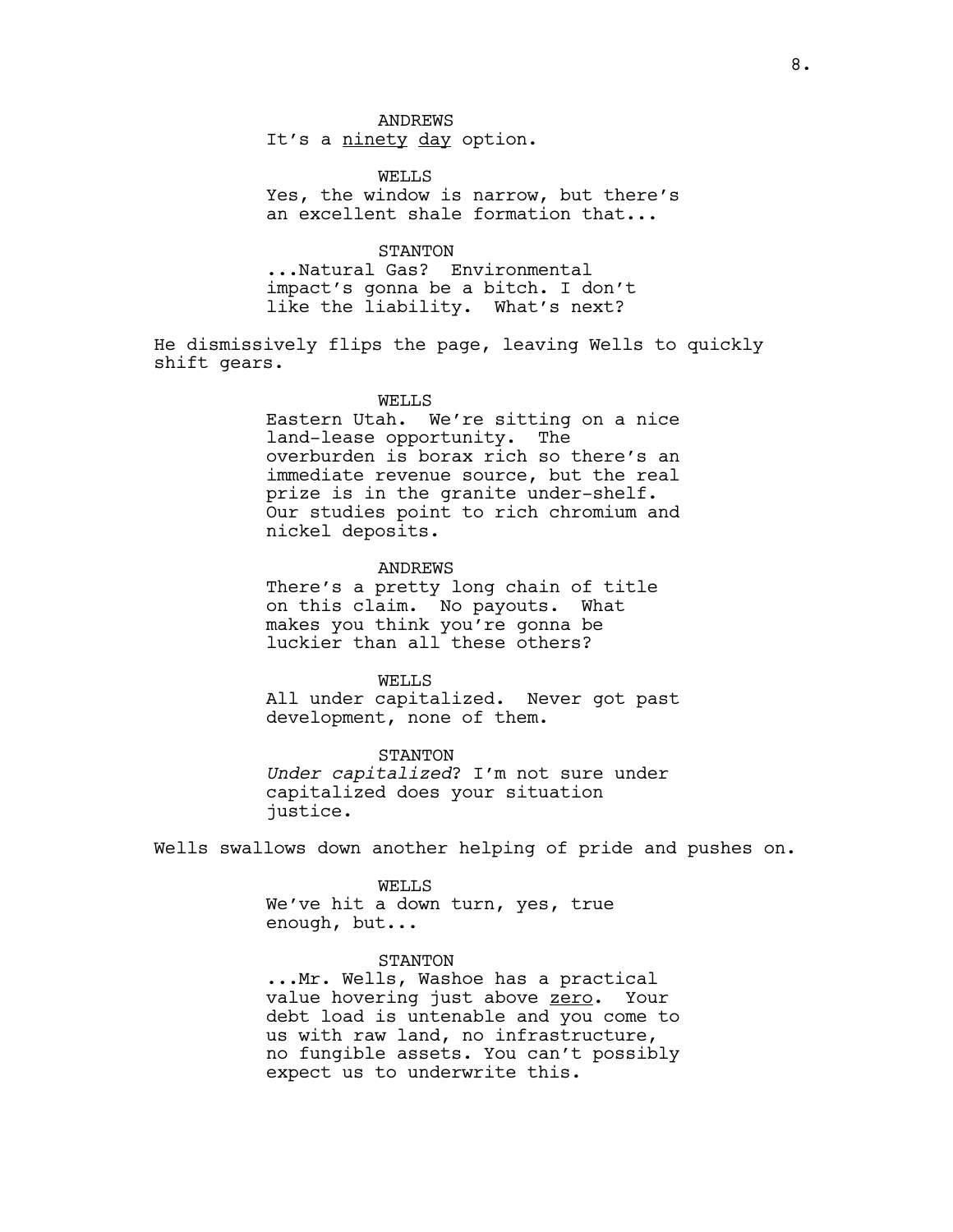WELLS

I'm talking about a small offering here. If you'll just look at the geo you'll see what I see, which is money.

Stanton looks him in the eye. A beat.

STANTON

Not our money.

He closes the documents with an air of finality.

STANTON (CONT'D) We can't help you, Mr. Wells.

WELLS These are jackpot, gentlemen. You back away from these - these are career changing opportunities.

Stanton rises from his chair.

STANTON If you'll excuse us.

WELLS I want to talk to Clive!

Wells stands, his already red face flushing, every broken capillary showing like battle scars.

> WELLS (CONT'D) My father put Clive Coleman on the map. He built this goddamn bank!

STANTON You are not your father, Mr. Wells.

Like a dagger. Wells stands stunned by the statement.

STANTON (CONT'D) Bring us something we can sell and we'll talk.

WELLS These are good properties.

STANTON They're crap, Wells. Played out handme-downs. I'd be embarrassed to even talk to my clients about them. Andrews...

Stanton slides the documents across the table at Wells.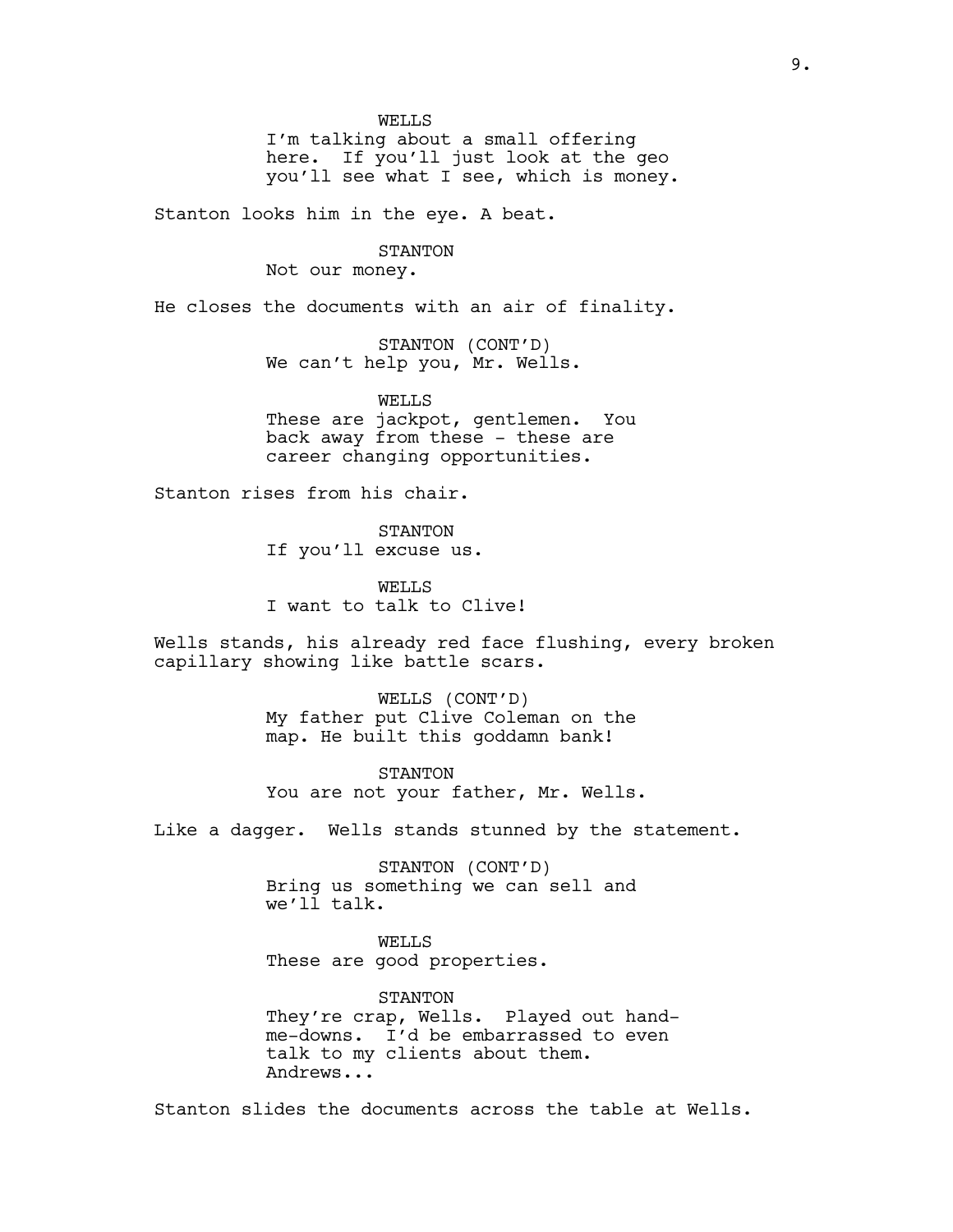Wells gathers up his papers.

WELLS Yeah. Go fuck yourself.

He grabs his bag and walks out with as much dignity as he can muster.

Stanton watches him go. He knows he did his job, he kicked Wells's ass, but it doesn't mean he has to feel good about it. *There but by the grace of God...* Andrews, on the other hand, is smiling, misreading his boss.

> ANDREWS Not even noon and the guy reeks like a still.

STANTON Shut up, Andrews.

#### **EXT./INT. WELLS'S CAR - CONTINUOUS**

Wells on the street. Tracking with him. Walk of shame. Door slams. Leans back in his car seat. Trembling.

> WELLS (V.O) That had to be the worst day of my life.

WE PULL IN CLOSE on Wells's face, panic rising in his eyes...

DISSOLVE TO:

AN AMBER STREAM OF SEAGRAMS splashing over a tumbler of ice.

WELLS (V.O) (CONT'D) I'd lost my house and was living at Kay's. We were pretty close to losing that, too.

PULL BACK TO REVEAL WE ARE...

#### **EXT. RENO NEIGHBORHOOD - DUSK**

A street of small tract homes. A nice little neighborhood forty years ago, now it feels a lot like the people who live here -- tired and in need of attention. It's getting dark, that moment the night and soul closes in.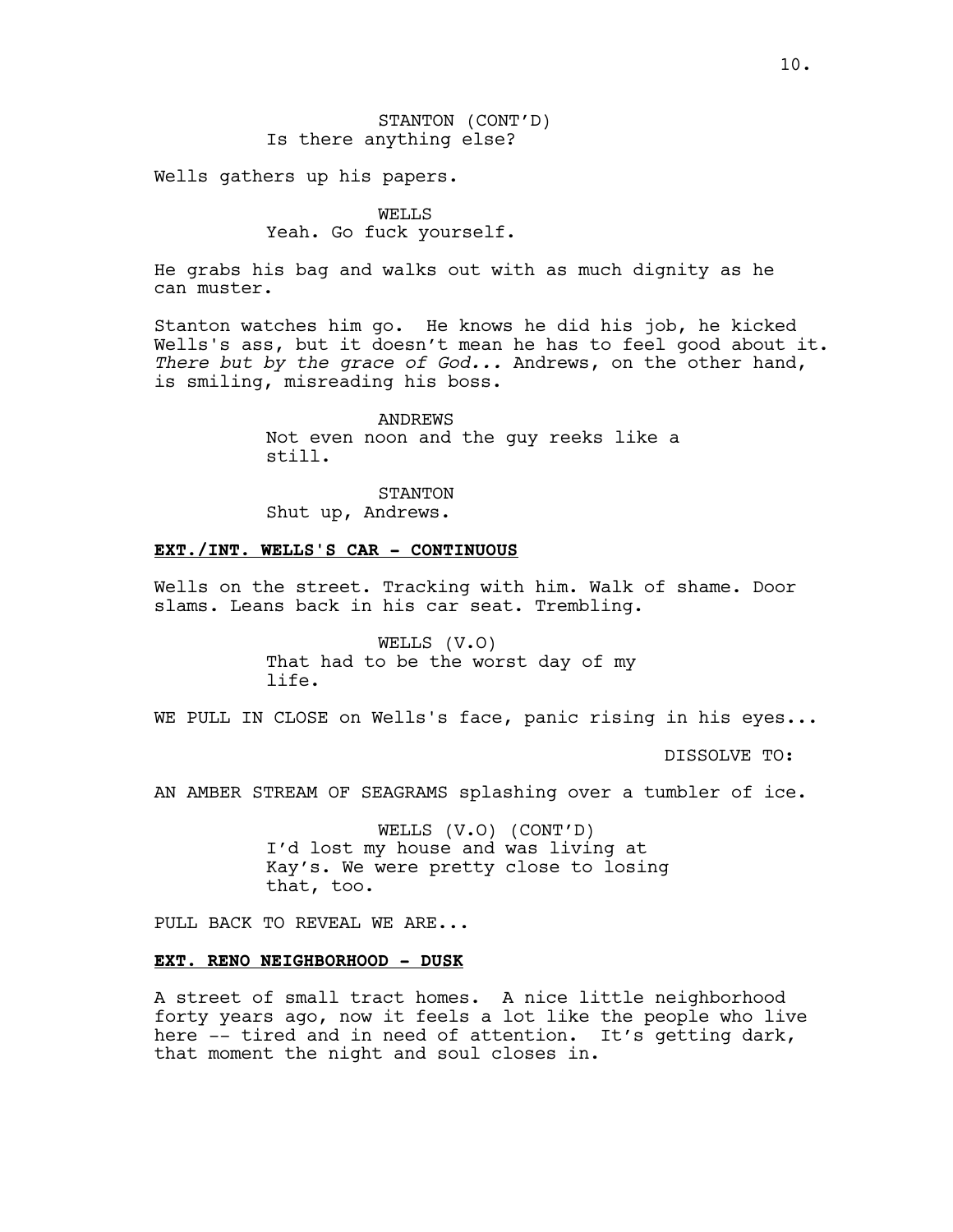#### **INT. KAY'S HOUSE - LIVING ROOM - EVENING**

The place is small and reflects a woman's touch, just the slightest bit girly. Everything worn, humble, but maintained. On the counter, we see a mess of BILLS, mostly RED NOTICES -- Phone. Electric. Gas. Car. Wells sits on the edge of the sofa, talking on the phone, pitching for his very life.

> WELLS ...we're looking at yields in the high six figures... Yes, that's right. Kenny Wells. Washoe Mining. I spoke to your wife last week.

A SERIES OF DISSOLVES. MORE WHISKEY -- as much spills on the table as makes it into the glass. On the table, a pretty good dent in the bottle.

> WELLS (CONT'D) ...I'm taking out of my personal holdings to cover demand... Could you hold on a sec, I've got to take this call...

IT'S DARK NOW

Wells is now slumped in an armchair. He muzzles the phone and reaches for his drink.

> WELLS (V.O) (CONT'D) Washoe Mining, the company my grandfather scratched out of the side of a Nevada mountain, that my father built into a real player.

He drinks with a shaky hand. Steadies, and downs the rest.

WELLS (V.O) (CONT'D) ...It only took me five years to run it into the ground.

He's blind drunk, struggling to get his mouth around the words. The fight has gone out of him...

> WELLS (CONT'D) If you could just let me know when a good time would be for us to sit down, I'm sure you would see...

But that's as far as he gets. The hum of the dead line. He sets the phone down, leans his head against the cold window and closes his eyes. His breath fogs the glass instantly.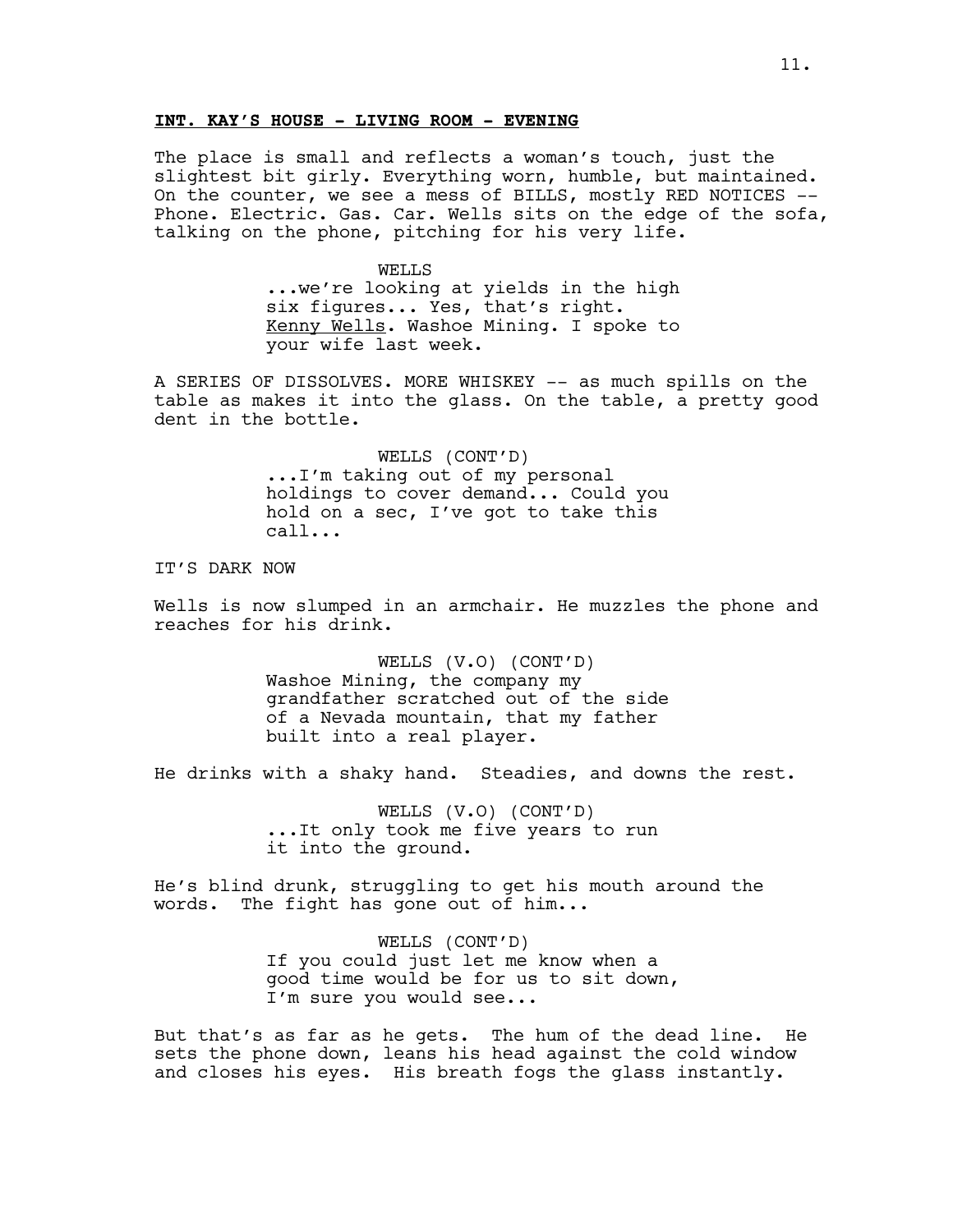WELLS (V.O) (CONT'D) At the close of that day, Washoe was trading at four cents a share - if it was trading at all...

He pulls a cig, last in the pack. Fire flares in his eyes.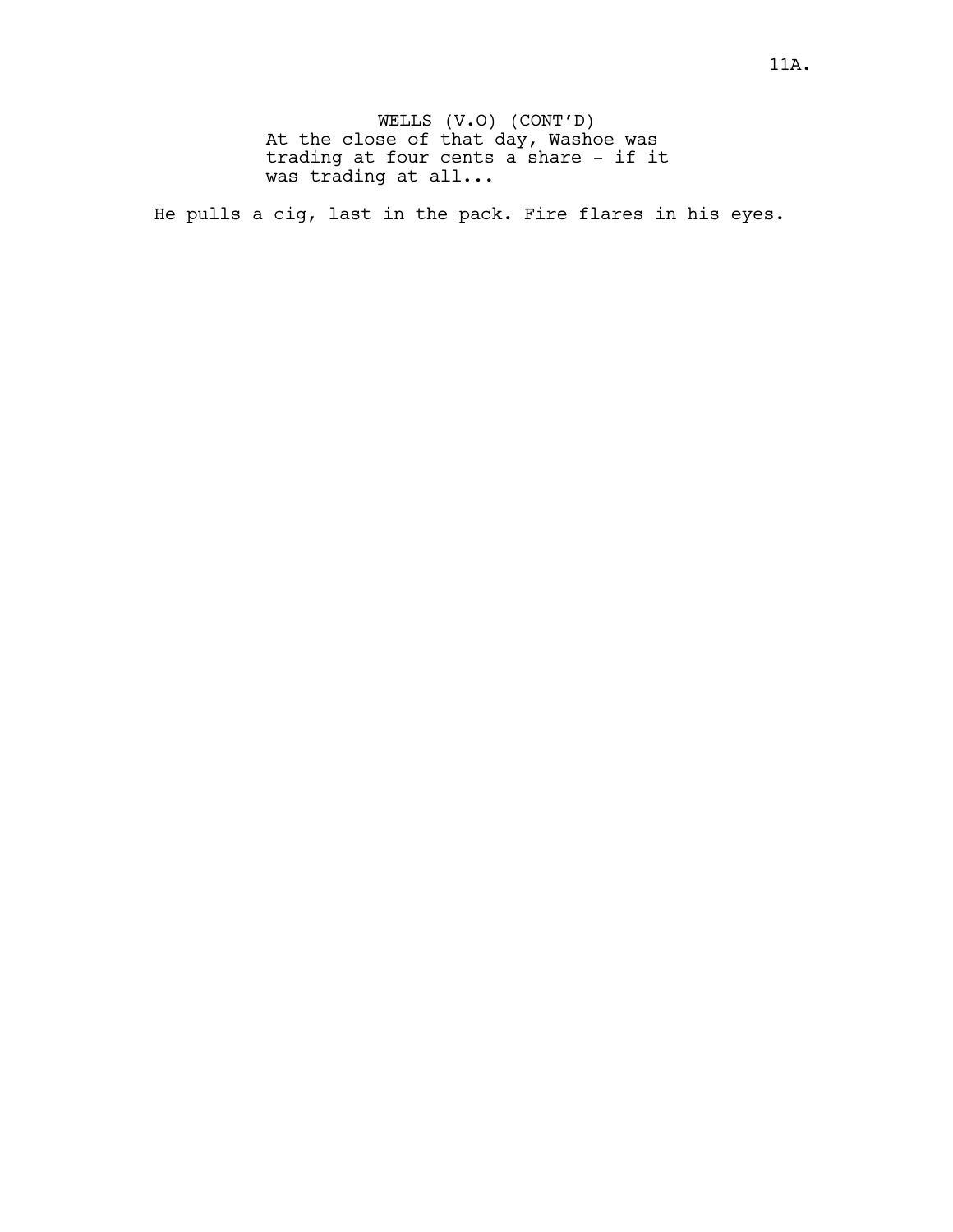Hand, cigarette, fire, a deep inhale. Wells's eyes -- turning his attention back to the off-screen voice.

> WELLS Rock bottom, as they say. Pun intended.

VOICE (O.S.) You're avoiding the question, Mr. Wells. How was the Indonesian venture with Acosta initiated?

Wells leans back in his chair, a challenge in his expression. If we want the story, we're gonna have to indulge him awhile.

> WELLS Relax. I'm getting there.

#### **INT. KAY'S HOUSE - NIGHT**

Kay walks into the house, still in her sales vest, with its name tag - "Hi! I'm Kay!" - looking for Wells...

#### **INT. KAY'S HOUSE - LIVING ROOM - CONTINUOUS**

...who she finds passed out on the sofa. She takes in the prospectus papers all over the floor, the bottle of Seagrams, mostly drained.

She stores her tips. Lights one of Kenny's cigarettes. Pours a drink. Puts on some music. Through thin curtains sees a neighbor dragging a trash can around the side of the house.

Kay flops back on the couch next to Wells. He realizes she's home and sorta half sits up.

> WELLS Oh Kay. What are we gonna do? Kay?

KAY Just shush...

And he sags against her, head on her shoulder.

WELLS What are we gonna do?

KAY We'll get by, baby. We always do.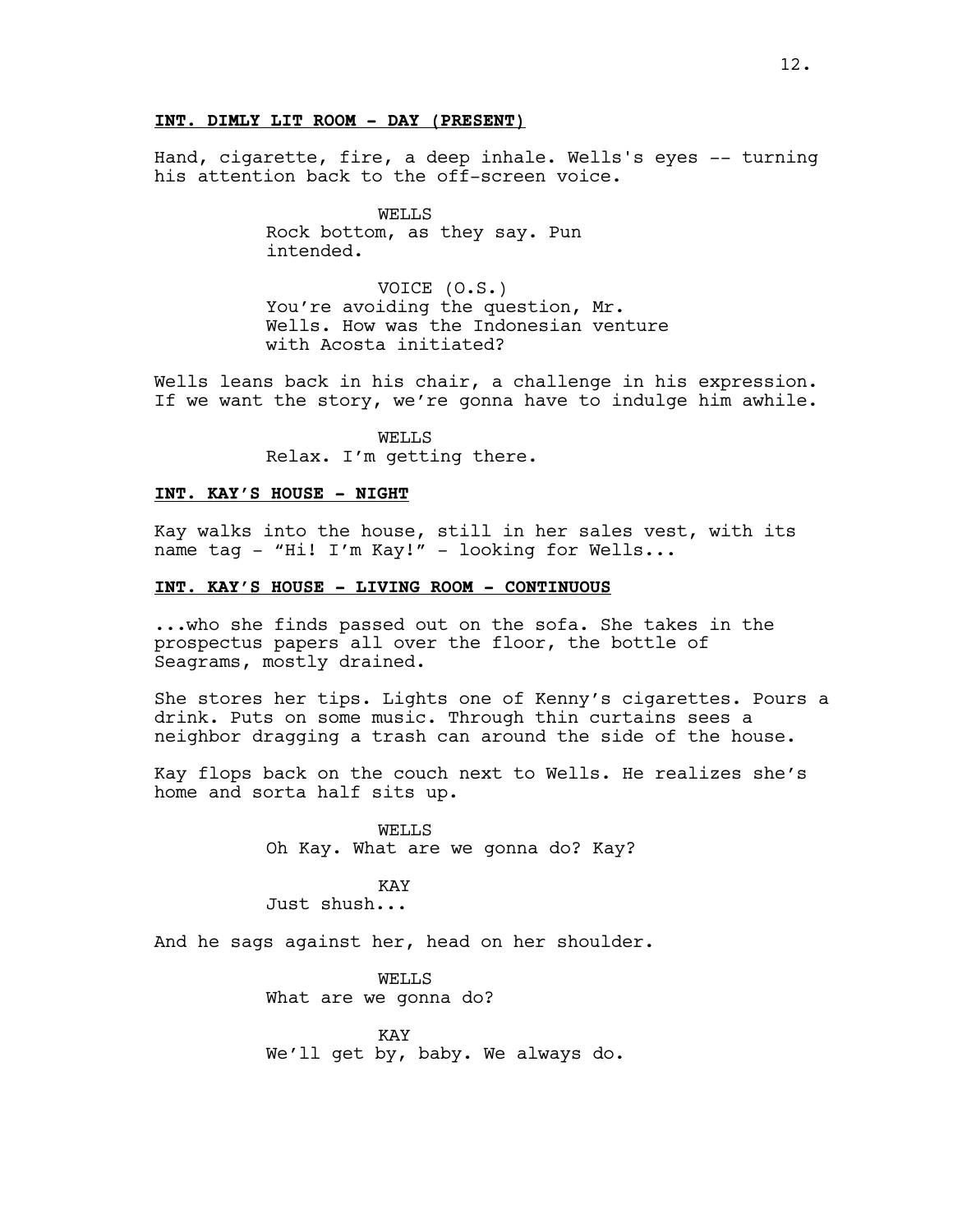His eyes have eased shut. Which she looks sideways and sees. She sighs, leans her head back, takes a sharp pull on her cig and blows smoke up at the ceiling. And we look down at the tableau through the smoke.

> WELLS (V.O) I had a half a gallon of Seagrams in me. I should've been dead. But I wasn't. Instead, what happened was I had a dream. I mean, literally. I had a dream.

Camera pushes down, tightening on Wells...

WELLS (V.O.)(CONT'D)

Indonesia...

Closing on Wells's sleeping eyes. And suddenly WE ARE --

# **EXT. JUNGLE - DAY**

WE SOAR above the jungle canopy, diving down through the lush foliage, emerging atop a jagged ridge overlooking --

A PRISTINE JUNGLE VALLEY. A shimmering river winds through. Everything is bathed in BRILLIANT GOLDEN LIGHT, breathtaking.

> WELLS (V.O) I met Mike Acosta years earlier. That was the first time. I still had a little money then and Indonesia was booming. I was looking for a way to get in...

#### **EXT. JUNGLE RIVER - DAY**

Boots splashing through a shallow creek. A HAND scoops into shallow moving water and pulls up a fistful of silt. A figure silhouetted in jungle.

#### SUPER: *INDONESIA - 1982*

WELLS (V.O) ...Back then, if you were aiming to put a hole in the ground in Indonesia, you wanted Mike Acosta telling you where to dig.

TIGHT ON miners carrying bags of ore up wooden ladders.

WELLS (V.O.) (CONT'D) He was what they called a "River Walker." A hands-on geologist. The real deal: Oxford college, MIT.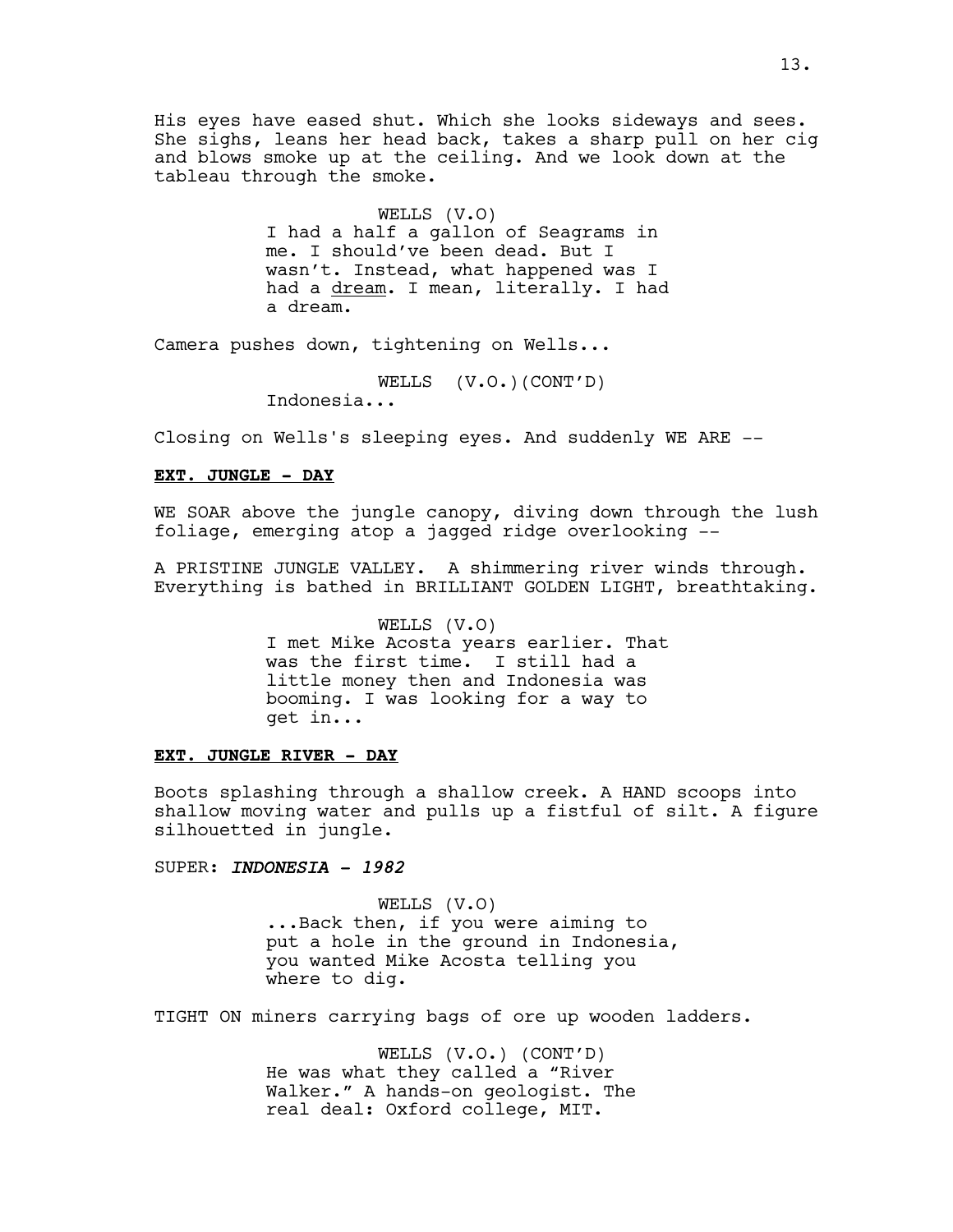And AT THE TOP FIND MIKE ACOSTA, 30's, giving orders, squinting against the light, something regal in his bearing.

> WELLS (V.O.) (CONT'D) Mom was Venezuelan. Dad, English. Left when he was little. That's always tough.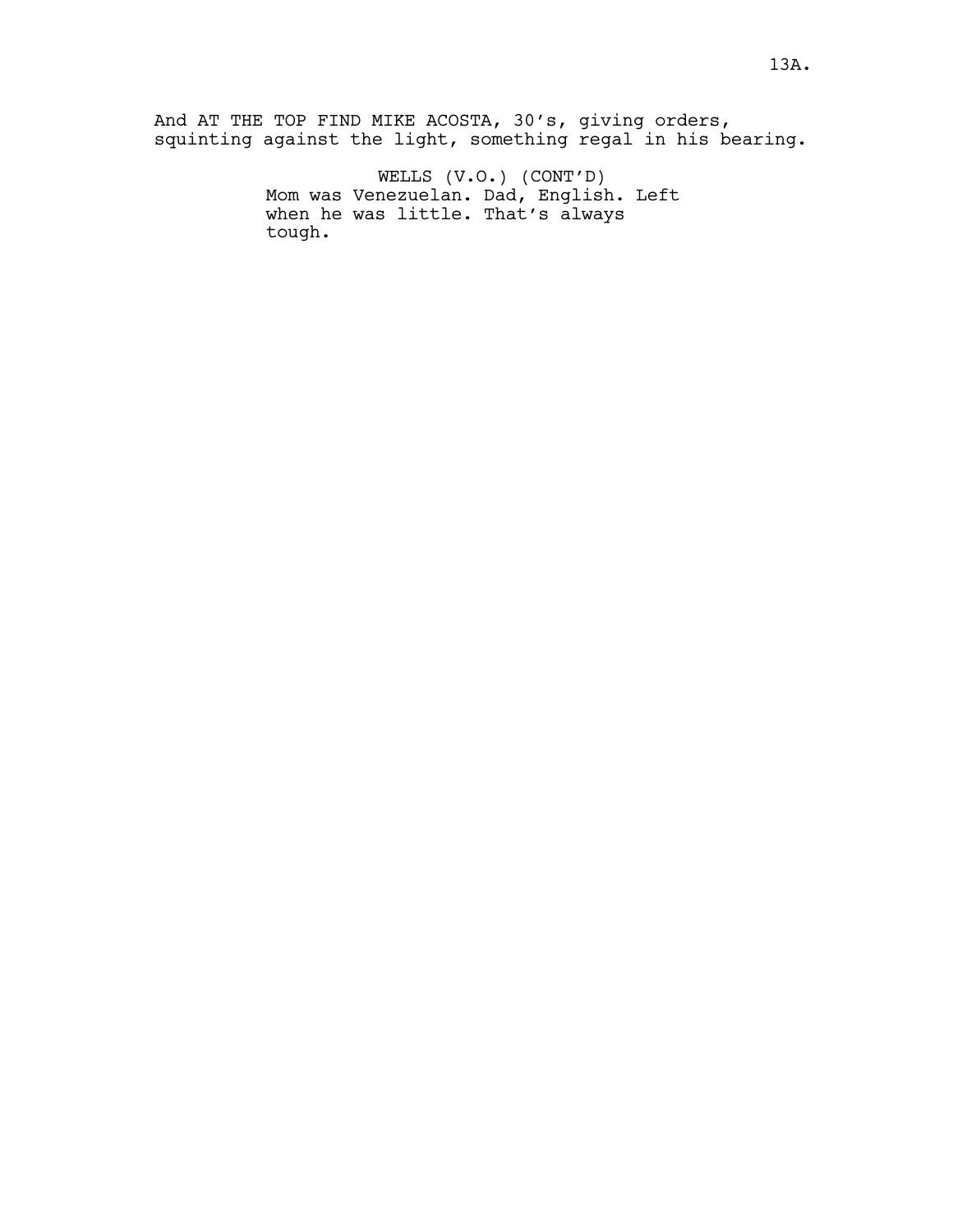#### **INT. JAKARTA HOSTESS BAR - NIGHT**

Diaphanously clad *HOSTESSES* lounge with businessmen. Racy as hell for a Muslim country. Everyone sweating cheap booze.

Acosta holds court at a corner table. Prospectors hang on every word. Chief among them Kenny Wells.

> WELLS (V.O.) He'd just discovered the largest copper strike in Southeast Asia and everyone wanted a piece of him. And for a half-English guy, his teeth weren't all that messed up.

Acosta dumps an ashtray on the table, scatters the contents, using ashes and burning embers to illustrate his point.

#### ACOSTA

You got the Nazca plate off South America, the Pacific plate, Juan de Fuca, North American, South American. You've got trenches, fissures and fault lines - Aleutian, Marianas, Tonga - the plates rubbing and grinding up on each other - six trillion kilobars of pressure, ten thousand degrees Celsius kicking up geothermic hot spots all along the Pacific Rim.

He takes them all in with a rogue's smile... An INDONESIAN GIRL, who understands no English, hangs on his every word.

> ACOSTA (CONT'D) Pressure, heat and time. And there's no better cooker than right here.

Is he talking about geology now, or where his hand is resting on the back of the thigh of the Indonesian girl?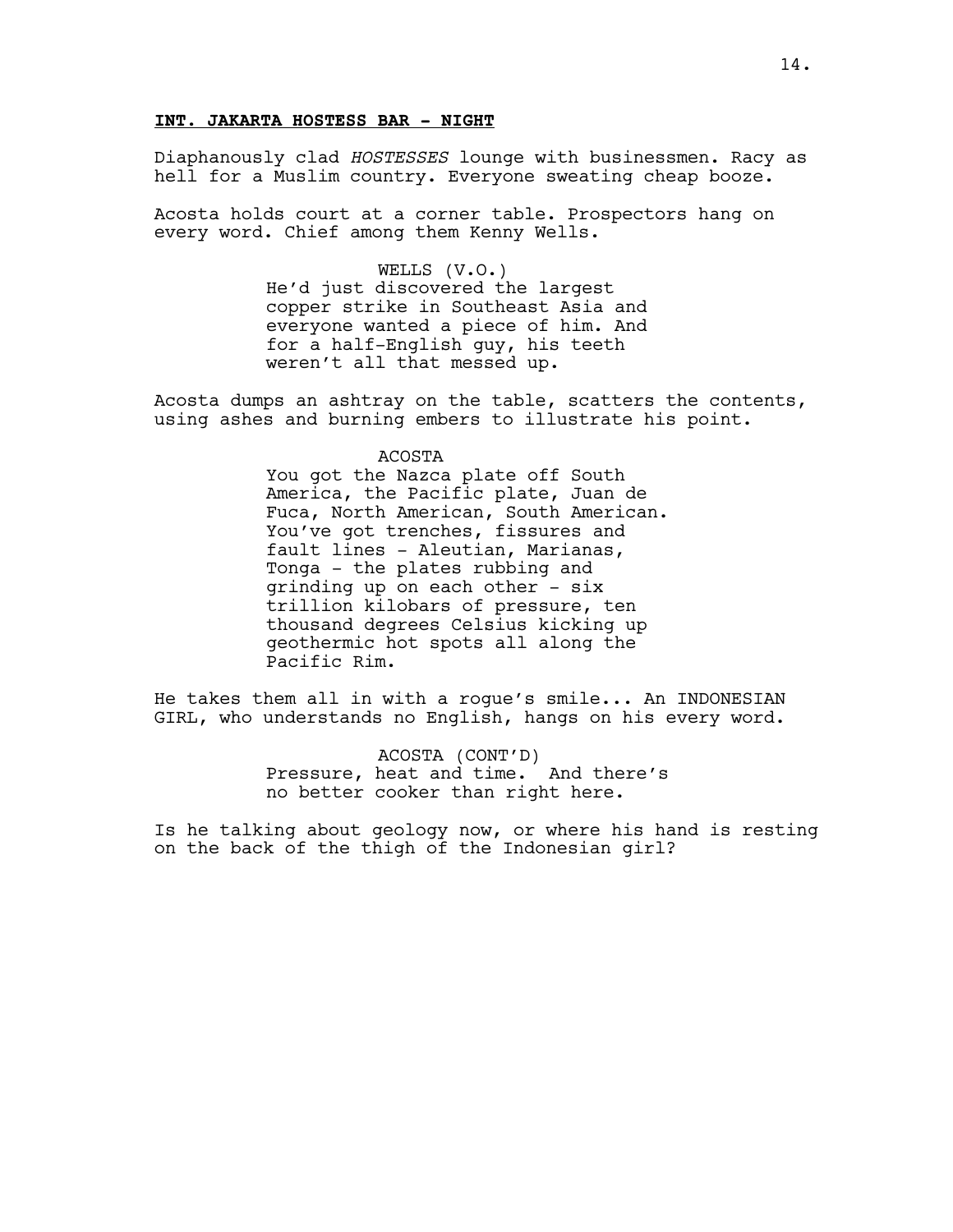WELLS (V.O) He called it the "Ring of Fire" theory. And he definitely had everyone's attention.

ACOSTA It's how I found the copper, and it's why I'll find the gold.

Find Wells nodding along, smitten.

WELLS (V.O.) I was too small-time to really get his ear, but I kept tabs on him... And then I had the dream.

CUT TO:

#### **INT. KAY'S HOUSE - VARIOUS - MORNING**

Still drunk, Wells digs through junk piled in a disused room that houses an old broken down jacuzzi. An empty pool outside in a concrete yard. He searches a milk crate with items from a long ago move. Finds an old business card -- MICHAEL ACOSTA.

> WELLS Okay, okay. Here we go.

Now he moves to a dresser, a JEWELRY BOX sits on top. A glance to the sleeping Kay. And he opens the box. He pulls out an ANTIQUE PAVE DIAMOND AND GOLD LADIES PENDANT WATCH.

Kay stirs and Wells slips the watch into his pocket.

KAY (sleepy) You're up early.

He gives her a kiss goodbye which turns into a real kiss as she pulls him down.

> KAY (CONT'D) You wanna talk about yesterday?

> WELLS I've got a plan. I've gotta go.

KAY Kenny, listen. Carl had an idea...

WELLS *Carl*? *American Home Carl*?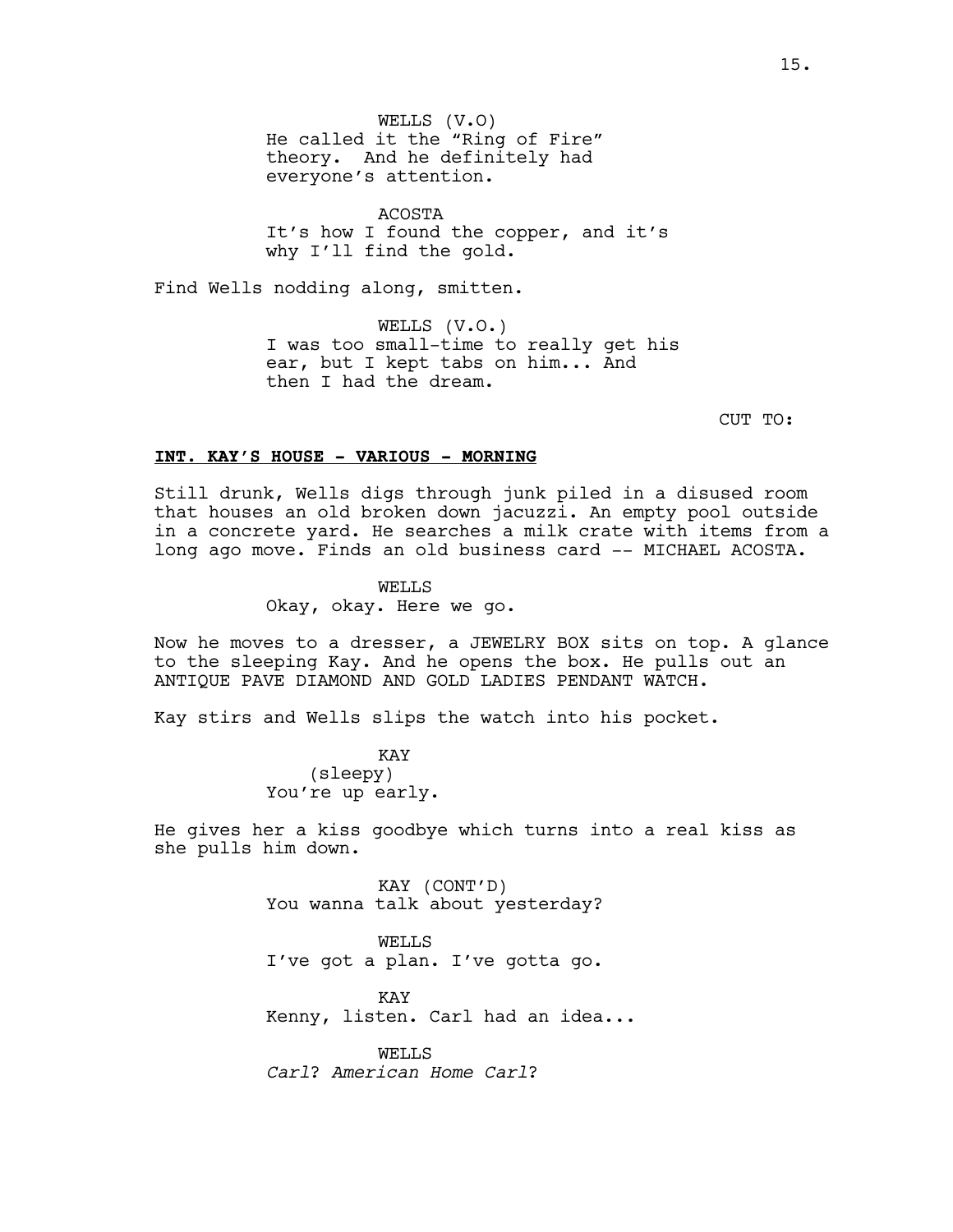KAY He said he could get you on, for a while, if you wanted.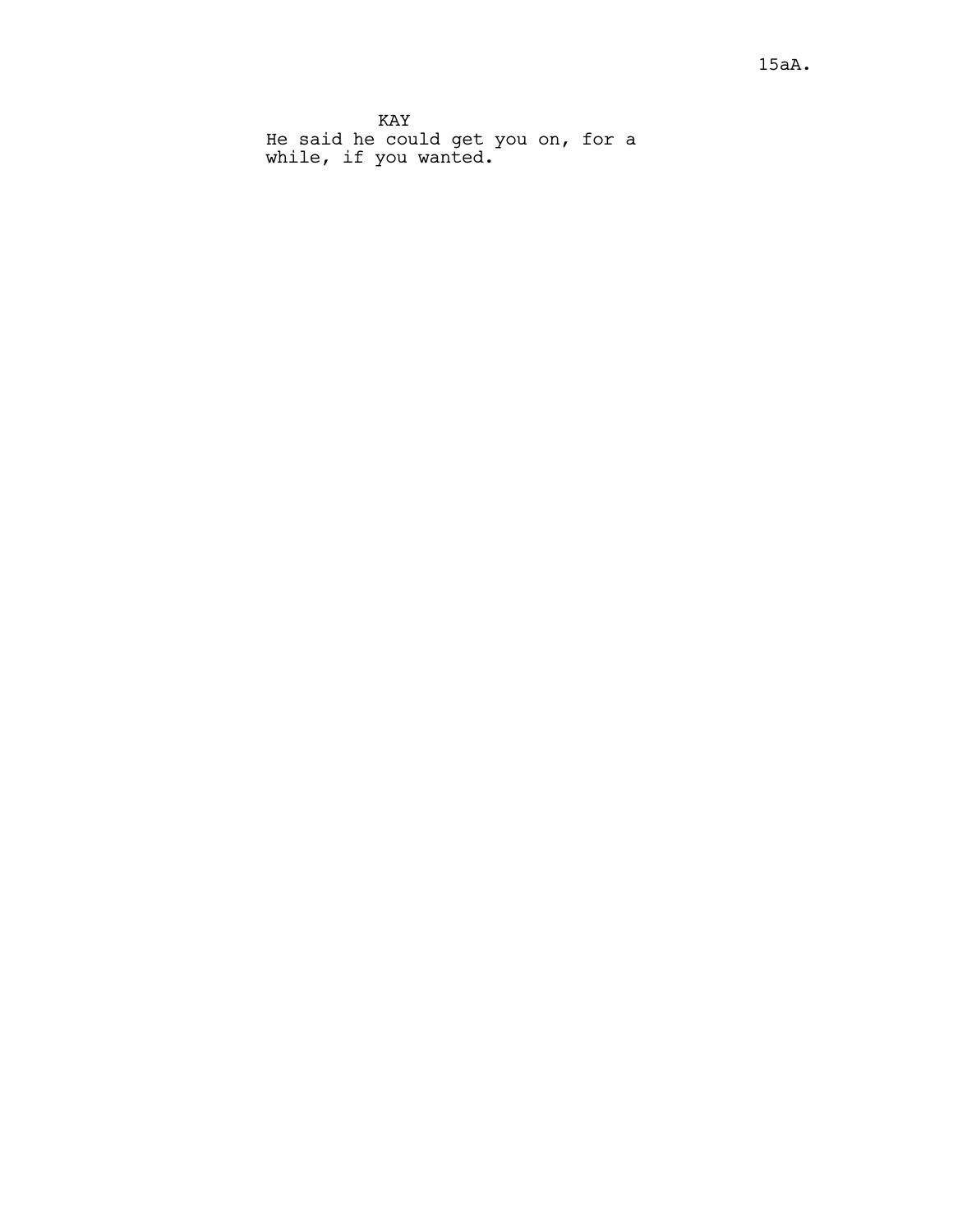WELLS

I... I don't know... I'm not really --

KAY

I bought everything you're selling and I'm no fool. You could sell ice to Eskimos.

WELLS I don't know, babe. Let me get back from this trip.

KAY It'd be temporary. Just til the market turns. (a real proposal) We could fool around in the warehouse.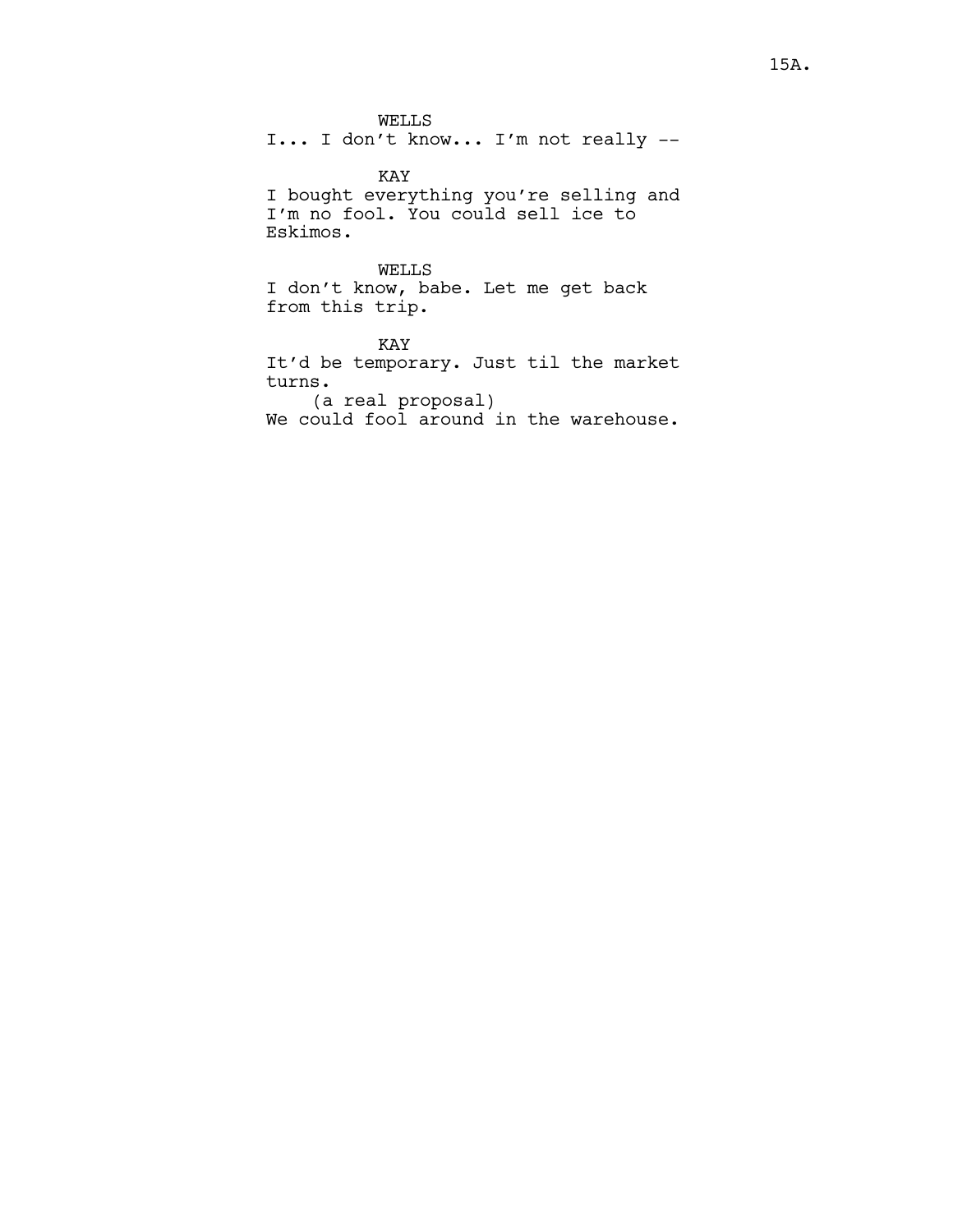A moment as he looks at her. All sorts of things going on in there. It's love. And the certainty she's with him. Always.

> WELLS I'll be back soon, a week at most. If it doesn't pan out, I'll talk to *Carl*.

KAY Wait. What? Back from where?

And he's gone. Kay gets up, mystified, about to go after him when she sees the open jewelry box. Her watch is gone.

> KAY (CONT'D) Dammit, Kenny--!

#### **INT. PAWN SHOP - DAY**

A GOLD ROLEX PRESIDENTIAL sliding off a wrist. It's placed on a counter, followed by a diamond pinky ring, sapphire cuff links and Kay's pendant watch.

A ROLL OF CASH changes hands.

WELLS (V.O) I didn't think twice. I was on my way.

#### **EXT. PAWN SHOP - DAY**

Pushing as Wells exits, counting his money, wiping frame...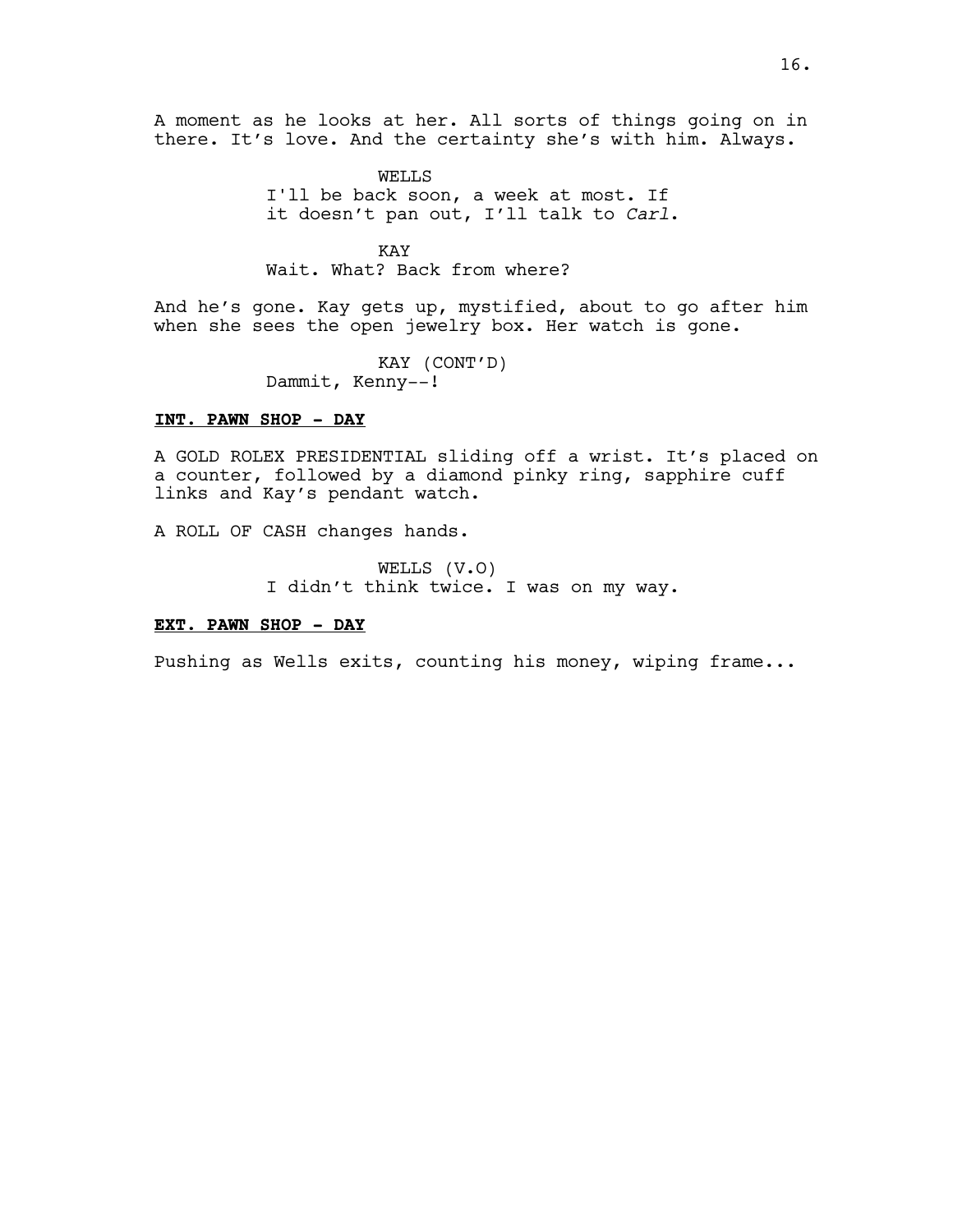WELLS (V.O.) It was like I was being called. It was the gold calling. I know that sounds crazy, but if you knew that feeling... If you knew...

As a PASSENGER JET TAKES OFF just over the pawn shop.

#### **EXT. JAKARTA, INDONESIA - ESTABLISHING - MORNING**

The city sparkles -- it's a collision of tradition and technology; tall towers and shanty towns; soaring wealth and crushing poverty. There's something electric about it.

### Super: *JAKARTA, INDONESIA*

WE FIND Wells entering one of the finest hotels in the world.

#### **INT. JAKARTA PALACE HOTEL - AFTERNOON**

Lavish. Everything the name implies. Wells on a house phone. One cigarette smolders in an ashtray as he lights another.

> WELLS Yeah, Mike, it's Kenny Wells. I'm in the lobby of the Jakarta Palace... leaving another message. We must have gotten our wires crossed about the time. Look, I have a few other meetings, I'll try and move things around. Give me a jingle, okay?

He hangs up. He checks where his watch would be. Asks a passing waiter the time. Still no Acosta. He drinks. Drags on his smoke and burning ash falls on his jacket, making a hole.

WELLS (CONT'D)

Goddammit.

He starts to furiously brush it off when he hears --

```
ACOSTA (O.S.)
```
Wells?

And there's ACOSTA. Calm and confident and smiling.

WELLS Hey, Mike! Thanks for coming. It's good to see you again.

Does Acosta remember him? Maybe. A hustler trying his best not to look needy. Disapproving eyes from around the clubby lobby.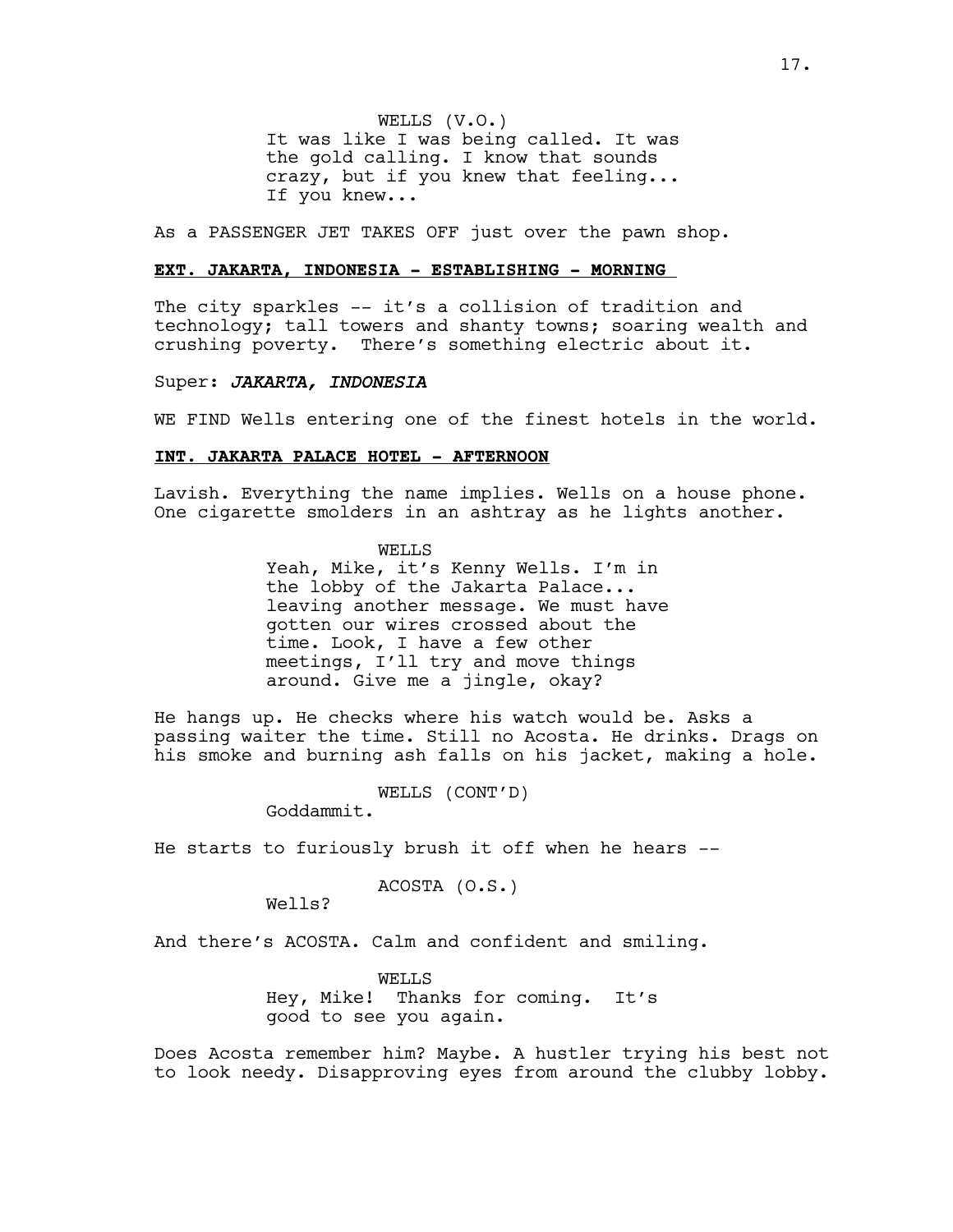ACOSTA

I know a local place, a bit more color, if you know what I mean.

WELLS What, they're not pouring here?

Then Acosta remarks something in Indonesian and a lobby clerk snaps obsequiously, ushers them toward the lounge.

> WELLS (CONT'D) Now you're talking, Mike.

# **INT. JAKARTA PALACE HOTEL - LOBBY - LATER**

A discreet bar cart navigates a lounge area now packed with Jakarta's international business elite.

WELLS (O.S.)

...So this salesman goes up to a house and knocks on the front door. It's opened by a ten year-old boy who has a lighted cigar in one hand, a glass of whiskey in the other and a Penthouse magazine tucked under his arm. Salesman: "Hello son. Is your mom or dad home?" The little boy: "What the fuck do you think?"

Wells laughs loud. A BARMAN mixes their drinks. Acosta takes his, glances at his watch.

> ACOSTA So, Kenny, what are we talking about?

WELLS Ring of fire, Mike. Ring of fire.

Acosta gives a little laugh.

ACOSTA You're playing my greatest hits, now. Fire's gone out of that one.

WELLS What are you talking about?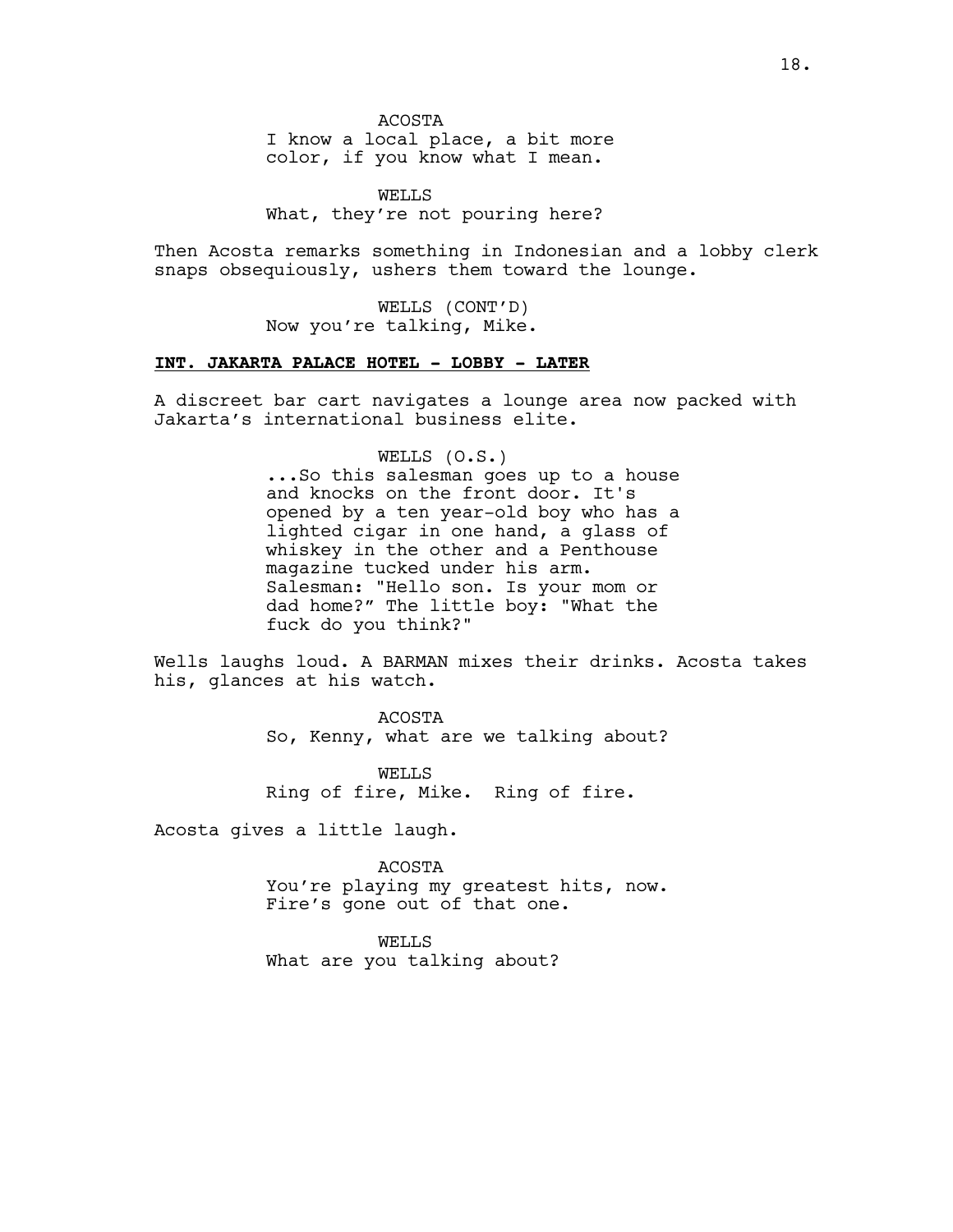ACOSTA

Ring of fire hasn't been proven. It's the opinion of my fellow *esteemed* geologists that the whole thing is, quoting here, a *crock of shit*.

Wells takes a moment, the wheels turning, then...

WELLS Well, what the hell? You called it wrong, what are you gonna do?

Acosta shoots a look.

ACOSTA

In this game there is no right or wrong, there's only hits and misses.

WELLS So, you still think you're right?

ACOSTA I don't think I'm right. I know I'm right. There's gold here.

WELLS I'm happy you said that, Mike. I truly am. I believe you.

ACOSTA

I hate to dash your hopes, but don't you think others have come along before you, with the same thought and, from the looks of it, deeper pockets?

WELLS Ring of fire is real. I knew it the minute I heard it. It was like a lightning strike. I never forgot it.

Acosta laughs. He can't help it.

WELLS (CONT'D) Go ahead and laugh. I'm used to it. But hear this, I don't just *believe*, I *know*.

ACOSTA No one will back me on this one.

Wells mixes them both two more strong ones.

WELLS I will. I'll get the money.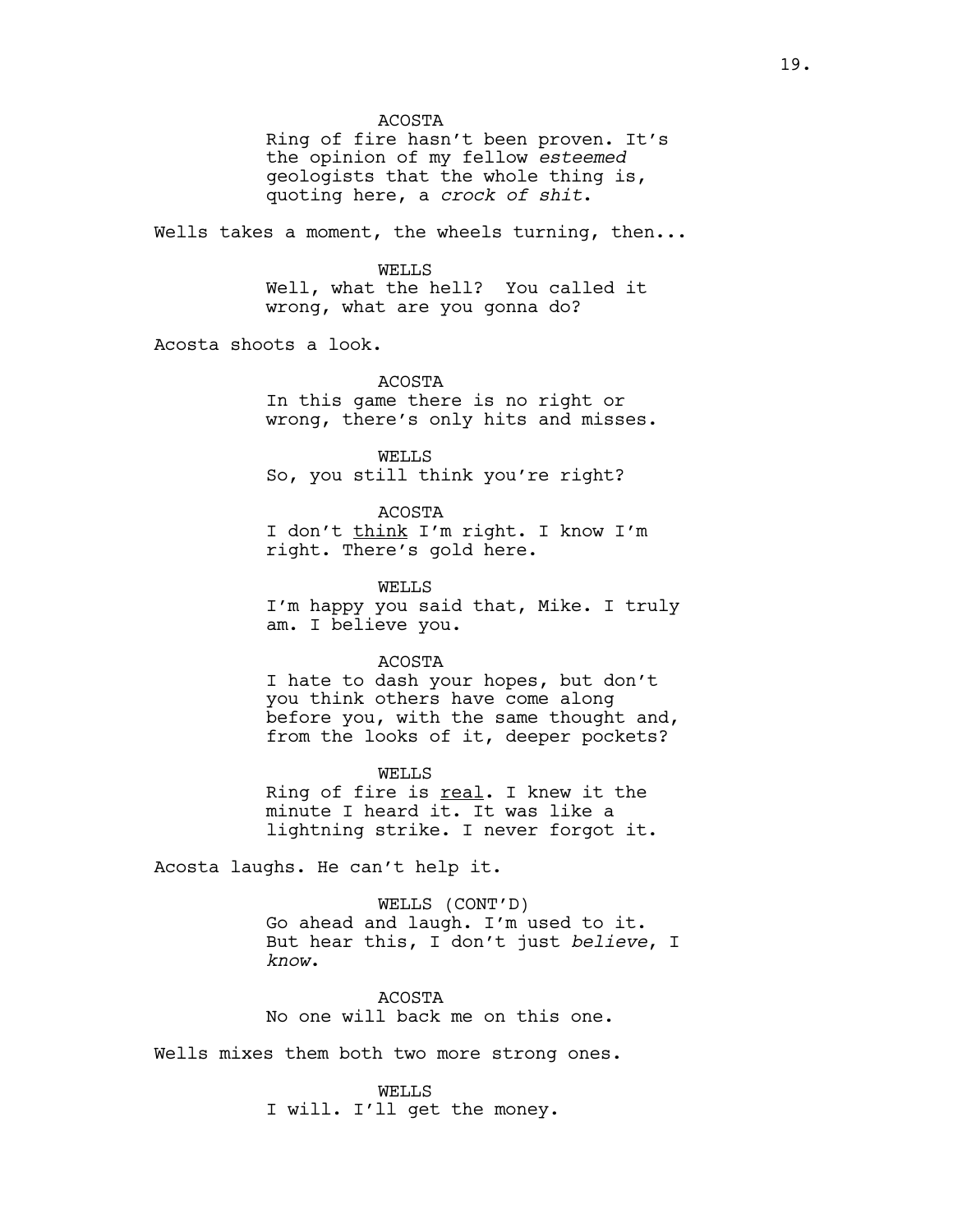ACOSTA You look like you had to rob someone to get here.

WELLS Tell me where you want to dig, Mike, and I'll make sure the bills are paid.

ACOSTA You roll in here like we're old pals? I'm a mirage, mate. You know jack shit about who I am.

WELLS You know it's out there. I can see it in your eyes. You still believe.

As Wells says this, we can see Acosta start to believe, maybe for the first time in a while.

> WELLS (CONT'D) I get it. I was born on the side of a mountain, too. My father scraped everything he had out of the rocks. He died with dirt under his fingernails. I intend to do the same.

Acosta just might be wavering. Wells won't let him get away.

WELLS (CONT'D) This business wrote me off years ago, and maybe you're not running a hot hand... Let's prove 'em wrong. Prove all of them wrong. And you know why? 'Cause *Ring of Fire* is right. Tell me I'm crazy, I'll be on the next plane.

Acosta is inscrutable. Wells waits, sweating. Finally:

#### ACOSTA

You're crazy.

Acosta rises from the table. He tosses cash down and brushes past, leaving Wells like a raft with a hole in it.

> ACOSTA (O.S.) (CONT'D) Do you have a hat?

DISCOVER Acosta has stopped behind Wells with a kind of *this is the dumbest thing I'll ever do* expression.

> WELLS Yeah, I got a hat.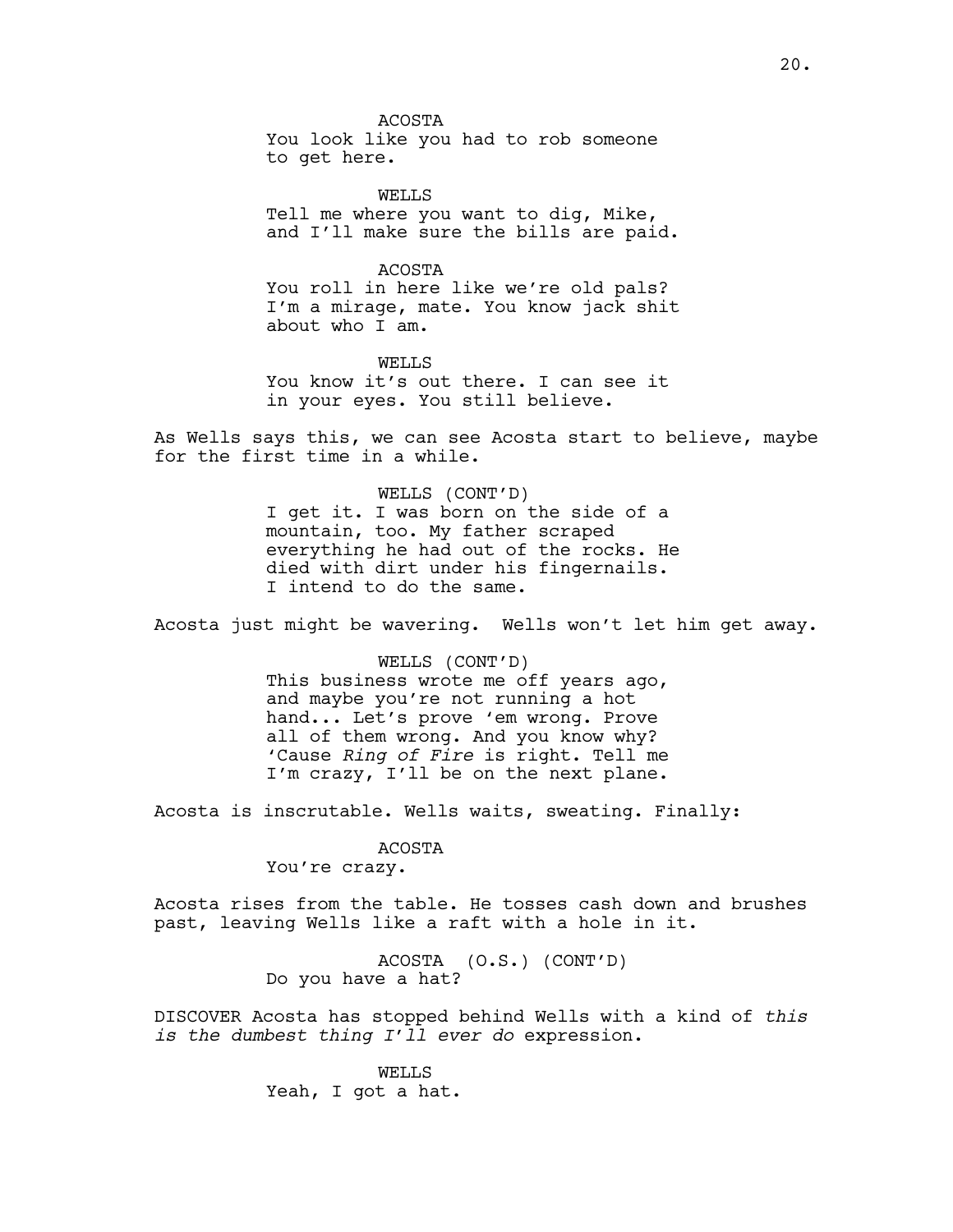But Wells is starting to smile.

ACOSTA Good. I'm taking you upriver.

WELLS What river is that, Mike?

ACOSTA The only one that matters.

Acosta walks out. Wells drains his drink. And WE GO...

# **EXT. TALKING BIRD FISHING VILLAGE - DAY**

A fishing village on market day. Talking birds, snake gazers, and WELLS, weekend sporty, exiting a cab. The DRIVER yells and points toward the river. Everyone wants to sell him something.

He sees Acosta waiting by a traditional freighter canoe with the long-shaft outboard. The boatman, OBB, smokes a cigarette.

> ACOSTA You're late. This is Obb.

Wells eyes the boat warily.

WELLS That thing gonna make it?

ACOSTA Let's hope so. (messing with him) Ever seen a Borneo pit viper?

WELLS Well I tell you, Mikey, I feel like I've met a few --

ACOSTA Drop out of the trees. Good swimmers, no bigger than this... (hands 12 inches apart) But if one gets you, find a phone, call your loved ones.

Wells looks around. A few native faces. Huts. No phones.

WELLS (re: their boat) I went on the exact same thing once at Weeky-Watchee.

Wells hops on the freighter canoe, rocking the shit out of it.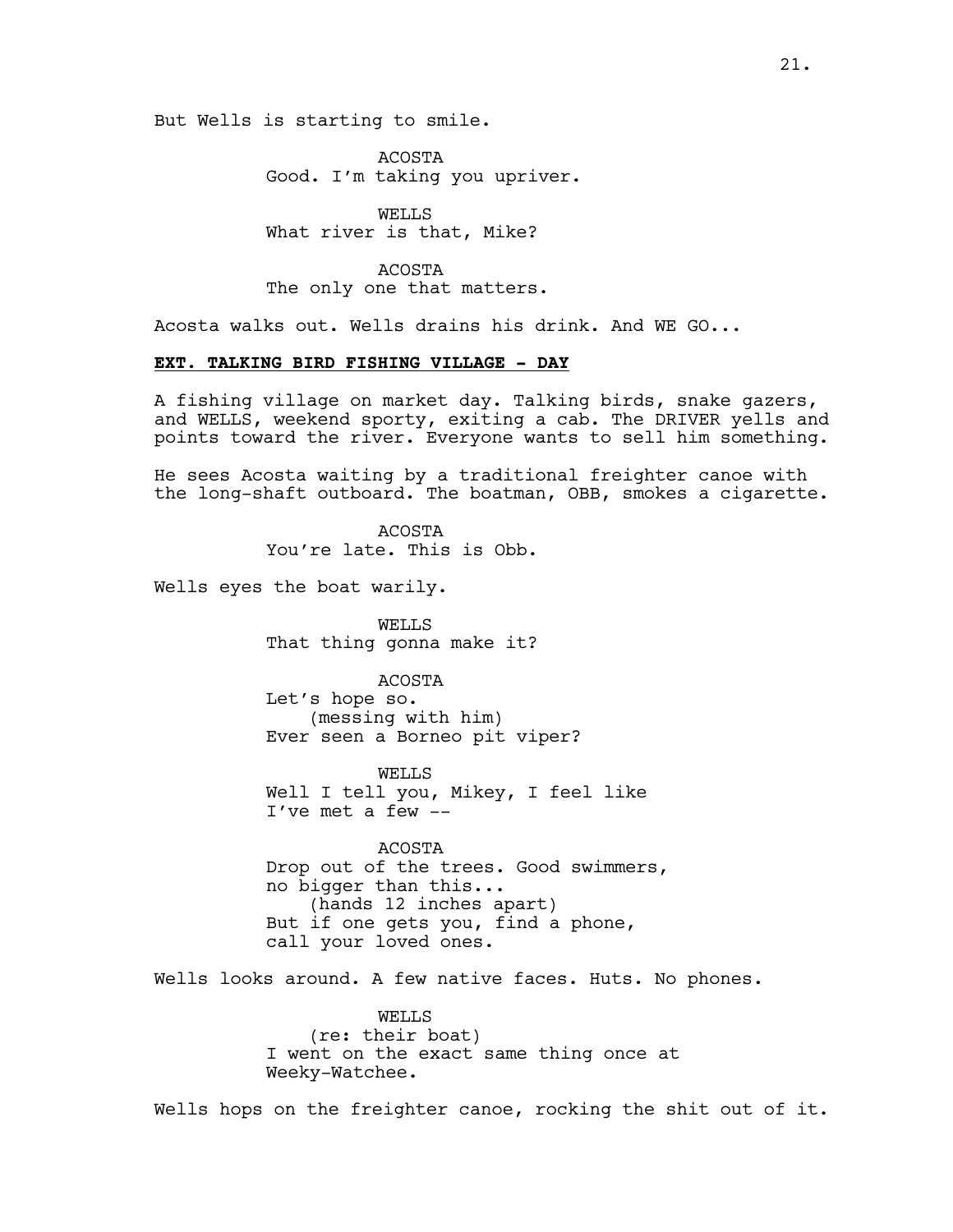Obb pulls away from the pier. Wells watches "civilization" disappear behind a bend. And suddenly DAYAK TRIBESMEN panning for gold. In 300 yards, they've gone 5000 years back in time.

ACOSTA

The Dayak have been panning this river for thousands of years. That's how it got it's name, "*Daya Kensana*."

Acosta lets that hang there, like a tease.

WELLS *Daya Kensana*?

ACOSTA The word, *Daya*, actually means *upstream*... *Kensana* means *gold*.

Wells can't contain his smile.

WELLS *Upstream Gold*?

ACOSTA That's its name.

WELLS You gotta be shittin' me. If I had invented it, I wouldn't have had the balls to name it that.

# **ANGLES ON THE JOURNEY**

Natives pass in a canoe going the other way; wildlife along the shore; ANGLES from shore, poo rafts next to clothes washing next to teeth brushing. Wells staring. A snake drops and swims through the water. Wells coolly lights a cigarette.

RISE UP TO SEE the freighter canoe tiny with a white wake, the river golden in color, bisecting an endless green canopy.

Wells POVs. Sun and jet lag. The steady buzz of the prop. Peering from under his hat, water rolling by. His eyes fight it, then shut. Then Acosta is shaking him awake. River narrower and darker under overhanging trees.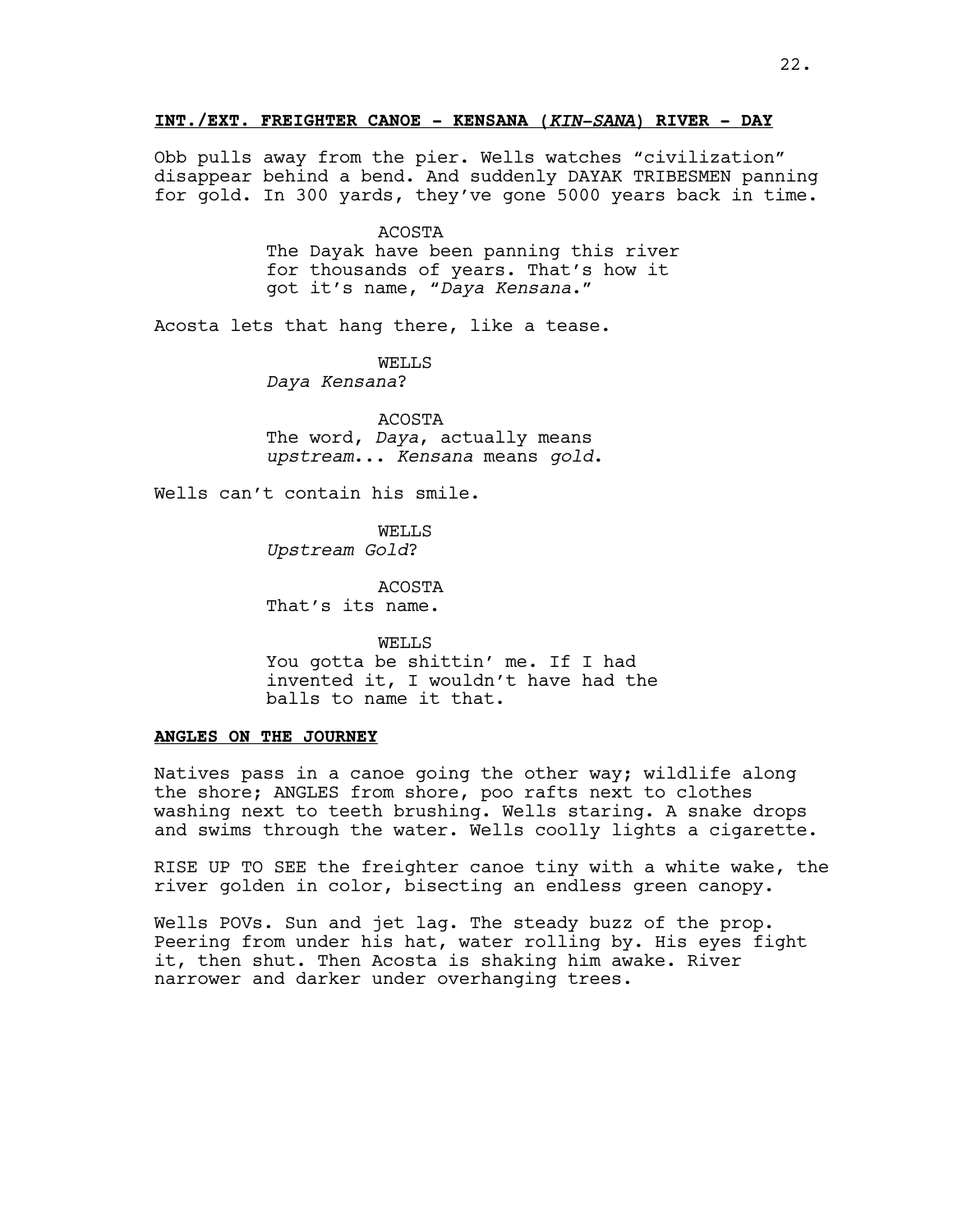# **EXT. KENSANA RIVER LANDING - DAY**

The boatman pulls up at a muddy bank. A faint trail goes up into jungle. Acosta hops ashore and Wells follows.

> ACOSTA So, listen... the Dayak are warrior people. Probably best known for *Ngayau*... *headhunting*.

WELLS What the fuck?

ACOSTA

They believe all of a man's power is centered in his head. So they take the head. Doesn't happen much anymore, but they're probably around thinking we're traders or someone's mother-in-law.

Suddenly Wells freezes. There are FACES in the leaves, watching them. Then Wells realizes Acosta has vanished up a dense trail. Wells nearly runs after him.

Acosta stands. He has attached a heavy coconut to the end of a bamboo stick. He tests its weight on the ground. THUMP. Then sets out again. Thump Thump Thump.

> WELLS Okay, I'll bite. What is that?

ACOSTA It makes the king cobras and pythons think an elephant is coming.

Wells watches every footfall.

**OMIT**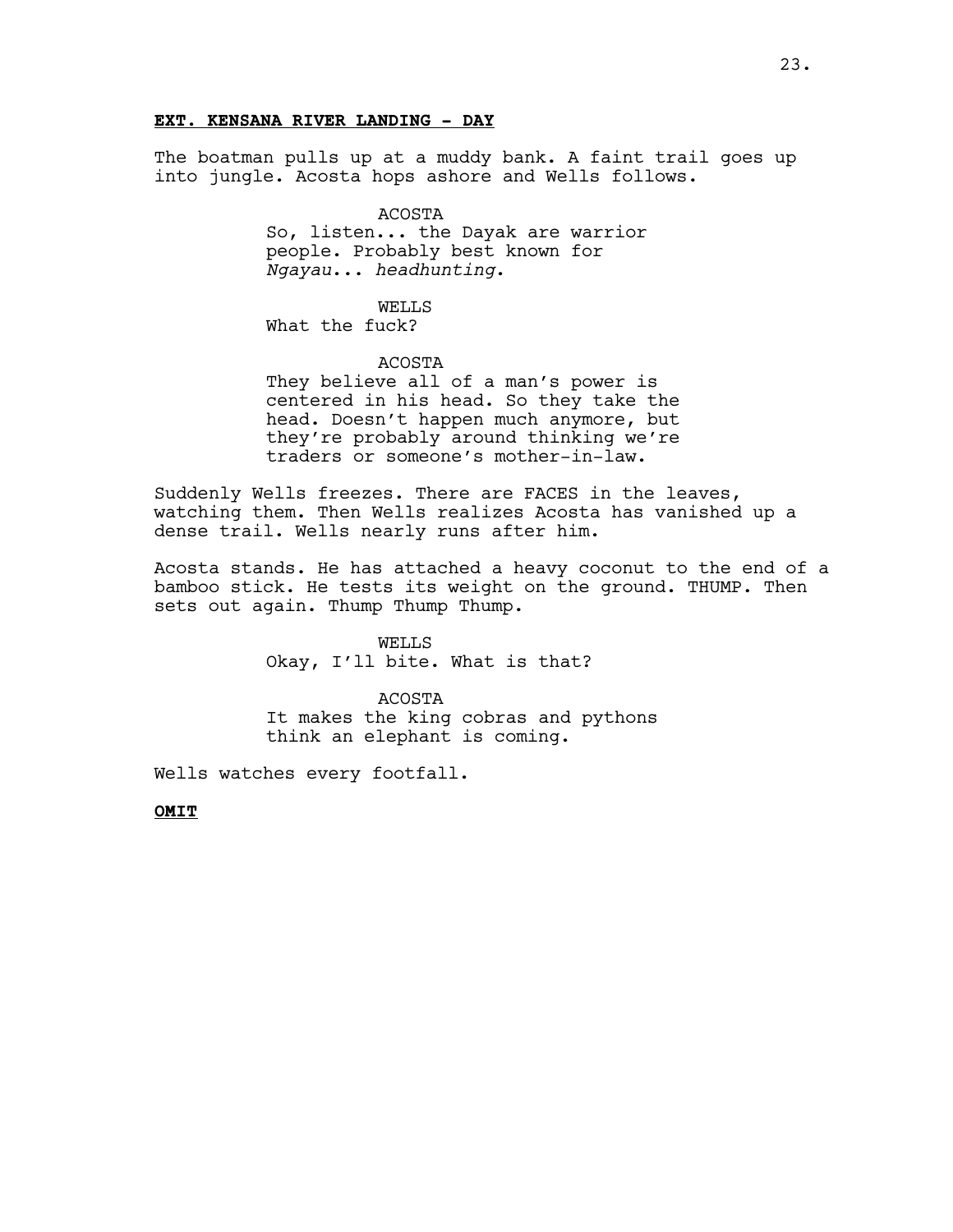#### **EXT. JUNGLE STOPPING POINT - DAY**

Light filters from high in the canopy. THUMP THUMP THUMP. The coconut vibrates the earth. Wells follows, drenched in sweat.

> WELLS Getting a world-class case of crotch rot back here. (continues, then) Jesus... How long..?

He stops.

ACOSTA

Forty million years. For the geology to cook. Then we come along and take it.

#### WELLS

I meant --

#### ACOSTA

I know what you meant, Wells. But imagine being asked to give up something you've been hoarding for 40 million years? This jungle will test you, Wells. Hold you up, weigh you, and decide your worth within an ounce.

WELLS

Do you always talk like this? Like a book on tape.

#### ACOSTA

I suppose I do. Do you listen to books on tape, Wells? *Ken Fol-let*... *Louis L'Amour... Ed-gar Rice Bur-roughs*?

He's really made a meal of those pulp names.

WELLS Where are we going, Acosta?

A no look point back over his shoulder --

ACOSTA Up. I want to show you something.

#### WELLS

Up? How far up?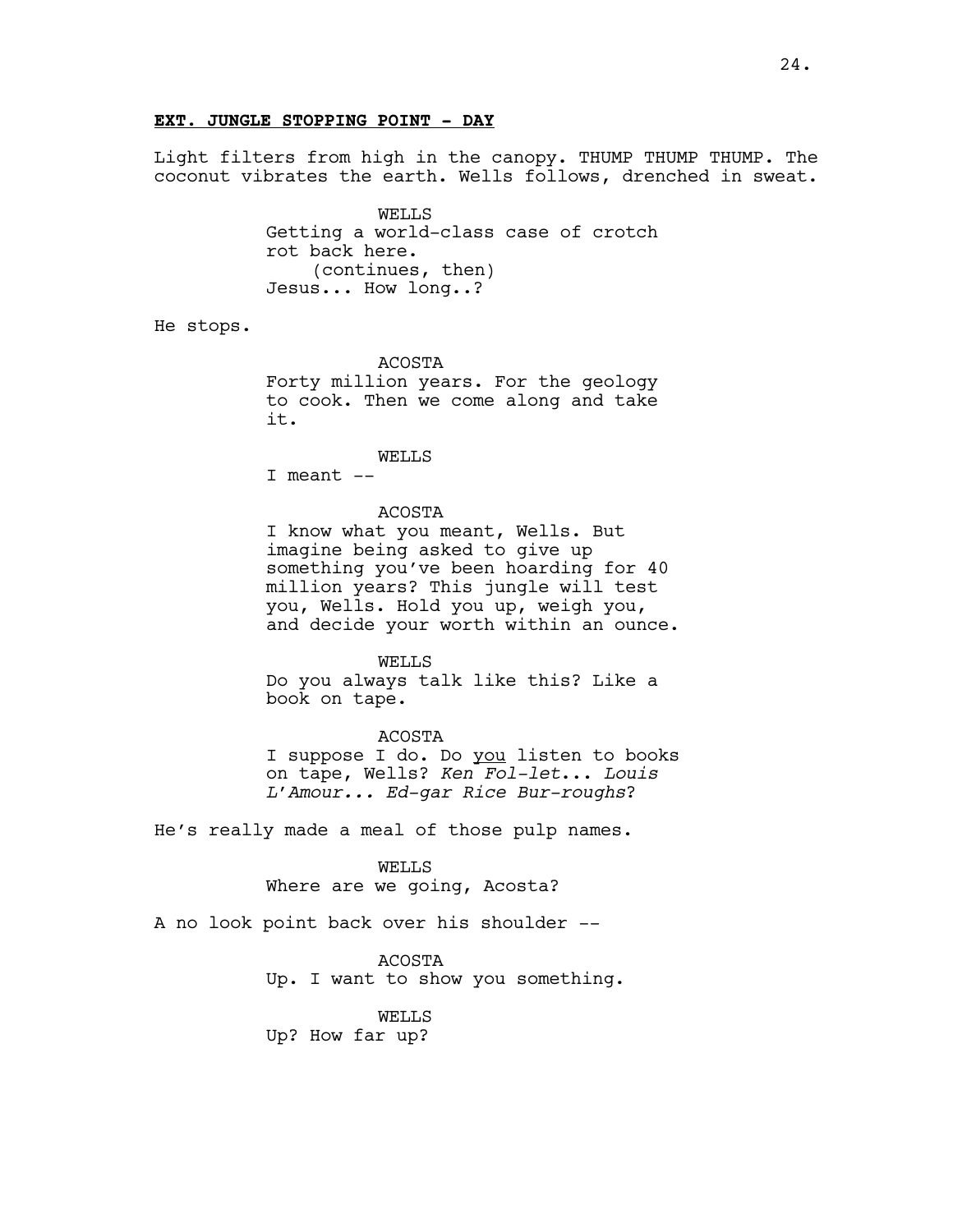ACOSTA Six, seven miles tops. Watch your step.

Wells looks up. If there's a way, only Acosta can see it.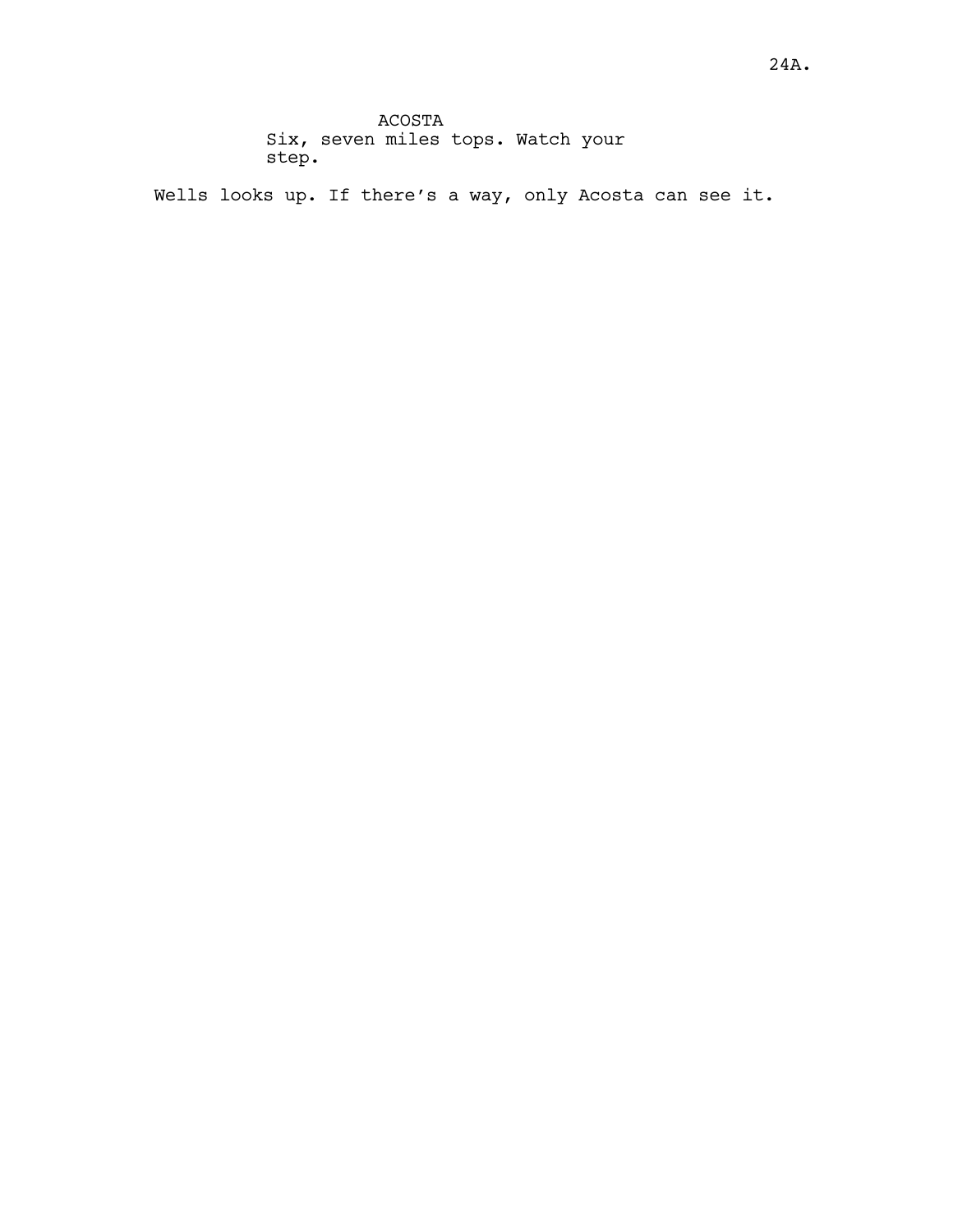#### **EXT. JUNGLE - TOP OF THE RIDGE - AFTERNOON**

Acosta emerges from the foliage into a clearing. Wells struggles up after --

Acosta stands on the edge, staring out like a man who's come home. Wells is bent over, sucking air, drowning in sweat...

# ACOSTA

Take a look.

Wells looks out and is instantly spellbound -- it's JUST LIKE HIS DREAM. GOLDEN LIGHT sparkles over a pristine valley. The KENSANA RIVER snaking around, smoke from a small village on the river far in the distance.

> WELLS My God, it's just like my dream.

#### ACOSTA

There have been a few folks up here tapping over the years but they've all focused on the foothills far to the south, drawn by the basalt overlay.

He points to an area on the opposite side of the valley.

ACOSTA (CONT'D) What interests me is the other way, on the east bank, up from the river. That small depression, like a giant left a footprint walking away.

Far away we see limestone features we will recognize from the "Washoe site." True excitement in Acosta's voice --

> ACOSTA (CONT'D) Those limestone structures are 300 million years old, the pale color comes from skeletons of tiny sea creatures. But the placer gold I've recovered there is much older. Something happened there, Wells. Something hot and angry. That's where we'll find the tasty bits.

But Wells is barely listening. He's transfixed.

WELLS My dream... It's out there...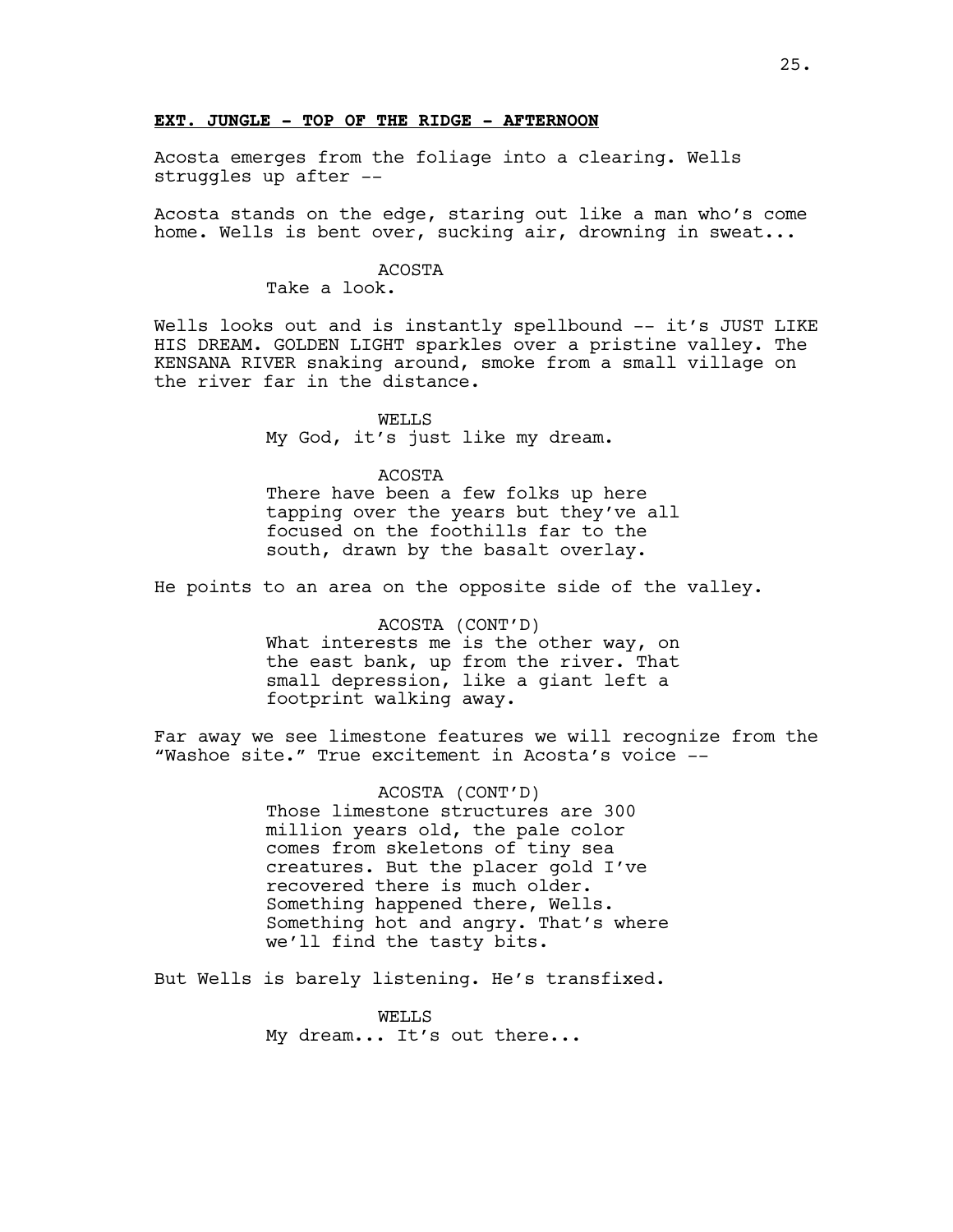Two men together, staring out at their destiny, and WE GO:

#### **EXT. KENSANA VILLAGE - DUSK**

A small village on the river. A vendor scoops rice onto flat leaves, grilling some kind of meat over an open fire. He puts the two portions up on a flat board.

Wells goes for his wallet. Acosta stops him, producing a small pouch. He removes a pinch of GOLD DUST, sprinkles it on a scale on the vendor's cart.

> ACOSTA Coin of the realm around here. (beat) When you think about it, Gold is utterly useless. Copper, Iron, Beryllium, Palladium, Bismuth, these are metals you can do something with. But the one that's good for nothing is the one that everybody wants. Does have a quality though. When you hold it in your hand, it does something to you.

Weights are adjusted, a little more dust -- no one can take their eyes off the sparkling gold.

> WELLS Like get you to spend your whole life looking for it.

# **EXT. KENSANA VILLAGE - DUSK**

ACOSTA ...so the lease is currently held by a Brazilian company.

Acosta sits comfortably, eating. Wells searches his pockets, finds a couple of mini-bar bottles of scotch, and a packet of airplane peanuts. Offers one of the bottles to Acosta.

> WELLS Only chance you got of surviving what's in that bowl of microbes.

ACOSTA ...They're looking to unload it cheap getting buried on some Kazakh venture.

Wells finds some peanuts from the plane. Eats them.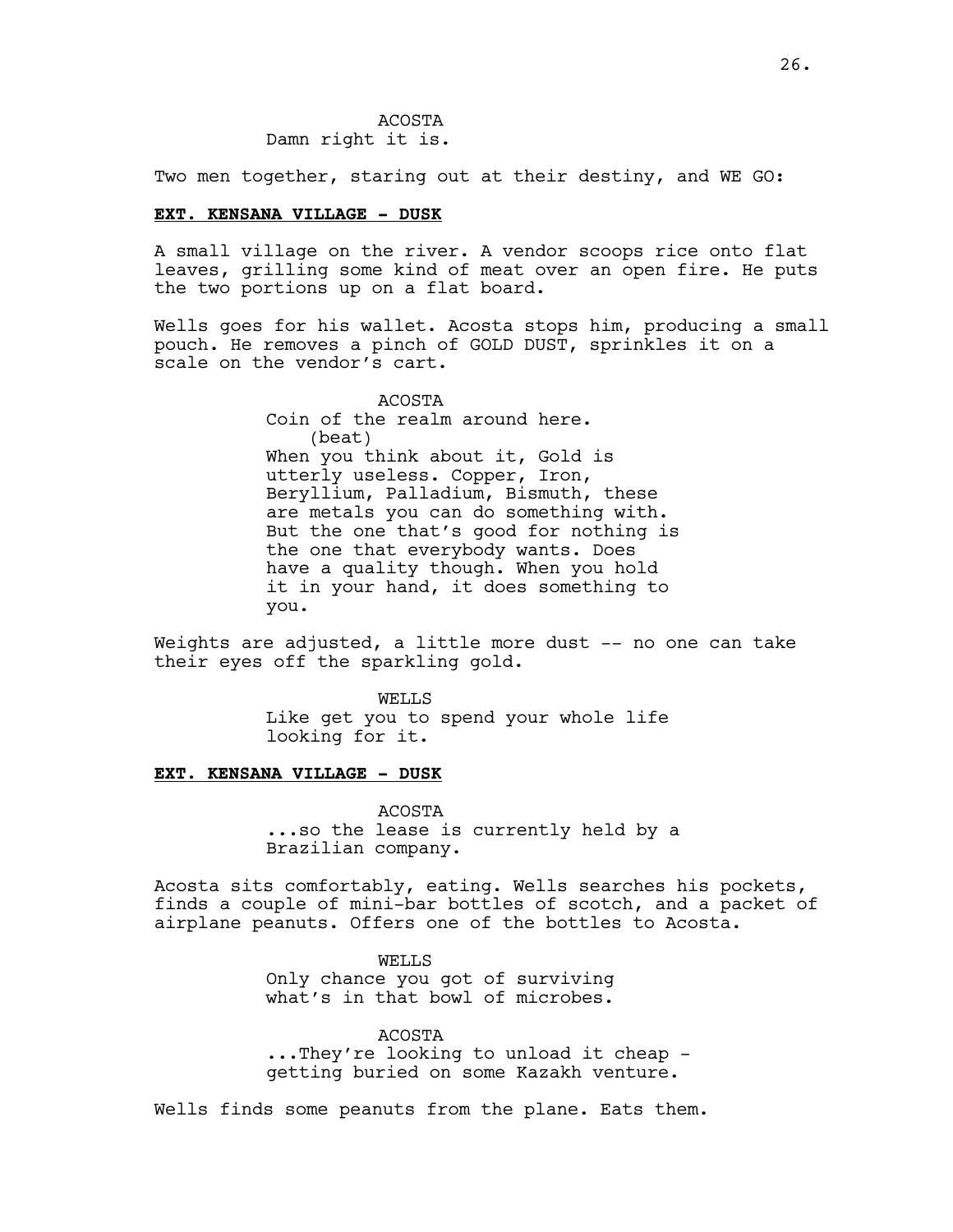WELLS

You know, Mikey, I'm starting to love how you talk. And the first thing I'm gonna do is move some paper.

ACOSTA None of the big guys will touch us.

In Wells we see a touch of the old confidence returning.

WELLS

You want to raise money from the big boys, from Harvard endowment or some pension fund, I am not your guy. But the little guys, the guys you've never heard of... those are my guys. How much do we need?

ACOSTA Seven, seven-fifty to start.

Ouch... Wells takes a beat to re-focus.

WELLS But how much are we gonna need?

ACOSTA It's not just the lease. We must first procure a permit, which in Indonesia means lining pockets. There are capital costs, too. Equipment. You don't just do this with a couple shovels and a pick-axe.

WELLS I'll get the money. Whatever it takes.

Wells is about to wipe his face with his NAPKIN, but has a sudden idea. He pulls out a pen and quickly scribbles something down on it then slides the napkin over to Acosta.

> ACOSTA What's this?

WELLS A contract. Read it. Sign it.

Acosta looks over what Wells has written on the napkin. They share a look -- a moment. WE DON'T SEE WHAT'S ON THE NAPKIN.

> ACOSTA Fair enough.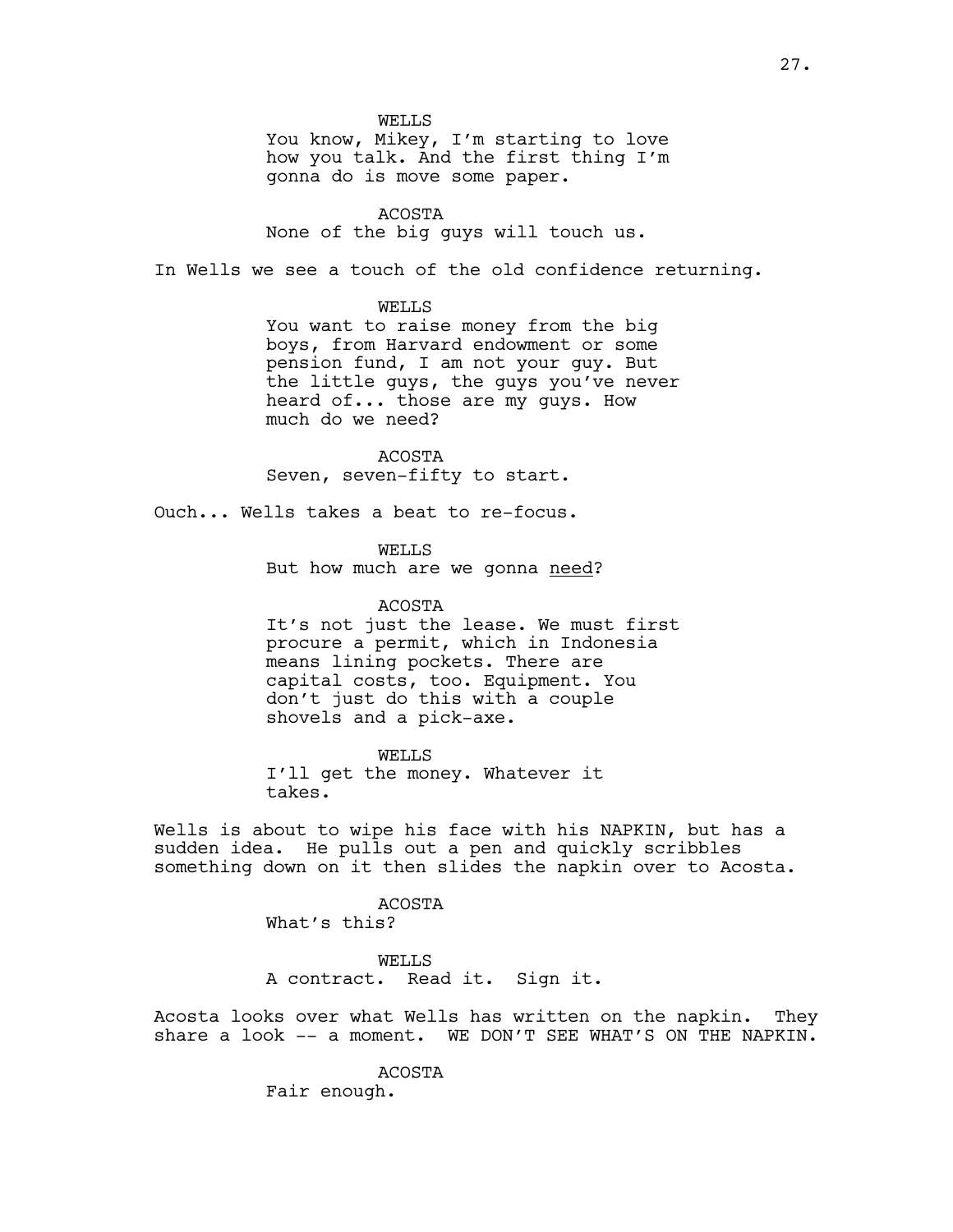Acosta signs and sticks his hand out to Wells. They shake.

ACOSTA

Deal.

#### **INT. DIMLY LIT ROOM - DAY**

WELLS For the first time in my life, I was selling something I believed in. I could feel it in my bones.

Wells up, remembering the energy. Reveal more of the space: a pastiche of several eras, kind of a luxury camp mixed with a whorehouse.

> WELLS (CONT'D) Any real salesman will tell you...

VOICE (O.S.) Mr. Wells, please sit down.

The voice belongs to PAUL JENNINGS, early 40s, buttoned-down shirt, conservative suit, but a fun tie that was probably a gift. A tape recorder is on the table. Two other men, BANKS and LEVINE, both 30's, skeptical, watch as Wells takes his seat again.

> WELLS ...If you believe it, you can sure as shit sell it.

**INT. THE THREE GREENHORNS BAR - MORNING**

BURNS (braying into the phone) Hell yeah it's risky...

Bobby Burns standing mid-pitch.

BURNS (CONT'D) I'm being straight here. But hey, no risk, no reward, right?

It's the usual crowd, but the mood is electric. Everyone's working the phones, telling versions of the same story.

> CONNIE Acosta! Largest copper strike in history. Yeah, that guy. We got him --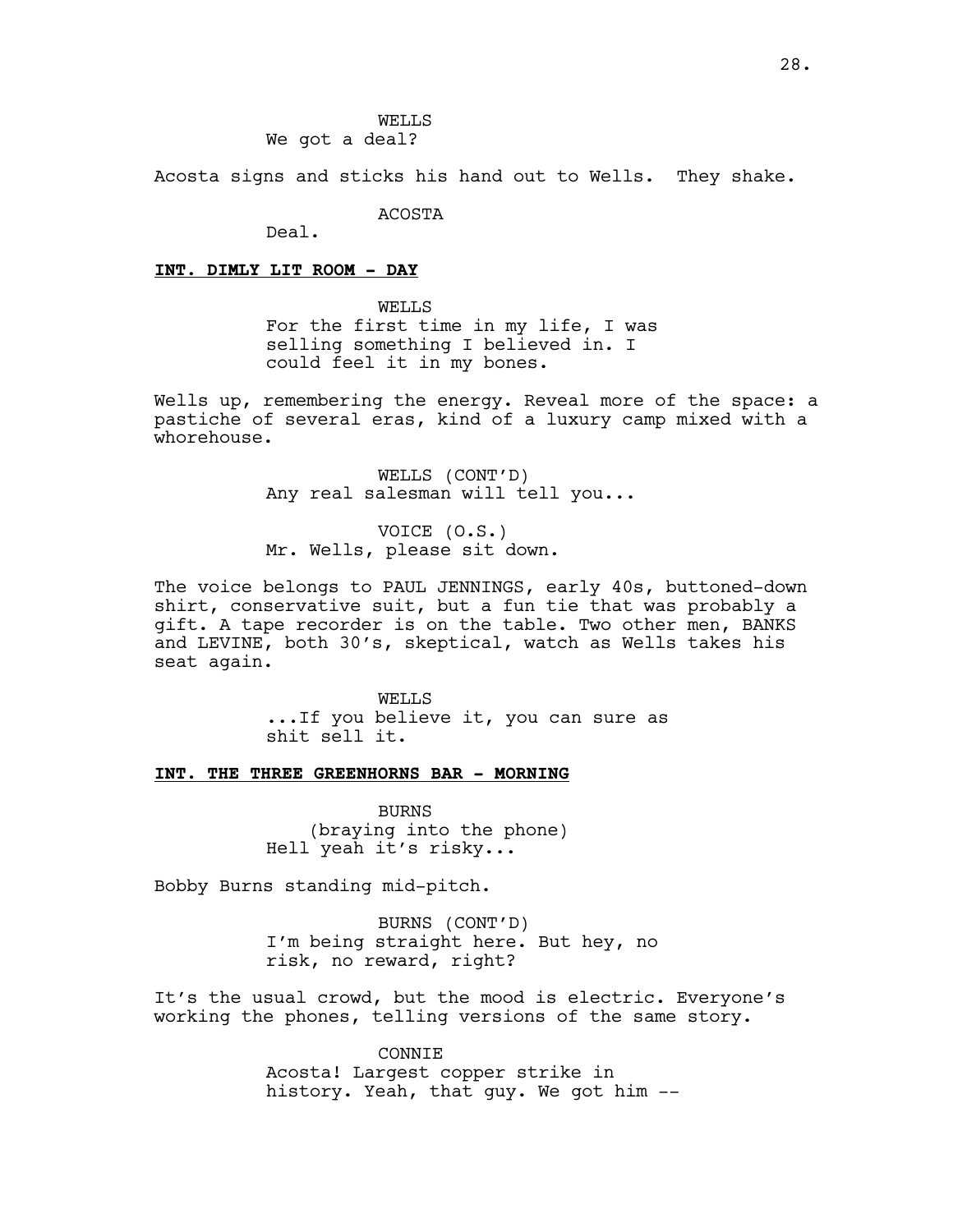**NEVINS** 

Platinum resume. Pla-ti-num. Oxford. MIT. That's right: *The Copper King* --

BURNS *Kin-sana*. Indonesia. It literally means River of Gold. No, I'm not fucking kidding.

Camera finding Wells AT THE BAR with his own phone, taking in snippets of the phone pitches.

> WELLS (into phone) It's a 20k minimum buy-in and shares are flying off the shelf.

Kay, passing with a tray of drinks, as Kenny tries to pull her over. She shrugs out of his grasp and continues on.

> WELLS (CONT'D) Babe, this is fucking crazy --

BURNS Going like hotcakes. *Hotcakes*!!

Connie covering the mouthpiece, interrupts over --

CONNIE I'm batting 500. BabeFuckingRuth. Every other call, Kenny.

WELLS

Keep throwing the line. (into phone) The best. What'd I tell you? The best. (calling to Kay) Babe, shine those dancing shoes, get 'em ready --

She flips him off. It's not a forever anger, but she's angry.

ACOSTA (O.S.) We don't even have the exploration rights. What are they selling?

WELLS They're selling the story, Mike. And right now, the story is you. Hey, speaking of which, what are you doing?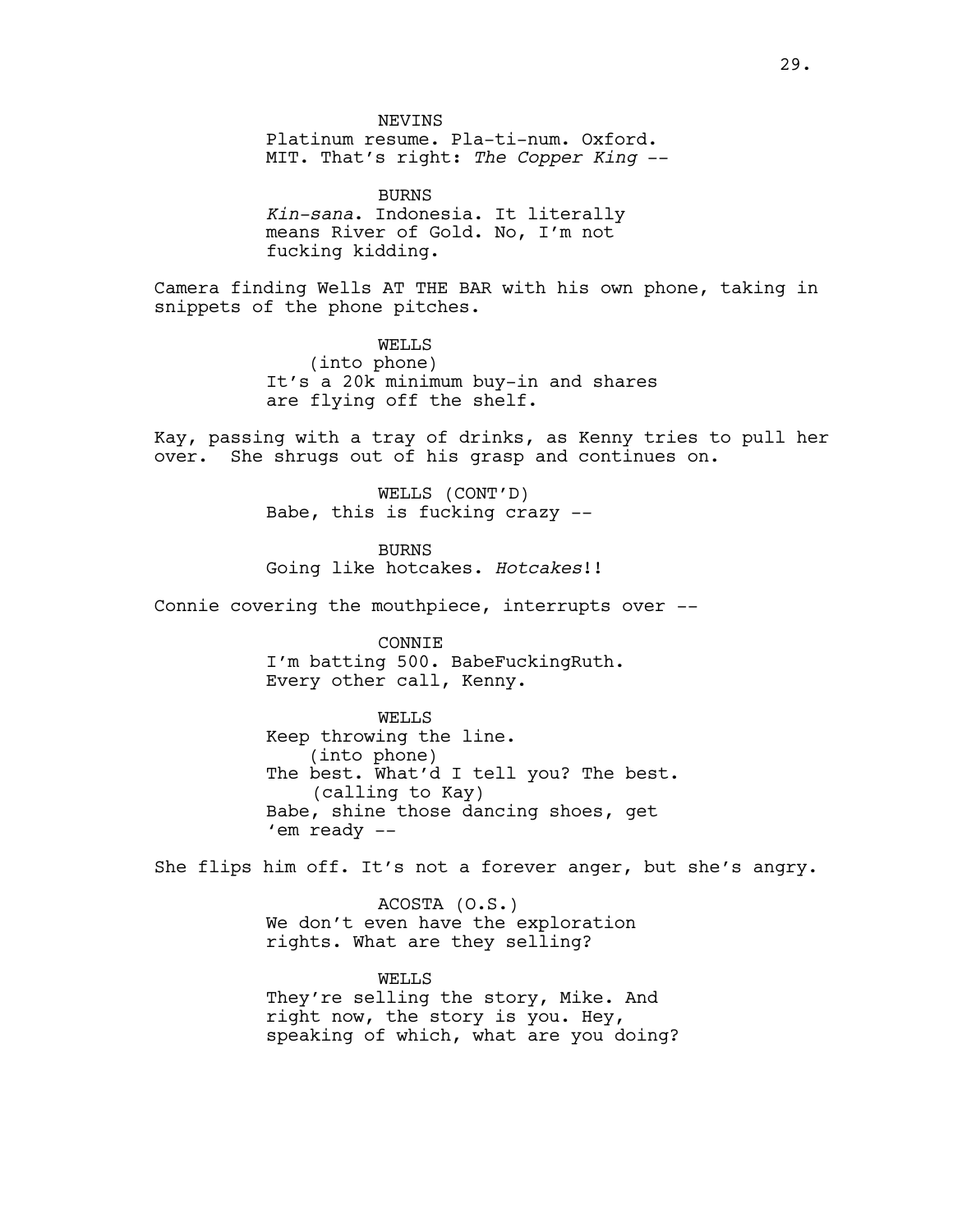ACOSTA (O.S.) I'm down in Kupang City, looking at coring equipment.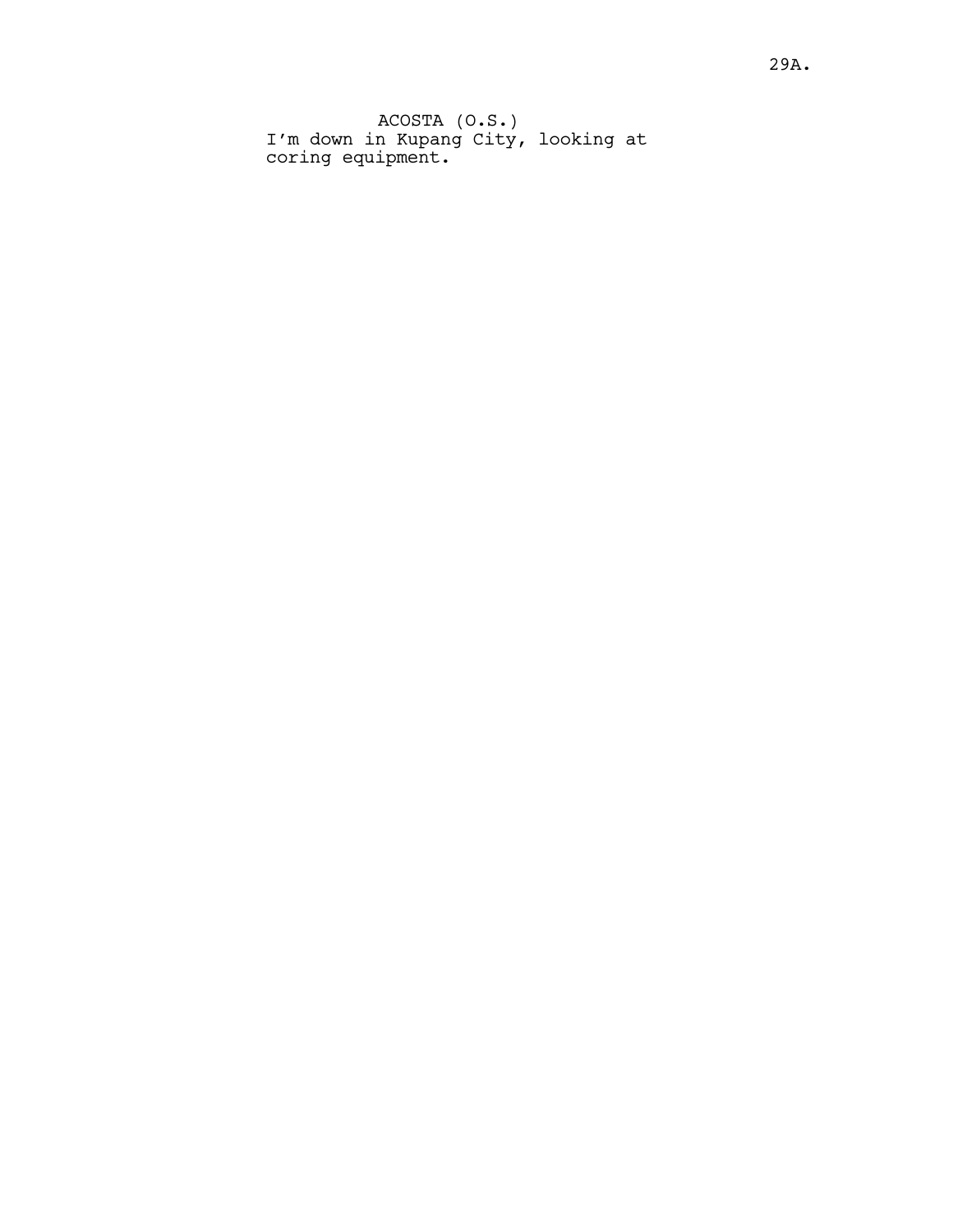WELLS (yelling to the guys) Acosta's in *Kupang City* looking at *coring equipment*.

The sales pitch shifts, *Kupang City. Special coring equipment.* 

BURNS (into phone) *Coring rigs will come from Kupang City*. *I'll put you down for 20. Two shares. You got it.*

WELLS (into phone) You're magic*.* 

And as WE LOOK over this makeshift trading floor in full action, the SOUND OF KEYS BEING PUNCHED rises above the din of sales chatter -- TAPE PRINTOUT SCROLLING, and WE ARE...

### **INT. THE THREE GREENHORNS BAR - NIGHT**

Bobby Burns bangs figures into an ADDING MACHINE. Wells circles. It's been a long day, everyone's exhausted. Burns scrolls the tape, tears it off with a flourish. Passes it to Wells, who reads, swallows hard, then delivers the number.

> WELLS (into phone) Two hundred sixty seven thousand, four hundred and thirty-four dollars.

Over the phone, there's SILENCE.

### **EXT. MINING SUPPLY - KUPANG CITY, INDONESIA - DAY**

Acosta checks out new equipment while on a portable phone --

ACOSTA (into phone) Not exactly the number I had in mind.

Realize Acosta is now looking at the USED EQUIPMENT YARD.

# **EXT. USED EQUIPMENT YARD - KUPANG CITY - DAY**

Acosta stands looking up at rusting industrial dinosaurs against the endless blue sky.

> WELLS (O.S.) I might be able to borrow a little bit against it. (beat) (MORE)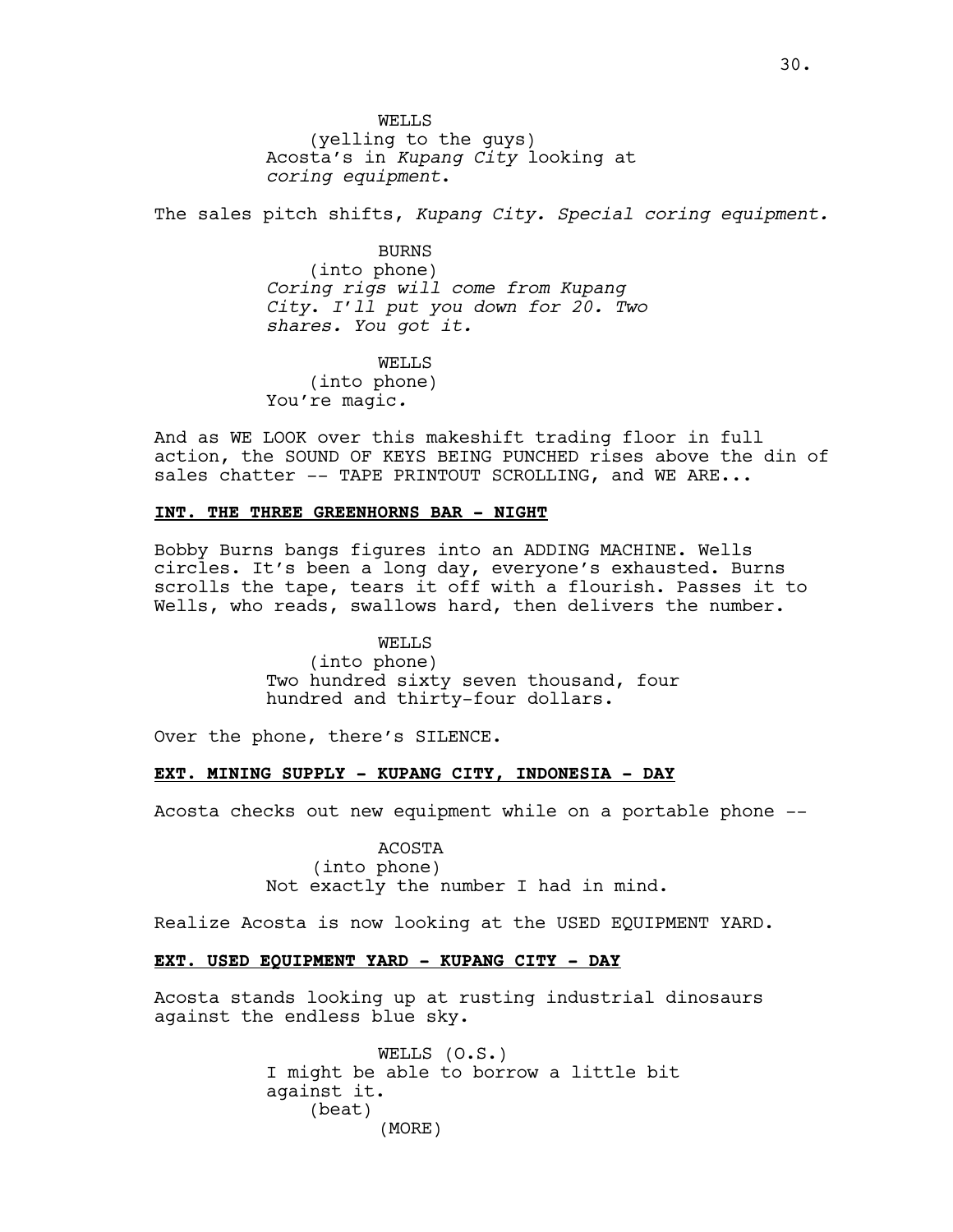WELLS (O.S.) (CONT'D) No. *Truth*. That's it for now. Can you make it work?

ACOSTA That'll get us the permit, a few holes. If we work fast and get lucky, who knows...

WELLS Get us a little good news and we'll raise more money.

Suddenly hear some DUDES AT A FOOSBALL TABLE loudly ARGUING over PAC-10 football, drowning out Wells.

> ACOSTA You work out of a bar, Wells?

WELLS Keeping a lid on expenses, Mike. Makin' the dollar holler.

Acosta hanging up, wondering just what he's gotten himself into. He examines a well-used drill, speaks Bahasa with the mining equipment salesman, haggling.

### **INT. KAY'S HOUSE - BEDROOM - NIGHT**

A suitcase on the bed. Wells sorta packing, a haphazard undertaking under the best of circumstances. He takes a drink. Surveys the possibilities.

> WELLS Which tie? This one or this one?

Reveal Kay behind him, drink in hand.

KAY I want my watch back.

WELLS First off, it's your mother's and second you're gonna get it back.

KAY It *was* my mother's until she gave it to me.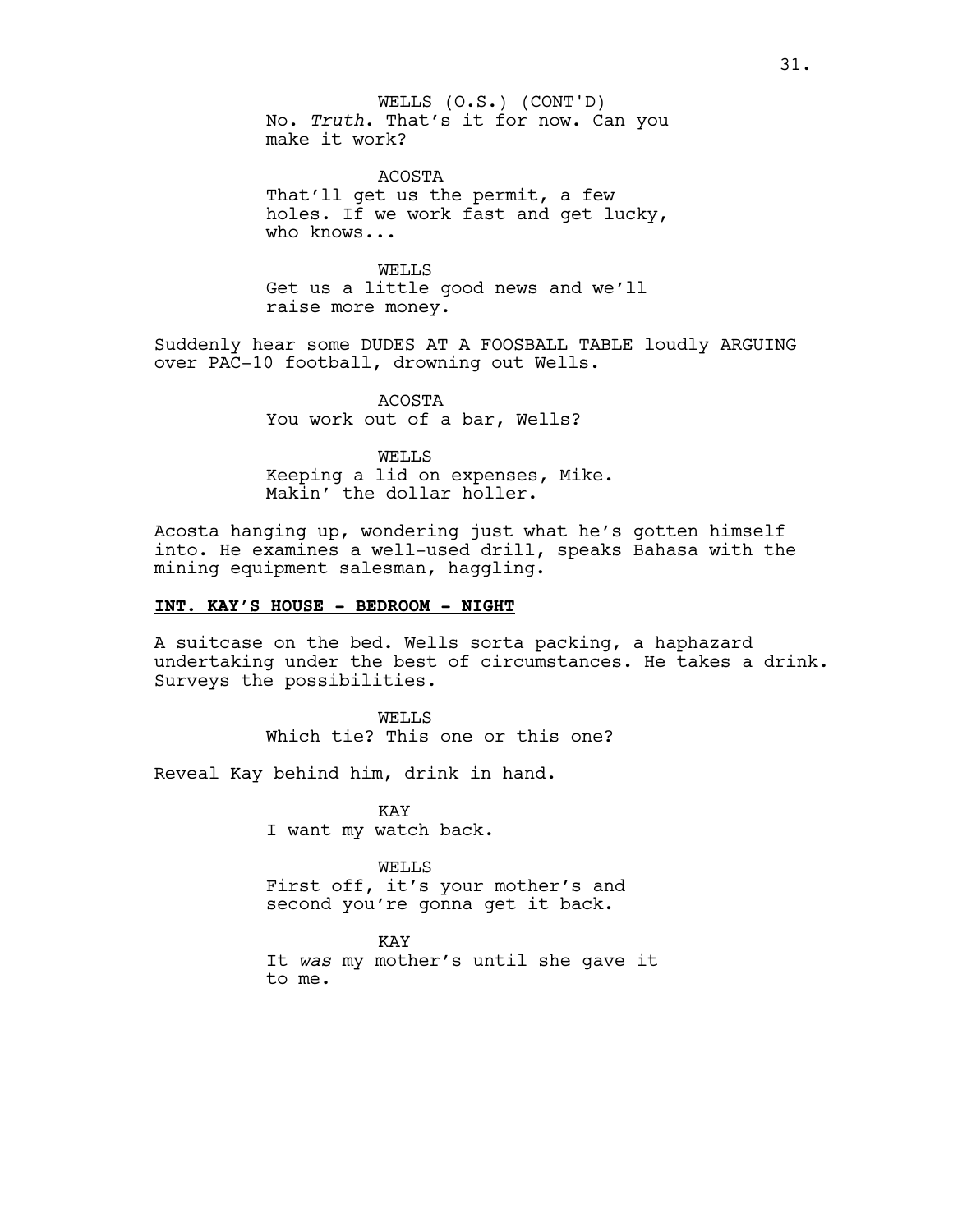WELLS I gotta bring my good shoes, where are my good shoes?

KAY Look under the bed. I don't like to see my stuff up in pawns, Kenny. You know I'm sensitive to it.

He gets down to look under the bed. See his ass sticking out.

WELLS We always talk about our dreams, about the ranch, clean air, big views, our place above it all. That's what I'm doin', getting us out of this shitbox.

KAY I don't mind this shitbox.

He's back up with the shoes.

WELLS See, right there, that's what I love - you're like one of those booster rockets that helps us get up to the stars.

Stands back with the shoes. He wiggles the shoes.

WELLS (CONT'D) Too much?

KAY What the fuck, Kenny?

KAY (CONT'D) We figure shit out together, Kenny. Through thick and fuckin' thin. If you needed my watch, I'd give it to you.

WELLS I know, babe. I'll be back soon, I promise.

He starts off... Then pauses like he remembers one last thing.

WELLS (CONT'D) Oh, here -- why don't you time me?

He dangles her mother's watch. Turns, smiling. She smiles, too. Love rushes in, overflows.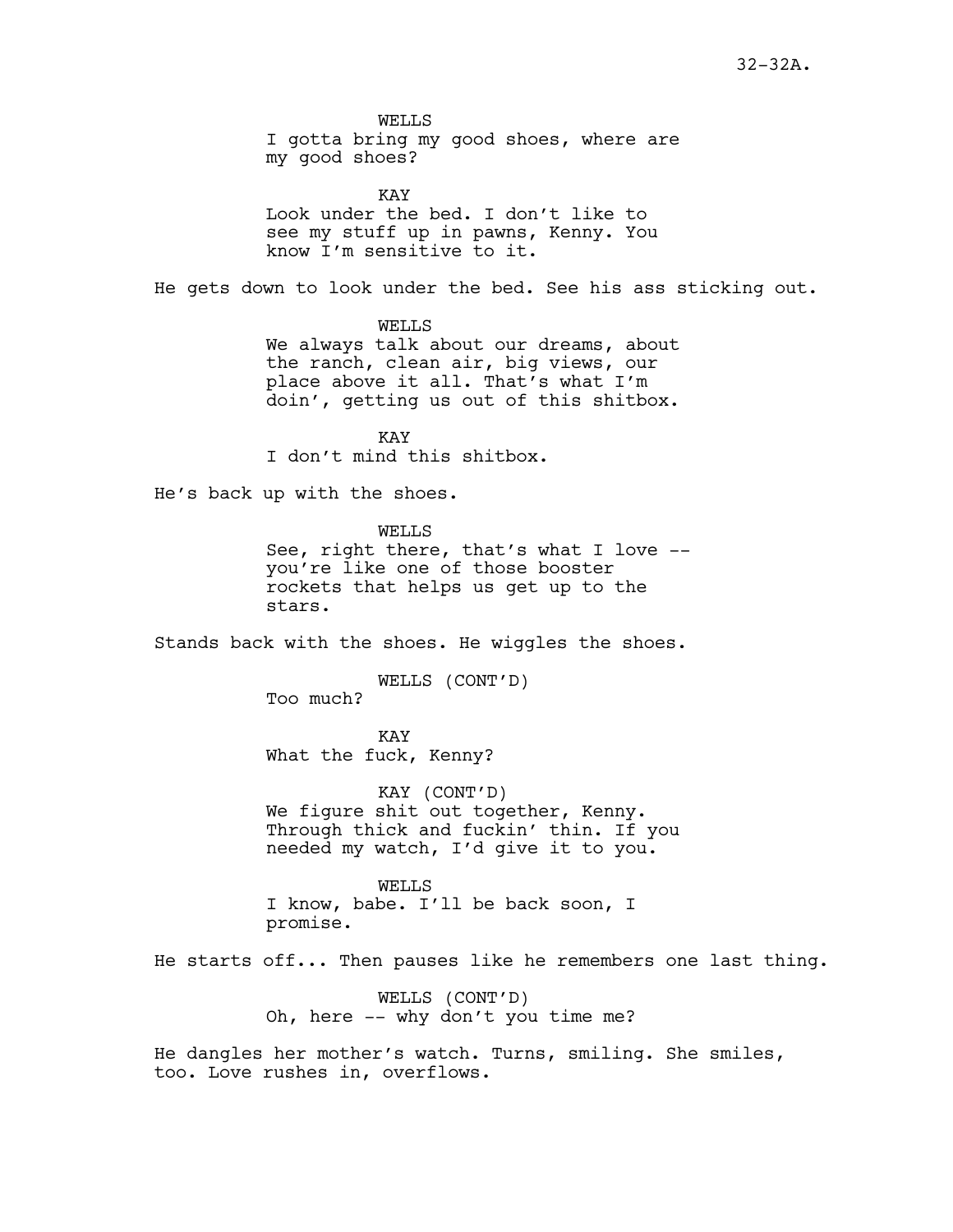KAY Wear the blue tie. It brings out your eyes.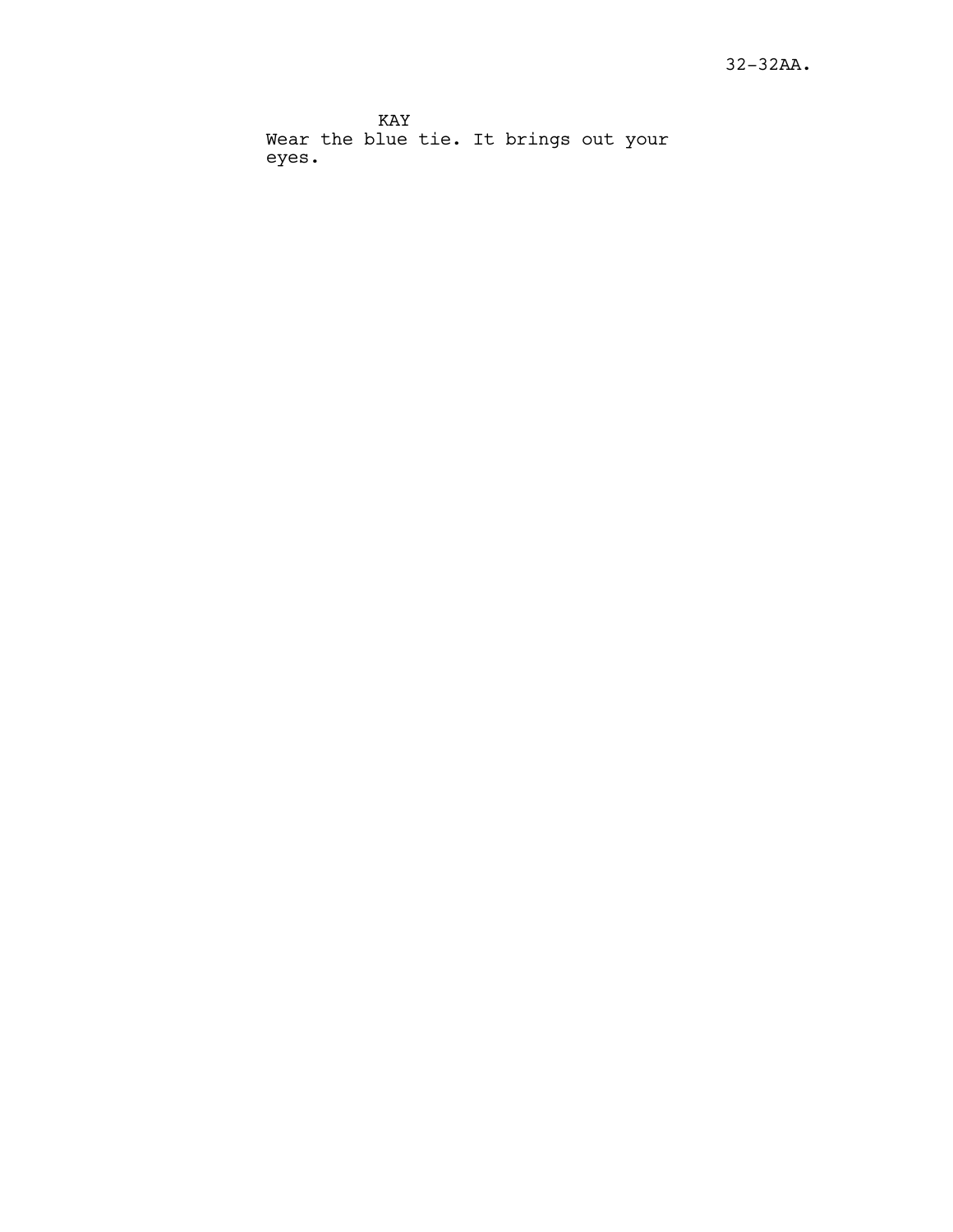As we PRE-LAP a CALL TO PRAYER --

# **EXT. JAKARTA, INDONESIA - DAWN**

Crossing river traffic reveals a luxury hotel amid minarets.

# Super: *JAKARTA, INDONESIA*

# **INT. JAKARTA PALACE HOTEL SUITE - DAY**

Acosta goes over paperwork, shaved, hair groomed, transformed. Wells, adjusting his blue tie, comes out of the bathroom.

> ACOSTA What's that smell?

WELLS I dropped a goose.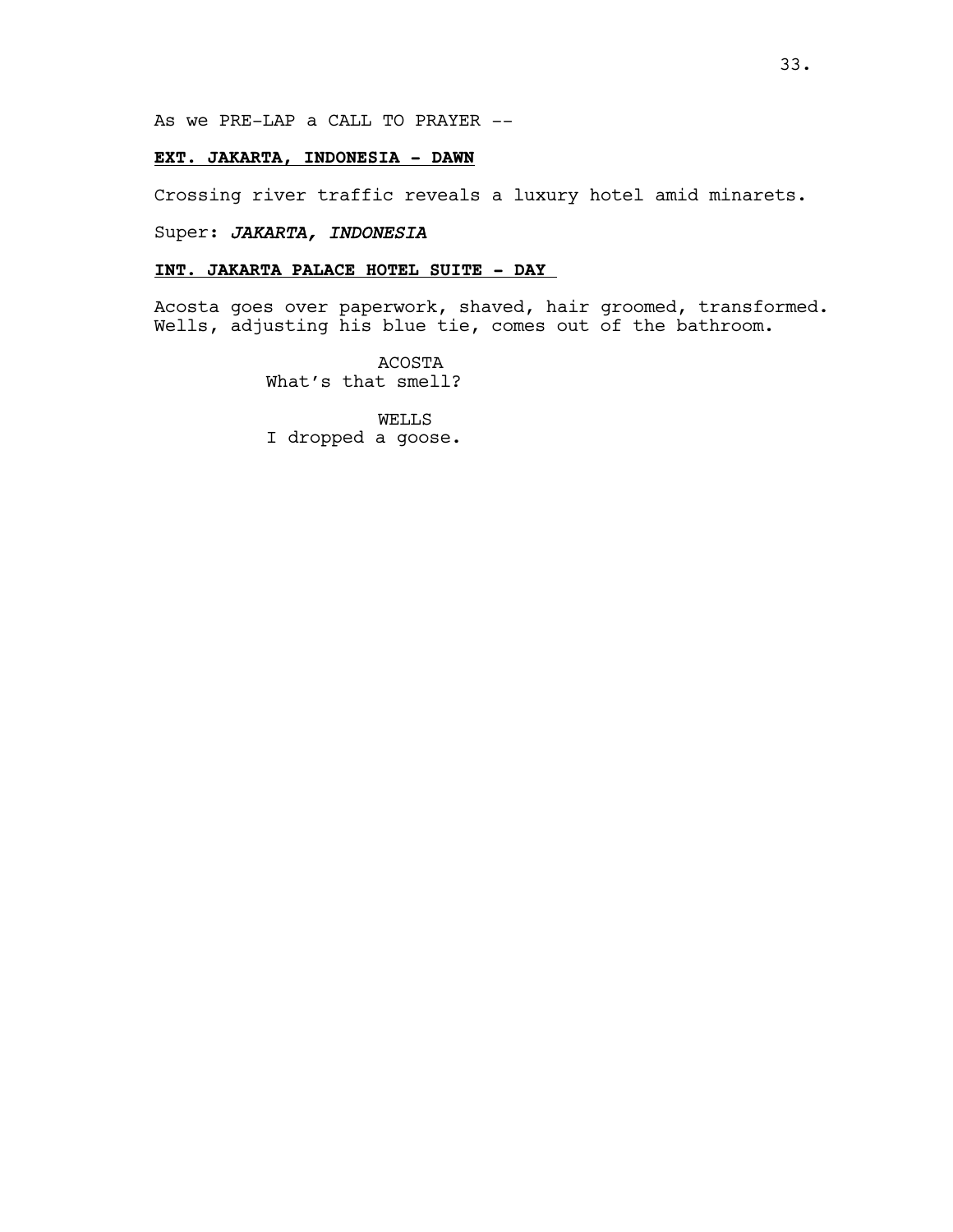ACOSTA And are you wearing cologne?

WELLS Yeah, why? You getting turned on?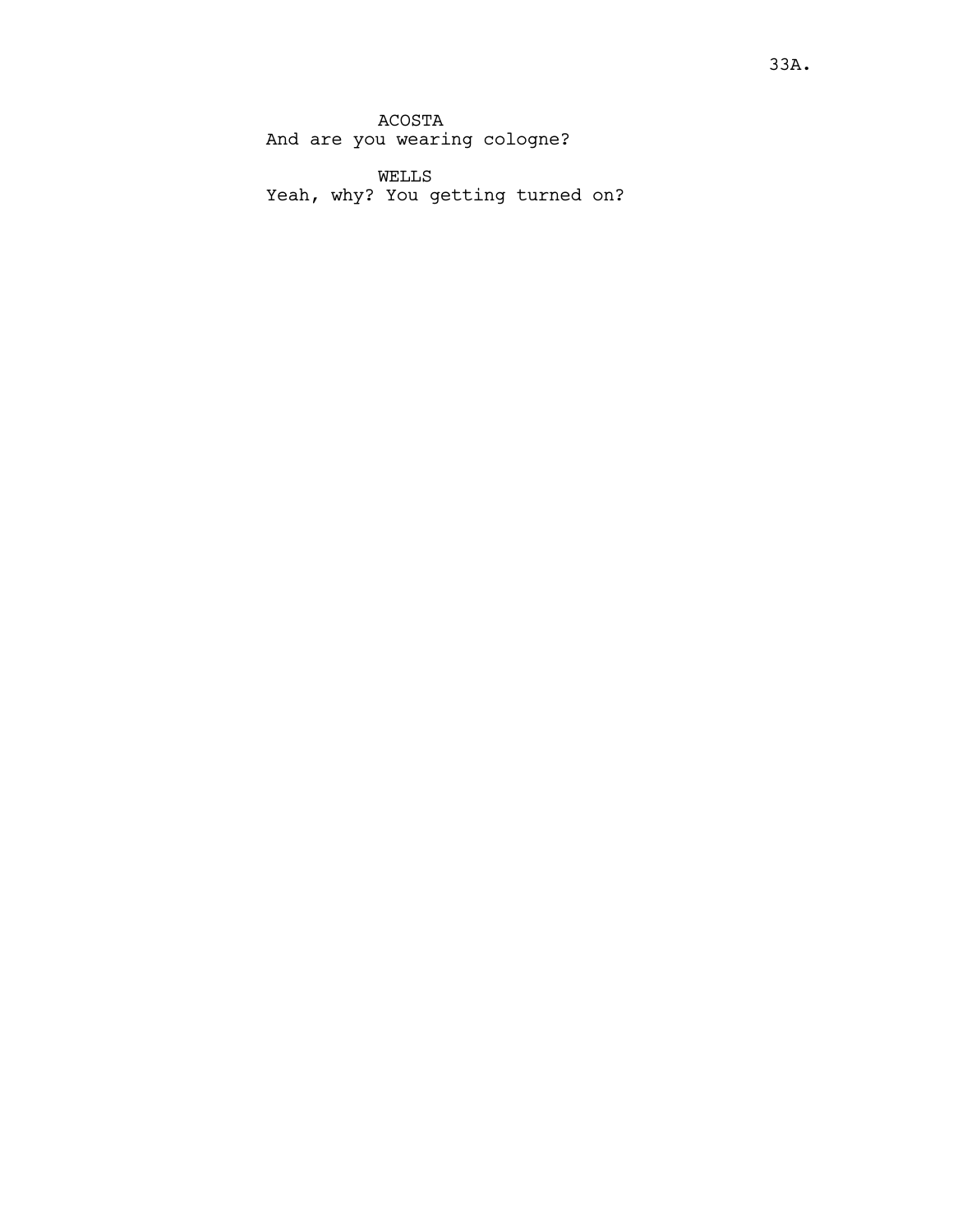#### ACOSTA

Listen to me: we have one shot at this. He's the *Minister of The Interior of Indonesia*. If he doesn't like us for any reason, we're done. Never put your hands on your hips. Crossing your arms is considered aggressive. And cologne, here, is an insult.

#### WELLS

You get a whiff of some of the folks around here? I might suggest changing the national cologne policy.

ACOSTA We get the deal. We don't insult. We don't talk. We listen, we get our

permit and we get out. Are we clear?

WELLS ...yeah. Got it.

ACOSTA Now go wash it off.

Wells stands there for a moment like a humiliated child. Then goes back into the bathroom. Off Acosta, WE GO:

# **INT. JAKARTA PALACE RESTAURANT - DAY**

A formal room with a Chinese theme. Seated at the table is the MINISTER OF MINING. A cadre of security and yes-men flanking. The Minister speaks with a cultured Indonesian accent.

> MINISTER ...I have reviewed your permit request for the Kensana property...

As a waiter pours hot liquid into small bowls at each setting, we find Wells perspiring in his bad suit. He picks up his bowl and starts to sip his "tea." Acosta clears his throat -- Wells sees the Minister dipping his fingers into his bowl.

> MINISTER (CONT'D) (to Acosta) There is a conspicuous lack of documentation.

WELLS Hey, we've got the paperwork --

The Minister ignores him as Acosta jumps in.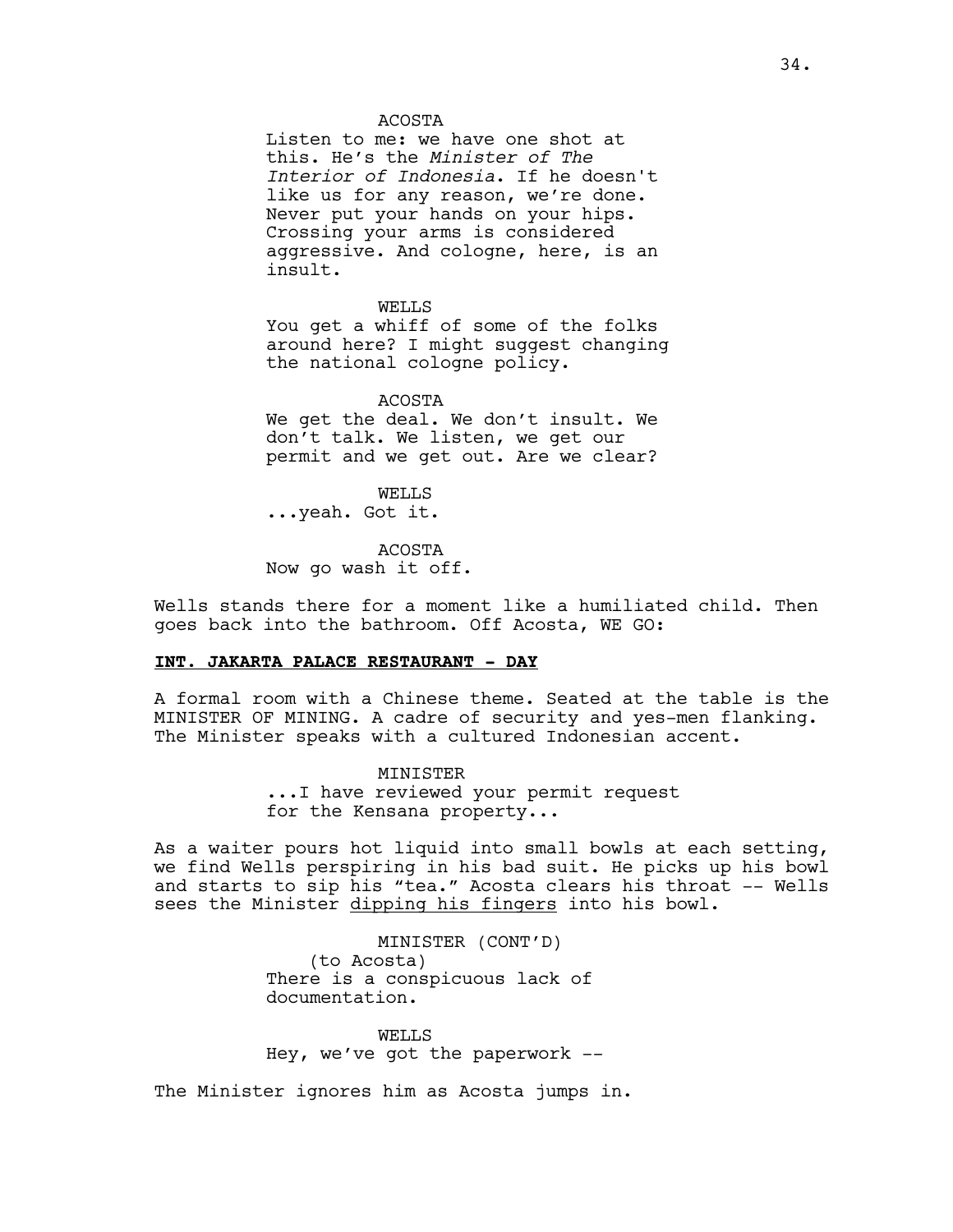ACOSTA Yes, excellency. We have reports from previous attempts, but judged it best not to waste your valuable time.

The Minister accepts this, but still ignores Wells.

#### MINISTER

(beat, to Acosta) What makes you think you will find what others before you could not?

ACOSTA They were looking in the wrong place. The underlying geology is sound.

GIANT PRAWNS are placed in front of them. Wells can't help it--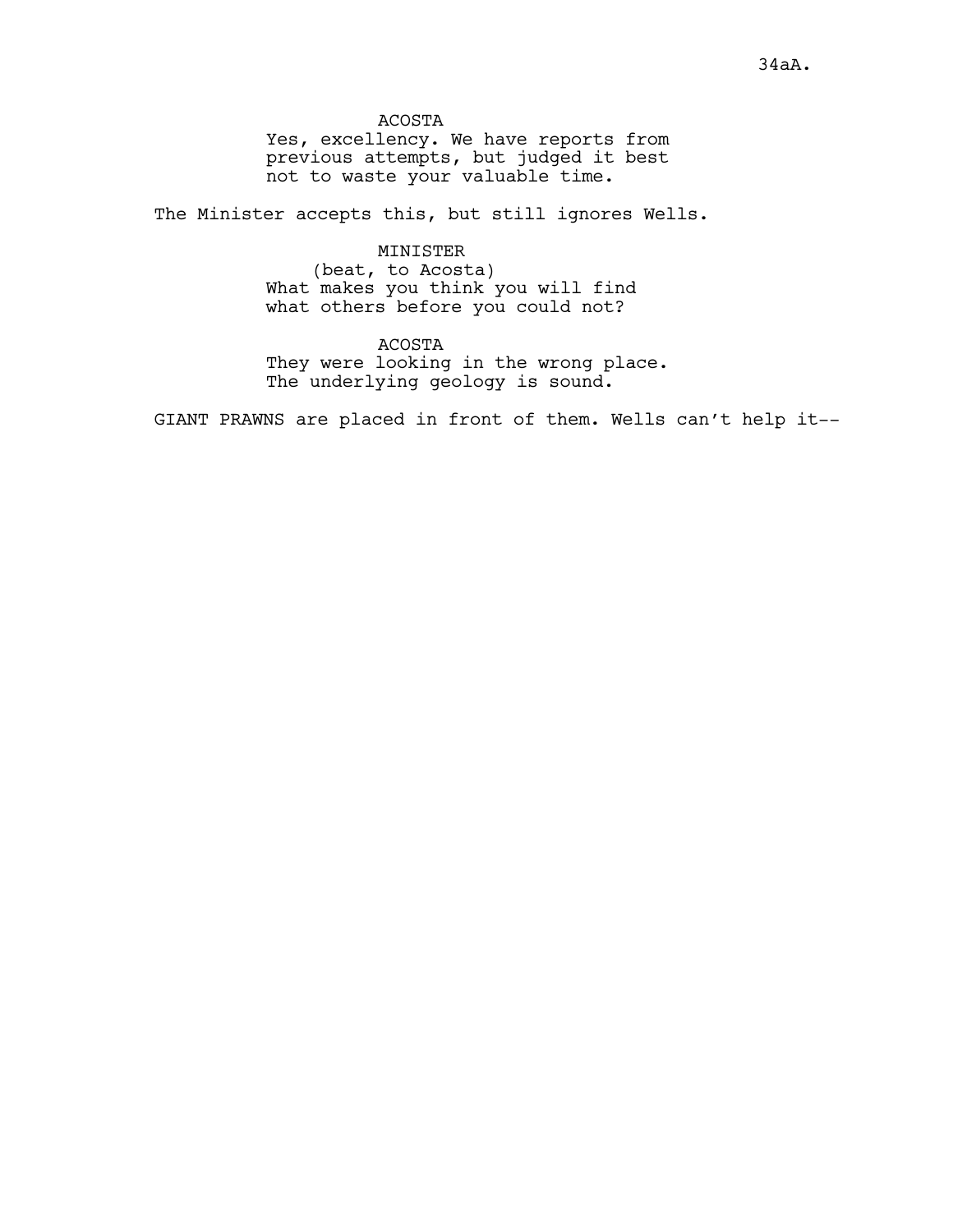# WELLS Hey, can I get a fork?

The waiters don't move. Acosta and the Minister ignore Wells.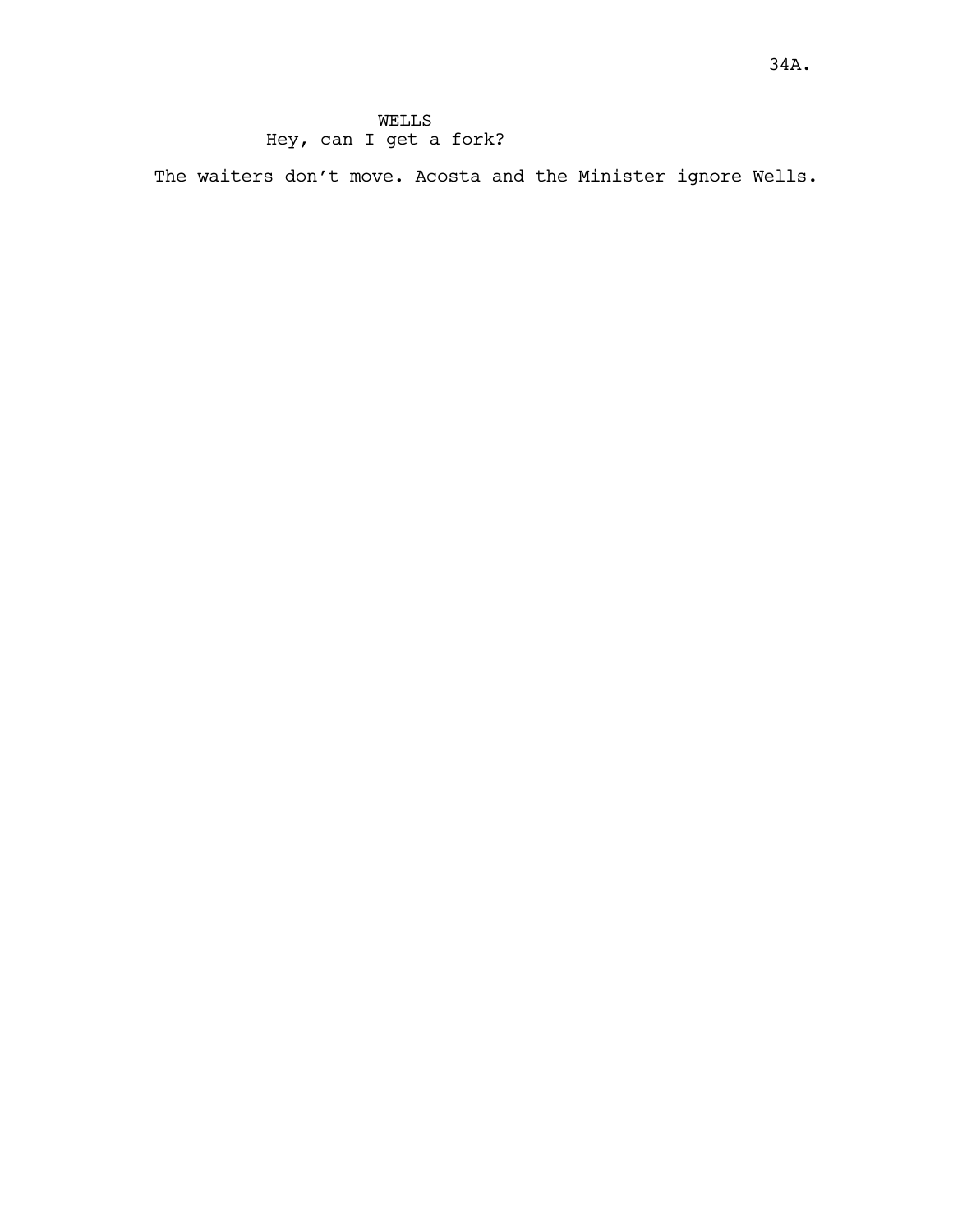ACOSTA There's gold there, Excellency. And with your blessing, we will find it. A long beat. Wells gets uncomfortable. Realizes his arms are crossed. Uncrosses them. And sells. WELLS Mike really knows his stuff. There's no one better... The Minister doesn't even look at Wells, addressing Acosta. MINISTER As you know, our natural resources are a divine inheritance of all the people. ACOSTA As is your capable stewardship, Excellency. MINISTER A heavy responsibility to be sure. Wells fidgets, then barks to a waiter --WELLS Hey! Who's a guy gotta bang to get a drink around here? Wells definitely has the Minister's attention now. MINISTER I am a Muslim, sir. I do not drink. **WELLS** I'm an American and I do. And last time I checked, I'm hosting this little shindig, so you might want to at least acknowledge I'm sitting here. MINISTER You are most definitely an American. WELLS What's *that* mean? MINISTER It's the belief that *paying* for lunch is a *substitute* for manners.

35.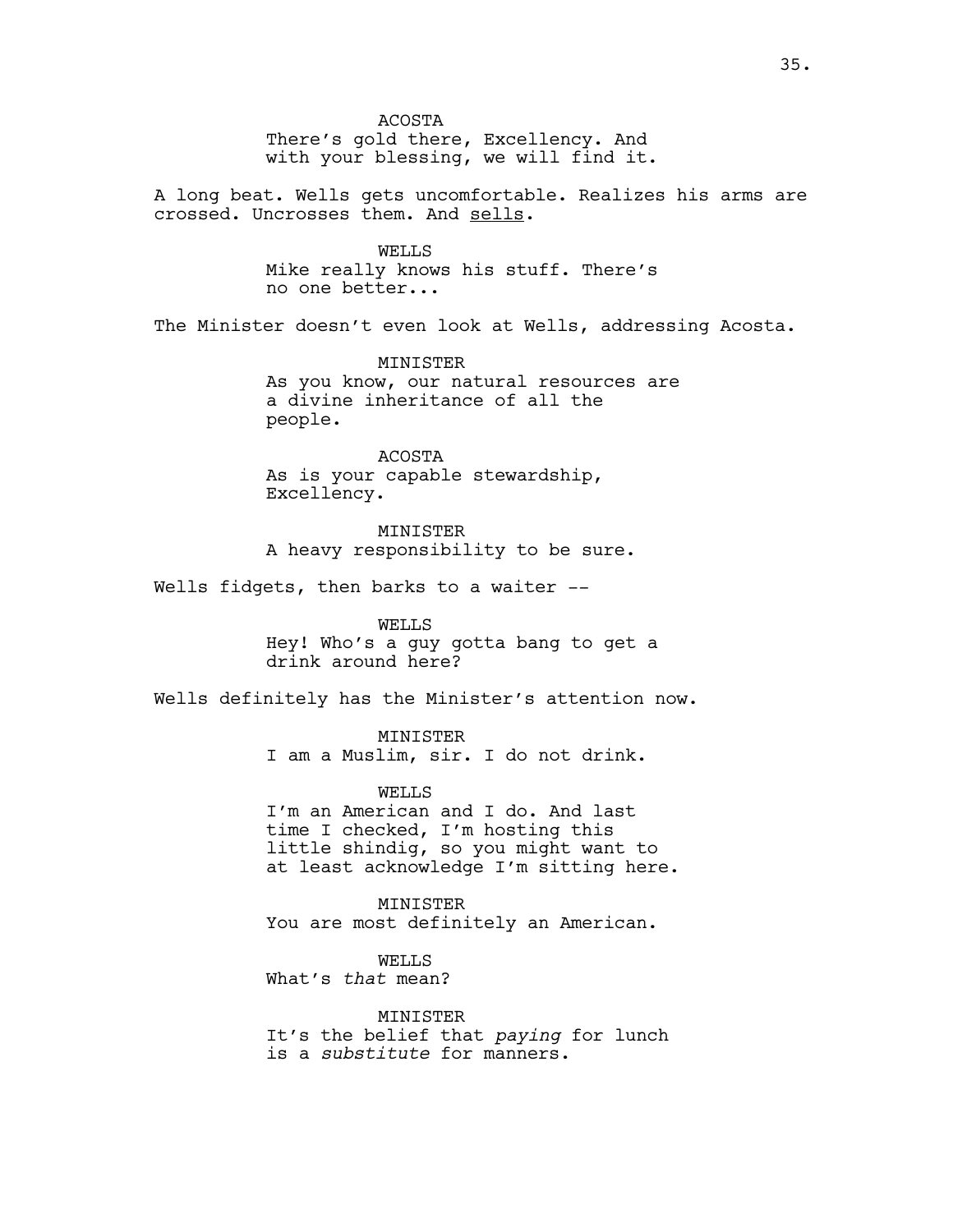WELLS

You're right. And I apologize. I can see I've offended your delicate moral sensibilities. But I may have just the thing to help you get over it.

And with that, he pulls out a THICK WAD OF CASH from his jacket, sets it down on the lazy Susan with a THUD. And then spins it -- the cash rotates around the large table toward the Minister. The Minister stares at Wells with contempt.

> WELLS (CONT'D) Now that you mention it, I've been thinking of converting to Muslim.

ACOSTA That's enough.

WELLS Even if we don't find any gold, at least I still get the forty virgins--

# ACOSTA

Wells  $--!$ 

WELLS I'm not greedy. I'll go half--twenty's a windfall. Hell, if they're really virgins, two would probably kill me.

The cash slowly stops revolving. The Minister never looks at it. He stands, throws down his napkin, and, entourage in tow, sweeps imperiously from the restaurant.

Acosta looks at Wells, his anger and disbelief palpable. Then he grabs up the cash and goes. Wells is alone, his face flushed with embarrassment. He sees a patron staring at him.

> WELLS (CONT'D) What the fuck are you looking at?

Wells pours himself a cup of tea, hand shaking as he drinks. Then he looks up and sees Acosta coming back. Wells stands, about to apologize, but before he can speak -- CRACK!

Acosta decks him. Wells falls backwards over the chair, hitting the floor. He looks up at Acosta standing over him and, in a flash, recognizes just how much this matters to him, that much of his poise is a kind of cover.

> WELLS (CONT'D) You gonna tell me what happened?

Wells gets up, brushing himself off. Acosta takes his time.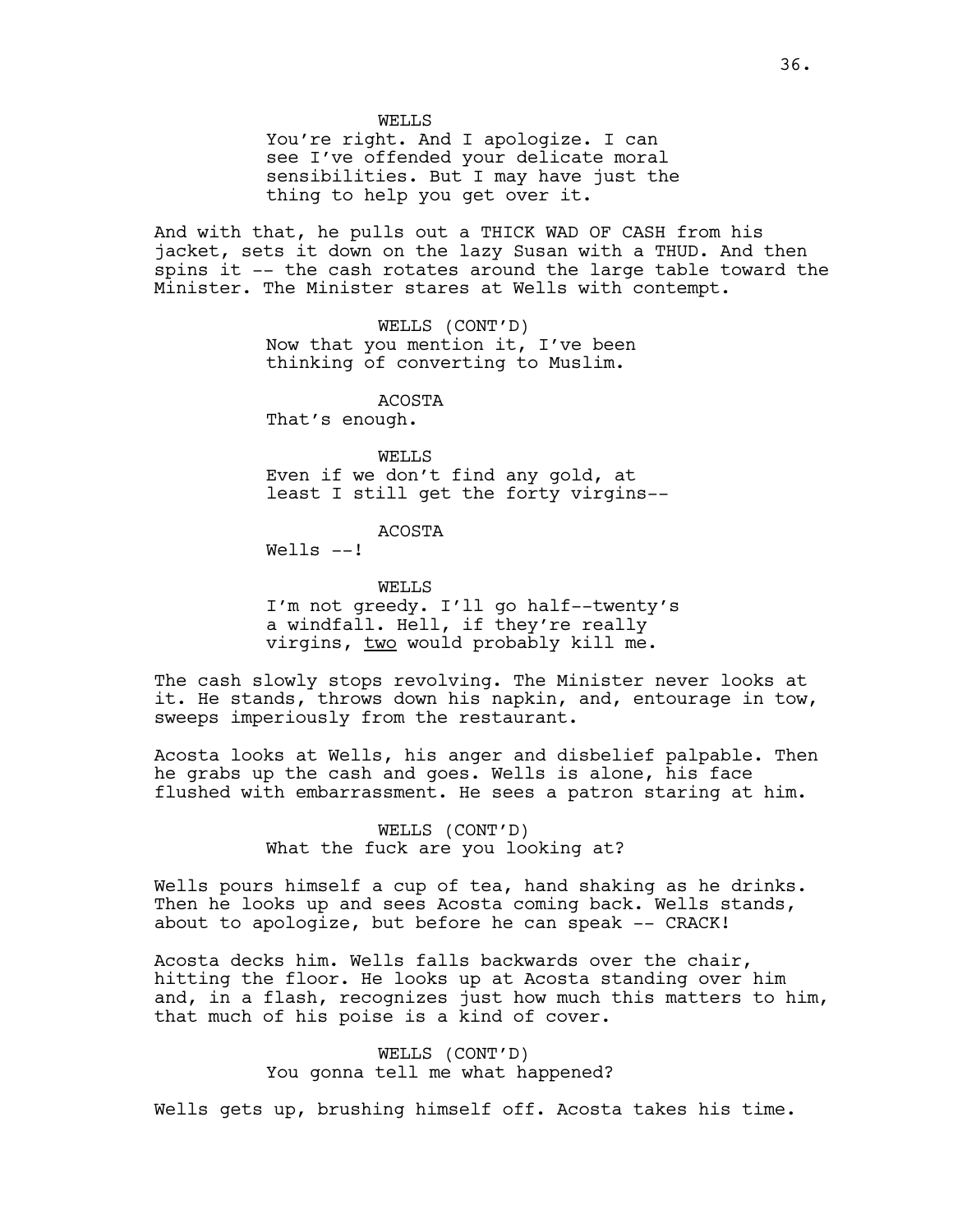WELLS (CONT'D) I'm sorry, I couldn't hear you.

ACOSTA He took the money.

A smile spreads across Wells's face.

WELLS Of course he took the money. It's money.

### **EXT. KENSANA VALLEY - DAY**

INFINITE JUNGLE in an anamorphic frame. Every leaf and blade of grass swaying in the wind. Then Acosta appears. This is Wells's POV. He hurries to stay close.

ACOSTA stops moving. He looks at Wells. He looks down. Wells approaches cautiously and also looks down. Acosta makes an X in the soil.

Now reveal a small army of NATIVE WORKERS waiting. A FOREMAN shrieks and they break into motion... clearing the "giant's footstep" for the first drill position at the "Washoe site."

The sky is blue, dotted with white clouds; the river sparkles gold surrounded by the limestone cliffs.

Tight shots of assembly, metal to metal. Acosta busy. Wells, in his Loman suit slapping at Mosquitos, jungle pressing in.

# **EXT. WASHOE SITE - VARIOUS - DAY**

A METAL SCAFFOLD lyrically sways above the grass, framed against the limestone cliffs. A break in the grass suddenly reveals a WATER BUFFALO pulling the first drill.

The drill is positioned. Jungle has been beaten back.

A GIRL leads a goat out of a watchful crowd to the drill where a Dayak "BORETN" waits. He murmurs prayers in his language.

Then pulls a knife and, without hesitation or sentimentality, draws it across the goat's neck --

AN ARM YANKS THE PULL-CORD on the drill, ROARING to life --

Panning NATIVE FACES to find WELLS as a gentle SUN SHOWER begins to rain down.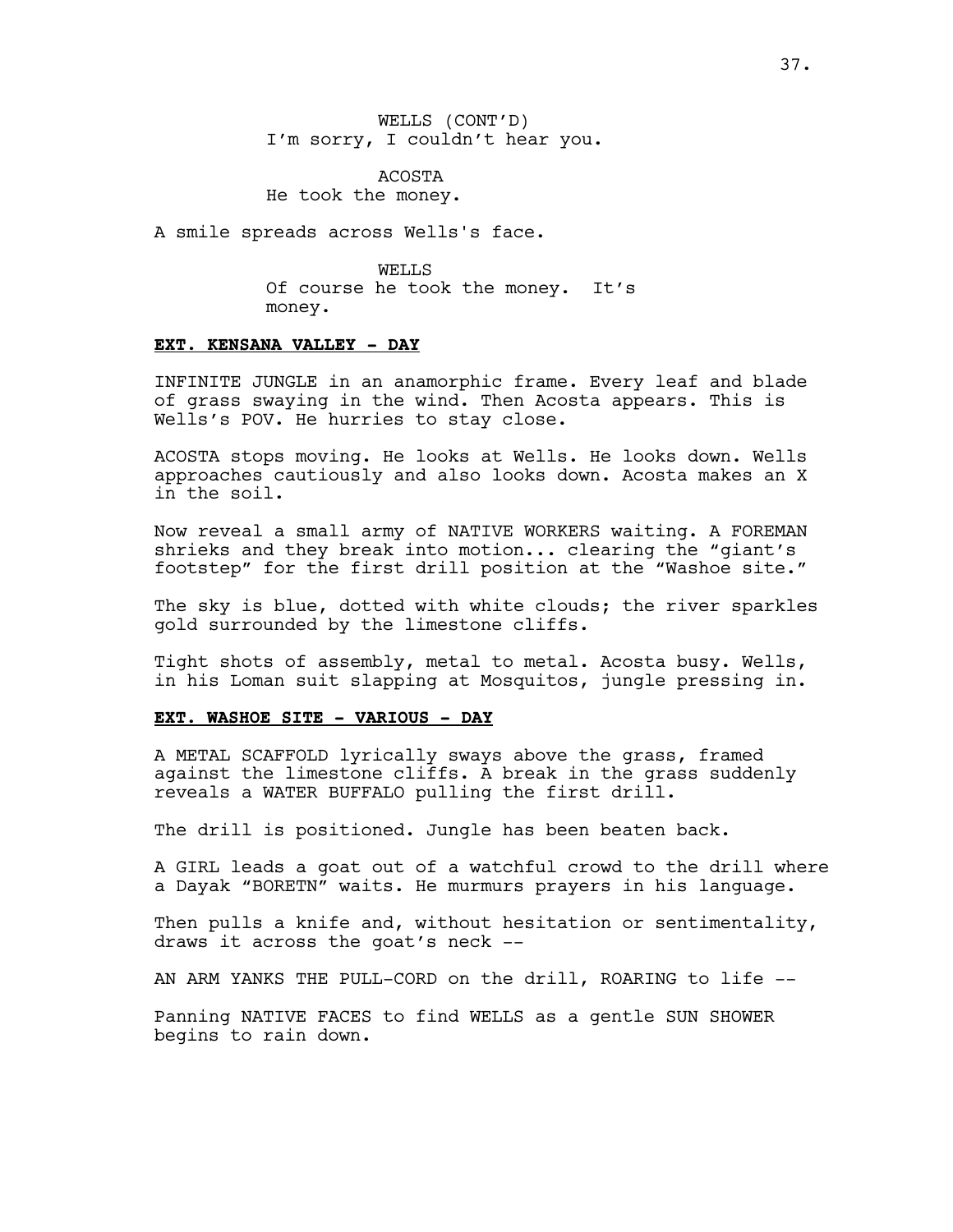WELLS See, ahh... That's beautiful! The sky is blessing us.

Acosta stares up at the sky with a different perspective.

ACOSTA Monsoon's coming early.

WELLS

*Monsoon*?

CRACK! FLASHES OF LIGHTING. Wells's face realizing the seriousness. THUNDER RUMBLES. Rain falls harder. The DRILL SPINS down into the earth...

# **INT. MAIN TENT - NIGHT**

Vinyl spinning on a record player. Something lofty, obscure.

WELLS A record player? Am I paying for that?

But you can tell the whole thing makes Wells happy. He's got a whiskey. The native foreman is there. And through the flaps two distant drills glow under colored tarpaulins.

# ACOSTA

(re: the map) We're here. And now we step out in a semi-circular pattern. Six man crews, twelve hour shifts, around the clock. Tomorrow I'll start looking at core samples. We'll send the most promising down river to the assay lab. When we get a hit we'll drop holes to chart the contour of the vein.

# **EXT. WASHOE SITE - VARIOUS - DAY**

Three foot ROCK CORES laid out in a wooden box... Pull back to reveal ten boxes... then twenty... Moving INSIDE --

# THE CORE SHED

Where a CIRCULAR SAW cuts a CORE. Wells watching Acosta examine a section, then toss it in a ROCK CRUSHER... The RUBBLE is then bagged in canvas sacks... which are closed and sealed with HOT WAX... and finally stamped with a WASHOE LOGO.

THE CORE SAMPLES are carried in a long line through the valley toward the river -- an Indonesian Salgado come to life.

Wells and Acosta watch, all hopes and dreams in that line.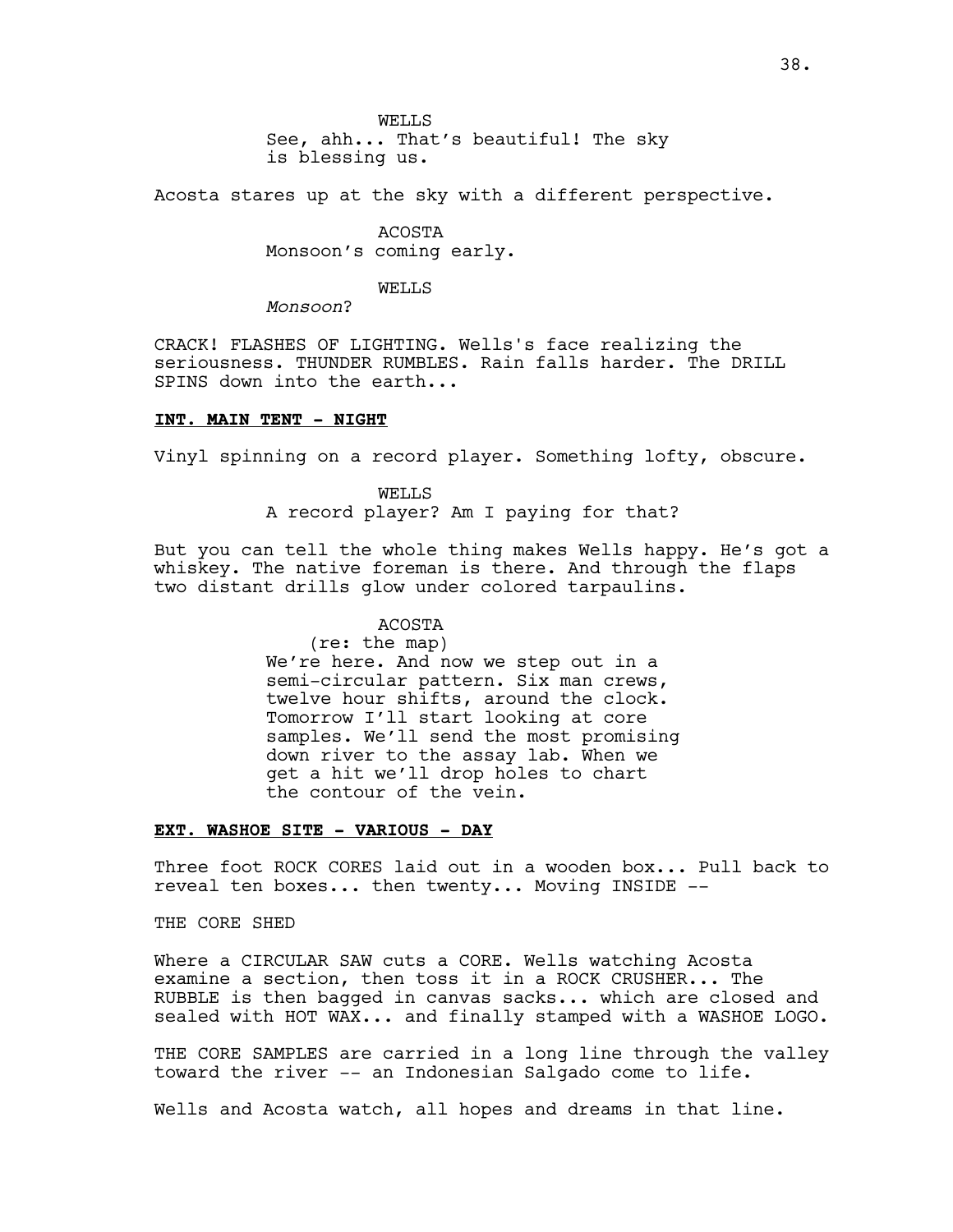WELLS What do we do now?

CAMERA RISES UP from the workers carrying the core samples to the limestone cliffs and endless sky.

> ACOSTA (O.S.) We wait. And we keep drilling.

> > DISSOLVE TO:

### **INT. MAIN TENT - DUSK**

Wells sprays himself liberally in bug spray, making a cloud under the light. Almost immediately a bug bites his shoulder.

> WELLS These bugs don't give a fuck about this bug spray.

AT THE CAMP STOVE

Wells, spatula in hand, watches mystery meat sizzle. He cooks and talks over his shoulder to Acosta who is working.

> WELLS (CONT'D) The guy who invented the hamburger was smart. But the guy who invented the cheeseburger... Genius.

He begins serving them up.

WELLS (CONT'D) Don't ask where this meat came from.

IT'S LATER

They're both relaxing. Wells maybe a bit more relaxed.

WELLS (CONT'D) Goddamn jungle. Nothing for 200 miles and look at us. Not so bad.

Acosta takes in the night. Raises his cup in a salute to the dark jungle all around. They both drink.

> ACOSTA What's the meaning of the tattoo?

WELLS It's from a poem I read as a kid: (Acosta waits) *The bird with no feet sleeps on the wind*.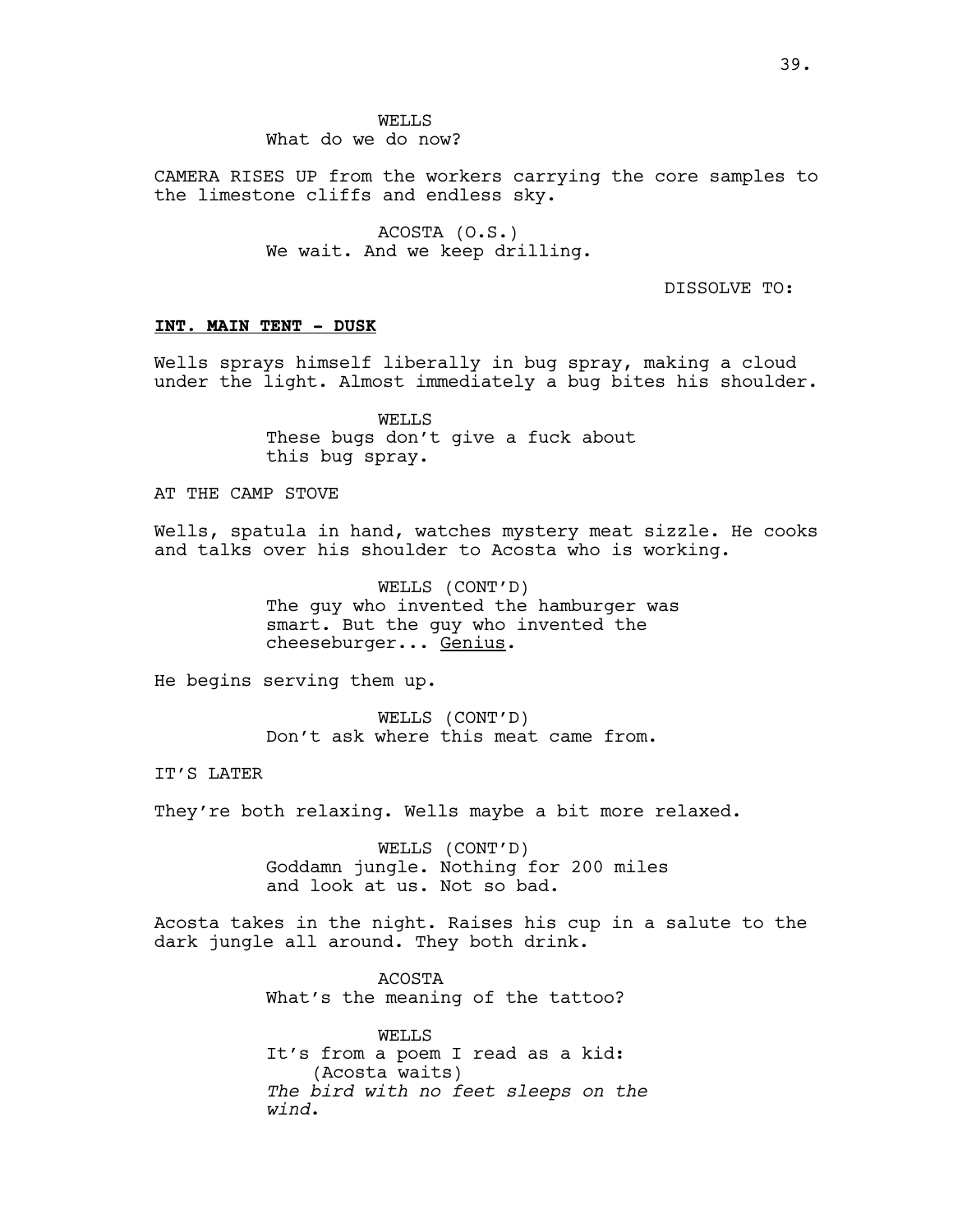ACOSTA You're full of mysteries, Wells. You really are.

WELLS You got any tattoos, Mike?

ACOSTA Only on the inside.

Wells looks at him a beat, then looks out into the dark. The sounds of drilling drift across the valley floor.

#### **OMIT**

DISSOLVE TO:

And a LONE MESSENGER running up the trail...

#### **EXT. WASHOE SITE - DAYS LATER**

Wells meets him halfway, takes the ASSAY REPORT and tears it open, reading. Even from a distance we can tell it's bad news.

A DRILL IS MOVED to a NEW POSITION. DRILL 2 IS MOVED. CORES ARE CRUSHED and BAGGED. A CANOE LOADED WITH CORE SAMPLES motors away down the rising river. The rain is torrential. The MAIN TENT looks like it's about to float away. Acosta meeting Obb... Wells meeting him... Acosta...

#### **INT. WASHOE SITE - MAIN TENT - CONTINUOUS**

Acosta and Wells, back to back, working. Acosta thinking about geology, Wells looking at financials. Realize neither one is looking at an unopened report on the table. Finally Acosta tears it open, reads it. Passes it to Wells: *INDO-KARTA LABORATORIES - ASSAY REPORT*.

> WELLS ...These things look worse every time we get one.

Acosta stares steadily at his map, which shows an increasingly desperate spray of holes.

> WELLS (CONT'D) Thirty, 100 meter holes, Mike. Thirty. And what do we got? We got shit.

ACOSTA Remember what I told you about patience?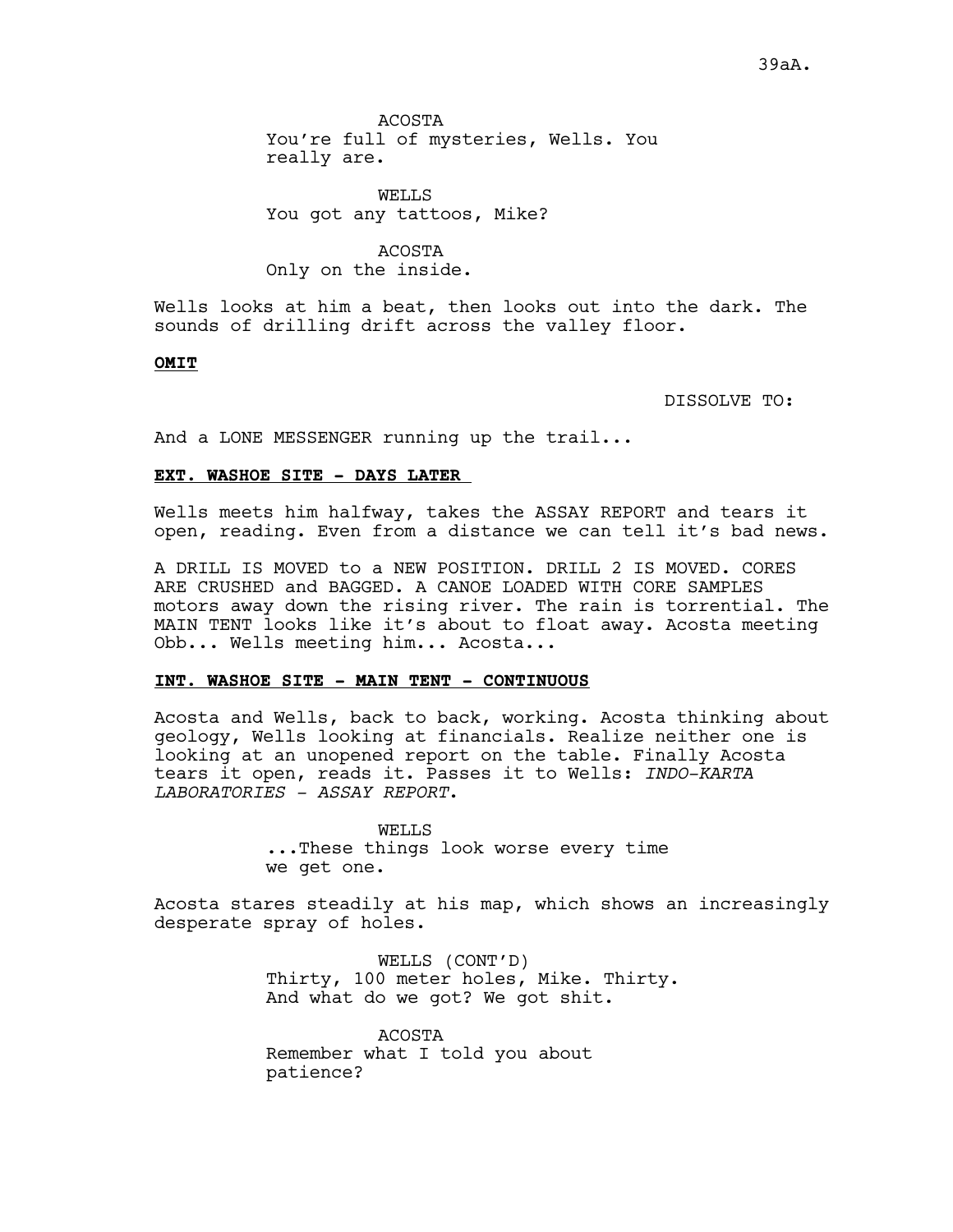WELLS Remember what I told you about money?

ACOSTA Yeah, it wasn't a problem.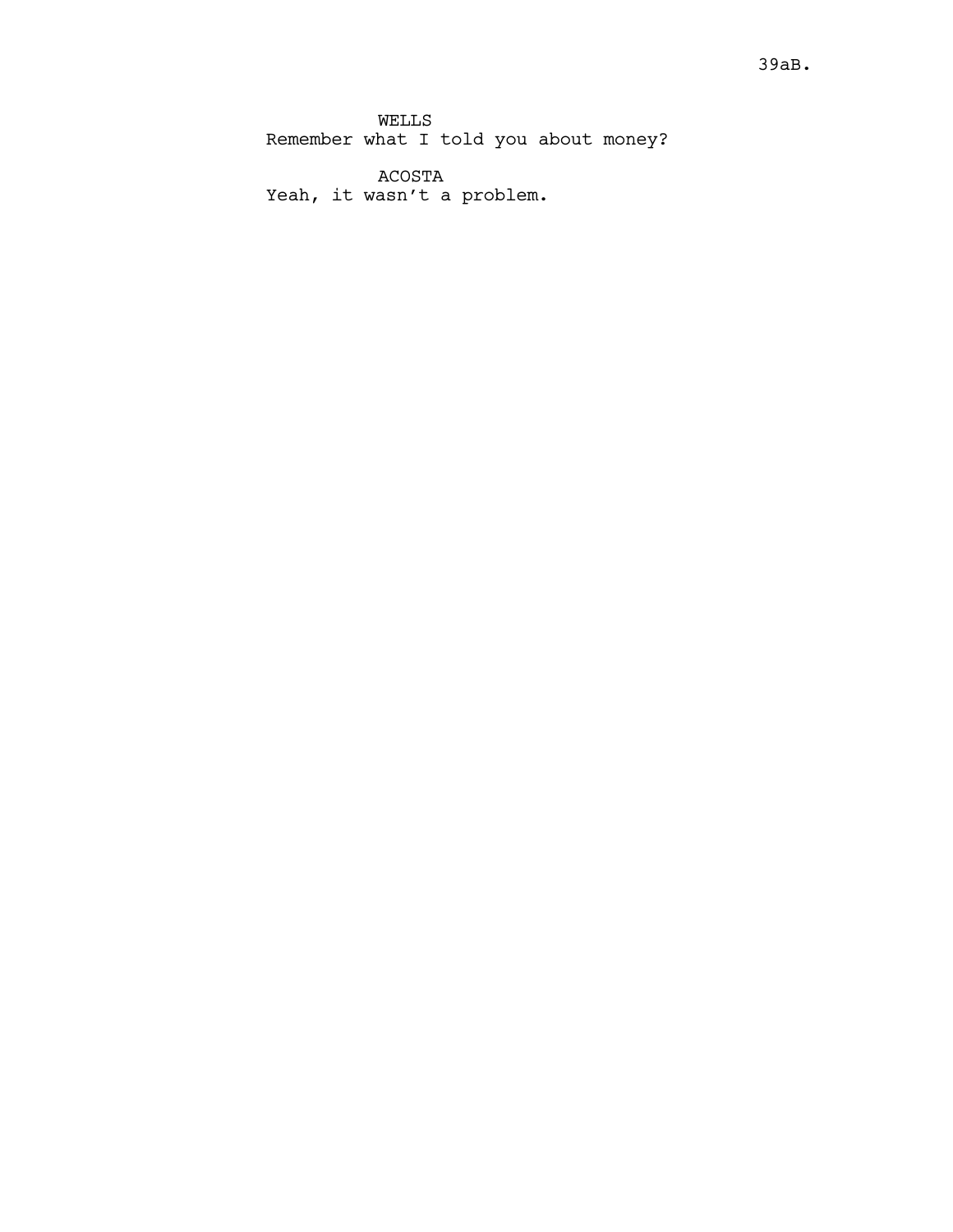WELLS It's a problem now.

# ACOSTA

I'll try something else. Move further up the seam. Drop 80 meter holes. Move faster.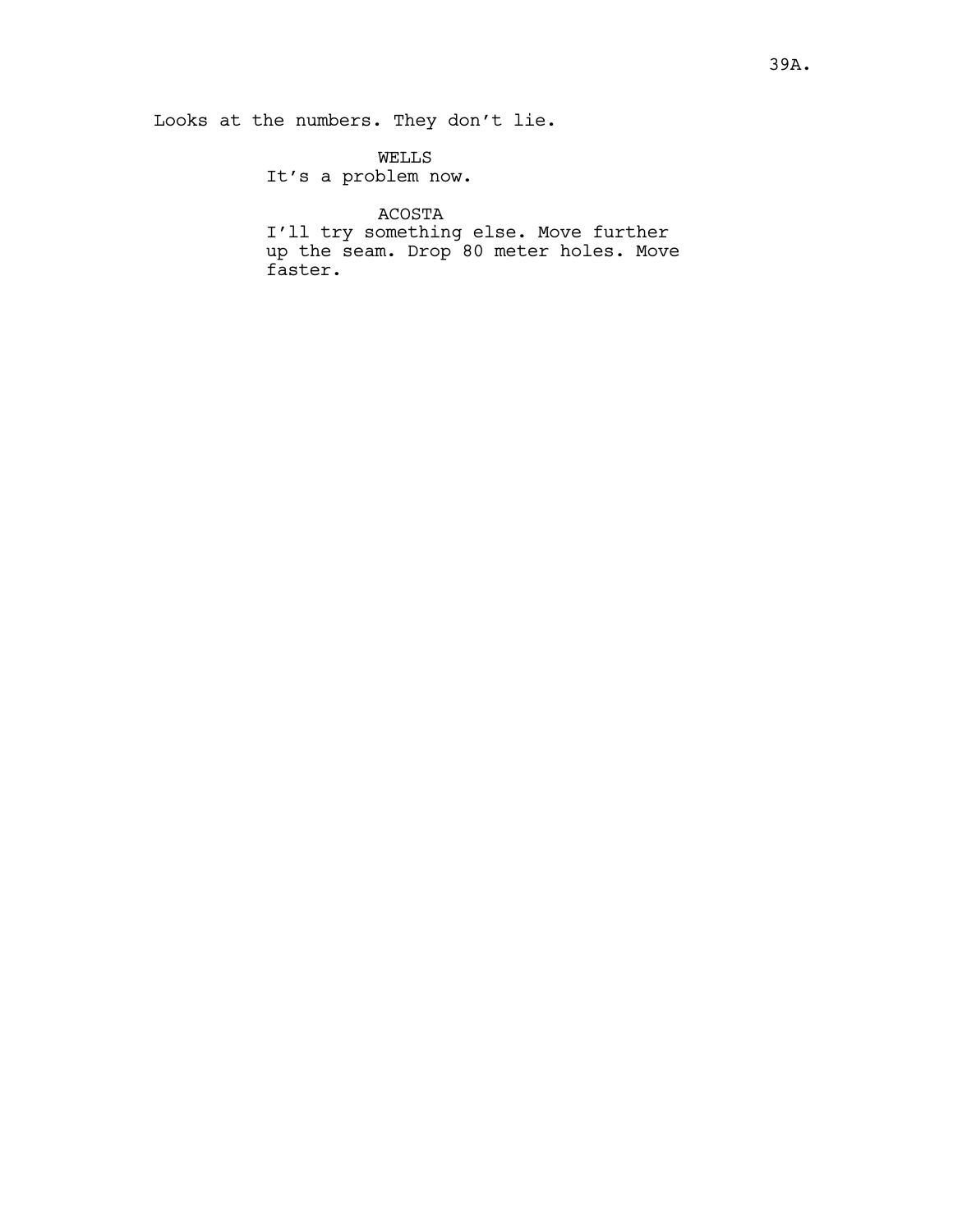WELLS

Do it.

Wells suddenly shudders with a chill. Acosta looks at him.

WELLS (CONT'D)

I'm fine.

ACOSTA You don't look so good.

WELLS It's ninety-eight degrees out and pissing rain. And all we're pulling up is dinosaur shit. How am I supposed to look? (beat) Jesus, I'm freezing.

Wells starts to shake. Acosta puts a hand to Wells's head.

ACOSTA You're burning up.

WELL<sub>S</sub> I'm fine. (off Acosta's concern) I said, I'm fine.

Wells forces himself to stand. He moves to Acosta's maps.

WELLS (CONT'D) All right, where do we go next?

But Wells has to sit. Off Acosta's concerned look WE GO...

#### **EXT. WASHOE SITE - DAY**

That fucking rain. WORKERS, meager items held in plastic bags, assemble in their tent. The FOREMAN speaks to his men.

> WELLS (V.O) We drilled our holes, assayed the cores and got nothing. Zero. We were nearly busted, out of money, out of time. Workers quitting. But, no way I was giving up, I was gonna find a way to keep going if it killed me.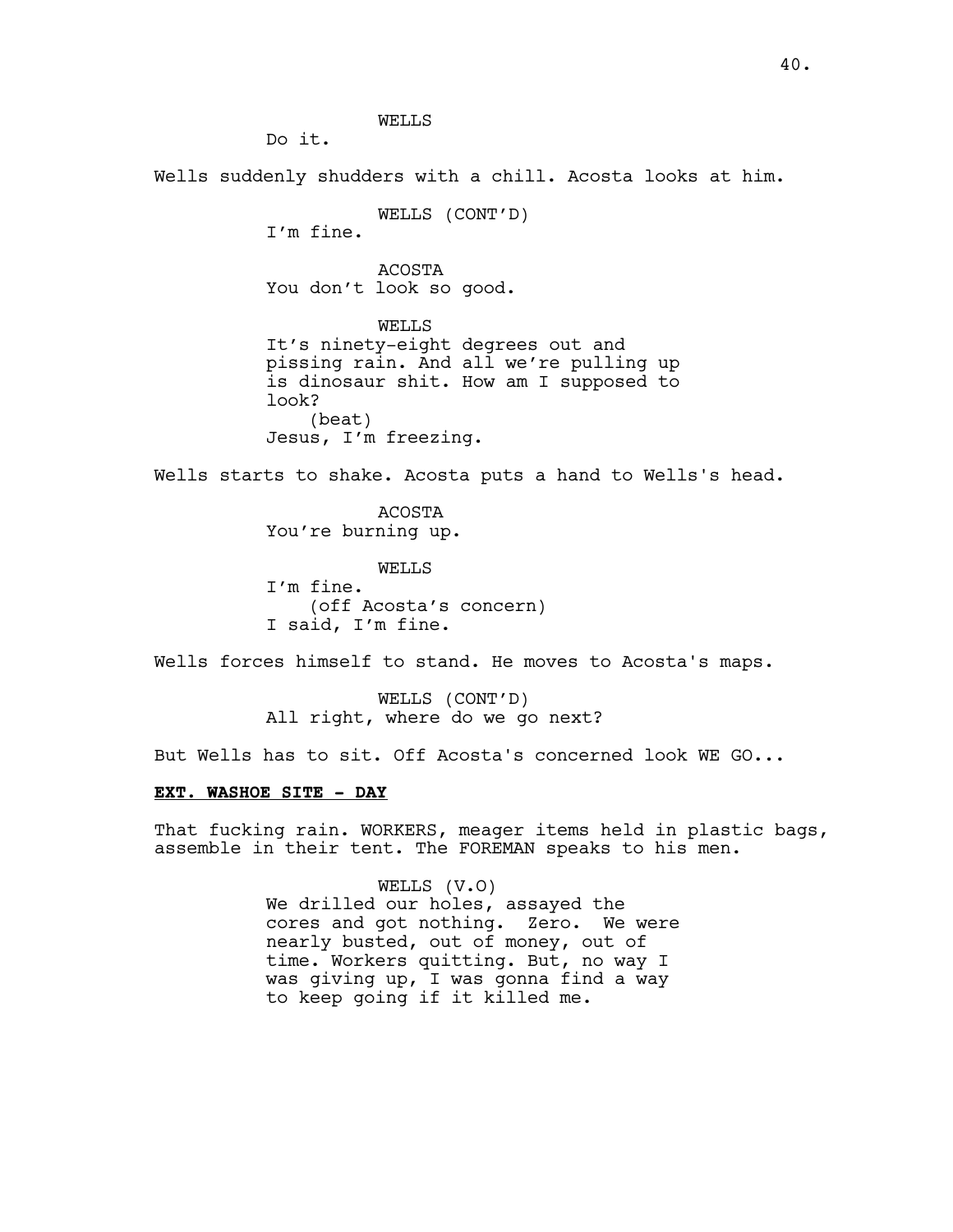One RIG IS SILENT. Wells struggles across the compound through the downpour to stop the men from leaving. He falls. Picks himself up. Waves his arms. Yells in a language they don't speak. Even the buffalo is leaving. He slips again --

> WELLS (V.O) (CONT'D) I picked up a bad case of malaria, which takes out something like a million people a year... And I was on the list.

From the mud he sees the workers vanishing, a skeleton crew on the remaining rig. He rolls on his back. And still the rain comes down.

#### **INT. MAIN TENT - RAINY DUSK**

Acosta enters. Doesn't realize Wells is slumped in a chair in the gloom.

> WELLS The workers are leaving, Mike.

ACOSTA I know. I've got the new assay reports.

Acosta lights a lantern, sees Wells.

ACOSTA (CONT'D) Jesus. Get your ass in bed already.

It's an effort for Wells to speak, painful.

WELLS

Talk to me.

ACOSTA There's nothing to talk about. We're not finding anything.

Wells sags. The reality that he's losing again sinking in. Wells has another fit of chills. He's half-delirious.

> WELLS Maybe we're pushing them too hard. Maybe we should take it easy, enjoy it a little bit.

ACOSTA *Take it easy?* Is that a Reno bumper sticker? The losers' credo.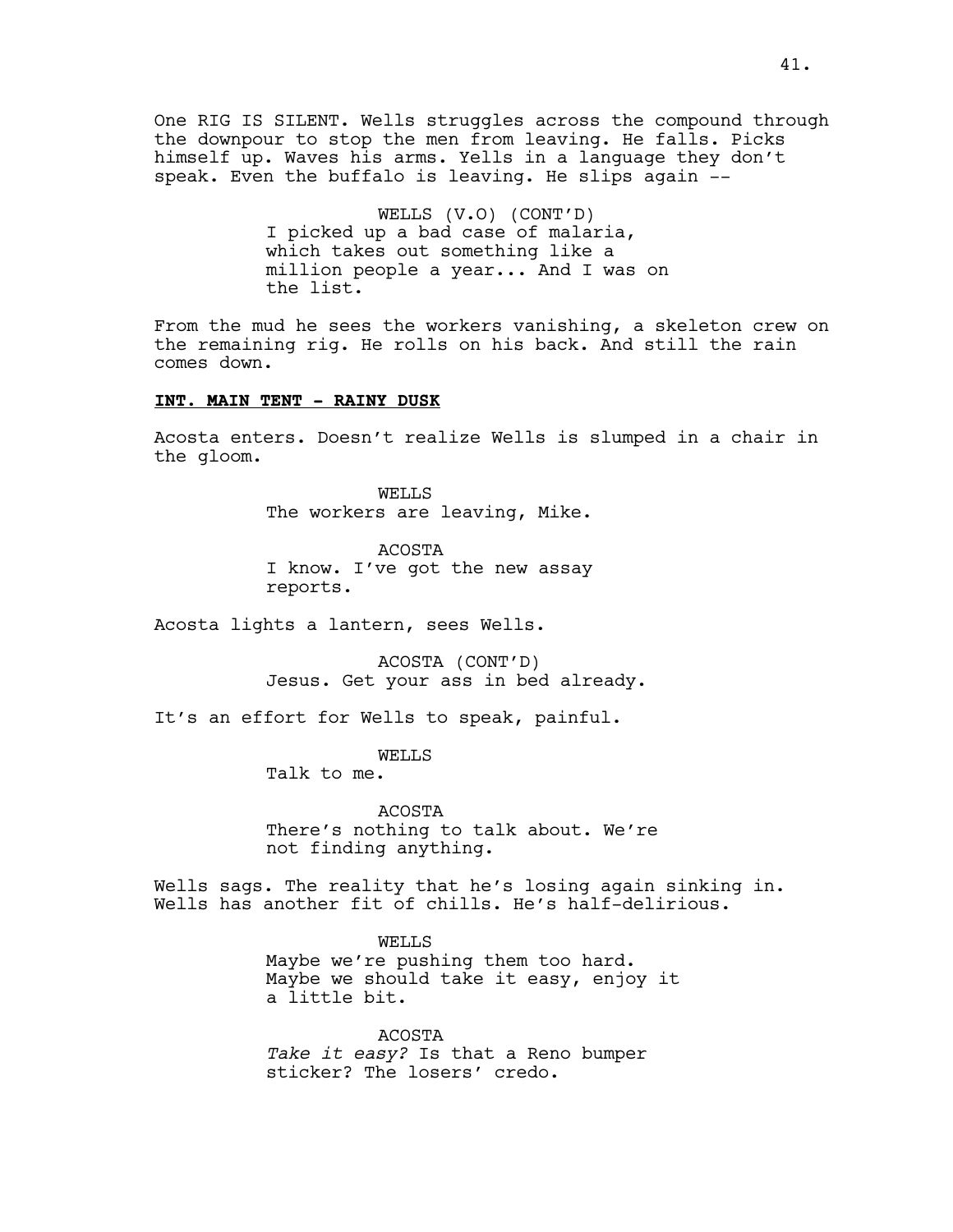WELLS Nah, man, it's just life. Sometimes you just gotta take it easy... I'm freezing.

Acosta helps him to his cot. Pulls the thin blanket over.

WELLS (CONT'D) Maybe cut 'em all in... offer ownership, share in the upside...

The DISTANT WHINE of the last drill suddenly GOES QUIET. The TIMELESS CACOPHONY of the jungle RISES.

> WELLS (CONT'D) I'm scared, Mike. Don't let me die out here for nothing...

Wells passes out into a feverish sleep. Acosta watches him a long time before reaching a decision.

## **EXT. MAIN TENT - DAWN**

Acosta steps into the empty, silent camp. Rain curtaining off his hat. He sets out alone.

#### **EXT. LONGHOUSE VILLAGE - LATER**

Acosta walking through the rainy jungle toward a village. See natives in the limestone cliffs looking down. Acosta passes a pond where people bathe and fill jugs with muddy water.

AT THE LONGHOUSE there are DAYAK WOMEN on the porch. Acosta has a few quiet words. One slowly stands, disappears through the DARK OPENING. Acosta cannot see inside. It's too dark. The remaining women look at him evenly. The "FOREMAN" appears, obviously a LOCAL CHIEF.

> ACOSTA (Dayak) What can I do to get you to return to work? We are running out of money, it's true. But we're close. I know it.

A beat as the foreman considers Acosta. Then he gestures to follow. The rising CRIES of a child can be heard.

#### **INT. THATCH HUT - DAY**

Thrumming rain on the thatch and in half-gloom find a feverish CHILD. Acosta watches as the mother tries to get him to take a sip of water. Acosta kneels and passes his canteen to the mother. Urges her to pour clean water.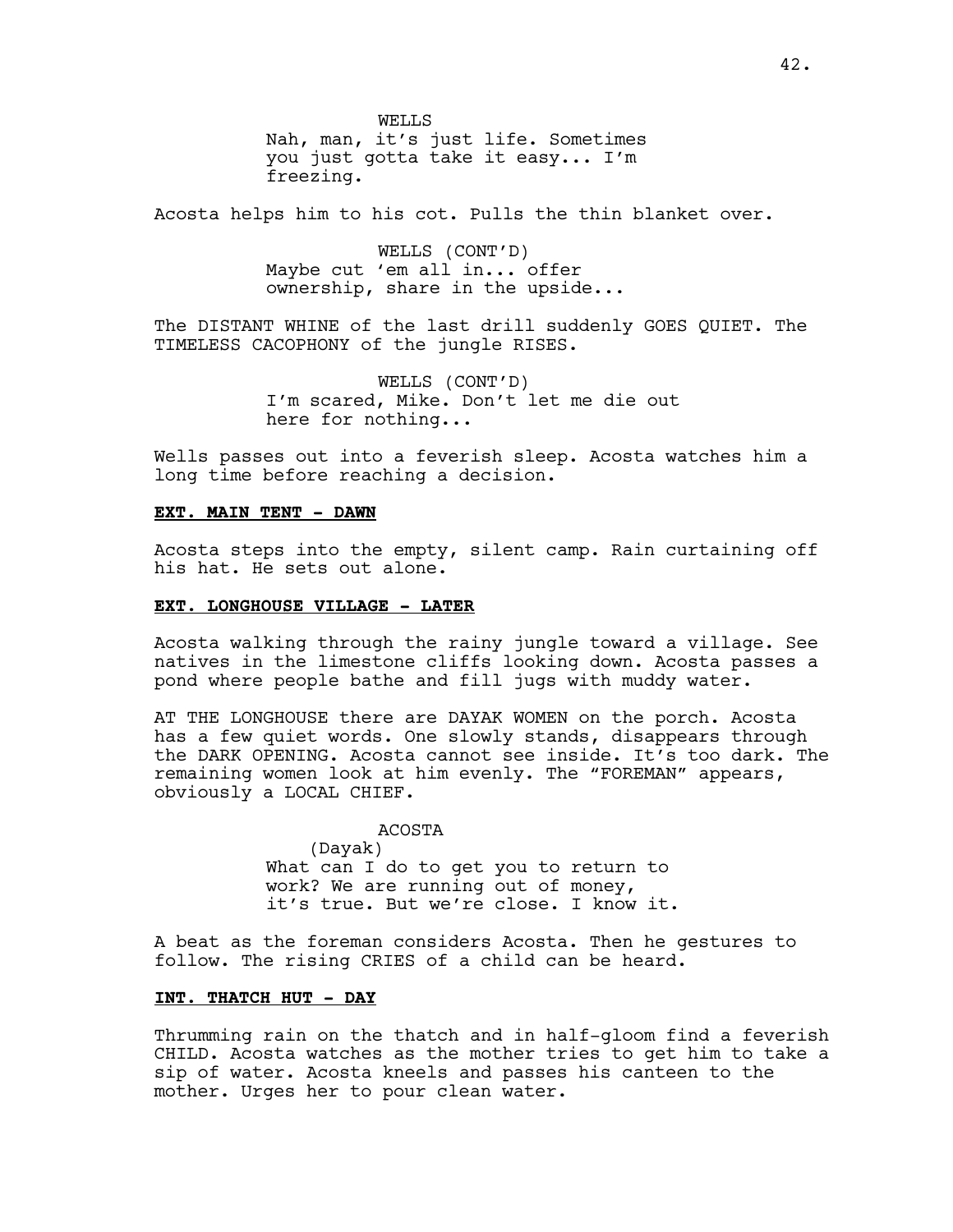He realized what they needed wasn't stock options, but drinking water and antibiotics. And damned if he didn't go to every little place every one of our people came from. Streams that had no name. All feeding the great Kensana river.

# **INT. DIMLY LIT ROOM - DAY**

A skeptical Jennings observes Wells a moment.

JENNINGS And you believe this was sincere?

WELLS Absolutely. Mike's half a native anyway. He was trying everything. And I was a mess. Malaria is no joke.

## **INT. MAIN TENT - DAY**

The monsoon continues, but Wells is oblivious, a shuddering chill wracking his body. Acosta watches this uneasily.

> ACOSTA We need to get you out of here. I'm pulling the plug.

WELLS Not happening. Tell me the plan.

ACOSTA What they need... they need clean water, antibiotics... (reluctant) If we get filter systems up here, I think they'll come back.

Wells looks up with dim eyes, a smile crossing his face.

WELLS I've got maybe eighteen hundred dollars of room left on the Visa. Five hundred on Diner's Club. Use it all.

Wells hot and dry. Acosta looks down at him. He doesn't think Wells is gonna make it. He's seen it before.

#### **EXT. SMALL CREEK - DAY**

A break in the rain. Misty clouds circle limestone mountains.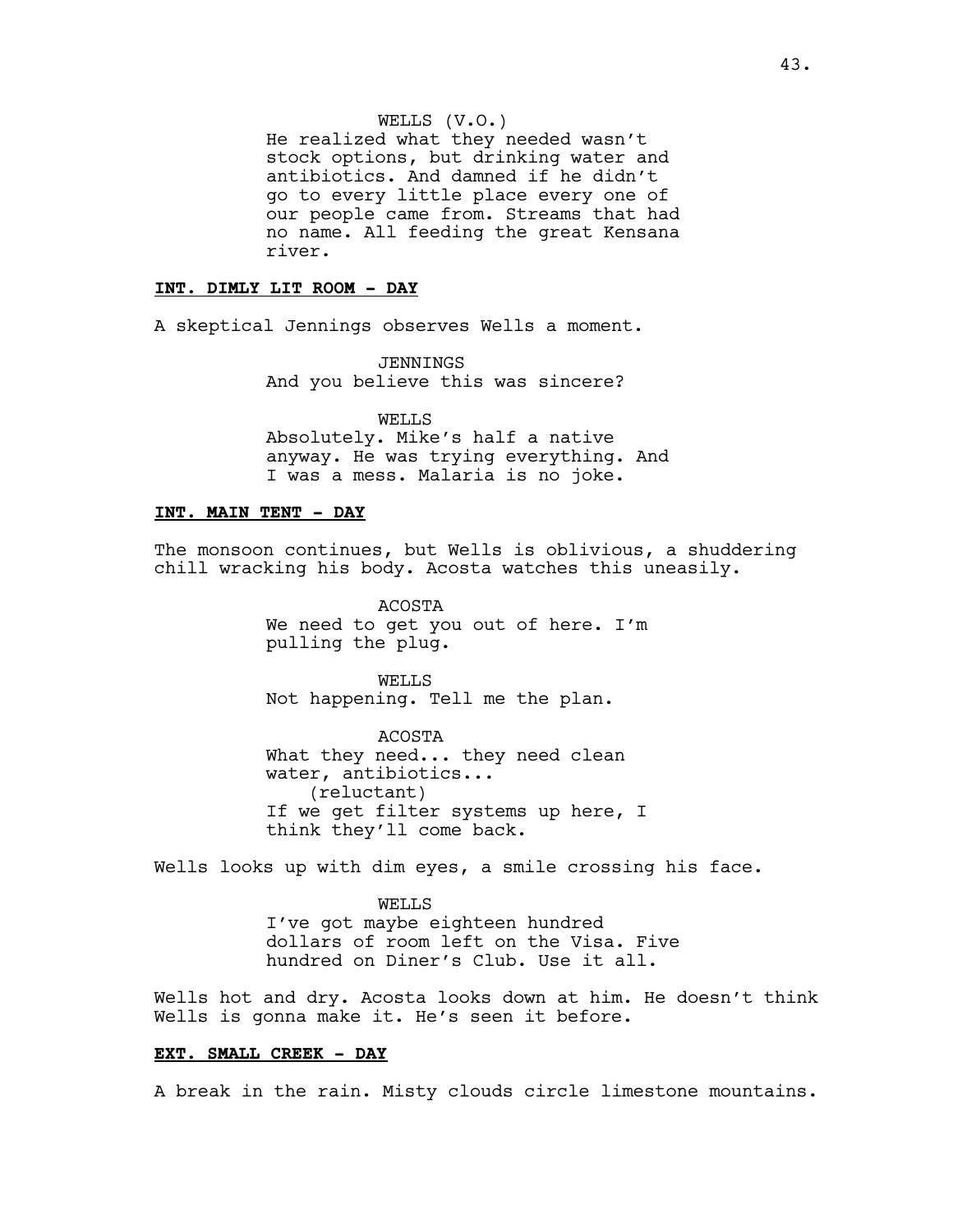Brown water in a micro filter as Acosta hangs it from a branch. Clear water flows out a hose. A child tastes the clean water, doesn't like it. Several children laugh.

In the river a mother sits with her baby on her lap.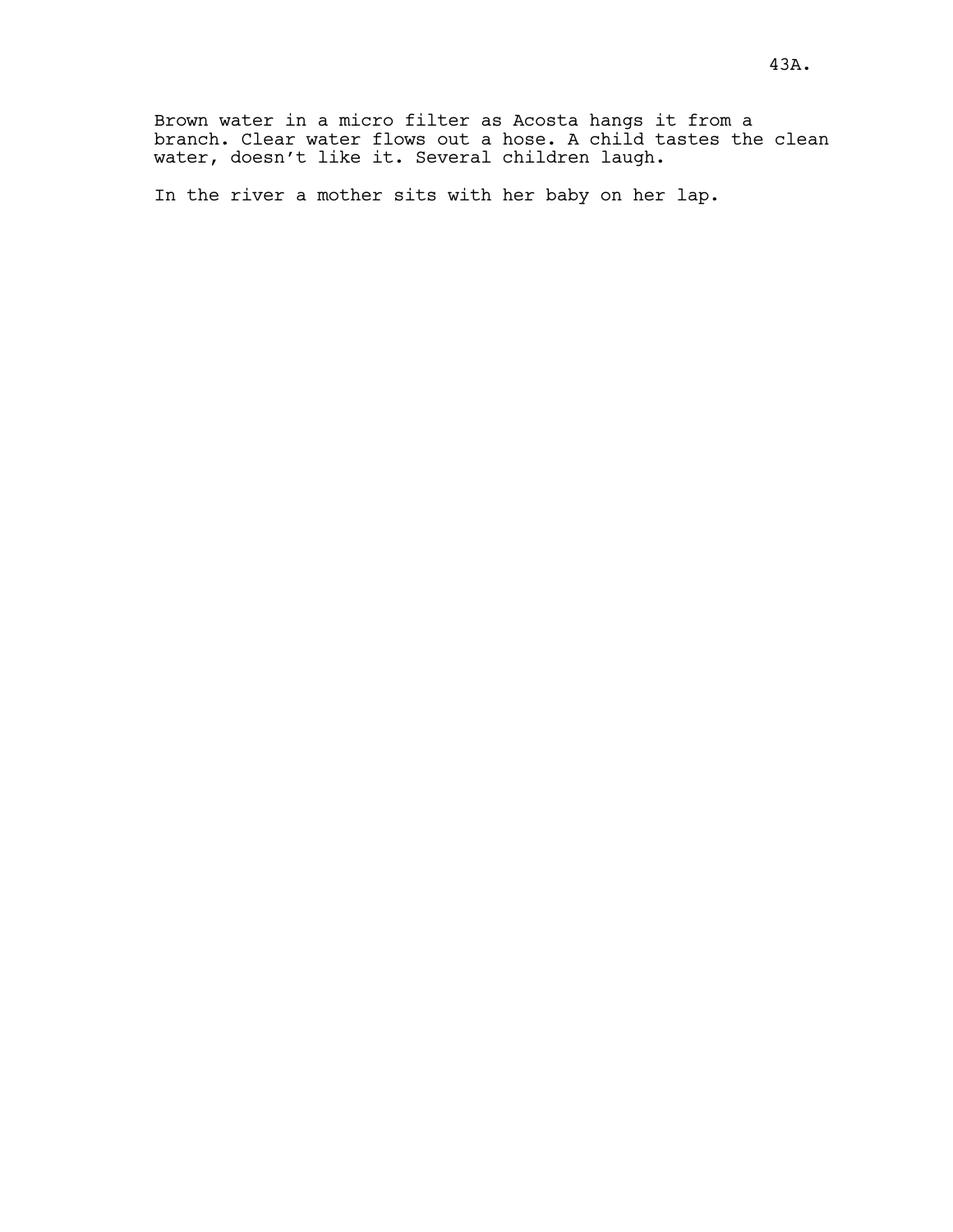As Acosta fills ANOTHER FILTER, reveal NATIVES finding gold up the stream. It almost mocks Acosta.

#### **INT. MAIN TENT - DAY**

THE SAME LIMESTONE CLIFFS... ONLY NOW WE TILT DOWN and FIND RENO, GAUDY NEON NESTLED IN GREEN JUNGLE. CASINO SOUNDS AND NOISES MIXED WITH JUNGLE.

Wells tossing and turning on the cot having his fever dreams.

WELLS (V.O) I spent the next few weeks in a malarial haze. I should have been dead. The workers stayed. Mike kept it all going. And he kept me alive.

#### **EXT. SMALL CREEK - DAY**

Acosta in the rain, turns and sees something that stops him --

WELLS (V.O.) Did he manage to enjoy himself a little bit along the way..?

A BEAUTIFUL NATIVE GIRL stares at Acosta through the rain. It's like they know each other.

> WELLS (V.O. How should I know? I was delirious. I do not recommend Malaria treated with a bunch of leaves.

# **INT. MAIN TENT - DAY**

Rain. And the sound of an IGNITING FLAME... FUMMM --! A BUTANE FLAME. And Wells in and out of consciousness to find a BORETN in their tent brewing a potion of herbs as Acosta watches.

> WELLS What is that?

ACOSTA No idea. But they say it works.

WELLS They don't have electricity. Or socks.

The Boretn brings a bamboo mug toward Wells.

ACOSTA Come on, get it down.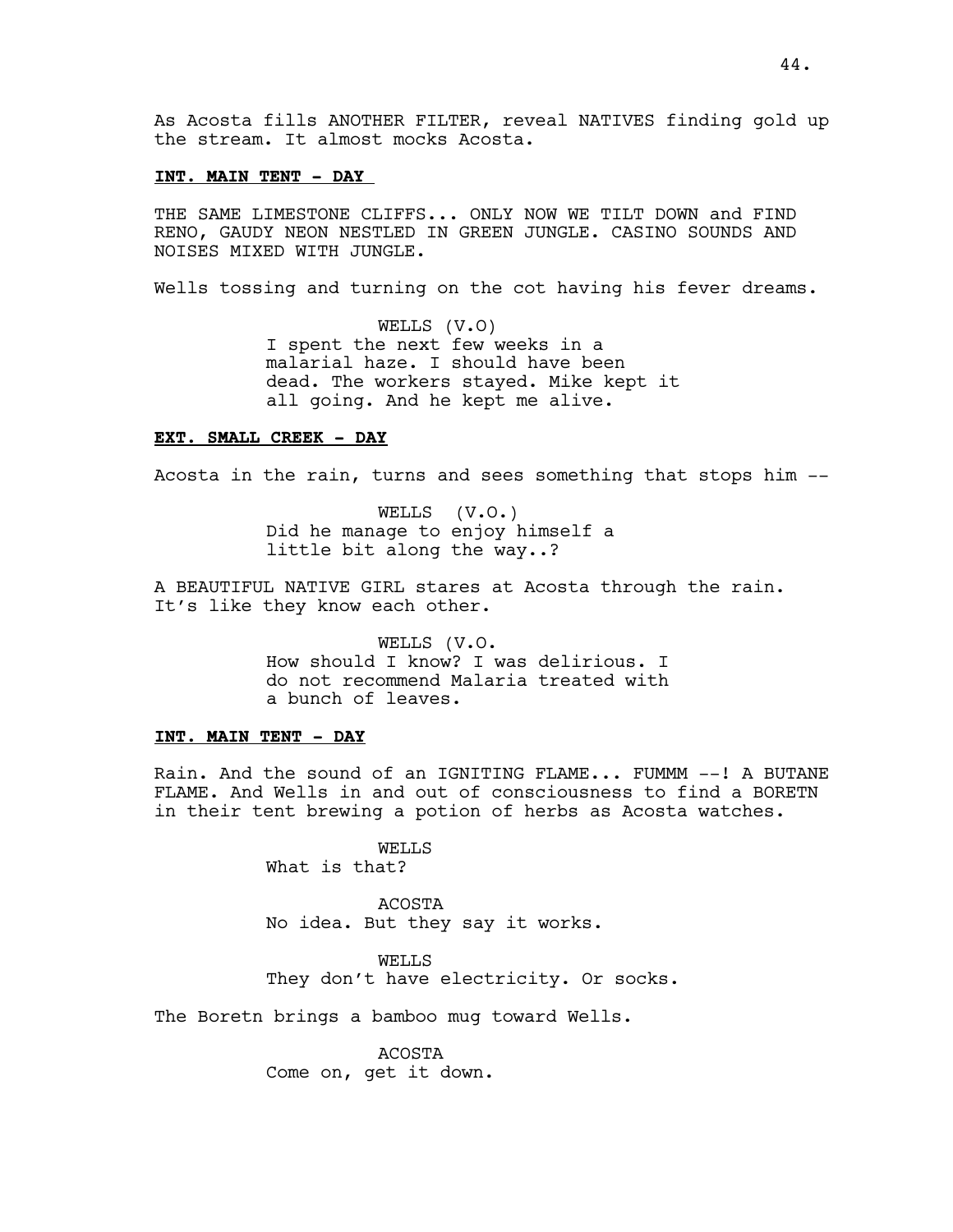Wells chokes down the remedy.

# **EXT. WASHOE SITE - VARIOUS - DAY**

Limestone cliffs and mist. Drills spinning, biting into earth. Clouds passing overhead. Men feeding pipe to the machine.

Wells drenched in sweat, looking like death --

ACOSTA and FOREMAN load CORE SAMPLES onto a boat.

DRILLS SPINNING, biting into the earth/WELLS TOSSING, TURNING, drenched as the FEVER FINALLY BREAKS.

Obb brings another report. Acosta reads, betraying no emotion.

FEVER DREAM: A RAFT FLOATING ON A GOLDEN RIVER... We're drifting toward it as it goes around a bend... SOMETHING on it... a BODY.. FUNERAL BIER. Closer... closer... it's WELLS --

#### **INT. MAIN TENT - DAY**

WELLS COMES TO -- surprised to be alive. Surprised it's not raining. Realizes Acosta is right there looking at him.

> WELLS What day is it?

> > ACOSTA

No idea.

**WELLS** 

Month?

# ACOSTA

August.

See this is a different month than Wells expected.

WELLS You been sitting here this whole time?

ACOSTA Let's not get carried away.

Wells now realizes Acosta has an assay report.

WELLS You gonna talk, or what?

ACOSTA We pulled seventeen more cores.

He looks at Wells, unreadable.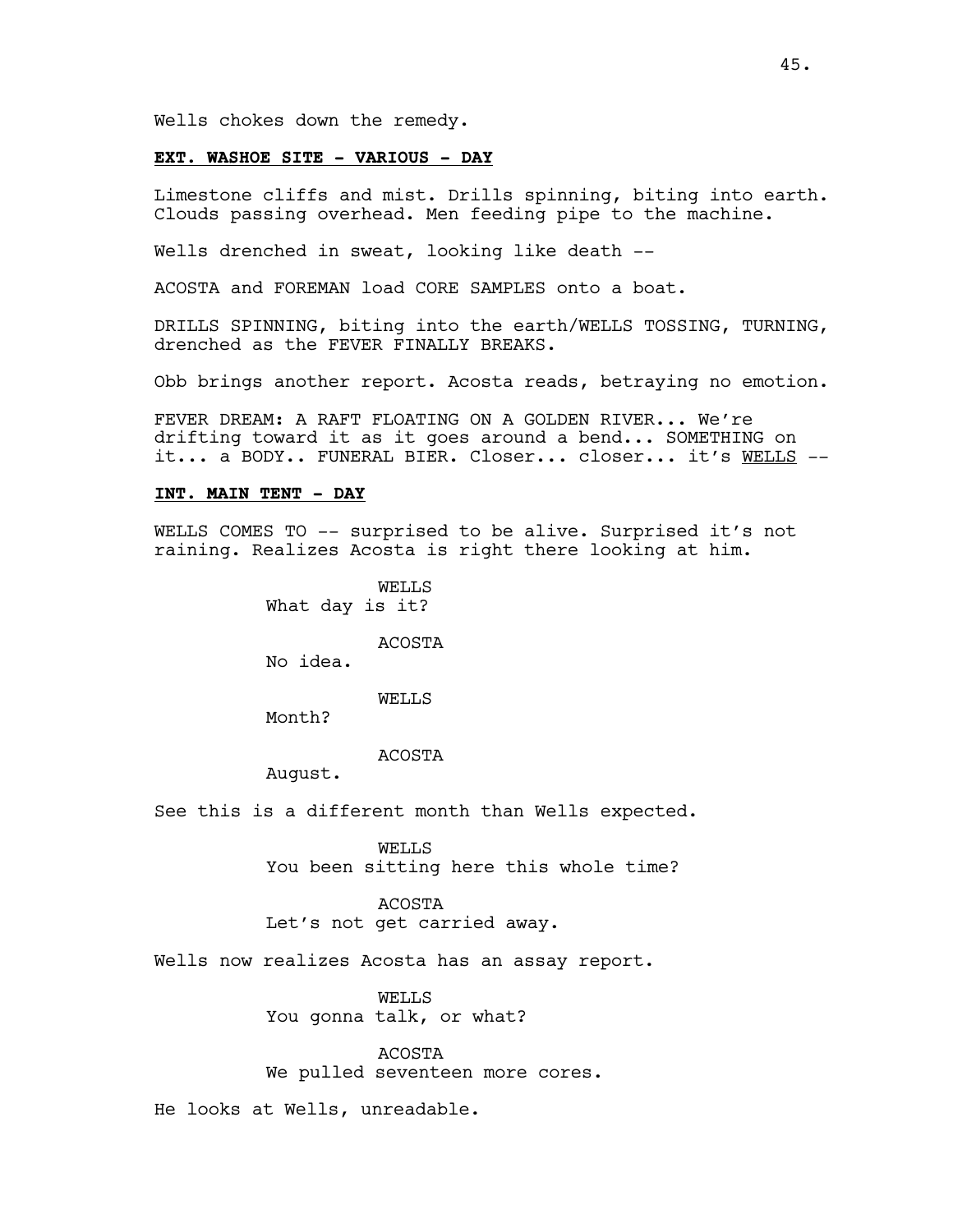WELLS What? What do they say? No good?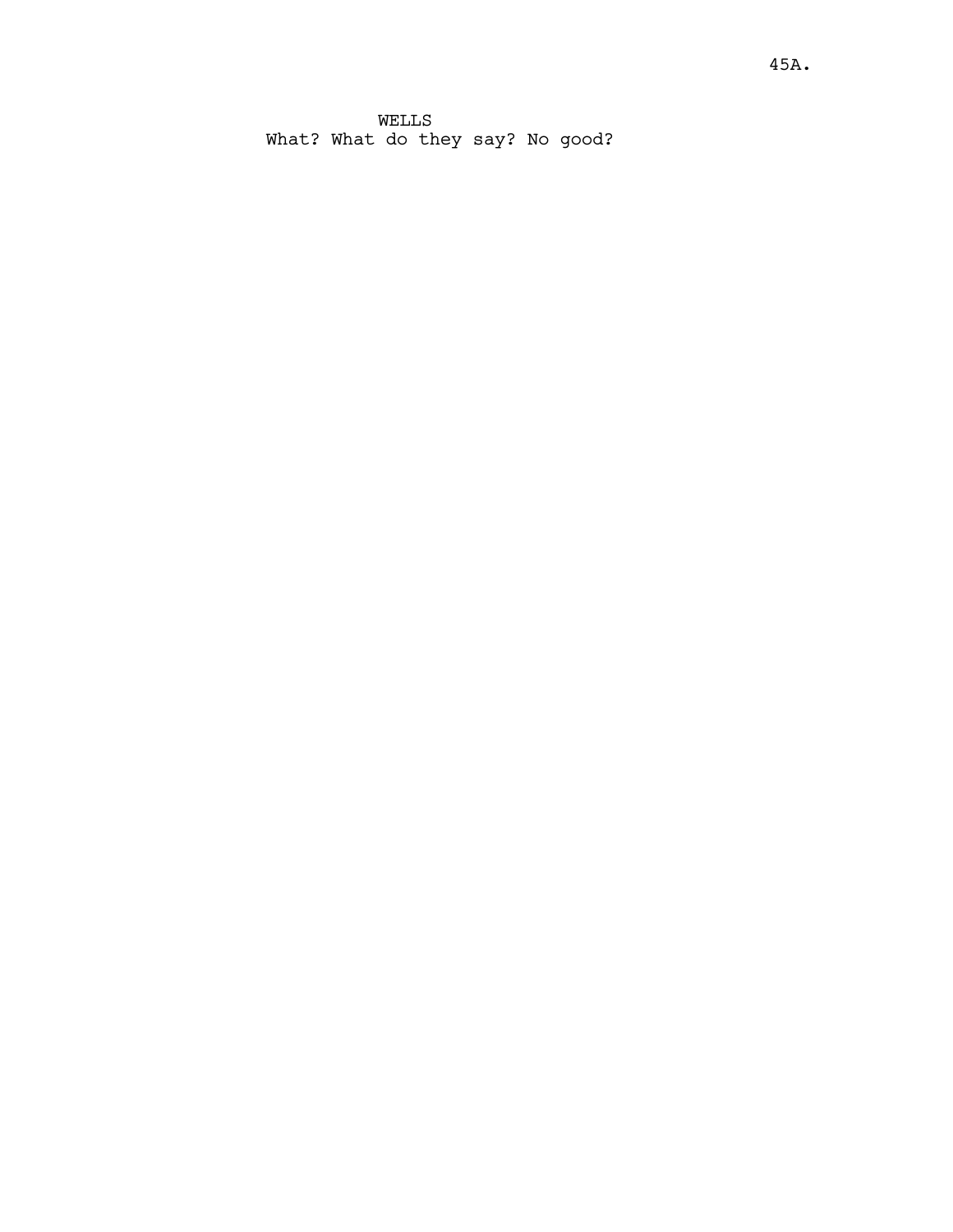Not good...

Wells falls back. Acosta stands, a completely different look on his face, one of wonder --

> ACOSTA (CONT'D) More in the vicinity of great.

Wells looks up. A face that's almost afraid to hope.

WELLS Don't mess around, Mike.

ACOSTA Eighth of an ounce per ton.

Wells scans the reports, rising to his feet.

WELLS Eighth of an ounce per... WHAT!!??

Acosta smiles -- Wells is in shock.

ACOSTA We've got a strike, Kenny.

Wells smiles, laughs, screams!

WELLS We've got ourselves a gold mine!

ACOSTA

That we do.

Wells struggles up to his feet and joins Acosta best he can in jumping up and down.

> WELLS WE GOT A GOLD MINE..! WE GOT A GOLD MINE..!

CAMERA DRIFTS outside to meet Wells who appears through the doorway as he YELLS TO THE HILLS --

> WELLS (CONT'D) WE GOT A GODDAMN GOLD MINE --!!!

Which ECHOES back to him from the cliffs --

WELLS ECHO *WE GOT A GODDAMN GOLD MINE MINE MINE!!*

SMASH TO: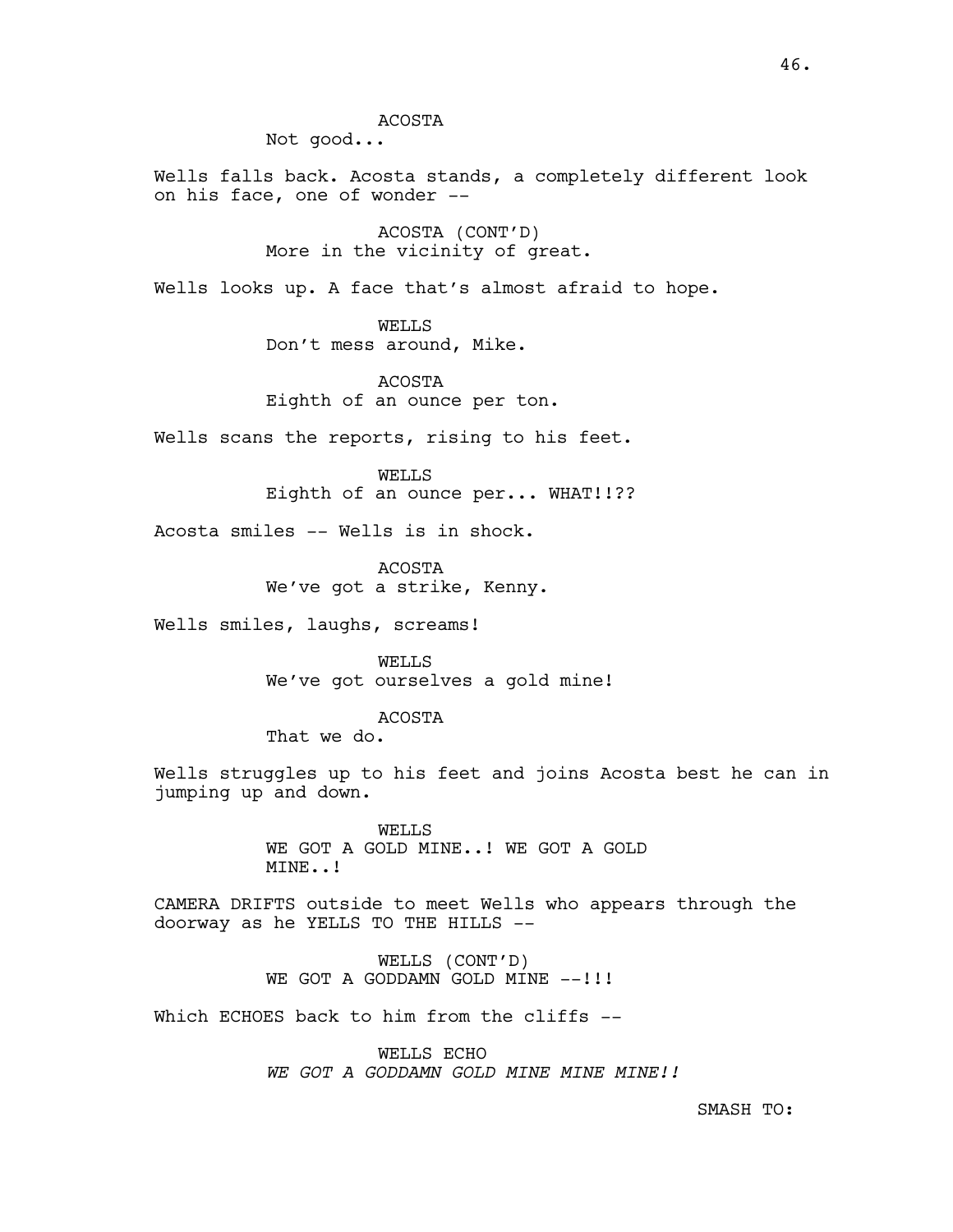#### **INT. THE THREE GREENHORNS BAR - NIGHT**

POP!!! Gold-leafed bottles in buckets. Champagne sprays from the bottle as Wells moves through the crowd at the bar, filling everyone's glasses.

> WELLS (V.O) That moment, there's no way I could possibly describe the feeling.

The regulars are all here, sharing in Wells's victory.

WELLS (V.O) (CONT'D) It's amazing how a little gold dust can change everything. For better or worse, the ride had begun. And what a goddamn ride...

#### **INT. THE THREE GREENHORNS BAR - LATER**

The place is vibrating! MUSIC OVER. Wells is with Bobby Burns and Connie and Nevins celebrating at the bar. Kay passing out a round of drinks, the last one to Wells.

Kenny looks at Kay; Kay looks at Kenny, deep into each other, a small moment of private understanding in passing that says it all. Then he turns to his guys:

> WELLS To the best team in the business!

CONNIE You're a stand up guy, Kenny.

NEVINS To sharing the wealth.

WELLS To the mother lode!

They clink glasses and drink deeply, *"To the mother lode!"*

# **INT./EXT. CADDY ELDORADO - SCENIC COUNTRY ROAD - DAY**

Kenny and Kay driving into the hills on a perfect afternoon. Fun and carefree, windows down, 70's music on the radio.

> KENNY Smell that? Smell that air? Mountain air. It's a tonic.

KAY Ah, so good. So good.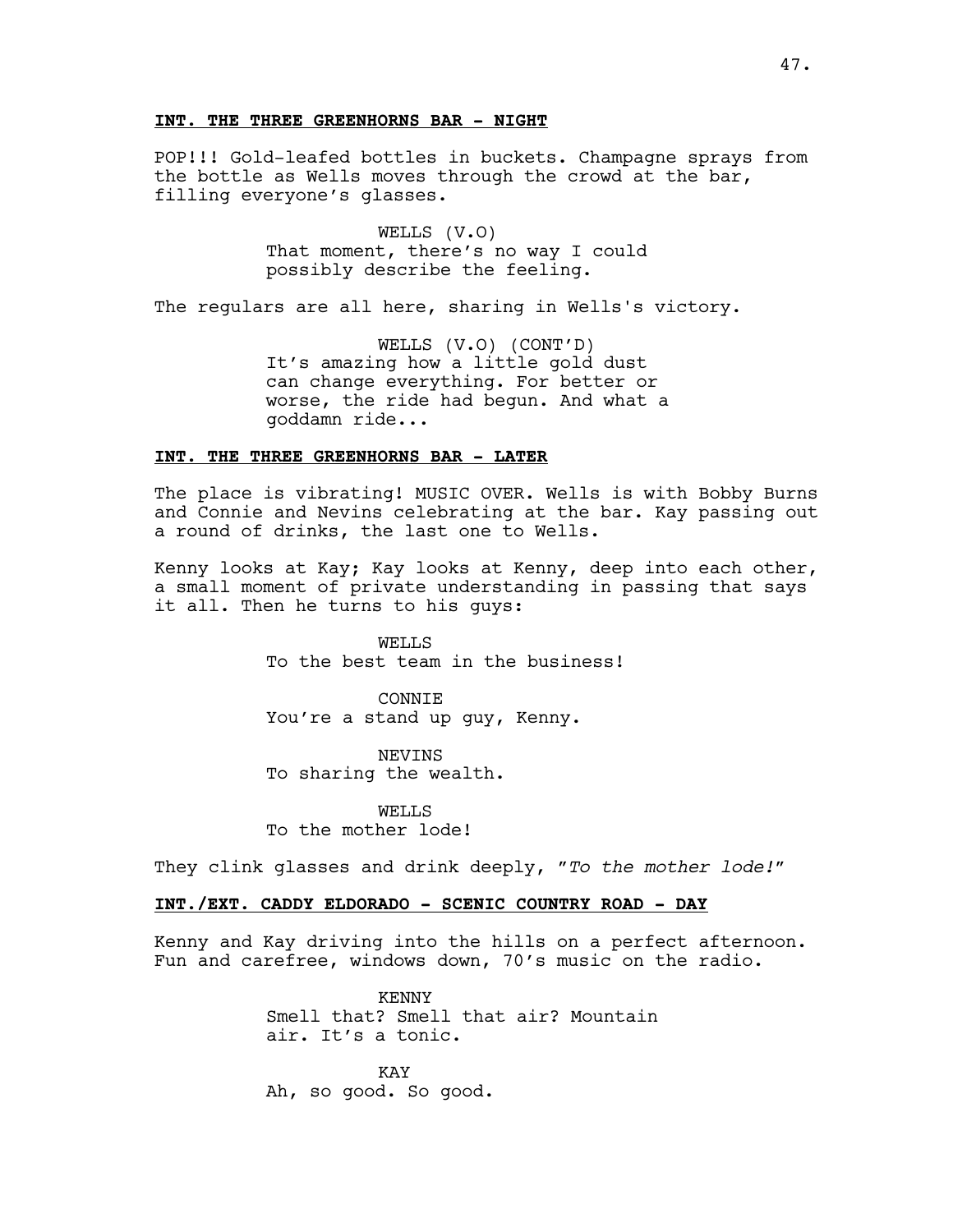They're singing along. Passing small family ranches.

KAY (CONT'D) Remember I told you Janice got promoted to run Truckee?

WELLS Mmm hmm. Good for her.

KAY Well, Carl asked me if I'd like to be considered to take her place. Assistant Manager position.

Outside the car as they go zipping past, music trailing, a GHOST TOWN, faded signs and abandoned buildings... A dangling sign reads, "*MAGGIE'S CREEK... Pop* -- "*0*" in spray paint.

> WELLS That's great, babe.

KAY Everything's working out so great.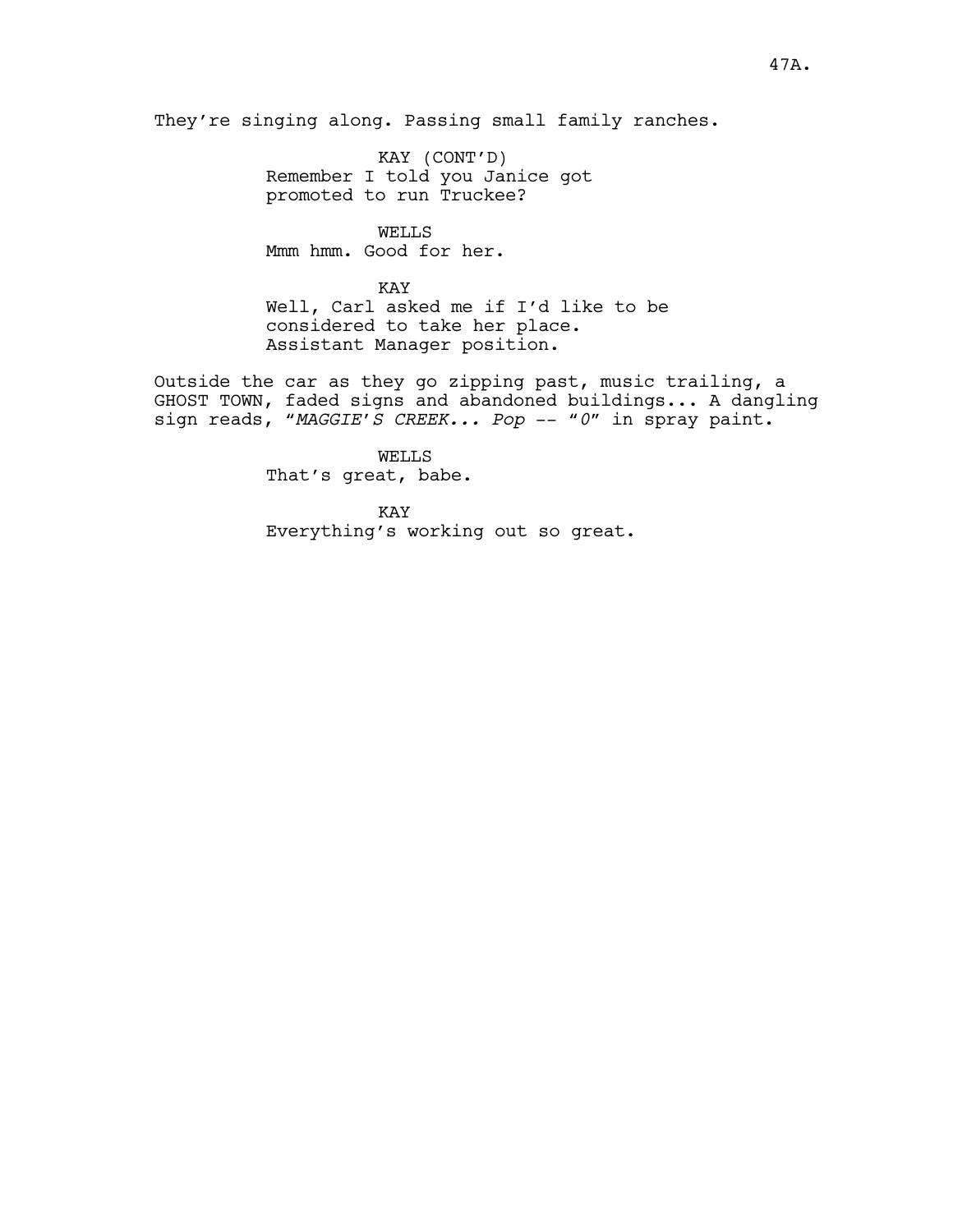By way of agreement he rubs her thigh where the dress has ridden up. Sunlight filters through the trees above. Kay's toes are painted eggshell blue.

> WELLS You're gonna be able to quit all of it if you want... Never work another day in your life. *Blue skies* coming*.*

# **INT. ELDORADO - MAGIC HOUR**

WELLS Close your eyes.

Wells drives down a country lane.

# **EXT. ELDORADO - DAY**

Wells stops, gets out and starts around the car.

KAY (happy) Kenny Wells, what are you doing?

WELLS Eyes closed. No peeking.

He opens Kay's door, leads her a short distance.

WELLS (CONT'D) Okay, now open 'em.

She opens her eyes. In her eyes something immense that must be comprehended. And for a moment we don't see what she's seeing and then we do:

#### **DREAM RANCH LAND**

The sweep of ranch land is epic. Prairie dogs hop away. Elk in the distance the size of ants.

> KAY It's beautiful.

WELLS It's going to be our place, above it all, away from it all. Like we always wanted. We'll put the house here. (MORE)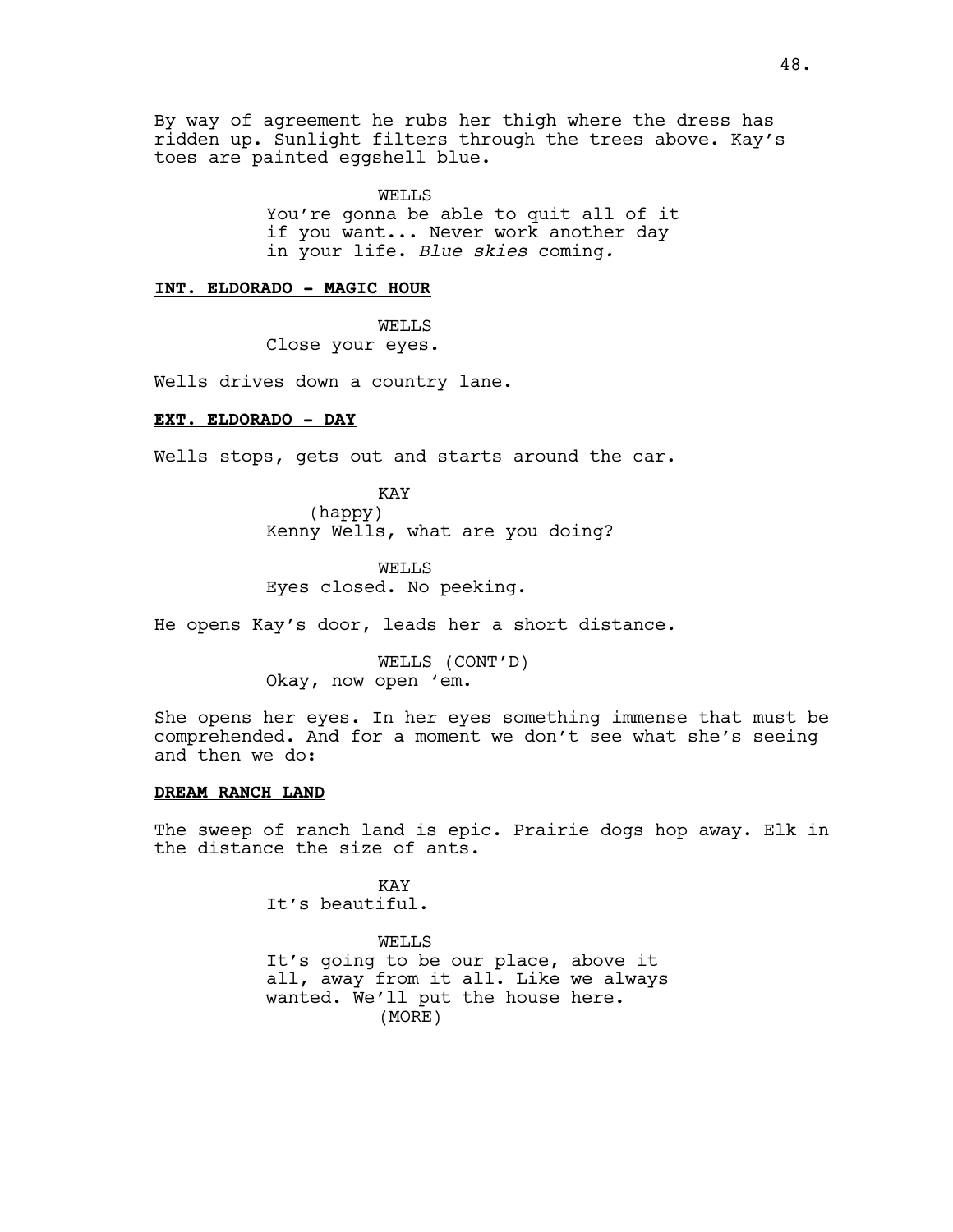WELLS (CONT'D) Fieldstone and oak. The kind that lasts forever. A big kitchen where I'm standing. And a great room with two fireplaces.

He turns to look at Kay, to see if she's going with it.

**KAY** Can we afford this?

WELLS Almost, baby. Almost...

Wells jogs a short distance away, still going...

WELLS (CONT'D) Bedrooms here and here and here... And here... For the kids. Ah, come on, Kay... How many kids?

KAY People usually start with one.

They look at each other. It's golden hour. Then she skips through the field toward him.

> KAY (CONT'D) Kitchen should go the other way, Kenny. To get the morning light.

#### **INT. THE THREE GREENHORNS BAR - NIGHT**

Wells laying it out for the boys: Burns, Connie, and Nevins.

WELLS It'll be straight commission to start, but this hook's got meat on it. There's money out there, so reel it in.

They throw back the rest of what's in their glasses. Wells leans over and whispers to Bobby Burns.

> WELLS (CONT'D) This stock's gonna start cooking. You sell a little here and there. Don't wait. Think rainy day, Bobby boy.

# **EXT. DREAM RANCH LAND - DUSK**

The car doors are open, a great SONG plays on the radio. Wells and Kay slow dance in the field as a glorious sunset fades.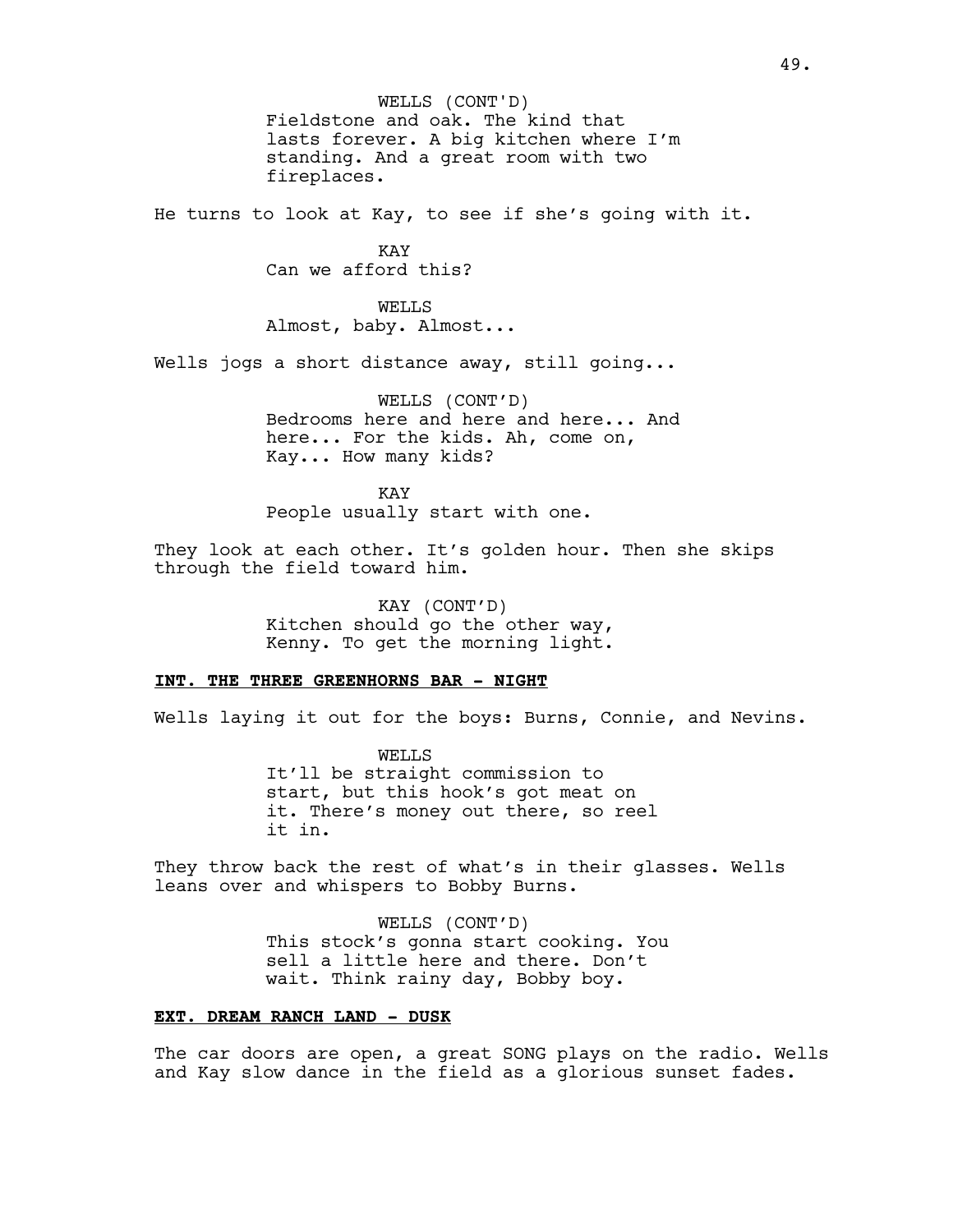And PULLING BACK to find a BILLBOARD ON STILTS showing a "dream house." As Kay and Wells slowly turn in the distance and the music is gently blown away across the fields.

#### **INT. THREE GREENHORNS BAR - NIGHT**

Wells and Kay dancing in that way happy couples do, almost like they're one person, her head melting against his chest.

> BURNS (O.S.) Kenny... this is Walt Kealer. He publishes "The Gold Digger."

KEALER We reach a half a million readers and they'd all love to know what you got cooking over there in Indonesia. You have a minute, I'll buy you a drink.

Kealer, a serious guy, and Burns both look at Kay.

KAY (almost a whisper) No one dances like you. (to the world) He's all yours, Walt.

WELLS Hell, I read the Gold Digger. Step over to my office, Walt.

Wells signals for two drinks, leads Kealer to the booth.

KEALER They're saying you bring this in, you'll get the Golden Pickaxe. What do you say about that?

WELLS I say we probably just jinxed it.

KEALER How many ounces you guessing?

WELLS

Millions of ounces, Walt. Millions.

Kealer whistles. Makes a note.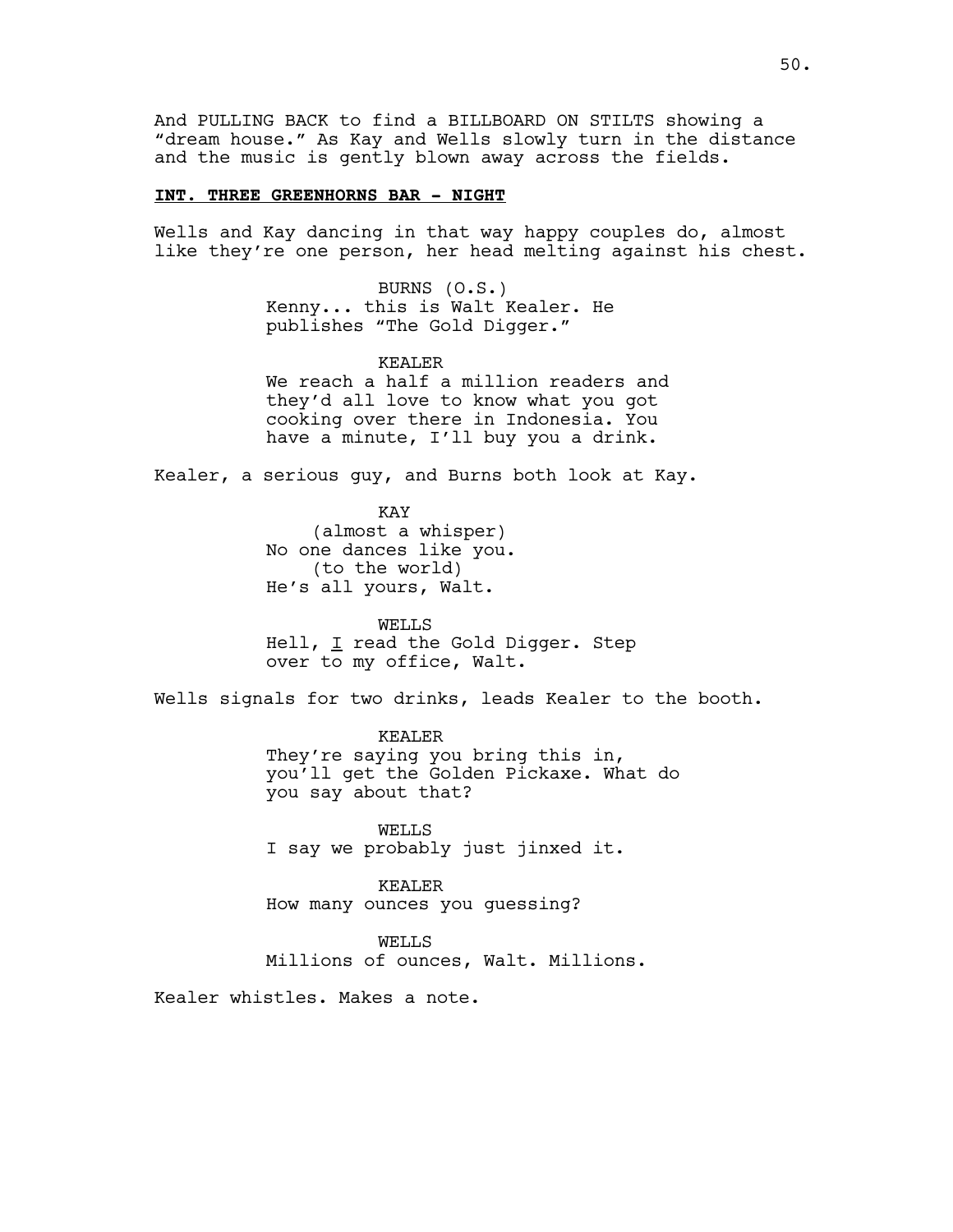WELLS Hard rock. It ain't amateur hour.

KEALER How's the infrastructure?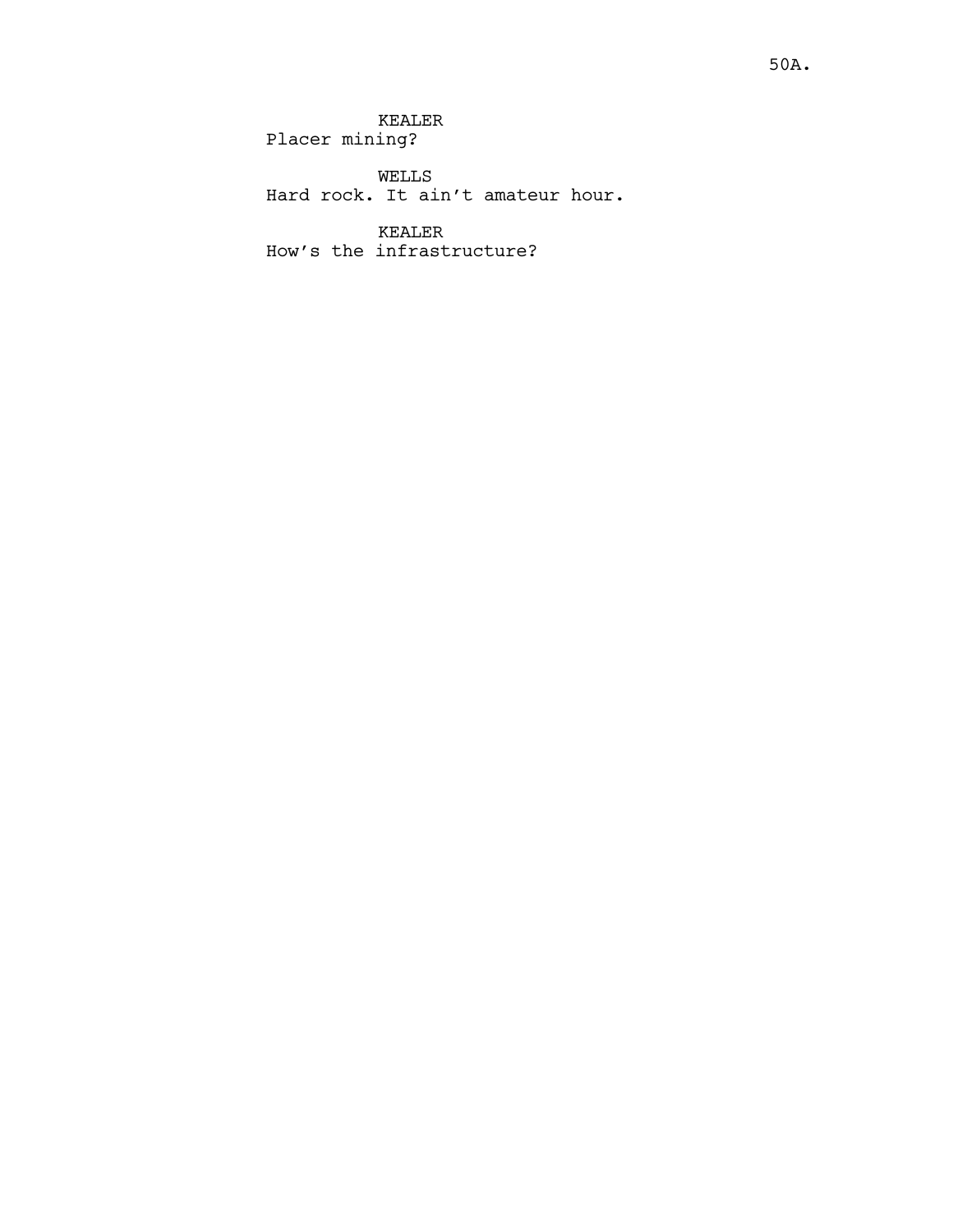WELLS Building it from the ground up.

Wells sees Kay at the bar flirting/teasing with two regulars. Queen of the runway. He loves this.

AT THE BAR

Kay waits for Roy to mix fresh drinks.

ROY (nodding at Wells) Seems like someone's ship is finally coming in.

KAY Everyone's, Roy. (so proud) He makes shit happen. He really does.

A customer sidles up and wraps a big arm around. Kay flashes some wattage --

> KAY (CONT'D) JD, where you been hidin' yourself?

BACK WITH WELLS --

KEALER

On a different tack, what do you think your dad would say if he could see you right now?

WELLS The last card you turn over is the one that matters.

### **INT. COLEMAN & MEAD CAPITAL GROUP - CLIVE'S OFFICE - DAY**

CLIVE Coleman, 70's, flanked by a now-deferential Andrews and Stanton, opposite Wells.

> CLIVE Kenny, your father and I started out together in this business. Hell, he put me in the business, but I don't have to tell you that.

> WELLS Dad always spoke well of you, Clive.

CLIVE One of the best men I ever knew.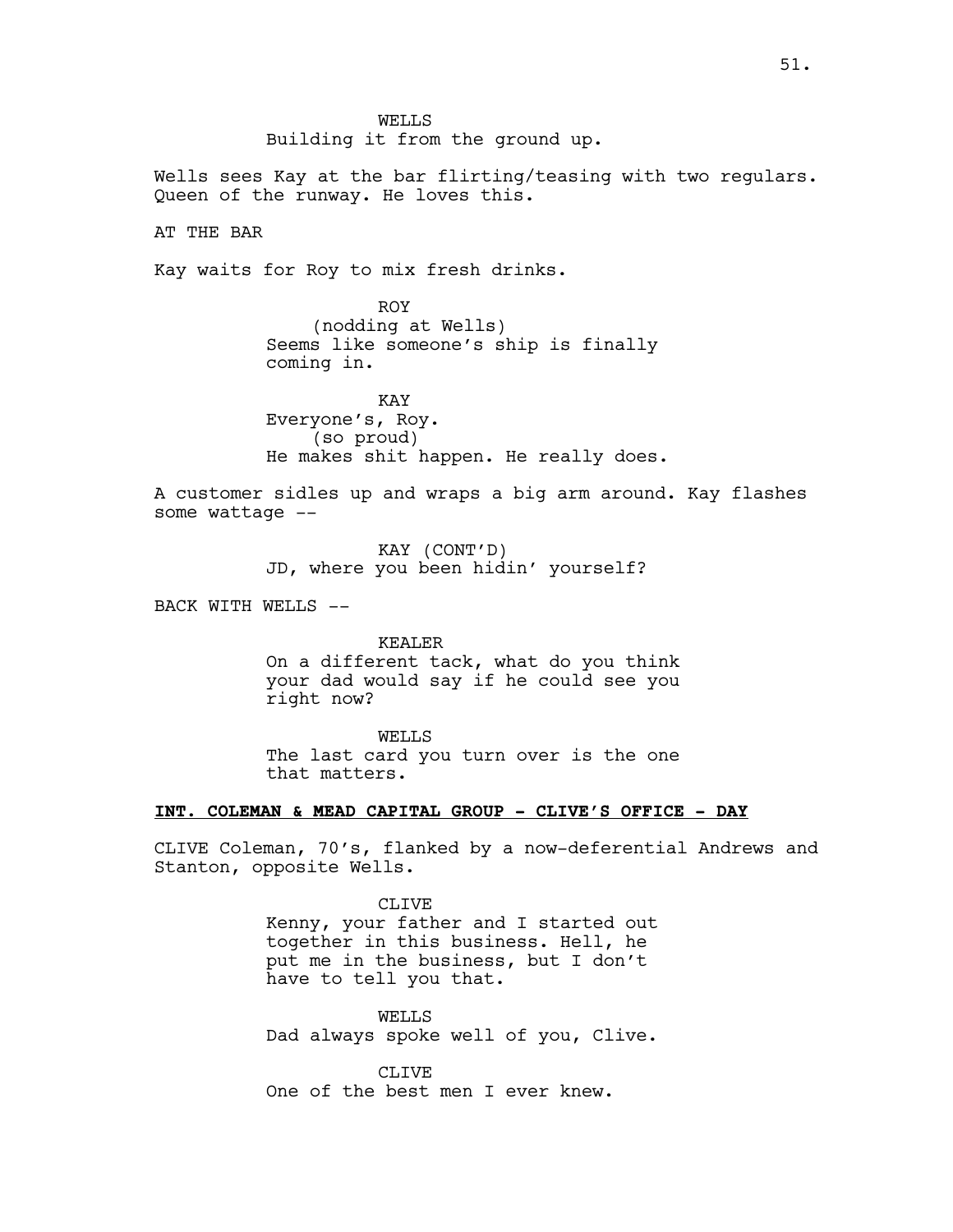The mention of his father in this context makes Wells proud.

CLIVE (CONT'D) You've gone from 4 to 23 cents on the first assay result. And you've pulled two more that confirmed those findings?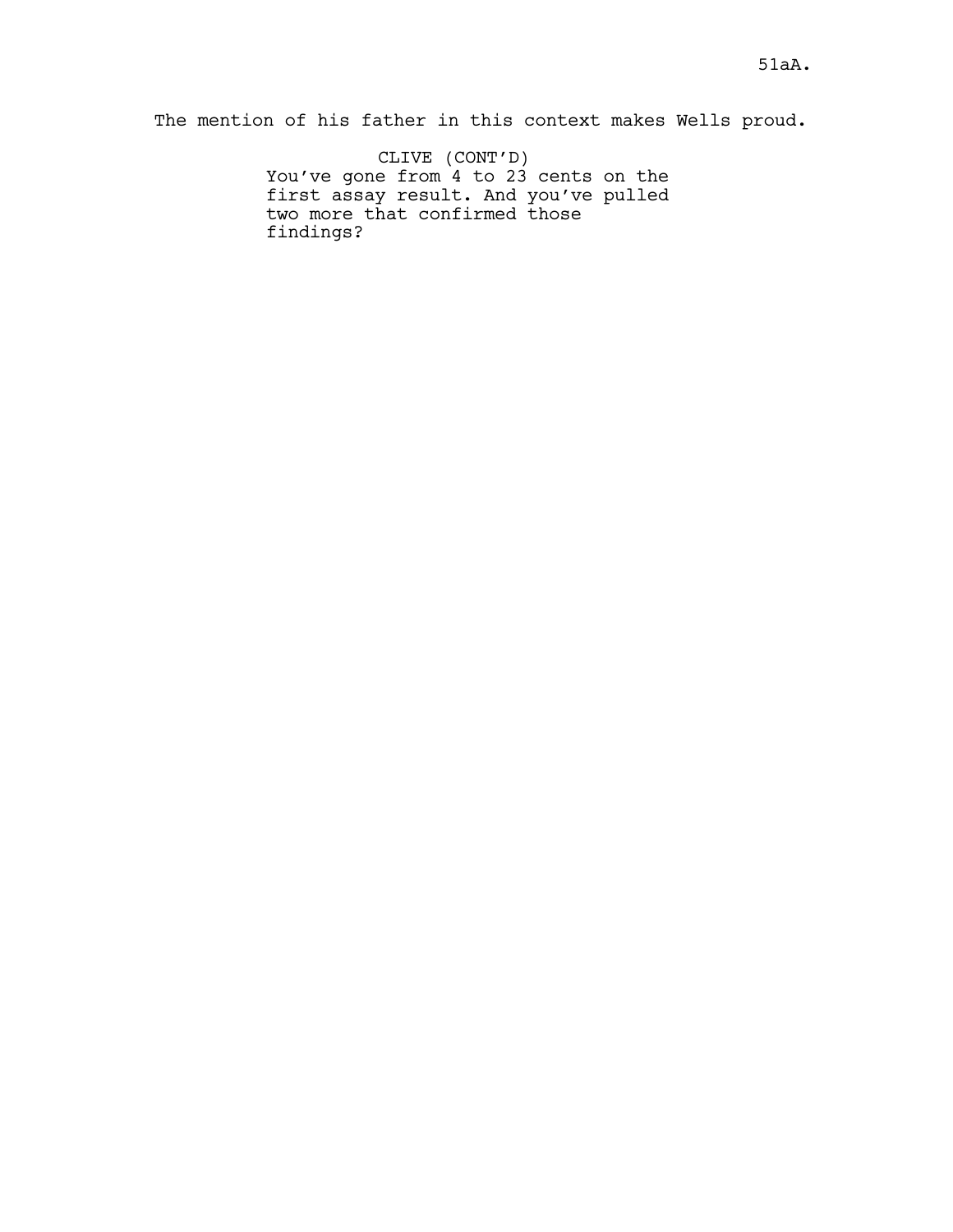# WELLS

Three more.

#### CLIVE

*Three more*... I'd like to underwrite a private placement of Washoe stock. I believe we can raise between eight and ten million dollars.

## WELLS

Capital's definitely top of the agenda right now.

# CLIVE

A lot of folks will want to make this deal, but we've got history and I hope you know you can trust me. I only wish you'd brought it to me sooner. I could have helped you from the get-go.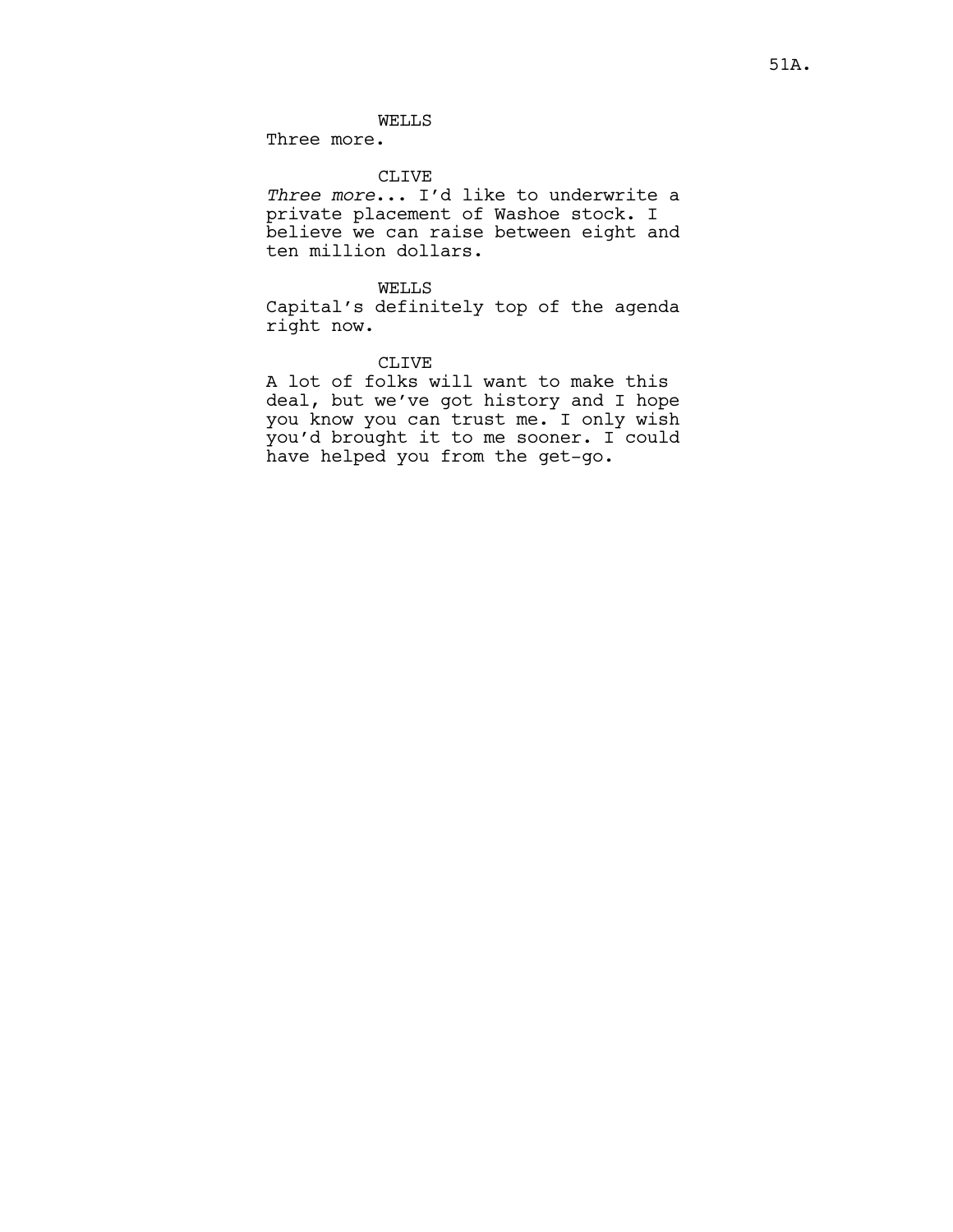Wells' gaze now slides to Stanton, a deer in headlights. Wells pushes his coffee mug across the table.

> WELLS Top that off for me, will you?

Stanton rises and exits with Wells's mug. WE FOLLOW HIM --

#### **INT. COLEMAN & MEAD CAPITAL GROUP - HALLWAY - CONTINUOUS**

Stanton walks to the kitchenette. A COWORKER looks at him like a condemned man. Hear LAUGHTER from the conference room. He pours the coffee, takes a deep breath, and heads back.

## **INT. COLEMAN & MEAD CAPITAL GROUP - CONFERENCE ROOM - DAY**

Stanton comes back in to find the group on their feet, Wells shaking hands with Clive Coleman.

> CLIVE Stanton. Mr. Wells has agreed to give us his business. On one condition.

Stanton blanches. Here it comes. Wells is stone-faced.

WELLS I want you to personally handle my account. I need you to be available to me 24-7 and 365.

Stanton is speechless for just a moment, but finds his voice.

STANTON Absolutely. Yes. Thank you.

Clive slaps the stunned Stanton on the shoulder.

CLIVE Congratulations. Seems you made quite an impression.

A look between Wells and Stanton, a look of understanding. Stanton is grateful, but also knows that Wells owns him.

> WELLS It's gonna be a wild-ass ride. You ready for that?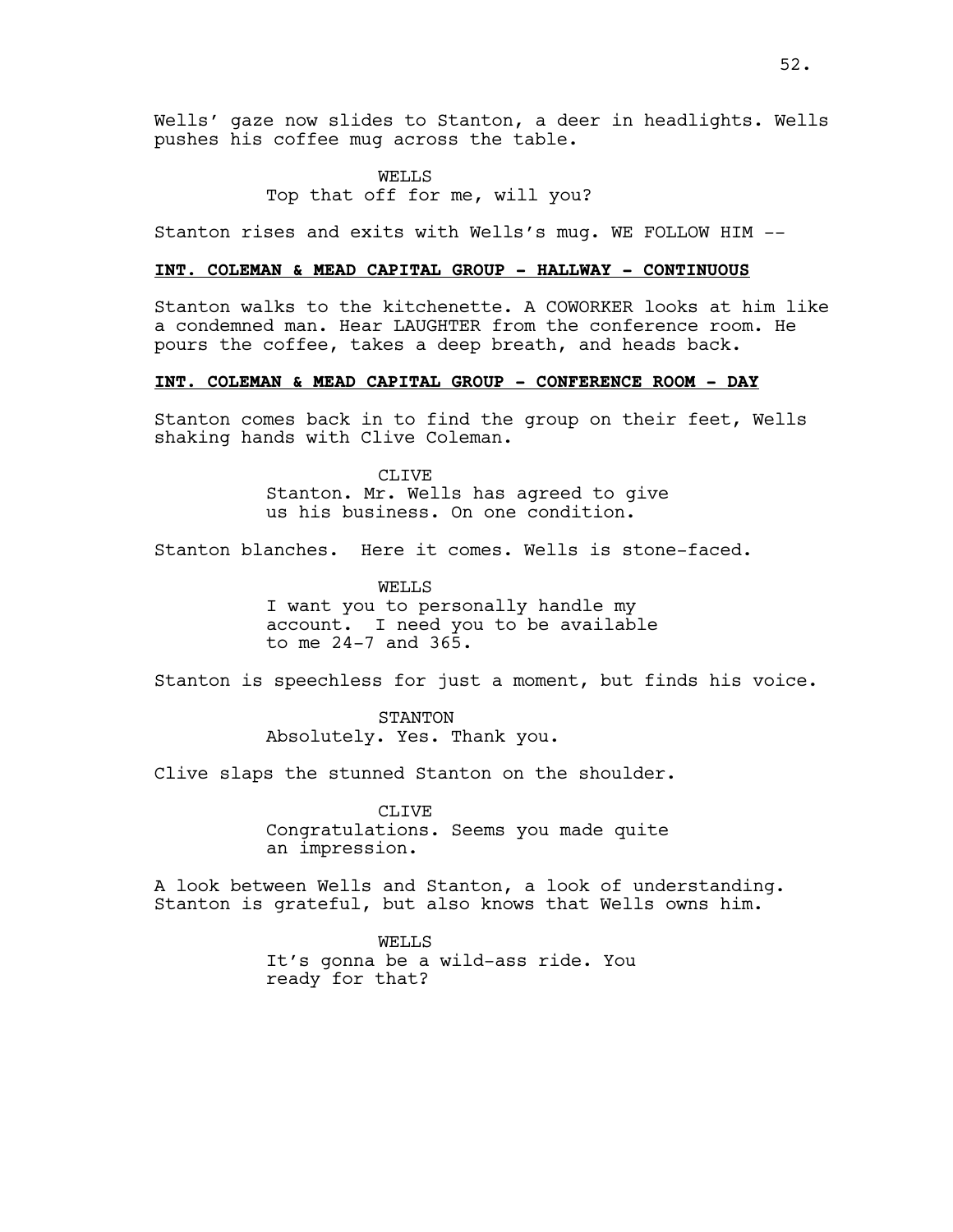STANTON

Yes, sir.

WELLS Then what are we standing here for? Let's go make some money.

SEOUENCE --

-- THE WASHOE SITE -- the noise is staggering as ACOSTA supervises more core drilling. FOUR DRILLS now working, CONVERGING as they MAP THE CONTOURS of the vein.

-- THE ASSAY LAB -- a Washoe sack is cut open, the crushed rock core sample is poured onto an industrial scale.

-- THE THREE GREENHORNS BAR -- Wells, Bobby Burns and the guys work the phones. Kay brings Wells another Seagrams. He gives her a smile, never missing a beat of his pitch.

-- STOCK TICKER -- Washoe climbs...\$2.75...\$3.10...\$4.87...

ACOSTA (V.O.) Kenny. You check the last report?

WELLS (V.O.) I'm looking at it now... Holy shit... HOLY SHIT!

-- VIEW THROUGH A MICROSCOPE -- and there it is, scattered among the base rock -- GOLD! Flecks of it, but there's something preternatural about the way it glitters, and at this magnification, it is mesmerizing.

> ACOSTA (V.O.) Holy shit is right, my friend.

> > WELLS (V.O.)

Whoooow!!!

## **INT./EXT. NEW WASHOE OFFICES MONTAGE - DAY**

-- A RENO OFFICE BUILDING catching morning sun. WASHOE MINING PLAQUE slides into the lobby list of tenants. REVERSE to WELLS watching, THE BOYS behind holding boxes of stuff.

-- ELEVATORS OPEN. WASHOE SIGN FIRST THING YOU SEE. The boys all swoop in and fan out and get to work.

-- TWELVE PACKS go in the fridge. Folding tables opened. Phones pulled out of boxes, wires snakes across the floor.

-- A FAX MACHINE begins slowly ticking out a fax: *WASHOE TEAM HEADED BY GEOLOGIST MIKE ACOSTA...*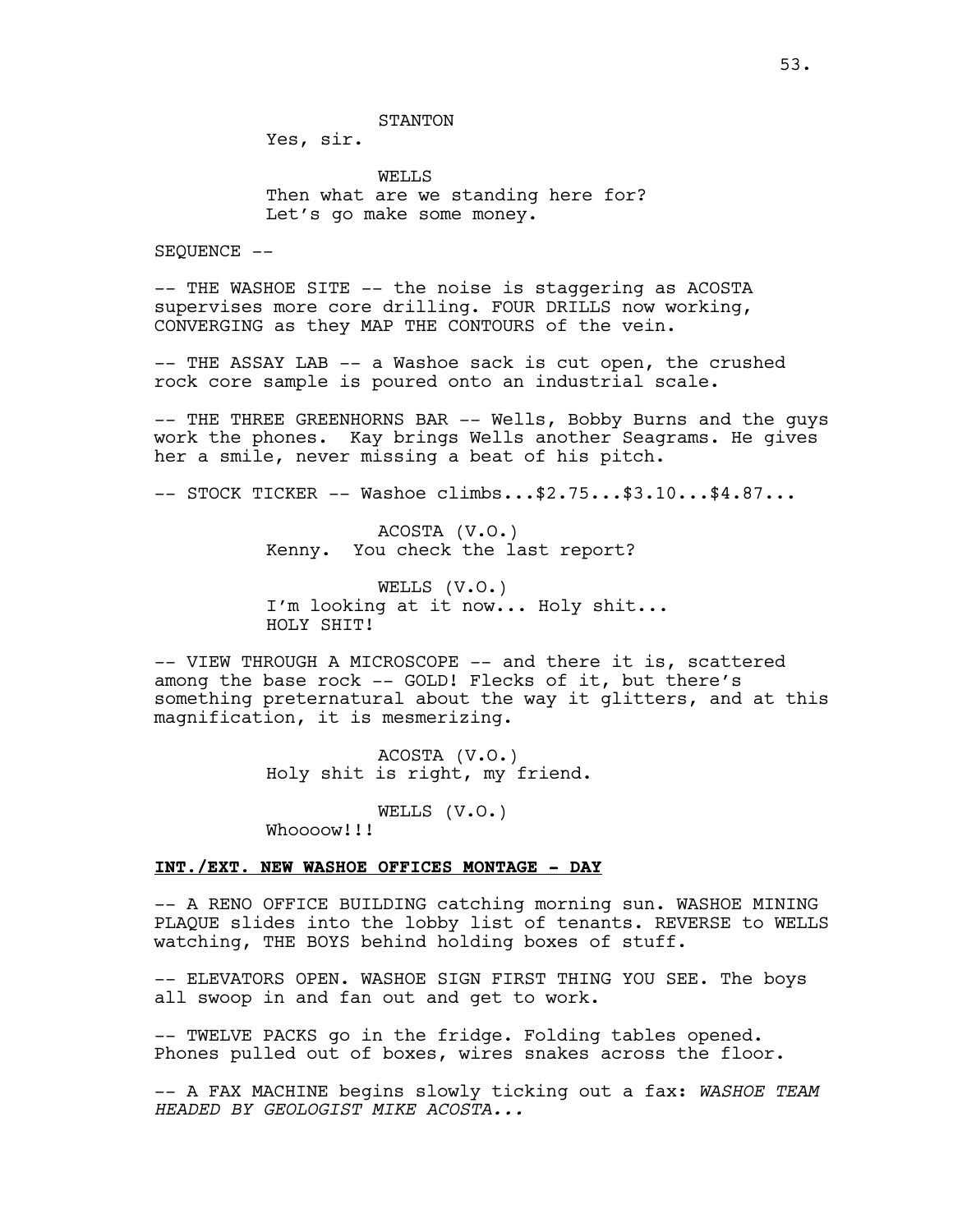-- BOOZE BOTTLES ONTO GLASS SHELVES... and we're in Wells's corner office. He and Kay overseeing something. Whip to a STUFFED ELK, evidence of the Greenhorns, now on the wall.

> WELLS Damn nice of Roy to loan us that Elk.

She pushes him backwards by his chest until he's sitting new desk chair. She straddles him. Corner windows. View of Reno.

> WELLS (CONT'D) Kay, do you want to work here? Quit all those other jobs?

She looks at him.

KAY You be the prospector, Mr. Wells. I'll be the barmaid who got swept off her feet.

He spins his chair. Around and around they go --

WELLS

I love you, Kay.

KAY You better.

*--* CAMERA RACES ACROSS THE FLOOR TO FIND THE FAX IS FINISHED. CONNIE TEARS IT OFF AND READS IT: "*UPDATES ESTIMATE ON INDONESIAN MINE -- KENSANA TO YIELD IN EXCESS OF 10 MILLION OUNCES!"* Connie stares in disbelief.

> CONNIE We're gonna be so fucking rich.

> > CROSS CUT TO:

-- A COMPUTER SCREEN -- WASHOE'S FINANCIALS displayed in GRAPHS and CHARTS. WASHOE'S SHARE PRICE is listed at \$6.26. Pull back to reveal WE ARE in --

# **INT. BROWN, THOMAS - TRADING FLOOR - NEW YORK - DAY**

A young banker, BRIAN WOOLF (30's), scans the info on his screen. He hits print and strides across the trading floor. He barely breaks stride as he passes the PRINTER, grabbing the freshly printed documents and we go...

# **INT. BROWN, THOMAS - HOLLIS DRESHER'S OFFICE - MOMENTS LATER**

50th Floor. Breathtaking Manhattan views. We are suddenly a long, long way from Reno. A file on a desk: *IDEAS FOR HOLLIS*.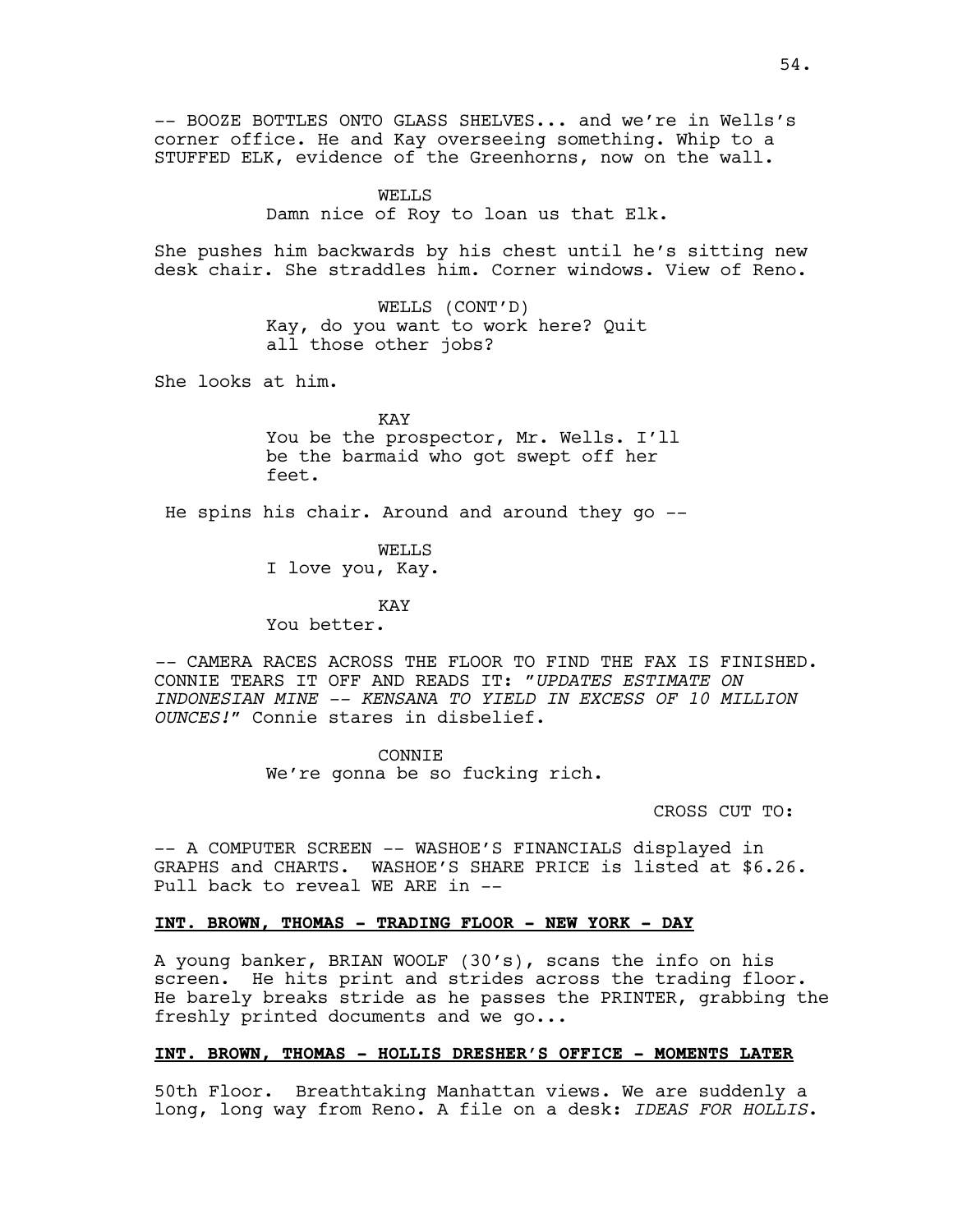INSIDE -- *RECOMMENDATION: WASHOE MINING LTD. STRENGTH OF CONVICTION -- HIGH*.

Woolf stands before HOLLIS DRESHER (50's), impeccable in bespoke, as Dresher looks over the newly printed documents.

> DRESHER Who are they?

WOOLF Wildcatters basically. This Acosta had some success before. Copper. Got taken over by Freeport Mac. It's all in there.

Dresher takes a moment before looking up from the documents.

DRESHER I like this. Bring them in. Let's have a closer look.

# **INT. WASHOE OFFICES - "CONFERENCE ROOM" - DAY**

A folding table in Kenny's office. Wells is with Bobby Burns, Connie Wright and Stanton... a Washoe board meeting.

> STANTON We're about fifty percent allocated right now. And we want to set aside thirty of the remaining fifty for you boys to unload.

They love this idea. It's low-hanging fruit at this point.

WELLS Hold that thought. I gotta bleed the beast.

As soon as he's gone, the phone RINGS. They all stare at it.

#### BOBBY/CONNIE/NEVINS

Kay!!

Through the doorway, passing, without missing a beat --

KAY (into phone) Good morning, Washoe Mining. How may I direct your call. (beat) Please hold.

She covers the mouthpiece, then realizes they actually have a hold button. Which she presses.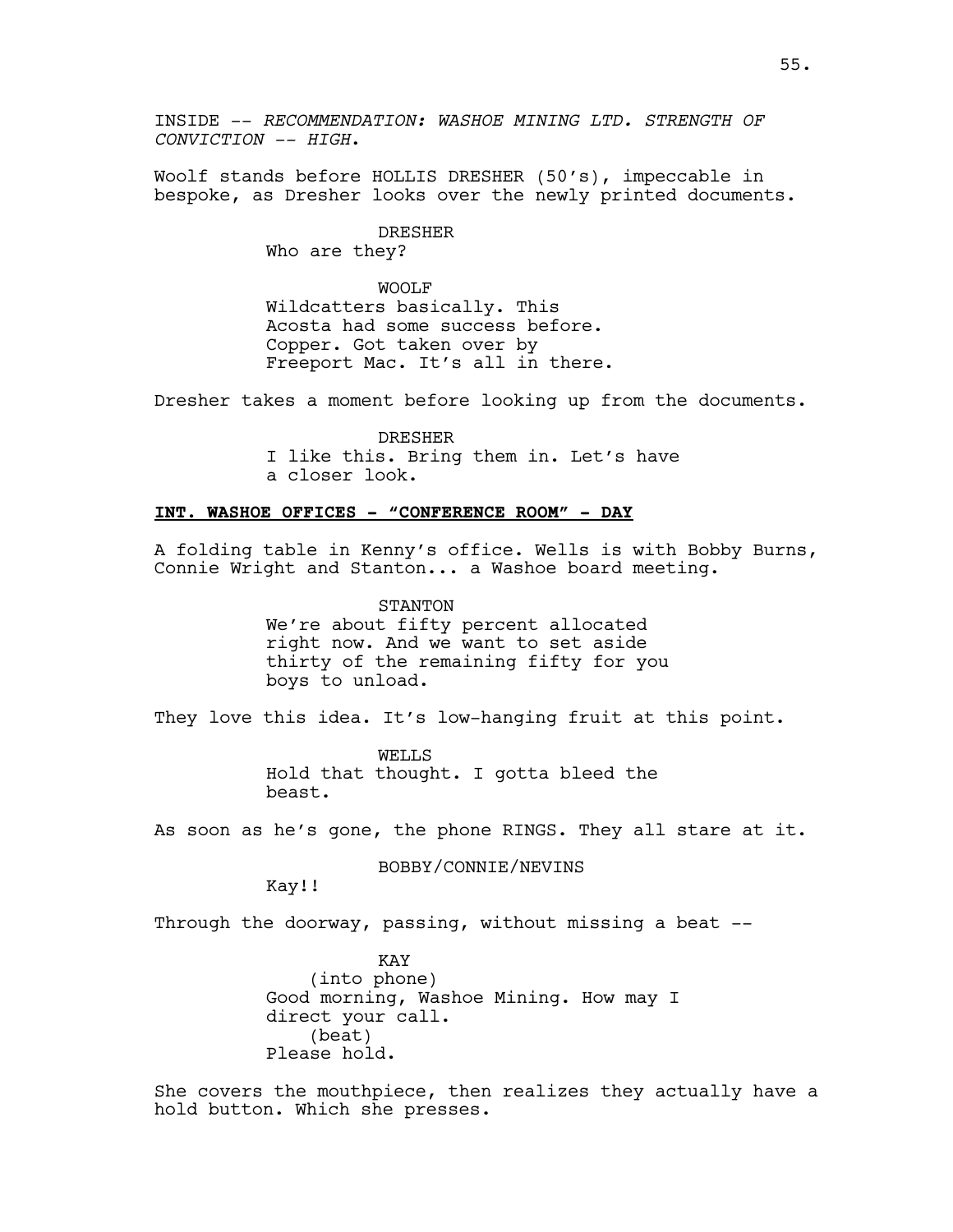Wells emerges from the executive head. They all watch him pick up the receiver. Press the button.

> WELLS This is Kenny Wells.

## **INT. BROWN, THOMAS - DRESHER'S OFFICE - NEW YORK - DAY**

Woolf, looking over the skyline.

WOOLF Mr. Wells. This is Bryan Woolf of Brown, Thomas, in New York.

WELLS (V.O.)

No shit.

# **INT. WASHOE OFFICES - DAY**

Wells is listening, starting to fidget nervously.

WELLS (into phone) Wait. Really? ... (covering phone) *Bryan Woolf*, mineral group at *Brown, Thomas* in NYC.

STANTON (impressed) Brown, Thomas. Wow.

WELLS (into phone) Okay. Okay... I look forward to it.

Wells slowly hangs up. Everyone looking, *what just happened*? Then, Wells calling out --

> WELLS (CONT'D) Kay, they're flying me out!

Everyone feeling a bit of awe and excitement. Kay's smile is painted there like a barmaid Mona Lisa.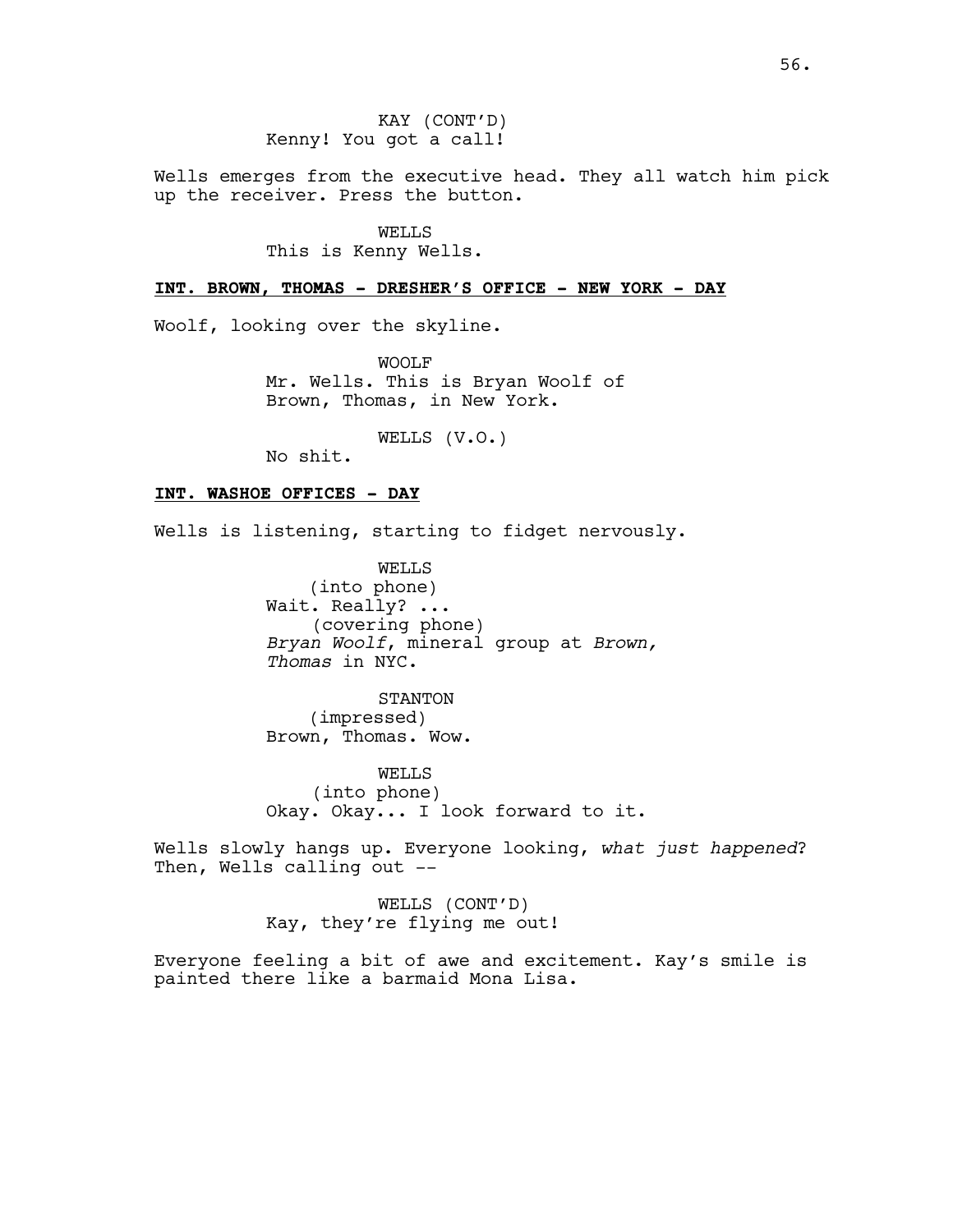# **EXT. THE SEAGRAMS BUILDING - DAY**

The Seagrams building, solid as the booze that built it. And at the base, Wells staring up. As Acosta looks him over.

> ACOSTA Wells. Wells--!

WELLS I truly had no idea there was a Seagrams *building*. Like the Vatican.

ACOSTA Wells! Where'd you get the tie?

Wells looks down at the tie.

WELLS Airport. Forty bucks. Don't like it?

Acosta snaps off the tag still hanging from the loop.

ACOSTA

You ready?

WELLS Who you talking to, Mikey?

But Wells's eye is caught by some WALL STREET HONCHOS, composed, confident, effortless, heading to a meeting.

#### ACOSTA

Wells!

WELLS Stop saying my name. Are you ready?

Wells pulls his gaze back. They look at each other. Neither one is ready.

> WELLS (CONT'D) Shit. We're all just selling used cars.

Wells brushes by confidently. AND WE GO: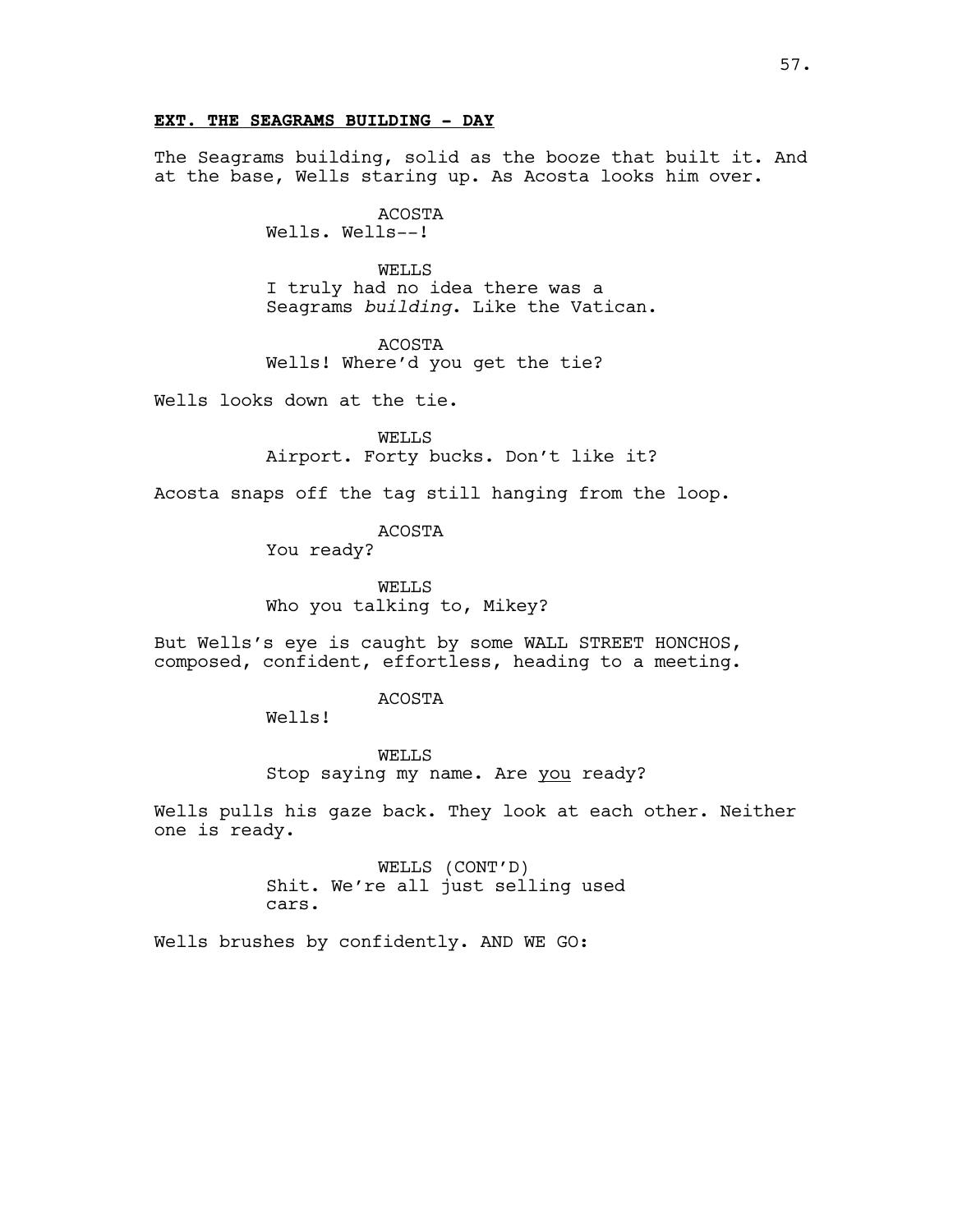## **INT. BROWN, THOMAS - CONFERENCE ROOM - DAY**

Woolf, Dresher and others in THE MINERAL GROUP. In this rarefied air, Wells looks out of his depth --

## WELLS

We've got a private placement in play right now that's over fifty percent subscribed! And that's off our current assays. The numbers keep coming in good, and they will, sky's the limit on this thing.

Woolf steps up, he's sophisticated, confident.

#### WOOLF

You don't need to sell us, Mr. Wells. We've done the math and we believe you're sitting on the largest gold find of the decade. At Brown, Thomas we have a history of helping guide people such as yourself through what are sometimes complicated waters.

WELLS

Complicated how?

WOOLF

That delicate balance, Mr. Wells, between being asset rich and cash poor. The important thing is we believe you can go all the way and we want to help you get there.

Wells loves this. Woolf has said exactly the right thing, but you also get the feeling he has done this many times before.

> WOOLF (CONT'D) We'll need big money onboard, of course, investment banks, mutual fund managers, pension fund administrators. We have the team and the relationships to introduce you to this world.

WELLS We've done all right up to now.

WOOLF There is no doubt about that.

He smiles.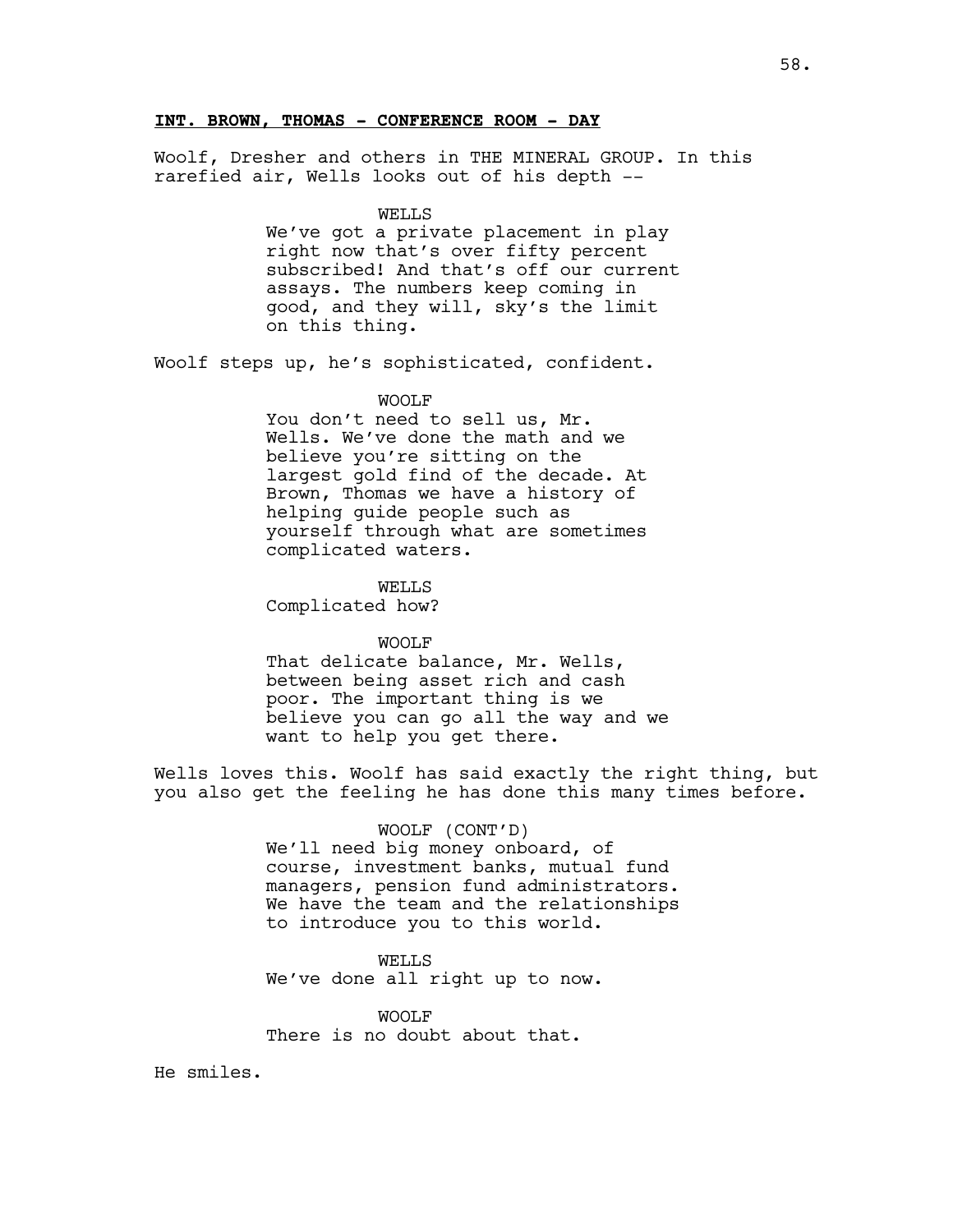Wells looks at Acosta, then back to Woolf.

# WELLS

That's the only way to speak, Bryan.

#### WOOLF

Our clients will want to see a serious plan to turn lab results in a volatile region into an investment we can all stake our reputations on.

WELLS That's not gonna be a problem --

WOOLF

It's not a problem, per se, but there remains the fact that neither of you have taken a find of this magnitude all the way through production.

WELLS

Now wait a minute. We found it. We can dig it up. It's not that complicated.

# WOOLF

(choosing words carefully) Actually, historically, what we've found is it can be quite complicated and we'd like to help formulate how you present the operations side.

Suddenly Wells is beginning to feel a little pushed.

WELLS What does that even mean? What's he saying?

WOOLF I'd like you both to consider bringing on a strategic partner.

Wells is suddenly wary. And we see how small town he really is. He lifts Woolf's business card --

#### WELLS

(reads) *Managing Director of Substrate Minerals, Metals, Oil, and Gas*. I don't even know what that is. (MORE)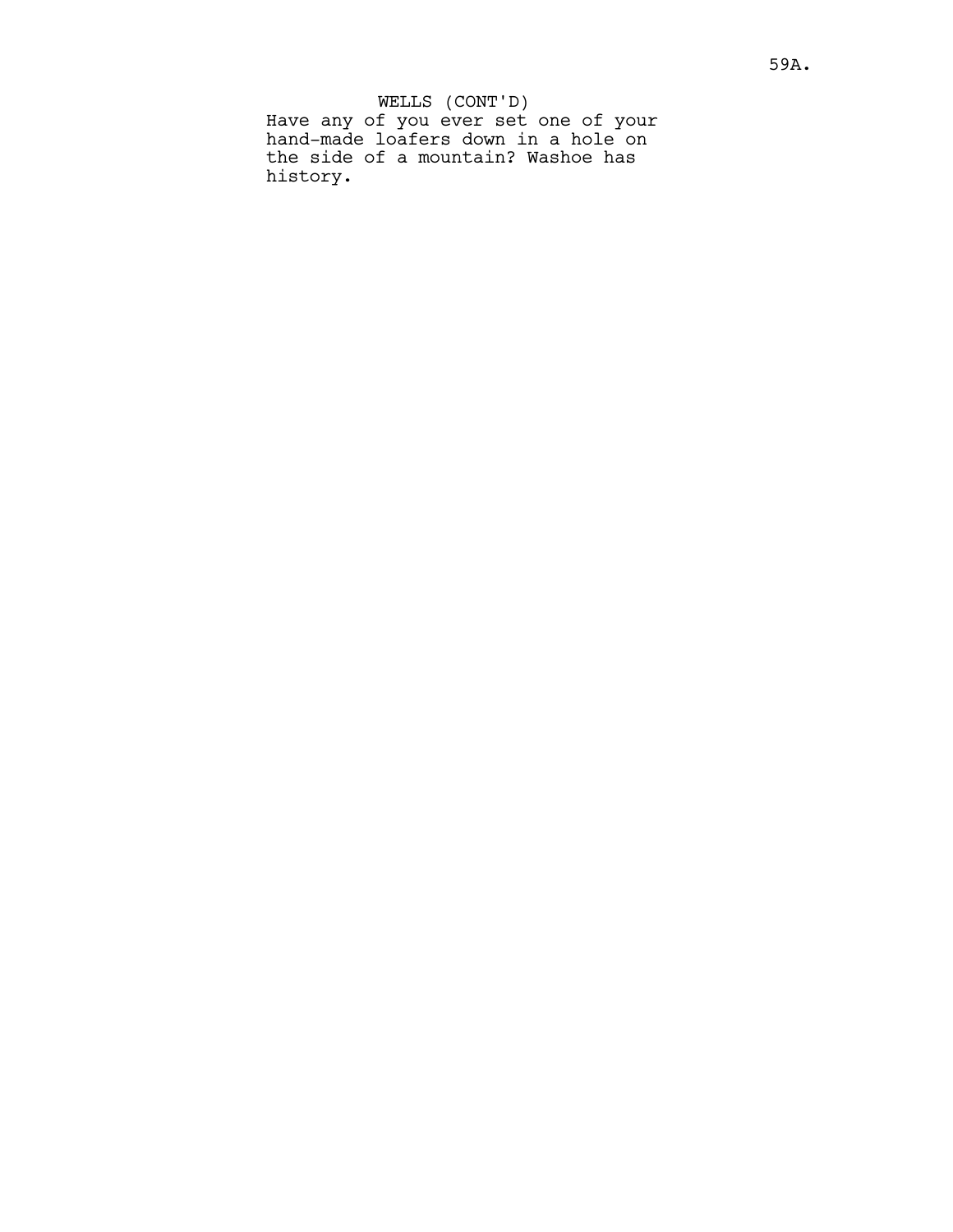WOOLF We've done a fairly thorough analysis of Washoe, Mr. Wells. And we believe you need some *strategic* help.

WELLS It's a new day. And Indo is goddamn different. (bangs table) I know how to bring this baby in!

Acosta observes Wells for a moment. We think Acosta is going to judge him, pile on... instead: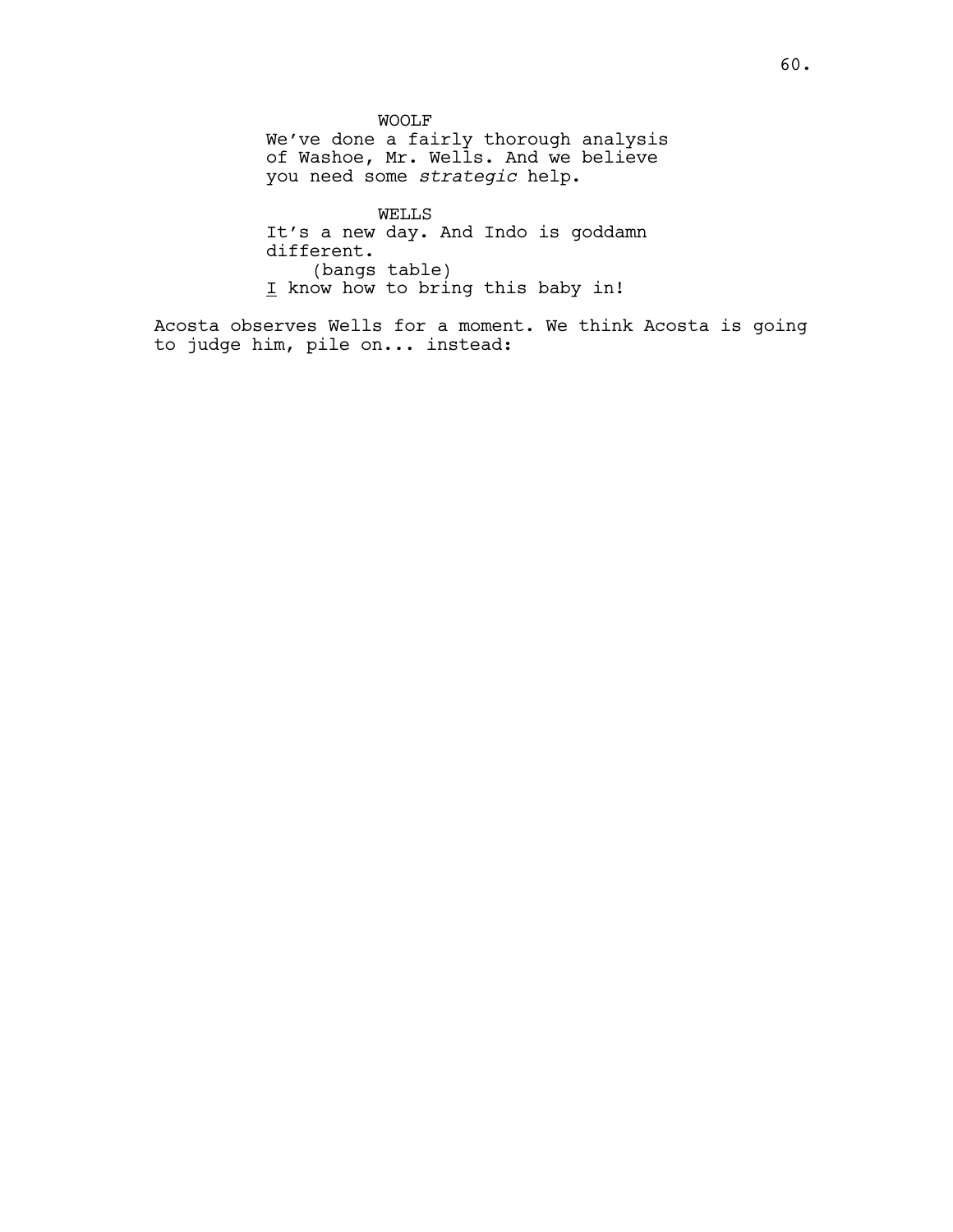ACOSTA

Wells came and found me. I was at a low point, I'll admit. It happens in this business. Ups and downs. He backed me with his last cent. More than that he risked his life. Almost lost it, too. And now we have the bull by its horns.

WELLS A big-ass bull!

ACOSTA I've worked with the best and I can tell you Kenny Wells is up there with them. Which must count for something.

A declaration of friendship, and faith. This means the world to Wells.

> WOOLF It does, Mr. Acosta. We're not by any stretch of the imagination suggesting that anyone take a backseat, we're simply asking you to be open to *strategic* alliances.

> > WELLS

No fucking way.

That's that. Acosta goes to the window. He looks out.

ACOSTA

There's something about finding gold - it's difficult to put into words - the taste of it on your tongue, gritty and electric, the feel of it between your fingers. It's like a drug. It hooks you. It's what you're missing here in the city; so you must understand why we feel a bit possessive over it. (beat) So I have proposal: put together your *institutional* players, the guys who rep the big money, whomever needs to kick the tires on this thing... And we'll take them on a little trip up the river...

Now Wells is looking at Acosta, starting to go with it --

ACOSTA (CONT'D) You know what river that is?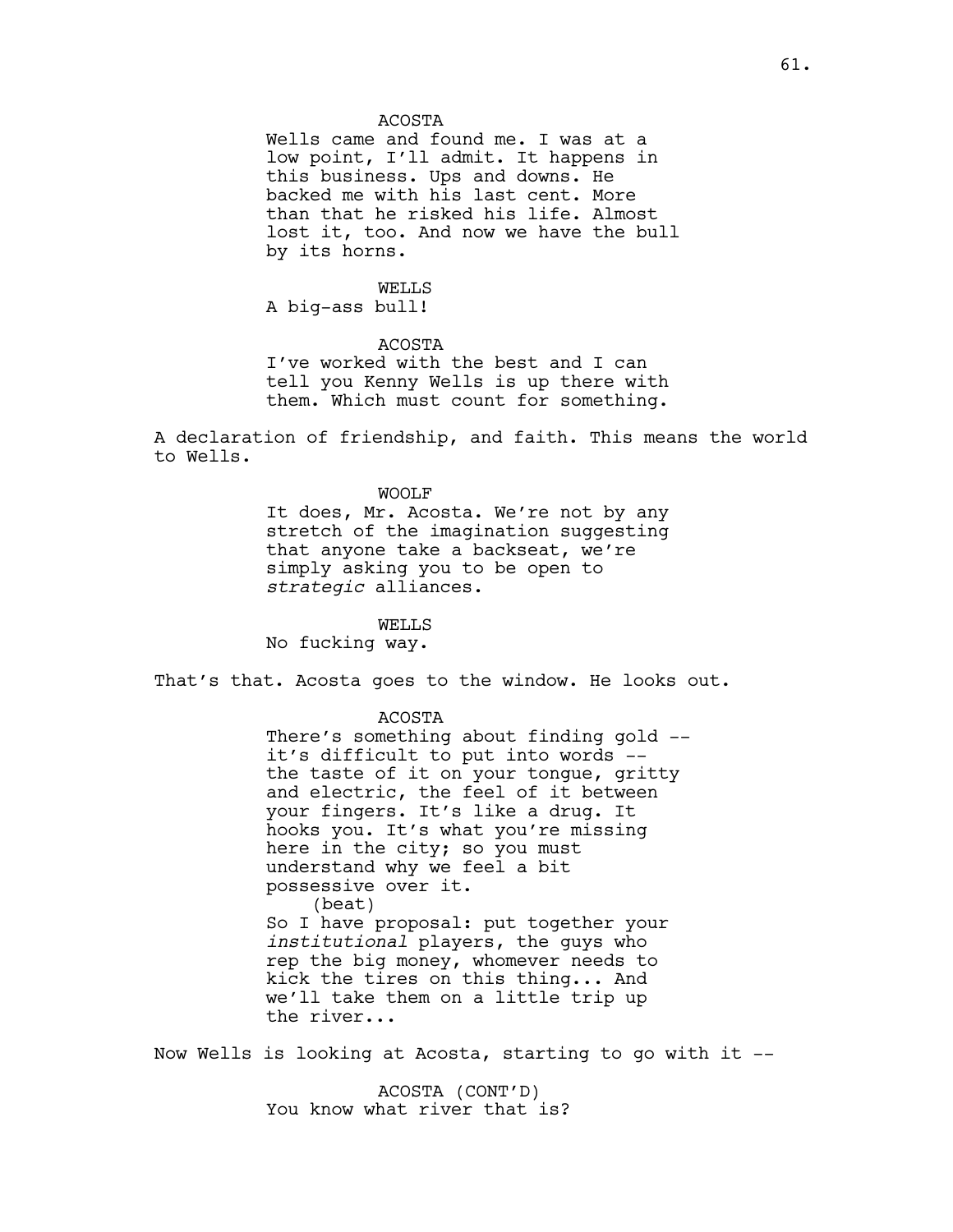WELLS

The only river that matters -- the *KENSANA --*!

ACOSTA And they can decide for themselves if we're ready to scale this thing up.

CUT TO:

# **INT. DIMLY LIT ROOM - NIGHT**

JENNINGS So it was Acosta who proposed the junket to Kensana? Or did you cook that up together?

Wells looking at Jennings.

WELLS You just don't get it. We weren't "cooking up" anything. (MORE)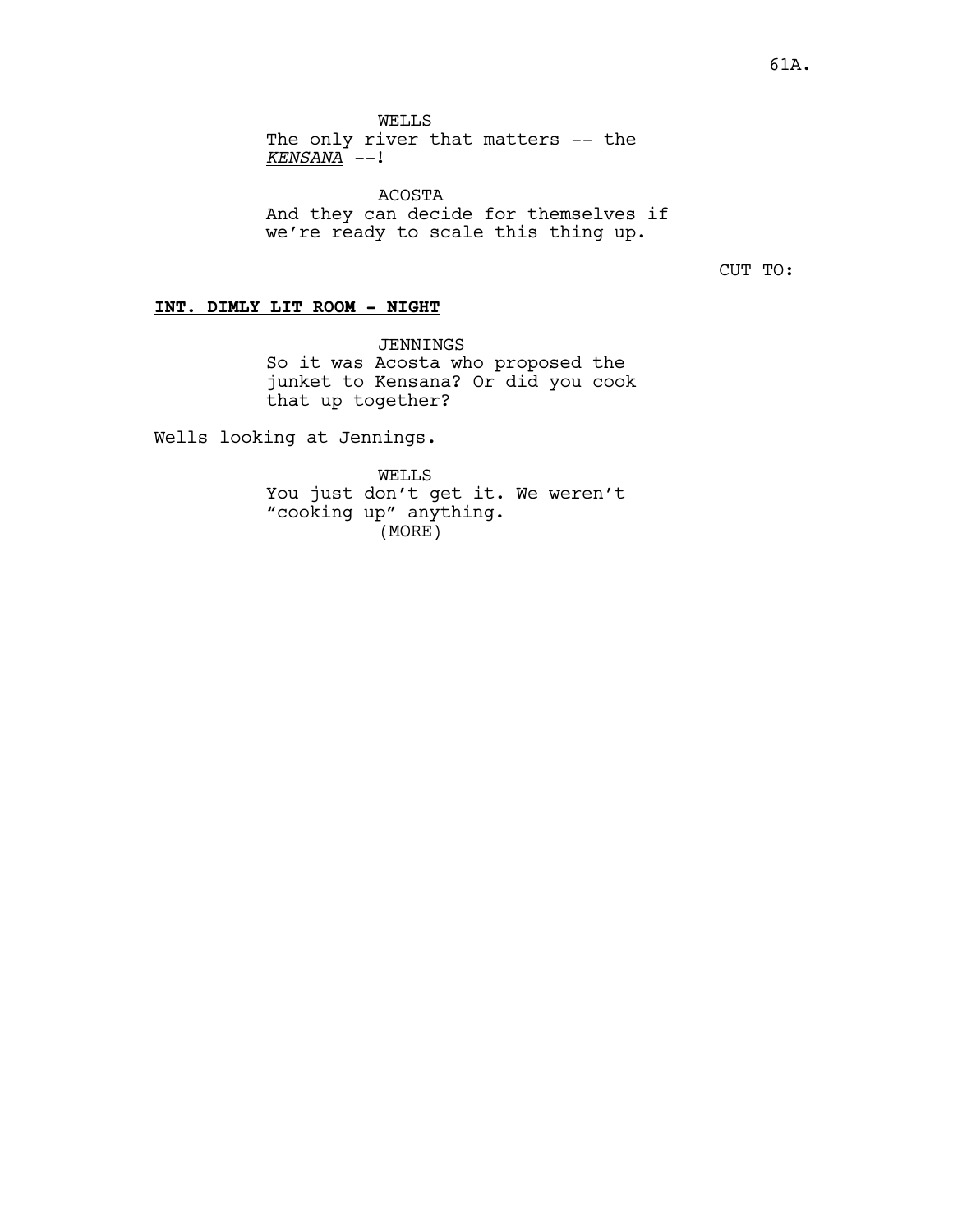#### WELLS (CONT'D)

I was getting hit from all sides by people wanting in -- Hart Hubbard, my neighbor, *lawn care professional*, usually worried about Kay's mulberry over his back fence, only now he's dropping mining terms, "Kenny, I hear the *grade purity* at Kensana is quite high. How is the core frequency?" Hart Hubbard. He cuts grass for a living.

## JENNINGS

We've interviewed Mr. Hubbard.

Wells looks at Jennings and Banks and Levine. All dressed up in their middle-class rectitude.

> WELLS I'm just saying I wasn't feeling like I had to *cook up* anything.

JENNINGS So it was Acosta who proposed the banker junket?

# WELLS

(beat) Yes. (can't help himself) And it *was* a genius move. I don't exactly cut the right figure in a Wall Street boardroom. They didn't like my suit or the smell of my whiskey. And let's be clear: we were in a fight, a fight for control. With that one move Mike shifted the balance of power.

CUT TO:

## **INT. JAKARTA INTERNATIONAL AIRPORT - DAY**

A group of BANKERS blinking in blinding tropical sunlight as they follow Wells out of the terminal.

> WELLS (V.O.) They were coming to our house and that was a whole new ball game.

OWENS (40), BINKERT and JACKSON (30's). These are men set free from the concrete jungle, ready for a taste of the real thing. They all pull wheeled carry-ons, some dressed in the latest "in" safari-wear from Ralph Lauren.

They're met by Mike Acosta, in full bush gear. Suddenly the Bankers' outfits look foolishly ersatz.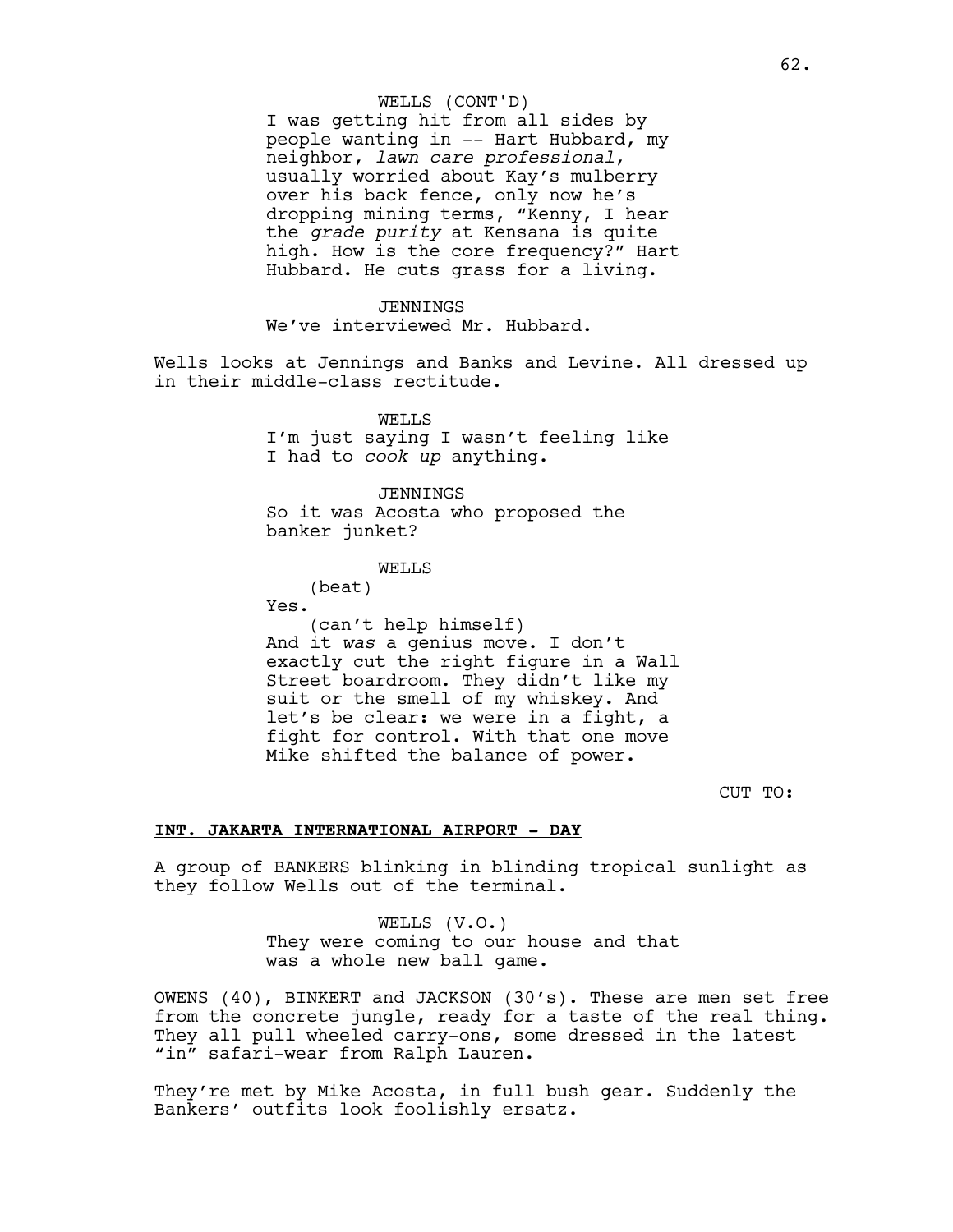WELLS Gentlemen, this is Mike Acosta.

ACOSTA Anyone who wants to turn back, this is your last chance.

They all look at him, *"Is he fucking kidding?*..."

WELLS He's messin' with you, come on.

A few of the Bankers sigh, some aren't sure.

WELLS (CONT'D) Welcome to Indo, boys.

#### **EXT. KENSANA RIVER - DAY**

The front of a canoe breaks the plane, followed by Owens, Binkert, Jackson... taking it all in. It's one of those perfect tropical days -- a balmy breeze, glorious sunshine and billowing clouds hanging in an impossibly blue sky.

They pass TRIBESMEN panning along the bank.

WELLS They've been panning this river for five thousand years. That's how it got its name... *Kensana*. It means --

He shoots a look to Acosta, making the Bankers wait for it...

ACOSTA River of gold.

OWENS That's not real?

A smile between Wells and Acosta -- this is the show and they're loving it. And RISING UP the river is indeed gold colored, snaking through hills of green.

## **EXT. WASHOE SITE - DAY**

-- A BULLDOZER CLEARS A SECTION OF JUNGLE -- a CREW works a DRILL RIG. Acosta shouts over the din, machete in his hand.

> ACOSTA When we got the hit, we stepped out in a radiating pattern...We'll keep going until we have the complete picture of (MORE)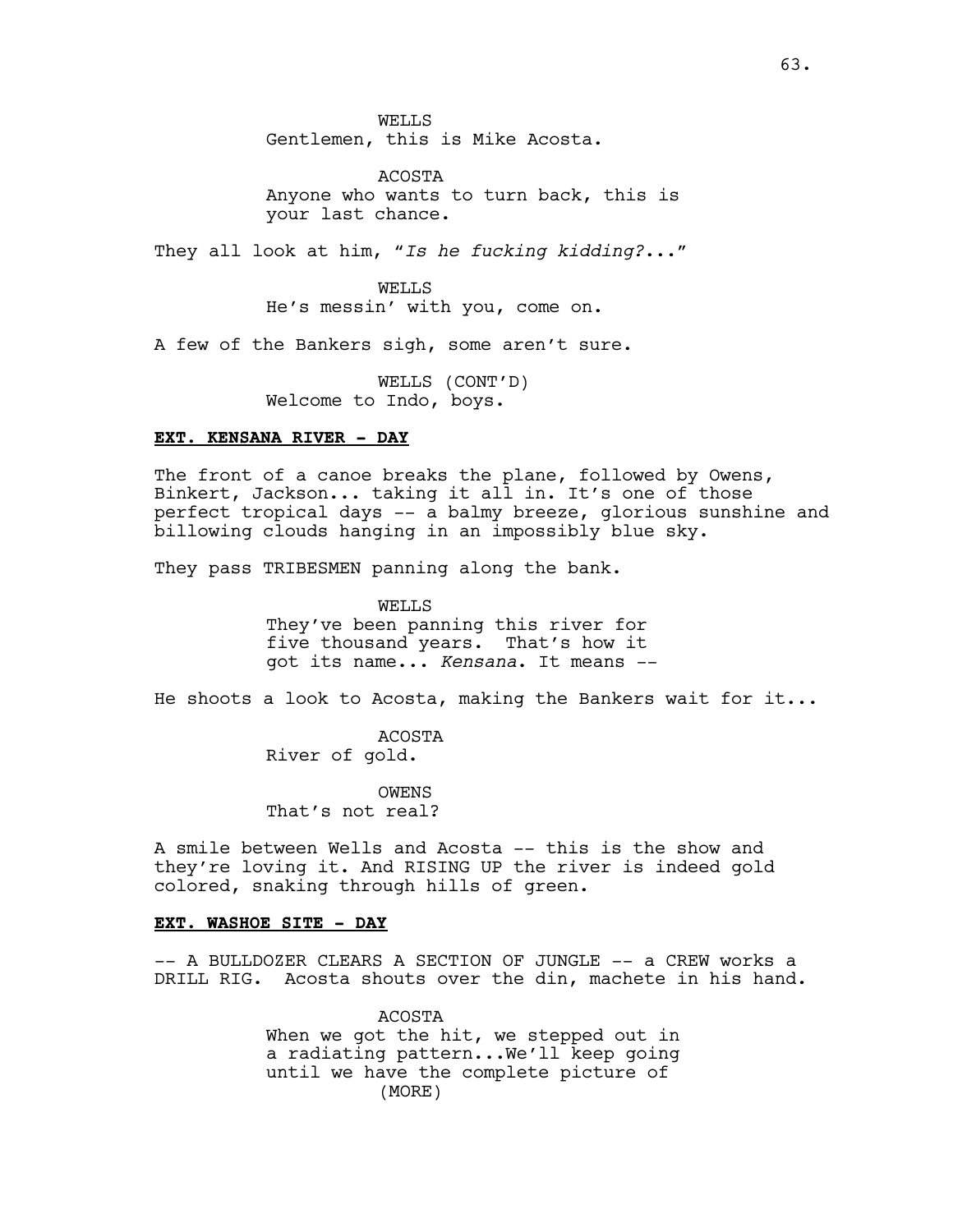ACOSTA (CONT'D)

the underlying geology-- how long, how wide, how deep. It's this mapping that gives us the real sense of what we're sitting on.

The men look down at the ground. It's just ground. But their imaginations are working. Acosta points all around them.

> ACOSTA (CONT'D) It's everywhere.

## **INT. WASHOE SITE - CORE SHED - DAY**

Acosta leads the group into the CORE SHED. Throughout the building, lying in wooden cradles, are the CORE SAMPLES -- six foot long cylinders of rock and earth.

> ACOSTA Our typical drill depth is between three and five hundred feet. We pull out our core samples in six foot segments, six inches in diameter packed solid with rock and soil.

He moves to a massive workbench covered with crushed rock.

ACOSTA (CONT'D) This building is guarded 24/7 and kept under lock and key.

Acosta pulls the leather thong around his neck from his shirt, see a huge GOLD NUGGET and a key --

> ACOSTA (CONT'D) This is the key.

With that, he hoists up a diamond blade CIRCULAR SAW and it hums to life. He brings the blade down on the rock, OBLITERATING the rock, and our hearing, as it cuts a threefoot section of core. Again, he shouts over the noise --

> ACOSTA (CONT'D) The cores are cut into sections and then crushed!

He heaves the cut section into a CRUSHER which AUTOMATICALLY ACTIVATES the mechanism -- adding insult to aural injury.

> ACOSTA (CONT'D) The pulverized cores are then bagged and sealed!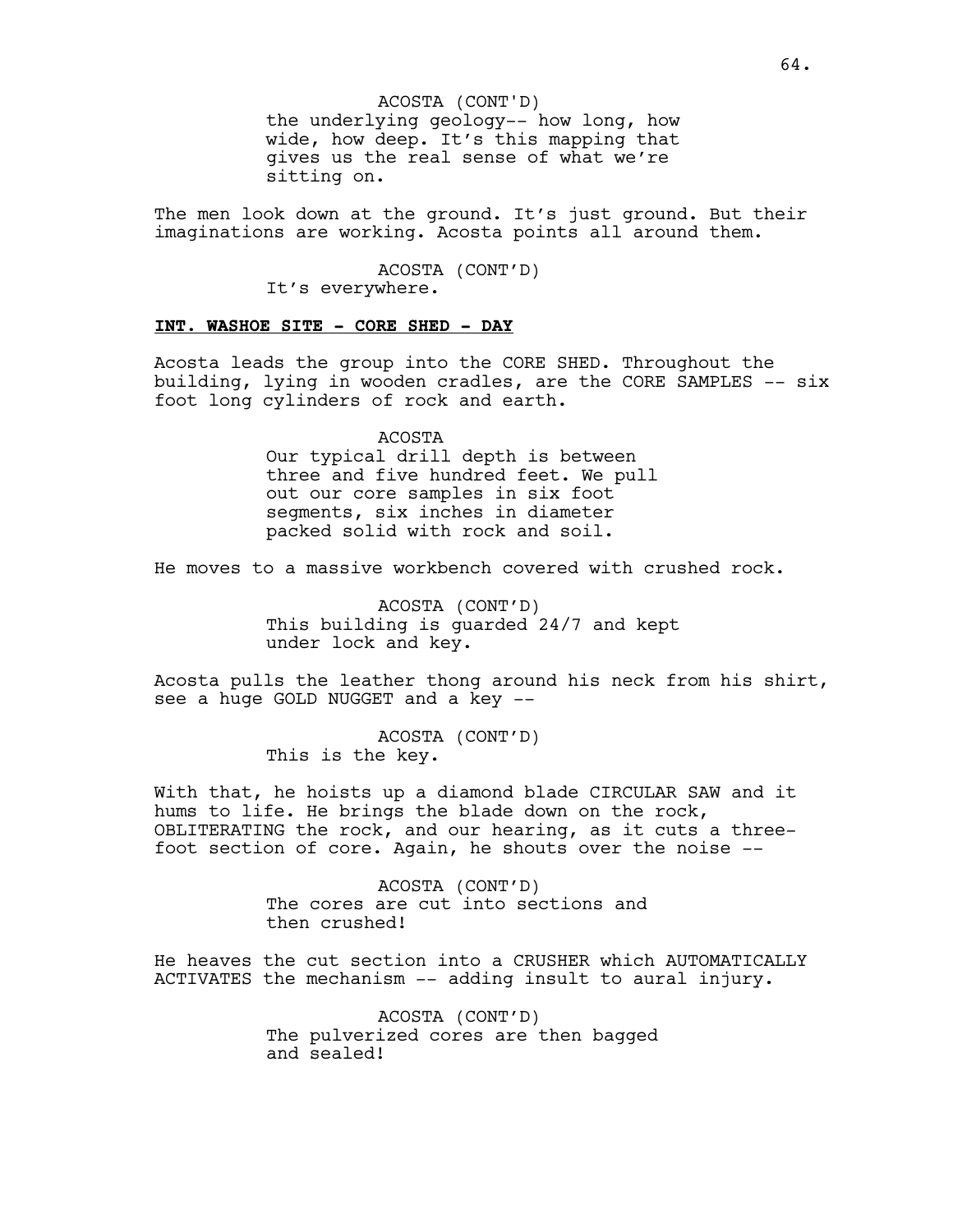He produces a WAX-SEALED CANVAS SACK as an example. Starts to heave it toward the bankers who dance out of the way --

#### **EXT. KENSANA VILLAGE - DOCKS - DAY**

The SAME SACK lands on a freighter canoe with other sacks. All labeled and sealed, and under GUARD.

#### ACOSTA

Under guard, the samples are sent down river to independent labs in Kalimantan. If a seal is broken or damaged in any way, the lab, by law, has to discard the entire sample. (beat) The bottom line is every safeguard has been put in place to assure the security of the process.

The Bankers nod, impressed. But that's not really what they came all this way for. They're not quite sold.

> WELLS Diamond tipped saw blades, rock crushers and core samples ripped from the guts of the earth... It all sounds great, but that's not what you came to see. Am I wrong?

*JACKSON* No, you're not.

Wells and Acosta exchange a knowing look.

WELLS You boys want to see some gold?

## **EXT. KENSANA RIVER - TRIBUTARY - AFTERNOON**

Late afternoon sun filters through the canopy. This could be Eden. A few of the bankers, knee deep, pan the rocky bottom.

> BINKERT No one's gonna believe this shit.

Owens swats at a bug. He looks more annoyed than impressed.

OWENS So, what do you think?

BINKERT Not sure. What about you?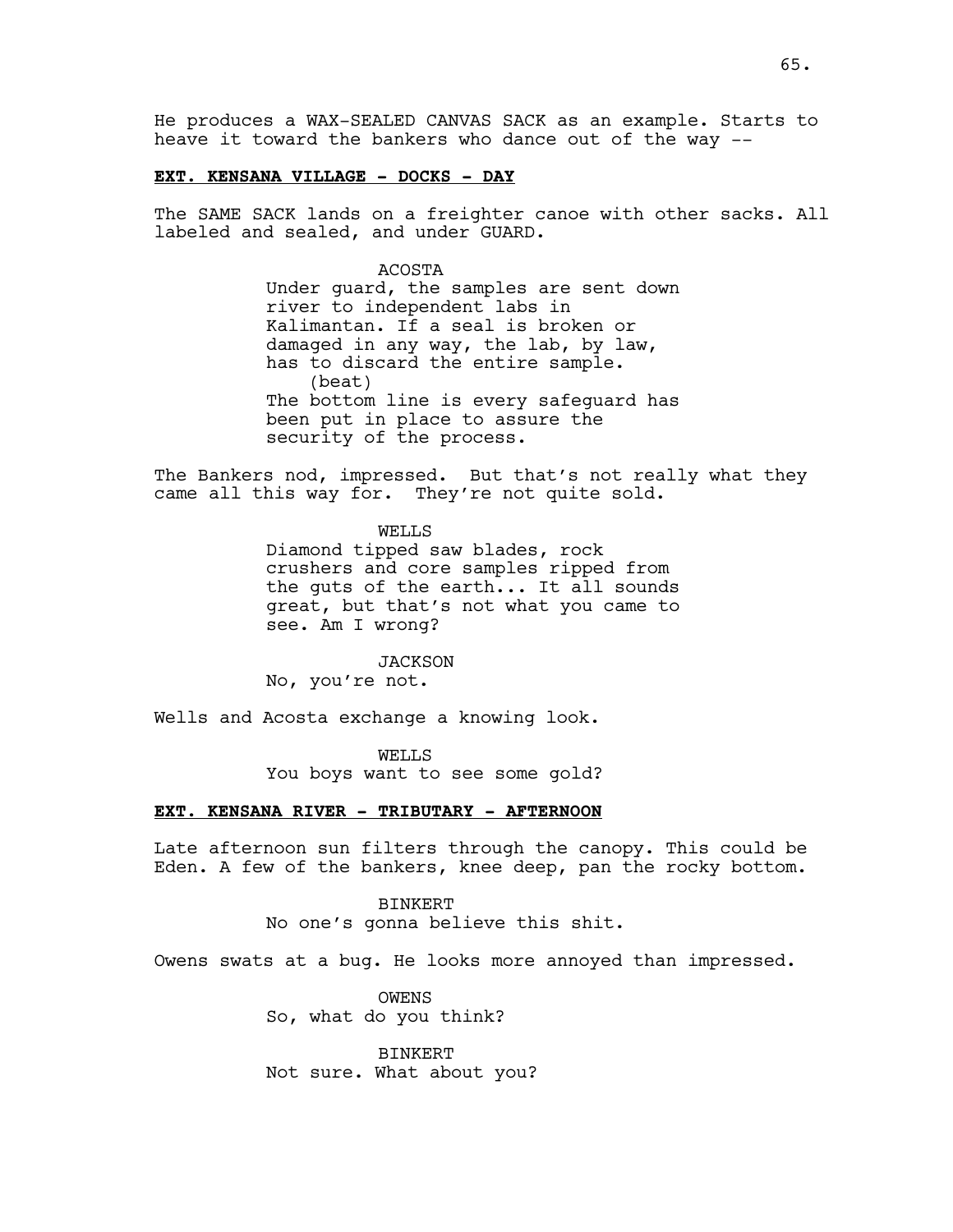OWENS Acosta seems to know what he's talking about but, I don't know...

Jackson, working the river a few yards away, calls out!

JACKSON Hey, come here - check it out!

Acosta heads out to him. Wells gestures to the pan.

WELLS Looks like it might be the stuff.

Acosta holds the pan of mud up to the light -- glimmers of gold are seen in the fading sun.

> WELLS (CONT'D) What do you think?

ACOSTA Give me a minute.

The Bankers all watch, rapt -- Acosta takes the pan and moves back to the river bank, dumps the mud into a waiting SLURRY. He takes a bucket of river water and starts pouring the water SLOWLY over the mud. Then, right before their very eyes...

> ACOSTA (CONT'D) Keep your eyes peeled...

Like magic...

A HUGE GOLD NUGGET appears! Acosta holds it up into the light, reveling in its sparkling quality.

> ACOSTA (CONT'D) (tosses it to Jackson) A few more like that and you can pave Wall Street.

The Bankers are fucking speechless. Wells looks at the converted Owens...

> WELLS (V.O.) Pay dirt.

> > CUT TO:

## **INT. DIMLY LIT ROOM - NIGHT**

Jennings, jacket off, sleeves rolled up, paces. Wells rattles the ice cubes in his empty glass.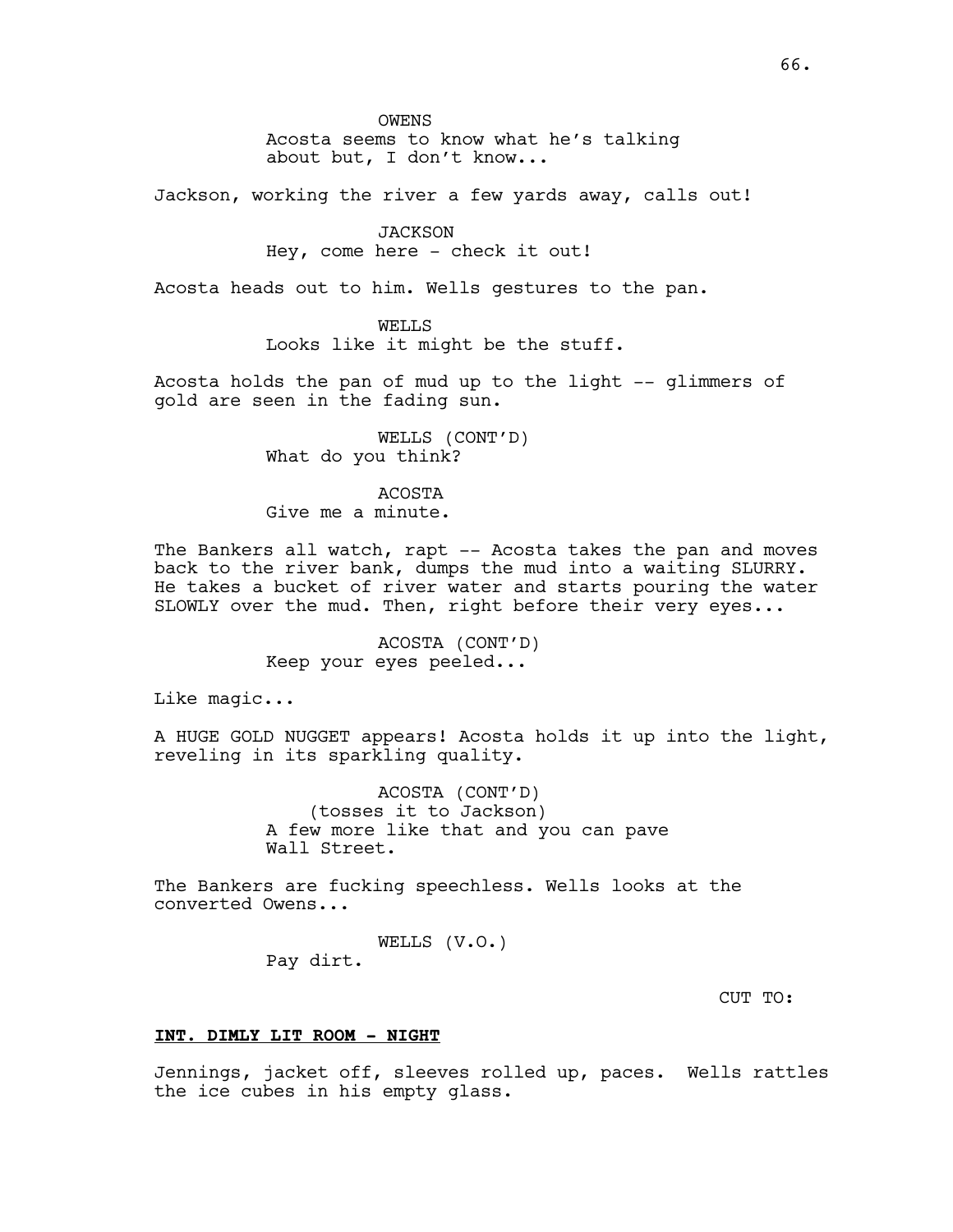WELLS

Now, I honestly don't know if that was just a stroke of luck or an amazing piece of showmanship or both. But when Jackson pulled that nugget out...

CUT TO:

#### **INT. JAKARTA HOSTESS BAR - NIGHT**

INDONESIAN GIRLS dance, somehow more naked than naked. It's Wells, Acosta and the Bankers -- everyone getting loaded.

> WELLS (V.O) ...We had 'em.

Acosta shouts out to the BARTENDER in Bahasa. MUSIC UP. Girls dancing together. Acosta passing drinks to the bankers...

> ACOSTA It's called a convex dome. What every geologist dreams of finding and that's what I think we've got at Kensana. Basically, it's a volcano that's collapsed in on itself, forming an inverted shell...

Wells cups his hands.

WELLS ...or a bowl full of all the stuff we're looking for.

BINKERT How much "stuff" you think we're talking about?

Acosta smiles, throws back his drink and shouts out to a waitress, holding up his empty glass, signalling for drinks.

#### ACOSTA

Our current assays point to a deposit of anywhere from ten to thirty-five million ounces. When we find the dome, and we will find it, I wouldn't be surprised if we prove eighty to one hundred million ounces...

Jackson still has the presence of mind to do some calculations on his calculator. He looks at the number.

> *JACKSON* ...Is that right?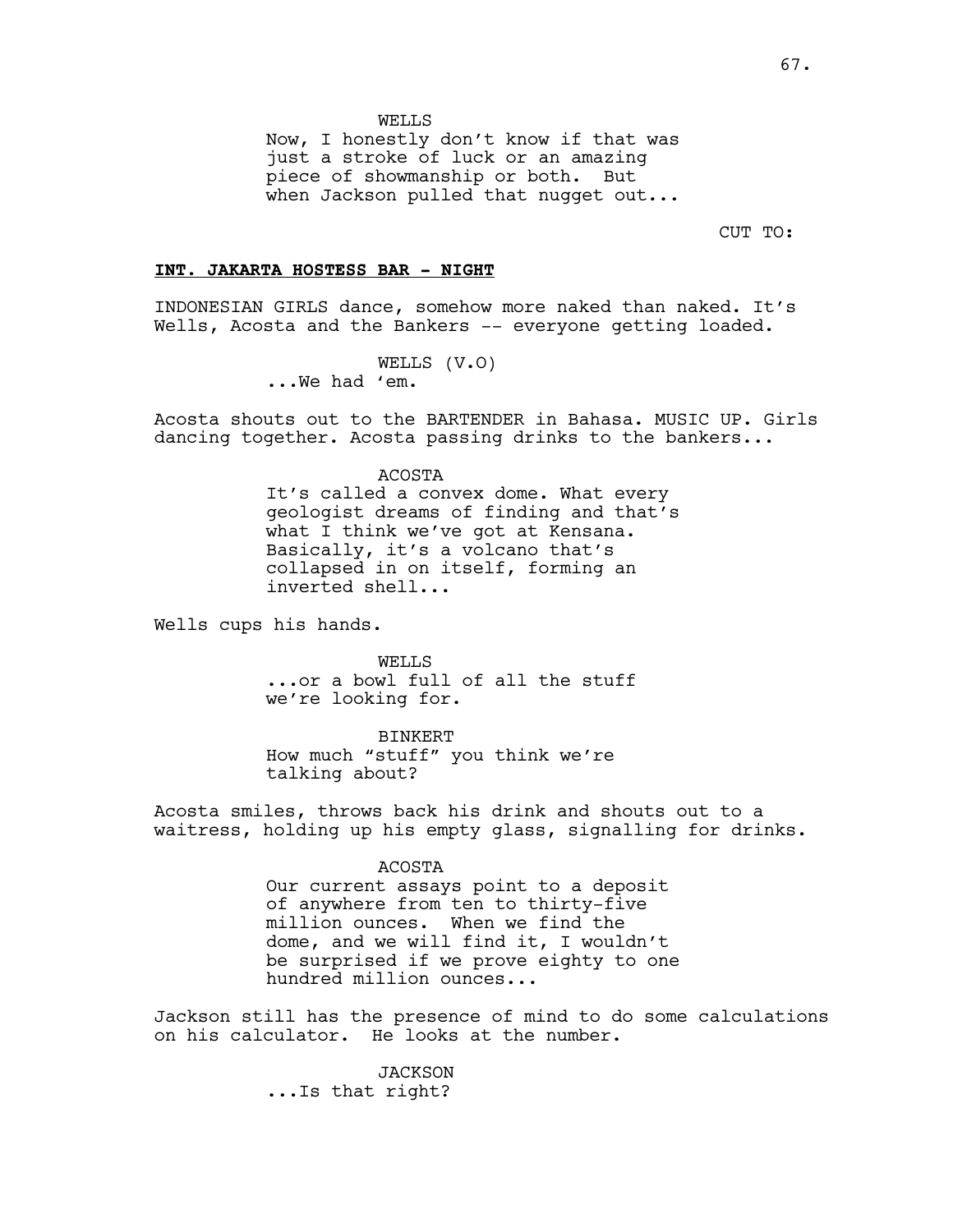He redoes the calculations. They all wait. He looks again.

JACKSON (CONT'D) You're talking over thirty billion dollars.

They all freeze. This is bigger than anyone imagined. Even Wells suddenly has the queasy look of a man starting to look at the drop on a roller coaster. He raises his glass.

#### WELLS

May we all be in heaven an hour before the IRS knows we're dead.

They laugh and, right on cue, out come the girls. Two for each Banker. As one of the girls runs her fingers through Jackson's hair, her breasts pressing against his face, he turns to Owens...

## **JACKSON**

The business trips are going to be outstanding.

OWENS Hell of a write-off.

Wells and Acosta stand off together, watching as the magic takes hold --

# WELLS

Not a bad day.

Acosta smiles. And as the party rages, WE GO:

DISSOLVE TO:

#### **EXT. AMERICAN HOME - DAY**

Bright sun. As a car drives by and pulls into a sparsely crowded parking lot, hear a phone STARTING TO RING from the perspective of the caller. Then hear --

$$
\begin{array}{cc}\n & \text{KAY (0.S.)} \\
\text{Hello?} & \end{array}
$$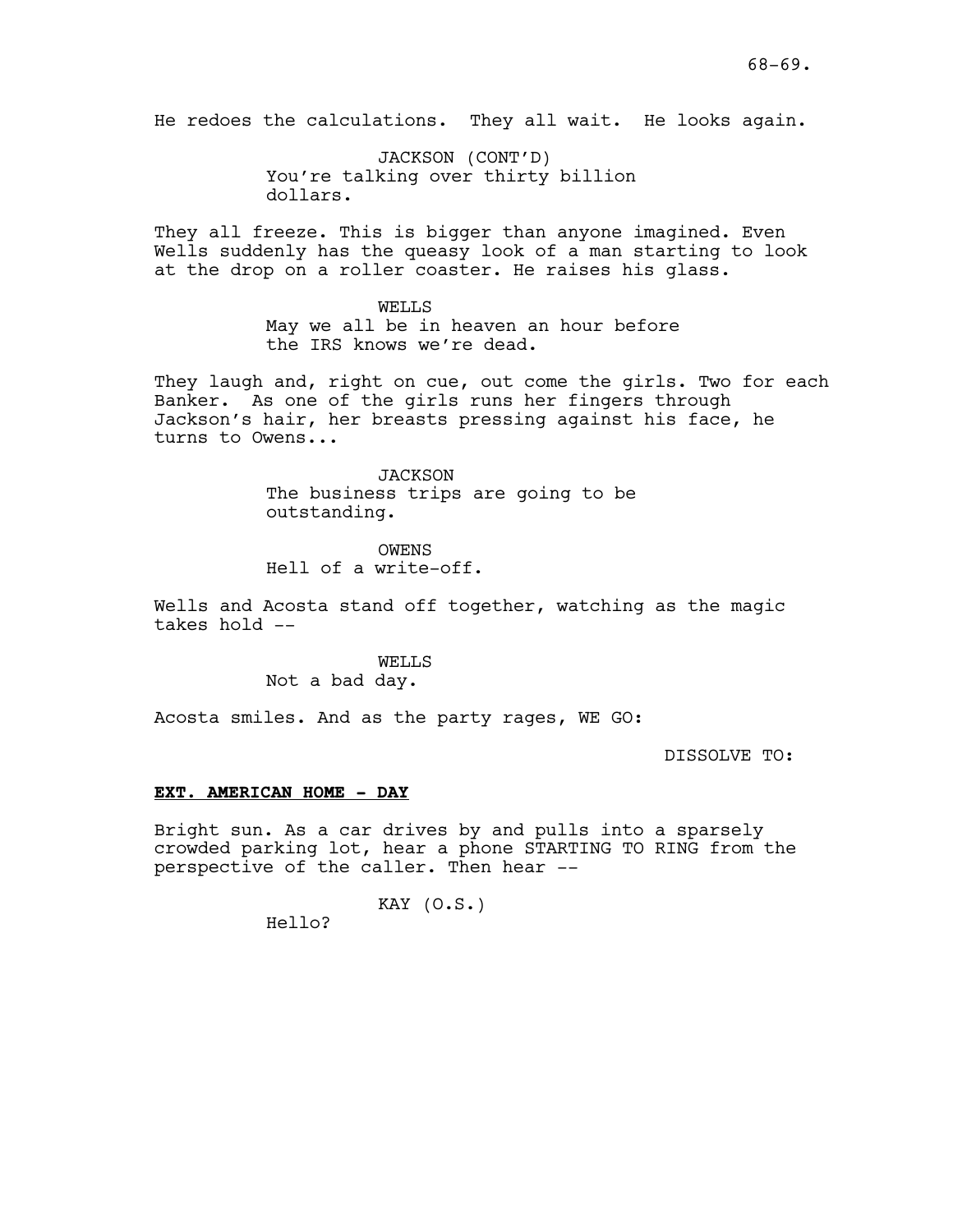## **INT. JAKARTA PALACE HOTEL - WELLS'S SUITE - DAWN**

WELLS with a phone in one hand, drink in the other.

WELLS What are you doing, baby? It's me. From halfway around the world. KAY (V.O.) Kenny! (to someone OS) It's Kenny -- (to Wells) I was just telling some people the story of how we met. (continuing the story) *I'd run off from home, didn't finish high school--I had a couple teachers who were real dicks--anyway, I was working for a magician* -- Wells is twenty floors up, smiling at the dazzling fairy lights of nighttime Jakarta. WELLS Not-So-Amazing Cecil -- KAY (V.O.) Cec had this one trick, his only trick. Kenny came... (to Wells) *How many shows in a row, Kenny --?* Wells looks inside the suite where a last dancer sways in front of Acosta. The bankers have gone to bed. WELLS Twenty -- KAY  $(V.O.)$ *Twenty shows in a row. And the trick was?* WELLS/KAY SIMUL I wanted your number, baby/He wanted my number --

Hear OS LAUGHTER through the phone.

WELLS I love that story.

INTERCUT: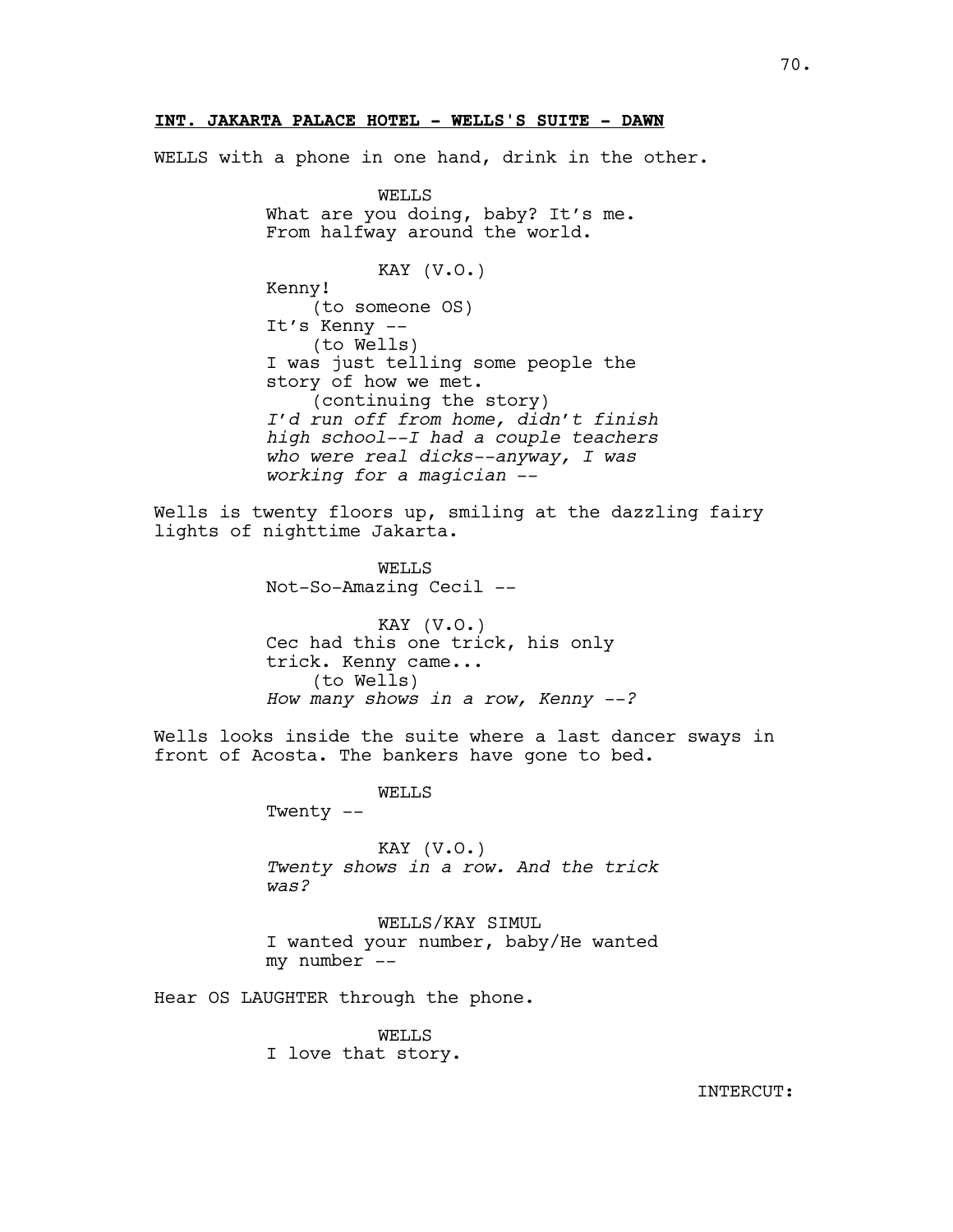# **INT. AMERICAN HOME - DAY**

Kay on a white phone in the La-Z-Boy area. A few coworkers are chuckling, heading back to their respective areas.

> KAY How's it going over there?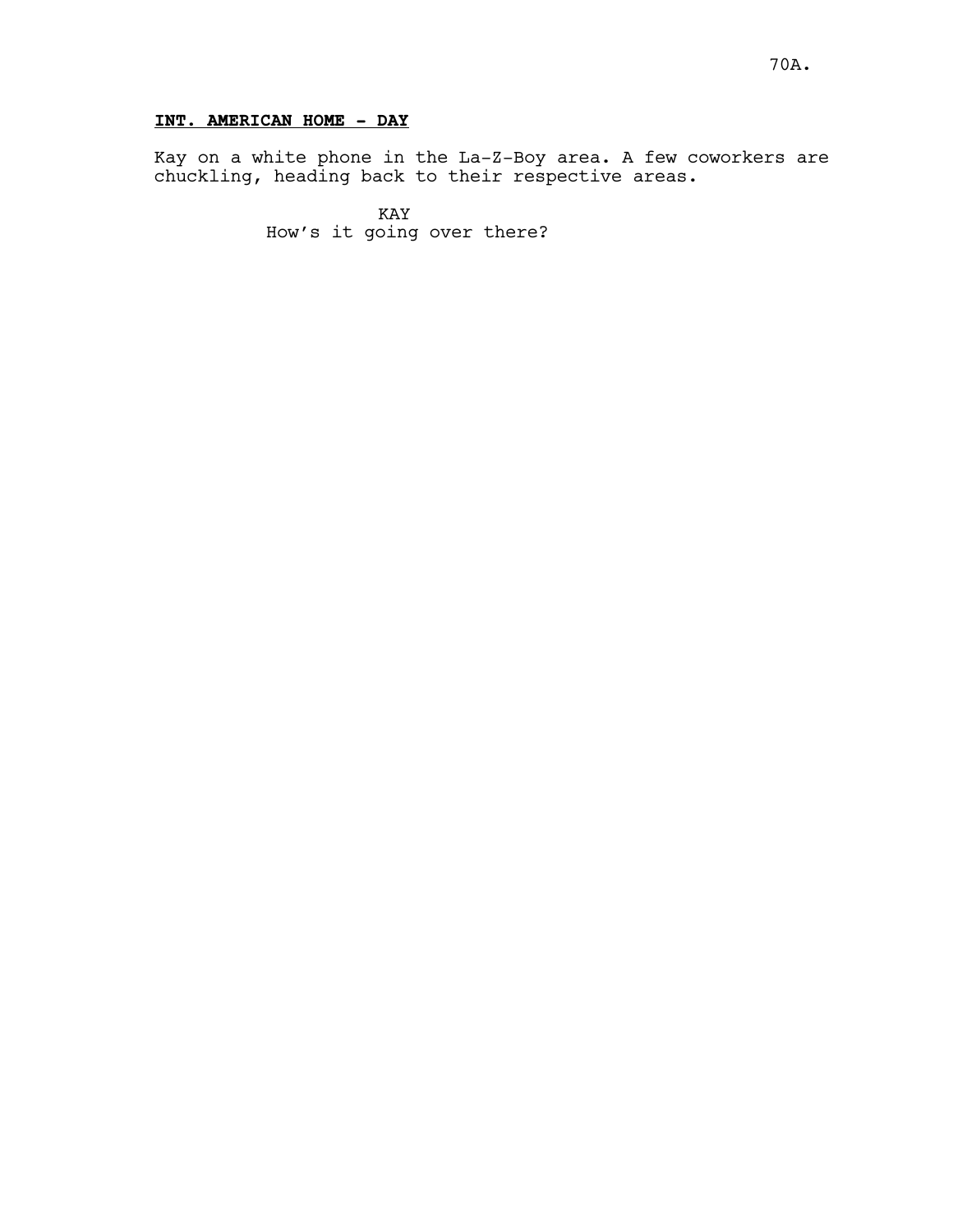WELLS They're all in, baby. Everything we've been waiting for. Everything --!

KAY Wait. Kenny... Really? *Really* really?

Wells looks at the lights, which seem to dance with destiny.

WELLS I'm sending a plane for you, baby. A chariot like you deserve -- private jet -- to meet me in New York City... Blue skies... (off her pause) Did you hear me? Kay?

Kay holding the phone... Sees a MANAGER, CARL, signalling her.

KAY I did...

She suddenly just turns away and JUMPS FOR JOY --

WIDE IN THE STORE: Kay airborne --! Screaming with happiness.

WOOLF (V.O.) ...Brown, Thomas, in association with Coleman and Mead Capital Group, are proud to announce the initial public offering of Class-A common stock...

# **INT. BROWN, THOMAS - CONFERENCE ROOM - DAY**

Woolf is holding the "Wall Street Journal," reading the full page "Tombstone" ad to Dresher and the room full of associates and enthralled board members.

> WOOLF And the listing of Washoe Mining on *the New York Stock Exchange*!

He holds the paper up with a smile. The boardroom ERUPTS!

## **EXT. THE WALDORF-ASTORIA - NIGHT**

A town car pulls up. A DOORMAN opens the door. Kay looks country and momentarily lost.

> DOORMAN Welcome to the Waldorf-Astoria, Ma'am.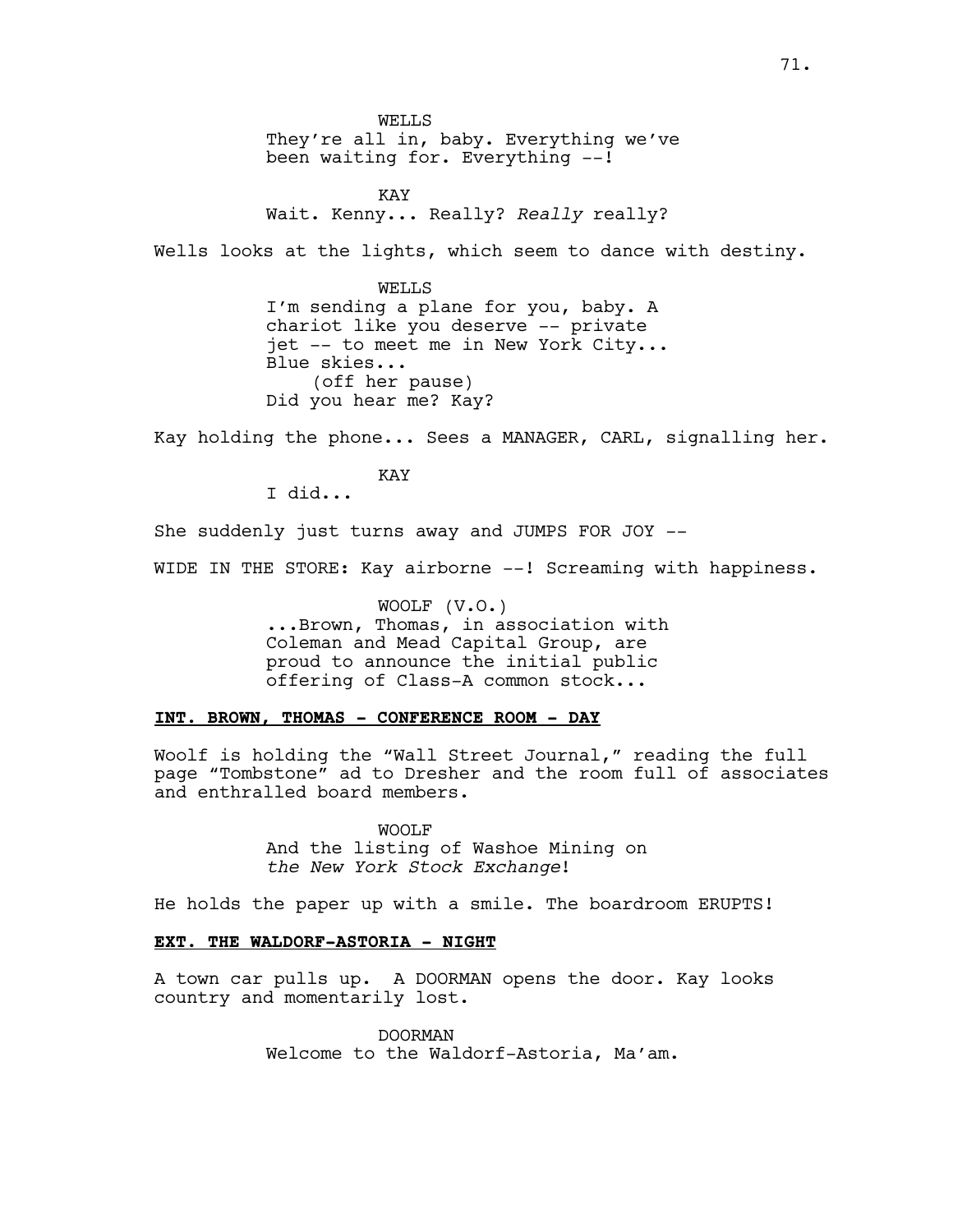Kay looks country and lost.

# **INT. THE WALDORF-ASTORIA - VARIOUS - NIGHT**

The lobby is majestic. Worldly patrons. The Vanderbilt room. The hallway a dizzying assortment of patterns. The BELLMAN opens the door of a suite. Her head is spinning.

# **INT. THE WALDORF-ASTORIA - WELLS'S SUITE - NIGHT**

KAY

Kenny?

Yellow roses lead the way, the main room of the suite filled with hundreds.

> KAY (CONT'D) ...Are you here?

She heads into the bedroom and finds Wells nearly camouflaged.

WELLS I wanted to surprise you... Are you surprised? It's your favorite flower, right?

She takes in the huge suite, the Chrysler Building out the window lit up like it's marking the center of the earth.

> WELLS (CONT'D) You look beautiful.

KAY Through thick and fuckin' thin... Thick ain't so bad, Kenny Wells.

He takes her in his arms, rolling across the huge bed.

KAY (CONT'D) Are these the softest sheets you ever felt?

WELLS Let's get under 'em.

And we begin to HEAR SHOUTING, a CRAZY ENERGY, WHICH TAKES US: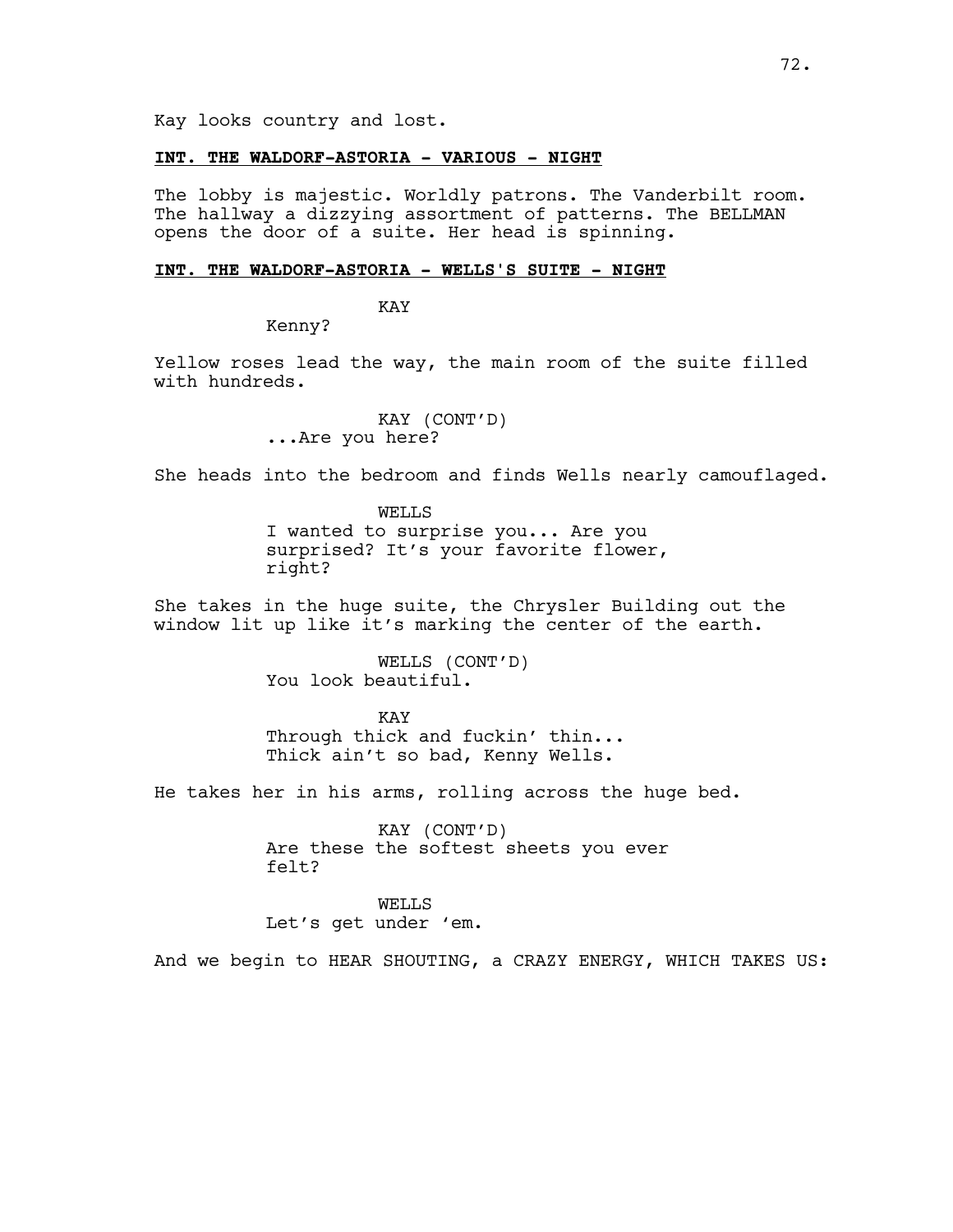Wells and Kay exit the elevator and see Acosta waiting. WELLS My two favorite people in the world. Kay, Mike. Mike, Kay. KAY (re: Wells) You know this one stole my watch to go meet you? WELLS That's my girl. ACOSTA (laughing, to Kay) Actually he omitted that detail. (to Wells) Kenny--? KAY I'm just teasing -- WELLS She's teasing -- KAY/WELLS/ACOSTA No, she's not  $--$ **KAY** It's really good to meet you, Mike. They cross down the hall to find WELLS Bryan, Kay. Hollis, Kay. My man, Stanton you know. Sweats as much as I do... And then all are whisked away by NYSE OFFICIALS. And we begin to hear NOISE, like a sporting event is happening beside them. ACOSTA (to Kay) You must be proud of him.

# **INT. NEW YORK STOCK EXCHANGE - HALLWAY - MORNING**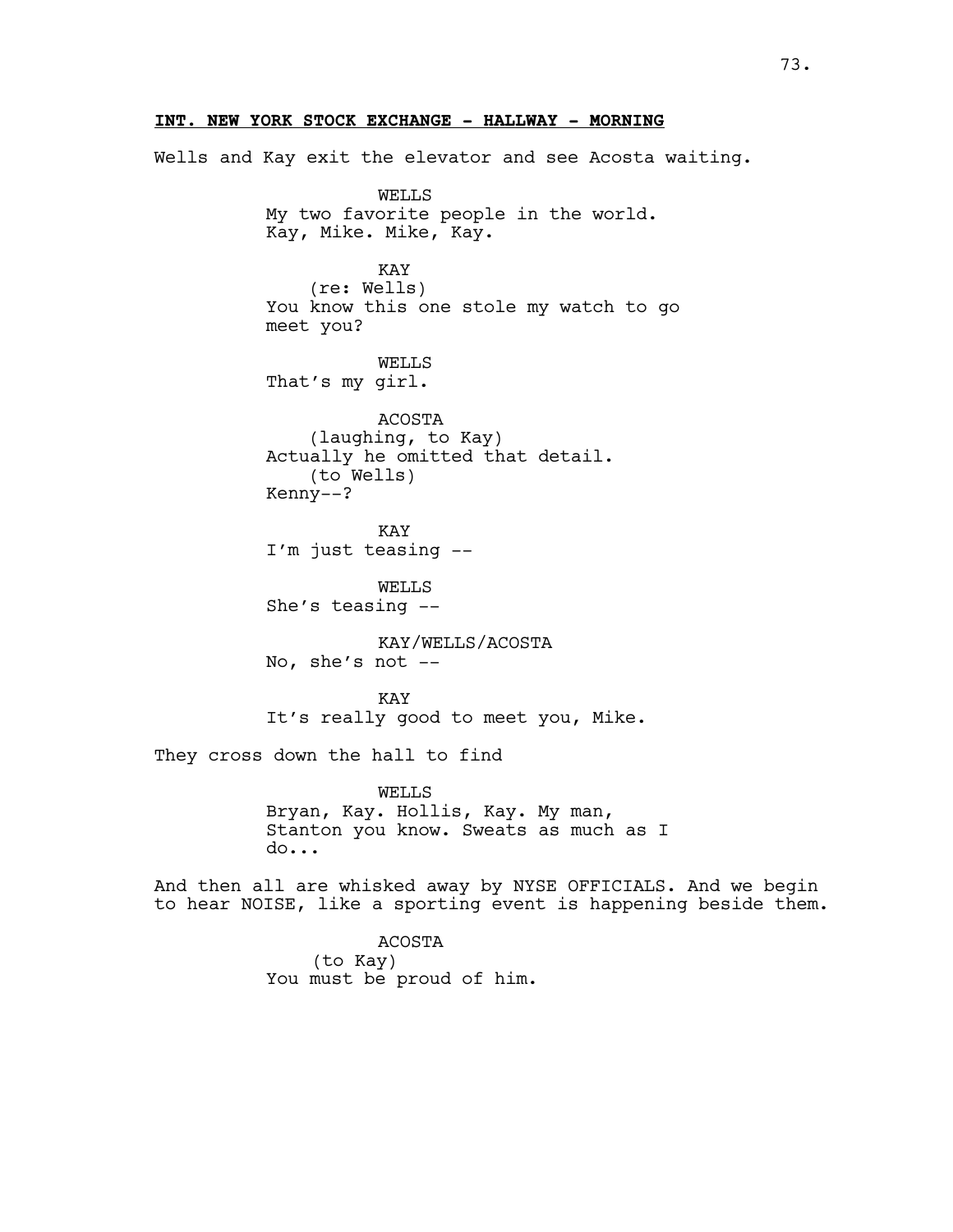They both smile, knowing just how far they've come to get here... Then a door opens and they pass INTO A VAST SPACE of light and air: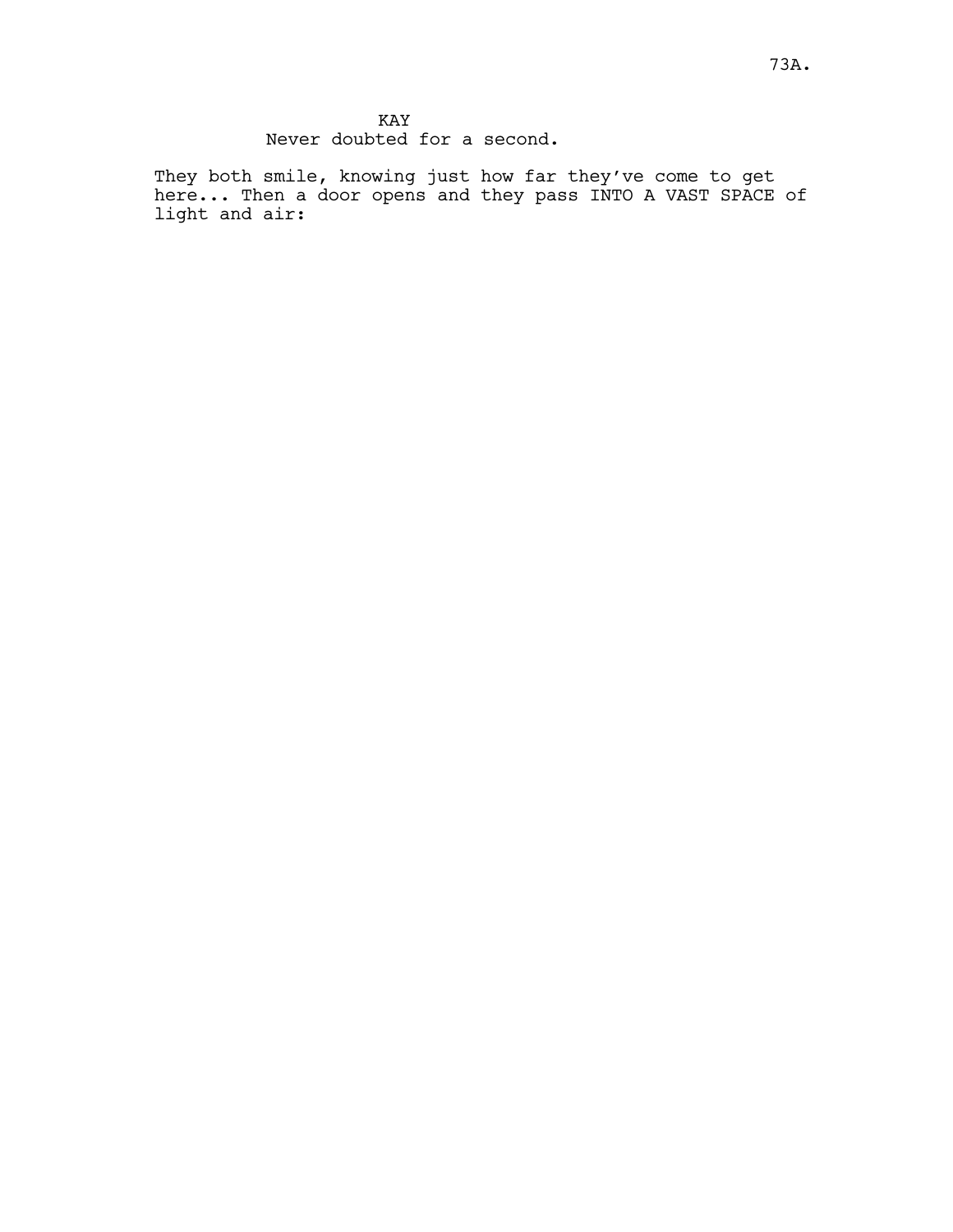# **INT. NEW YORK STOCK EXCHANGE - TRADING FLOOR - CONTINUOUS**

ON THE FLOOR looking up at the balcony where suddenly WELLS and KAY and ACOSTA appear amongst the bankers and OTHER DIGNITARIES. Suddenly the room is QUIET in a HELD BREATH.

As we ZOOM up toward Wells and Acosta. Wells throws his arm around Acosta as THEY RING THE OPENING BELL!*... DING!DING!DING!DING!*

> WELLS (to Kay) I'm ringing the bell, baby!

KAY I'm so fucking proud of you, baby. So fucking proud of you.

As we hear the ROOM ERUPT, we start pulling back  $-$ -

#### A102 **INT. GREENHORNS - DAY**

PULLING RIGHT OUT OF THE BAR TV: CNN coverage of the boys ringing the bell at the New York Stock Exchange.

Bobby, Connie, Scotty, Roy, all the regulars, maybe have stayed up all night to celebrate with Kenny.

And CELEBRATE THEY DO:

A SERIES OF SHOTS:

-- A STOCK TICKER -- WASHOE IS OFF TO THE RACES --\$28.00...\$35.00...

-- THE CNBC CRAWL -- \$67.00... Behind the anchor, the Washoe logo with the heading: *"Washoe On The Move."*

-- THE TRADING FLOOR -- as purchase slips fall to the floor like confetti. We GO TIGHT ON ONE OF THE SLIPS as it slowly drifts in air -- "BUY: TRT @ \$110.00"

> WELLS (V.O) In a single trading day we went from twenty-three bucks to over a hundred and ten. It was unbelievable. (beat) (MORE)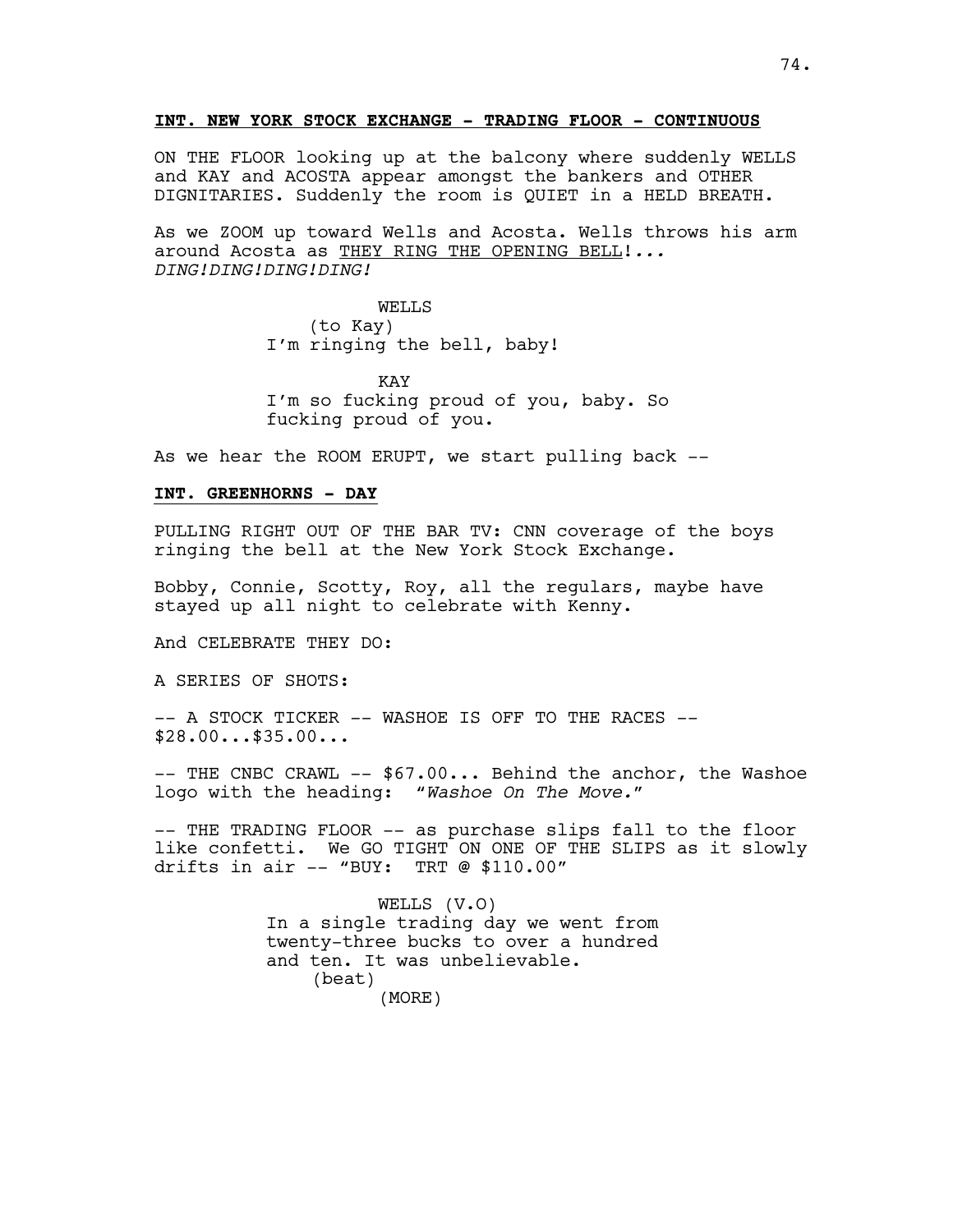WELLS (V.O) (CONT'D) The way I see it, what banks do, who the hell knows, but what made this country is not tight-asses in suits, no offense, taking the safe way down, it's guys like Mike and me, who jump.

-- TALL BUILDINGS in Mid-Town. Black car. Doors opening. Kay and Kenny exit, Kay feeling great in a new dress, shoes.

# **INT. FOUR SEASONS RESTAURANT - BAR ROOM - NIGHT**

Waiters with trays of champagne. Binkert, Owens and Jackson swirling around Acosta and Wells and Kay.

Then Woolf is pulling Wells and Acosta away.

WOOLF Kenny, Mike, this guy may sit on your board... if you're very lucky.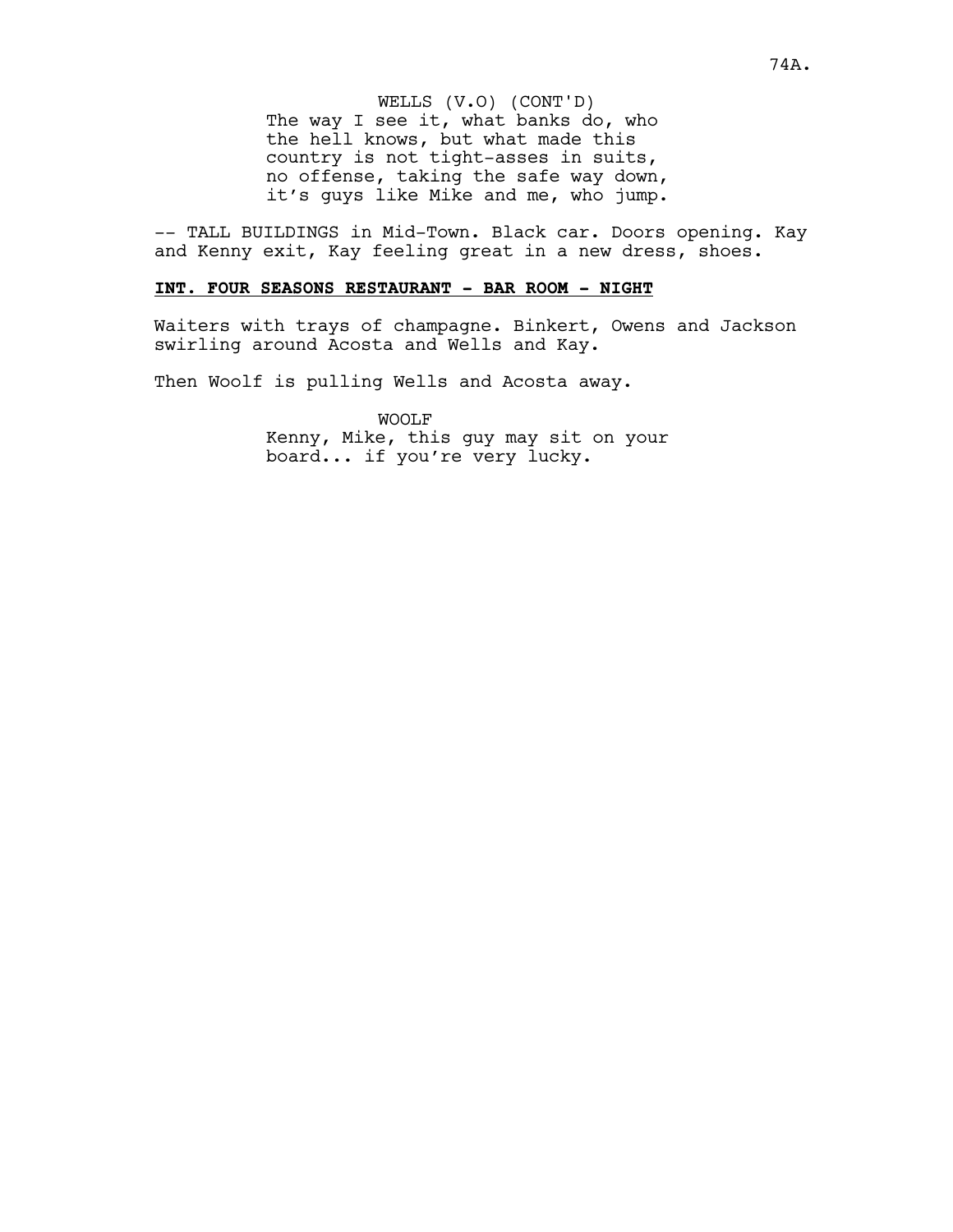Kenny Wells and Mike Acosta shaking hands with the potential board member. As Kay is quietly edged out of the circle.

> DRESHER Kenny, come say hi to the richest guy in Delaware. And best looking.

Kenny meets the richest, best-looking guy in Delaware. As we see a BEAUTIFUL WOMAN openly watching Wells and Acosta.

A FEW MINUTES LATER

Everyone has gathered. Woolf leads a toast:

WOOLF To a very good day... To Kenny Wells and to Mike Acosta.

WELLS To the mother lode!

And there's that woman again. In his sight line. Light in her eyes. Wells makes a show of downing his glass in one gulp --

> WELLS (CONT'D) Fill 'er up and keep it flowin'.

**JACKSON** Kenny, Mike, try this on for size.

Jackson punches figures into his ever-present calculator.

WELLS (to Jackson's wife) He sleep with that thing, or what?

JACKSON'S WIFE He just sets it on vibrate and we're both happy.

**JACKSON** As of the closing bell this is what you're both worth, on paper anyway.

And then Wells is looking at the figure, and even he is stunned. Time slows and the world goes silent, like he's sliped into a dream.

And in this dream his heartbeat thuds, and bankers laugh; the beautiful woman throws a seductive glance. And Acosta's voice from far, far away:

> ACOSTA *A lot of zeros, my friend.*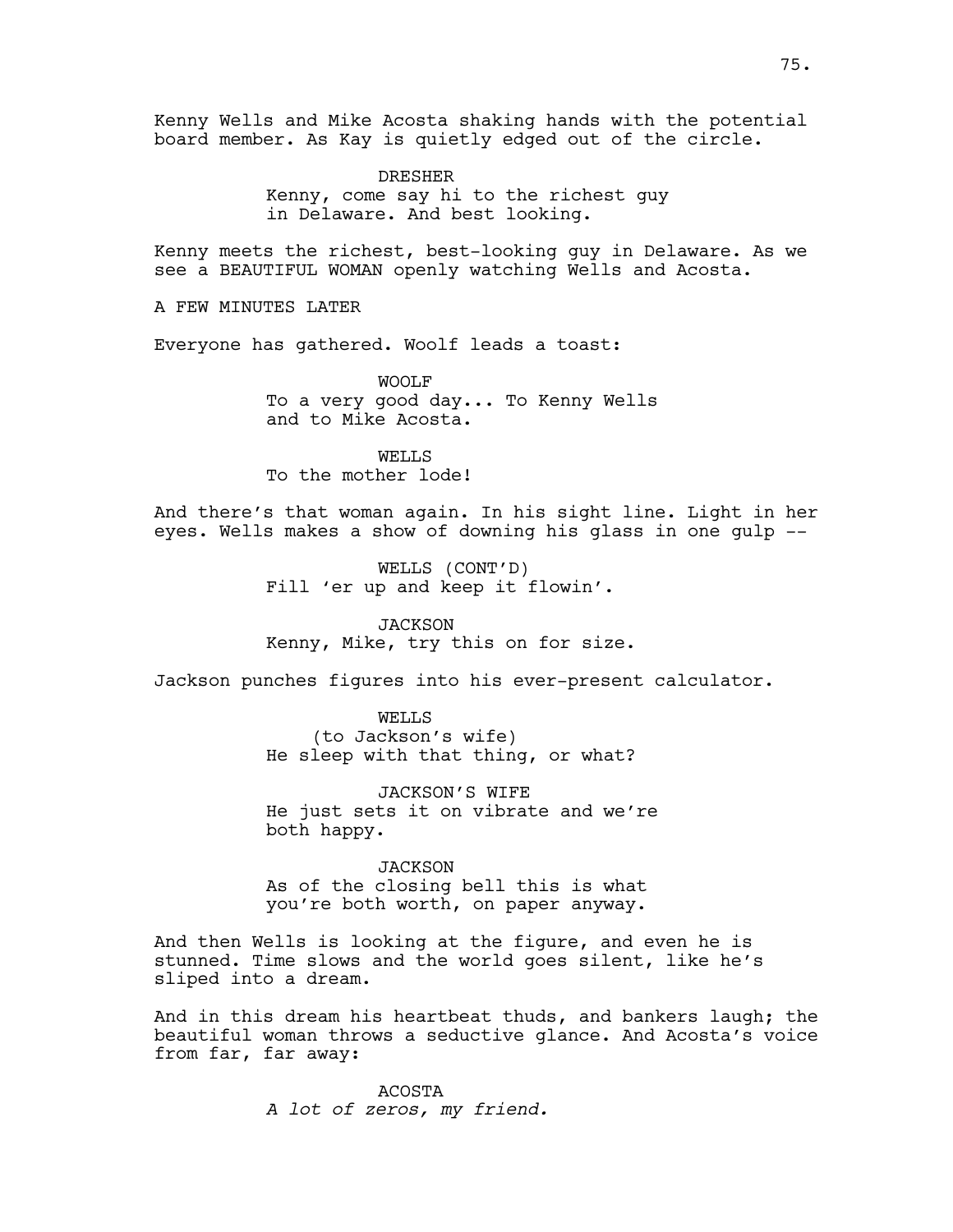A crystal bell is tolling... for dinner. Everyone moves.

DRESHER It takes them a full week to do their rotisserie duck.

Kay watches Kenny, surrounded by admirers, head for the other room. He forgets to look for her.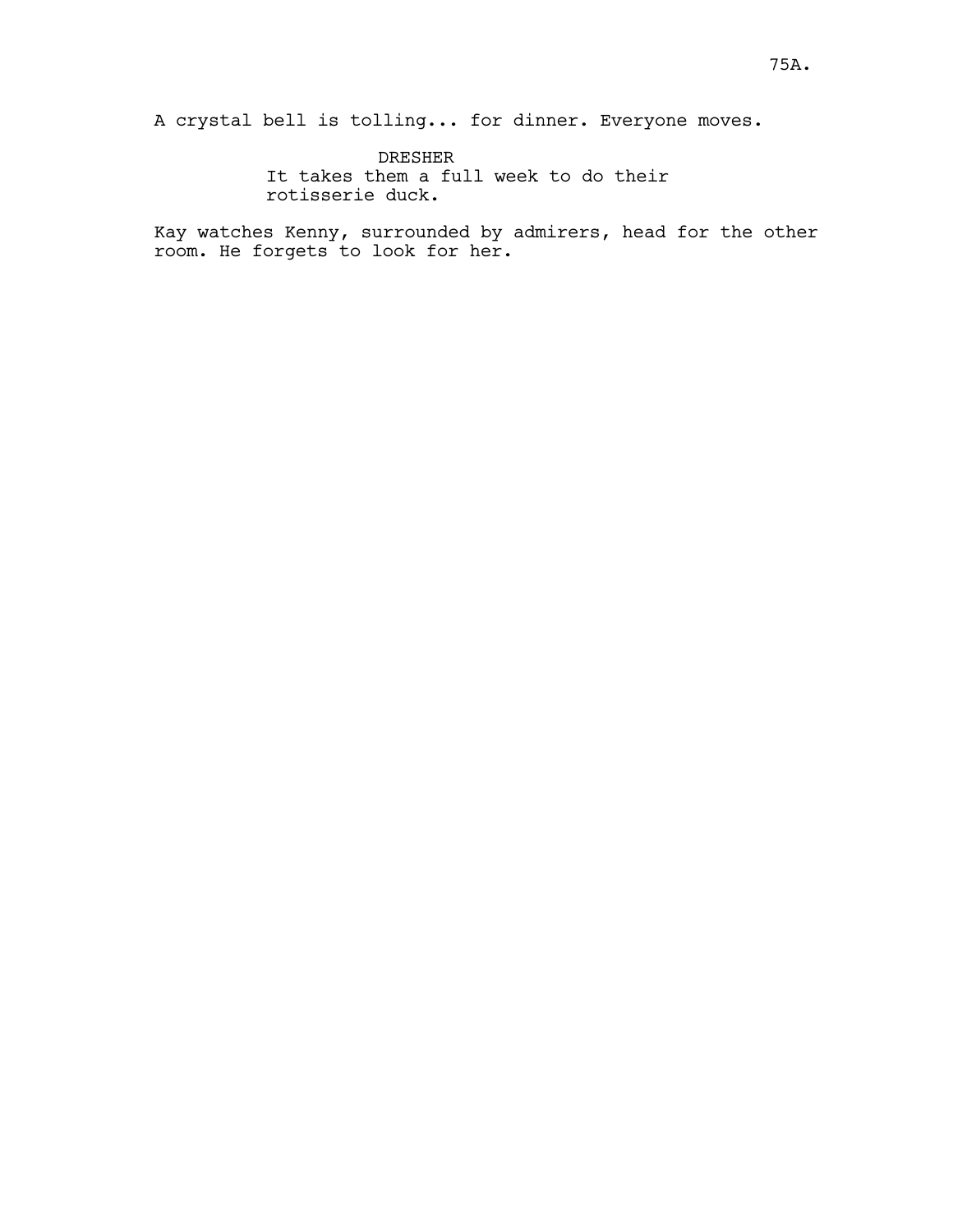# A104 **INT. FOUR SEASONS RESTAURANT - POOL ROOM - DUSK**

As guests pour into the famous *POOL ROOM* we find Kay. She pauses, openly taking it all in as others pass. She clutches her champagne flute like a wand.

## **INT. FOUR SEASONS RESTAURANT - NIGHT**

Camera sweeps across the now-candlelit room, murmur of intimate conversations and laughter. It's that time after dinner before desert when people start table hopping. We find Kay with an empty seat beside her. She glances up, watching Kenny work the room.

> WELL<sub>S</sub> ...It's all gambling. Risk. If I really wanted to make money, I'd stay home on Sunday and bet pro-football.

We realize the beautiful woman is seated at the same table where Wells is now holding court.

> WELLS (CONT'D) *...Stallone on the sidelines in Philly, Eagles won't cover*--!

Kay's wine glass is refilled. She glances at Acosta who smiles mysteriously.

> WELLS (CONT'D) Miami won't cover in San Fran. Hell, the game starts at midnight for them.

The woman catches his eye, holding out a hand. He gives her a smoke and lights it.

> RACHEL. Thank you. Rachel Hill.

Their eyes connect.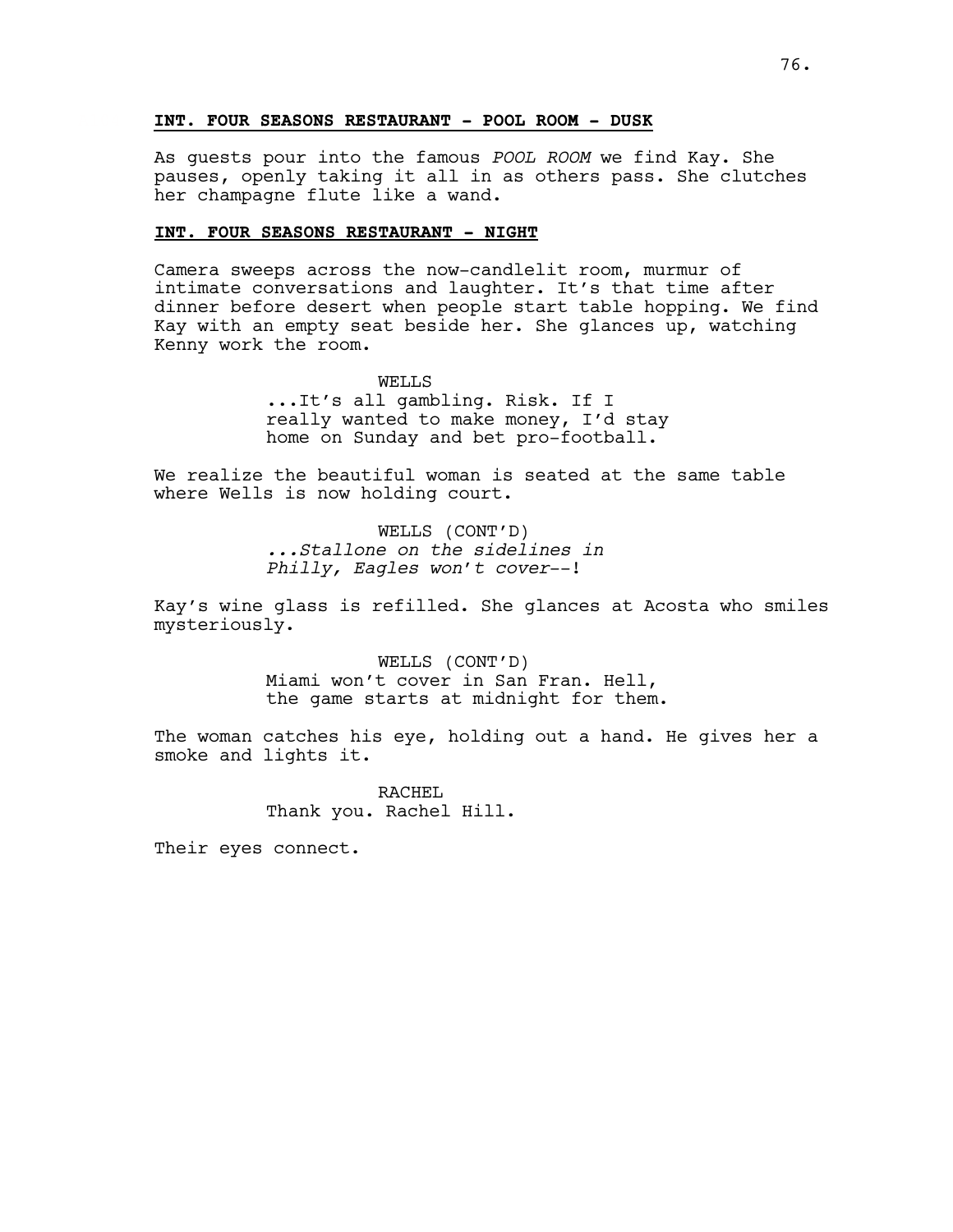WELLS What brings you out, Rachel?

RACHEL I'm in *Investor Relations*. At Brown Thomas. *On the team.*

There's an empty seat across from her. He considers this. She opens her hand in a gesture that says, please.

> WELLS Does that mean you relate to investors?

RACHEL Something like that.

Wells laughs. And Rachel laughs with him. Across the room Kay downs her drink. She watches Wells say something and laugh again. She doesn't want to look at the way Rachel Hill smokes, but she can't help it.

> WELLS Rocks of gold as big as your knuckle just sloshing along in the river --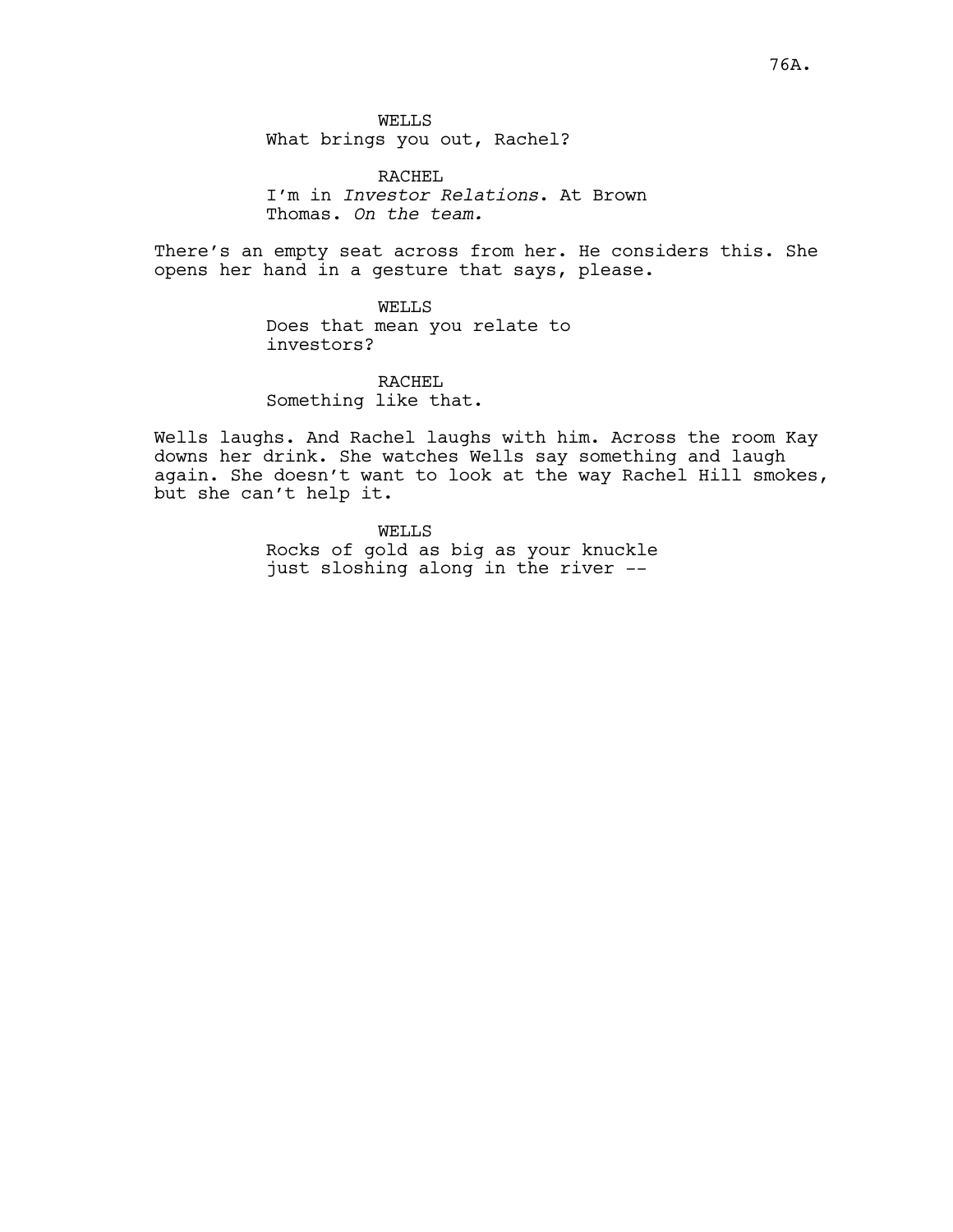**KAY** Hello, I'm Kay.

We realize instantly Kay is sort of drunk and emotional.

RACHEL

Hello, Kay.

WELLS This is Kay, say hello to Rachel.

KAY

I just did.

WELL<sub>S</sub> Rachel works at Brown Thomas. She's *on the team.*

KAY I'm going to the washroom. Then I want to leave.

Wells is supposed to say, "I'll go with you," but he doesn't. As Kay moves off, Wells catches Acosta's eyes on him, Acosta's look asking: *"What the hell are you doing?"* But Wells's attention is drawn back to Rachel as...

UNDER THE TABLE

Rachel's sexy shoe drops from her sexy stocking foot, which now moves it's way under the cuff of Wells's pants leg.

She considers him cooly. Off his expression, WE GO...

#### **INT. FOUR SEASONS RESTAURANT - LADIES'S RESTROOM - NIGHT**

Kay looks into the mirror, trying to keep it together.

Two UPPER EAST SIDE WOMEN enter, waiting for the mirror. The women wait. Kay looks at herself in the mirror and WE GO...

#### **INT. FOUR SEASONS RESTAURANT - DINING ROOM - NIGHT**

Rachel and Wells still talking. Wells all swept up with the wine and newfound celebrity.

> RACHEL To go out into the wilderness and discover something that everybody wants... how does that feel?

They consider each other. Rachel's foot is doing something else under the table. In the twinkling room no one notices.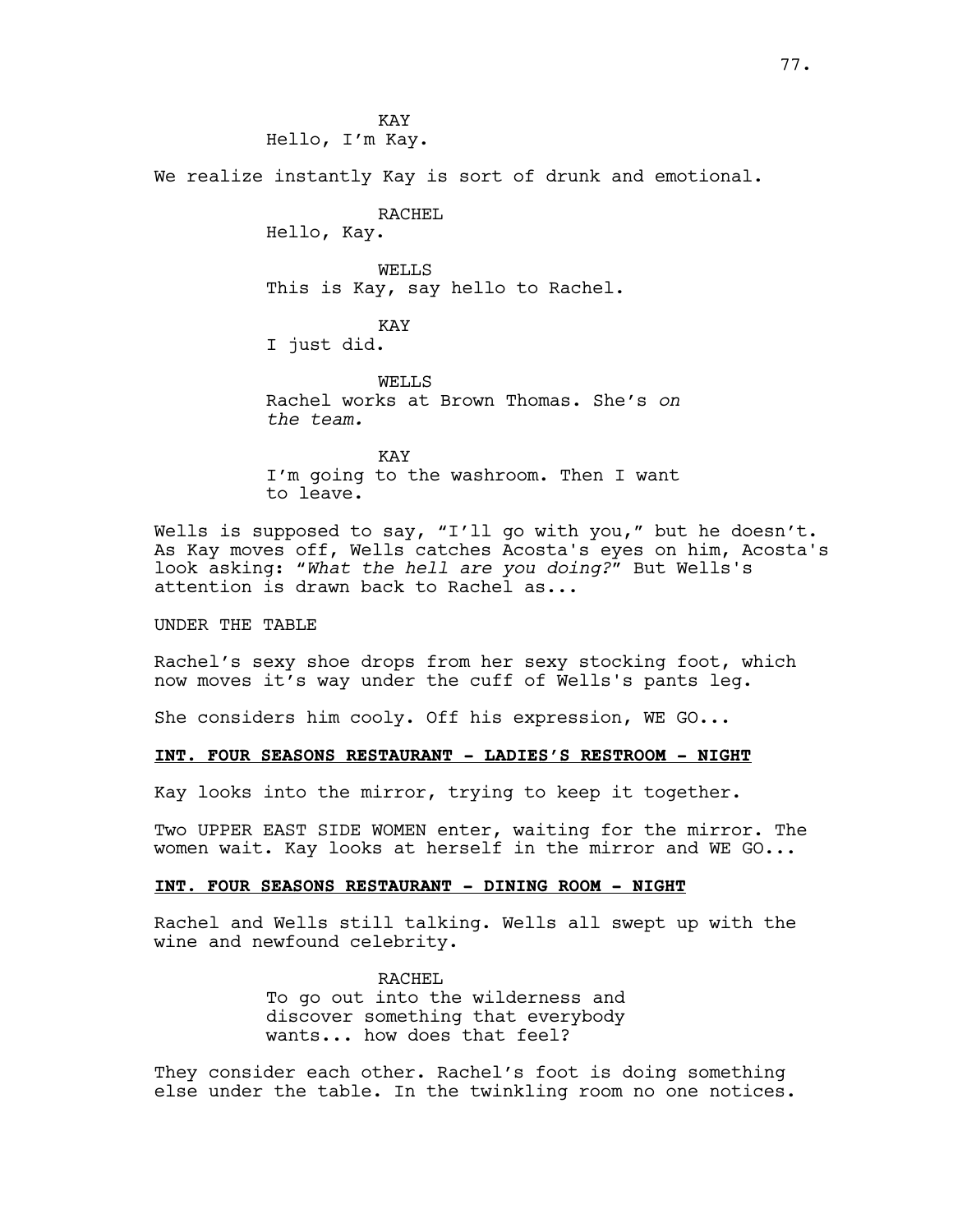# **INT. FOUR SEASONS RESTAURANT - BAR - NIGHT**

As Kay makes her way up the stairs, she overhears:

WOOLF (O.S.) It's like a drunk raccoon found the Hope Diamond. You don't want to get too close, but you don't want to let it get away either.

Laughter. It's Woolf at the bar talking to a banker, LEWIS HORNE. Kay pauses a moment to listen.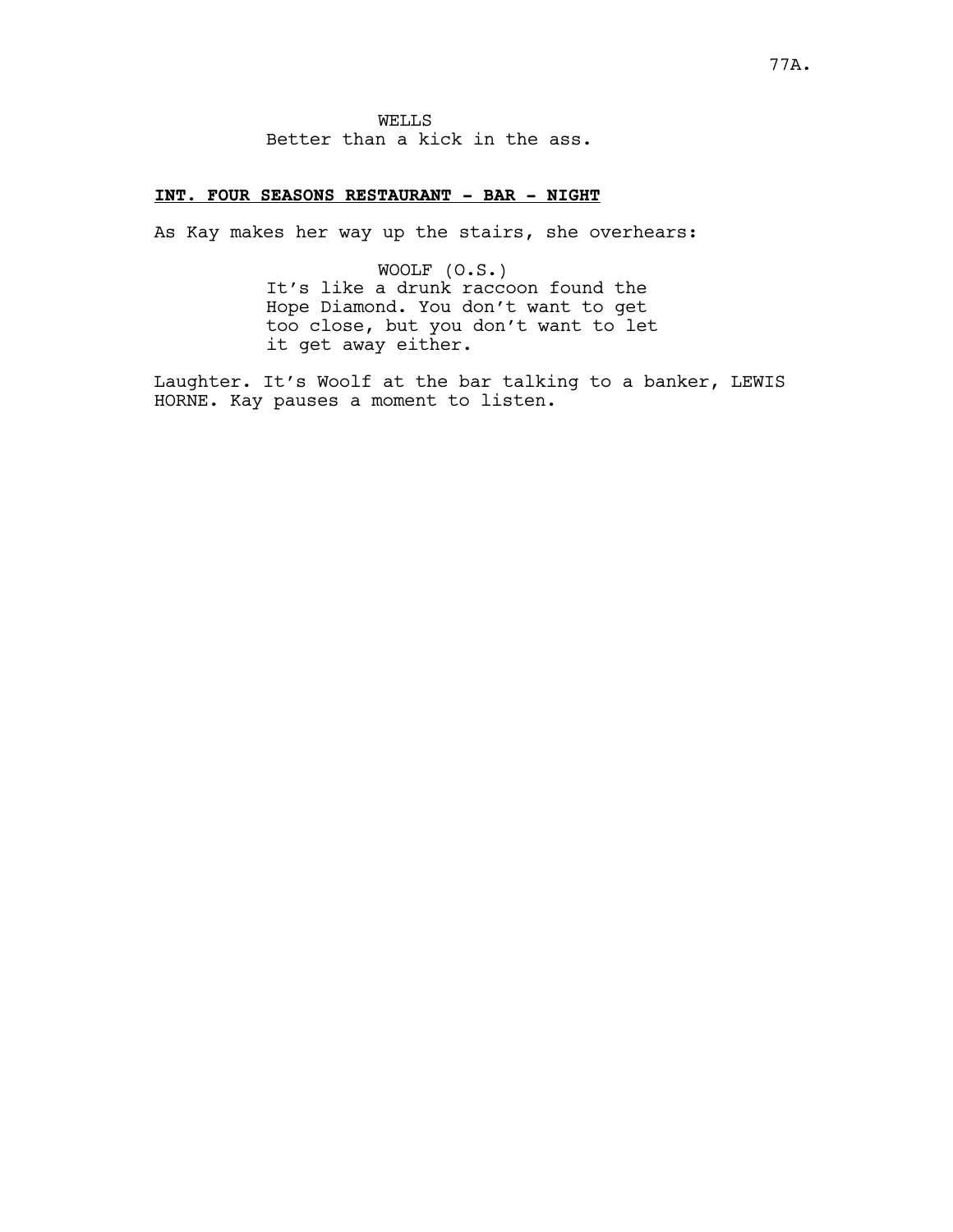HORNE It's *your* raccoon, Bryan. Do you let

it run a multi-billion dollar company.

WOOLF And lose you as a client?

Woolf is shaking his head as Kay sidles up.

KAY Who wants to buy a girl a drink?

Woolf covers:

WOOLF Kay, meet Lewis Horne!

KAY (to the bartender) Three double shots of Jack. (to Horne) *Lewis*, I like that name, *Lewis.*

She's flirtatious. Her cleavage like the prow of a ship. The men share a glance: did she overhear? She raises her glass. They raise theirs.

> KAY (CONT'D) I propose a toast--

> > HORNE/WOOLF

Here, here --

KAY To a small creature...often taken for granted or considered a nuisance just because of its survival skills.

She heard.

KAY (CONT'D) (fun fact) Their babies are called *"kits."* (beat) They are intelligent, fierce fighters, and omnivorous. They eat anything. Just like humans.

WOOLF

Kay--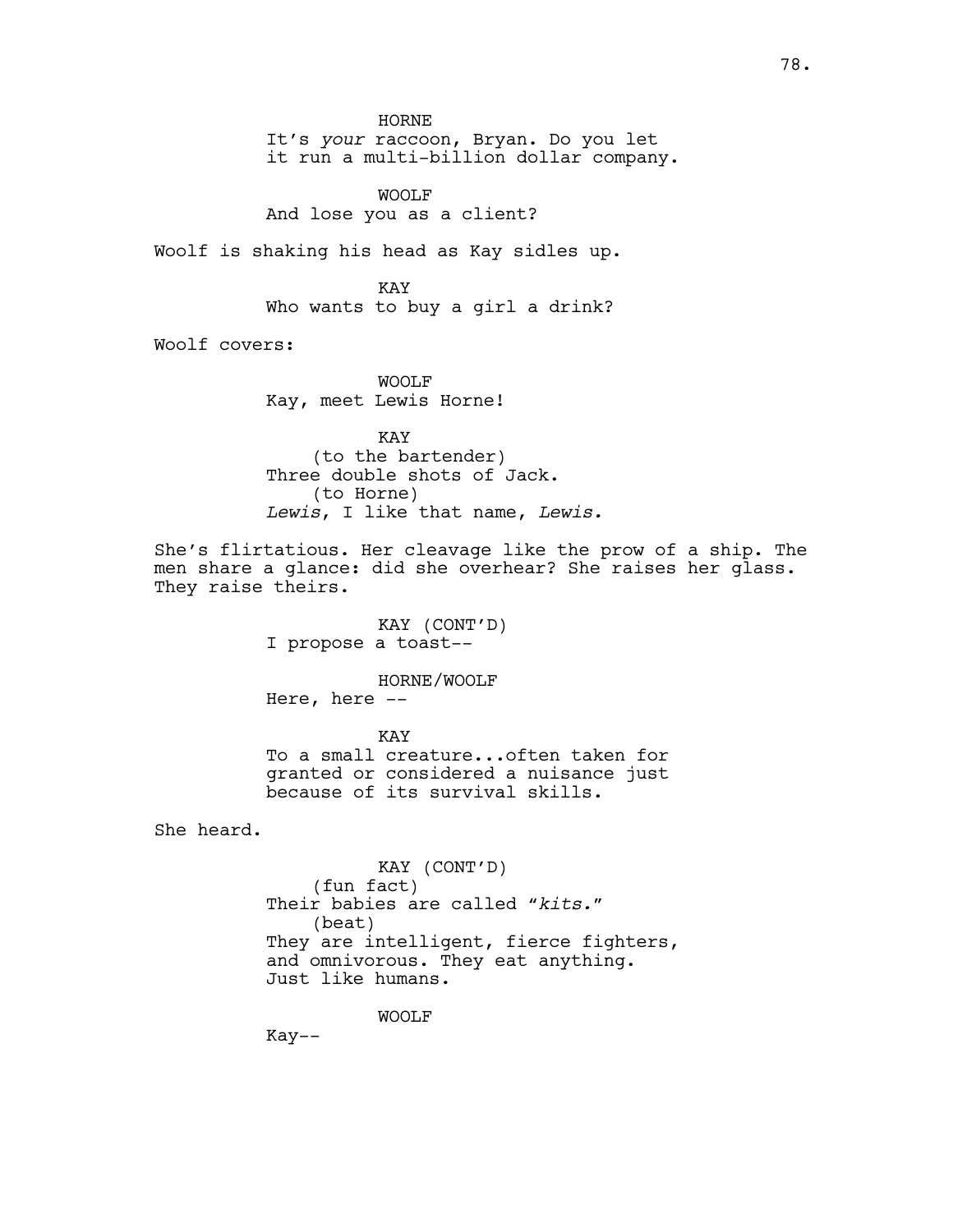KAY And they're cute even when they're waking you up 'cause they got the lid off your garbage can. (beat) To the raccoon.

She downs her shot. Smiles sweetly, leaves them there. Horne downs his shot and watches her go, impressed and leering both.

HORNE

Do raccoons mate for life?

# **INT. FOUR SEASONS RESTAURANT - DINING ROOM - CONTINUOUS**

As Kay approaches the table, she sees Rachel and Wells, heating up. He turns, sheepishly. Kay picks up her bag.

> KAY Stay if you want. I'm going.

WELLS Come on, babe, one more drink.

Kay heads for the door. Wells glances back to Rachel's halfsmile, but suddenly Acosta is at Wells's side, standing over him.

> ACOSTA What are you doing?

WELLS What do you mean? Mike, Rachel --!

ACOSTA

Time to go, pal.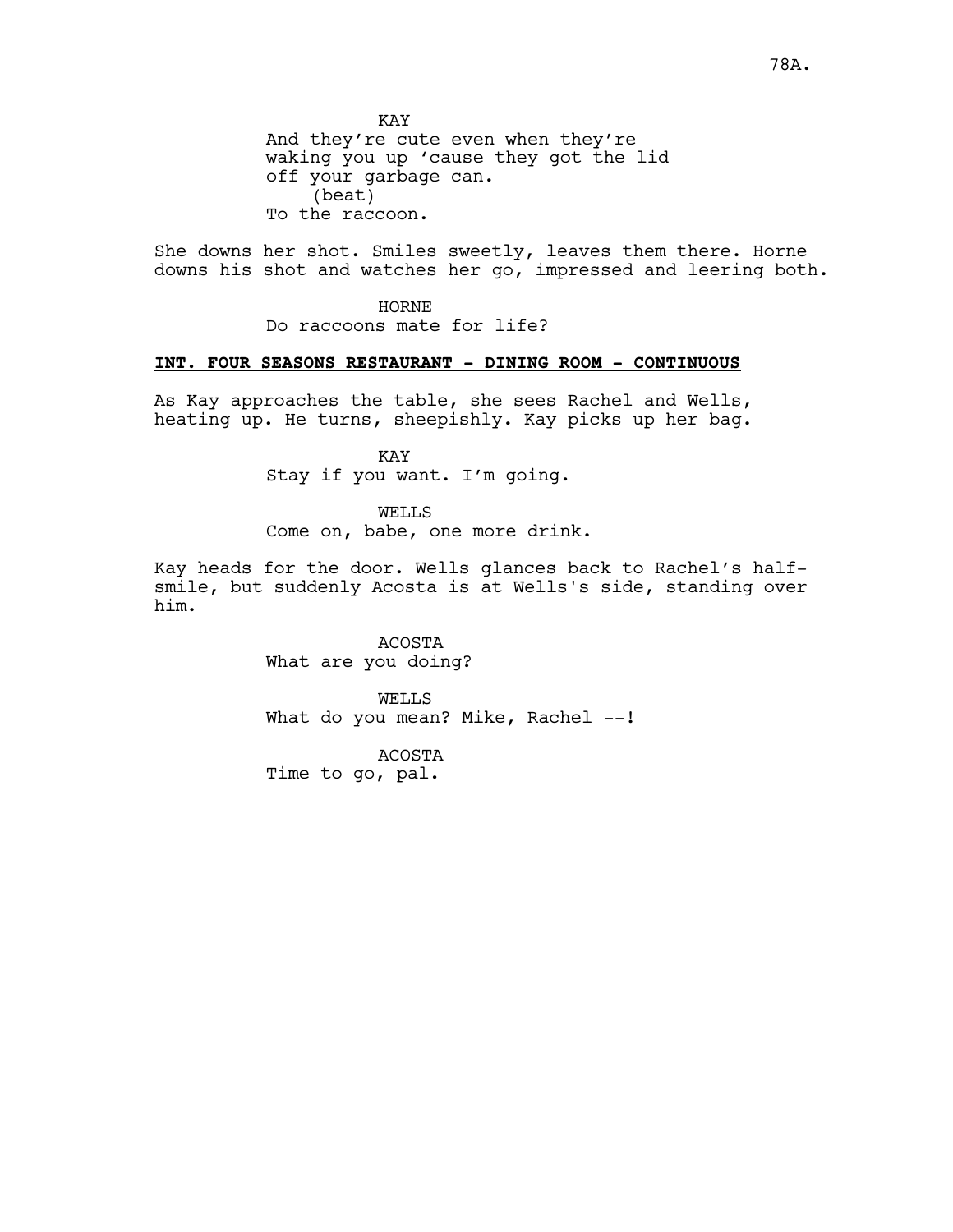### **INT. THE WALDORF-ASTORIA - WELLS'S SUITE - NIGHT**

Kay walks in, Wells does his best to keep up with her. They both make drinks right away.

> KAY ...I don't want to talk about it.

#### WELLS

I wasn't doing anything.

### KAY

I don't want to talk about it.

WELLS Okay, well maybe I should've banged her right there on the table!

KAY You're too drunk to get it up anyway.

WELLS I'll take that challenge.

He tries to make a move. She shrugs away.

KAY I don't care about you flirting with Miss Pneumatic '88. Think I haven't seen it before?

WELLS Wait, her tits aren't that big. They're not real?

**KAY** None of this is real.

### WELLS

 $Kay$   $--$ 

#### KAY

And you know what, none of it ever was real. We drive up to look at that dream ranch and it's so nice, Kenny, but on the way we pass through where? What did we go right through?

He knows.

KAY (CONT'D) *Maggie's Creek*. Where your greatgrandad staked a claim. (MORE)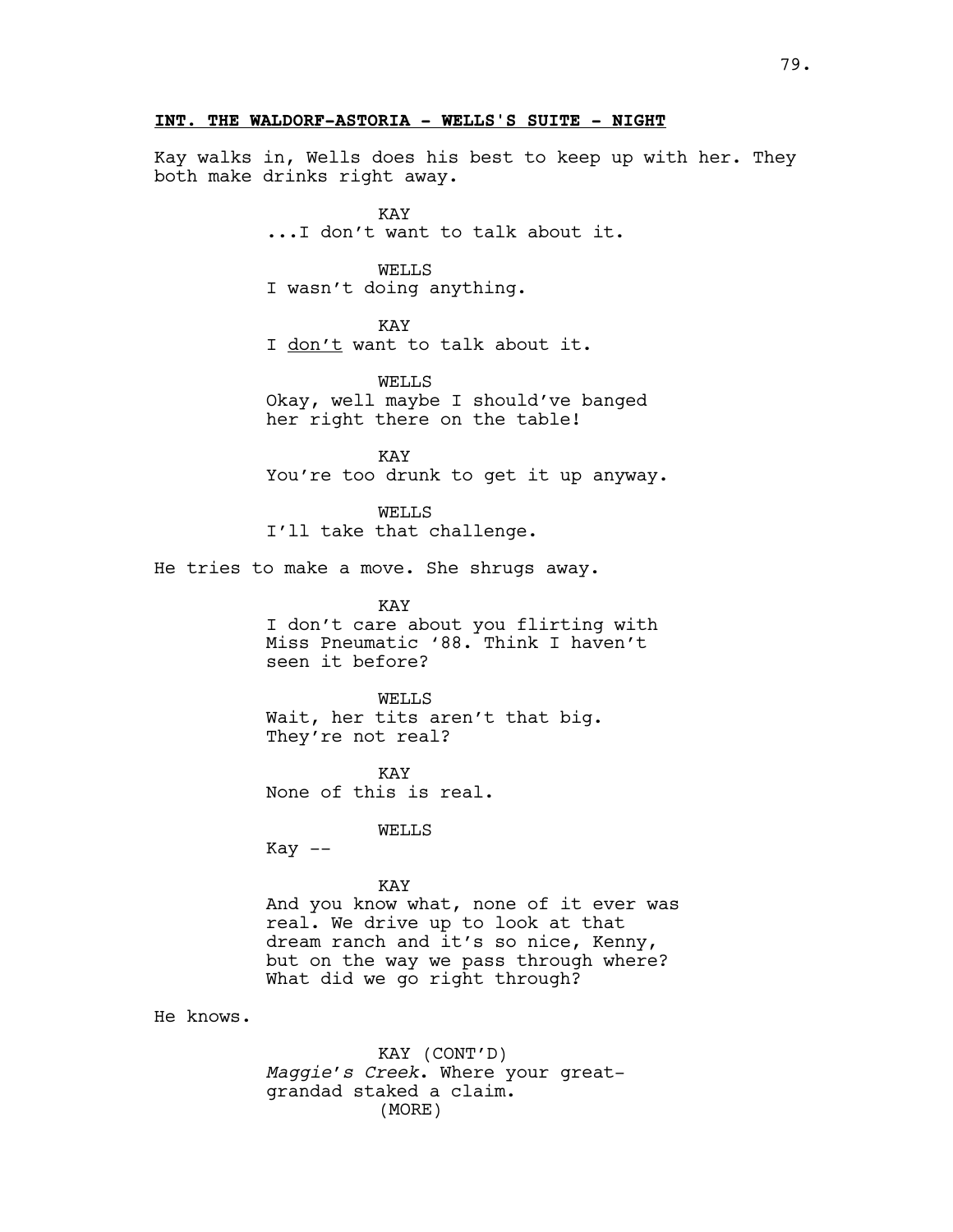KAY (CONT'D) And it's a ghost town. Which is exactly what this place feels like to me.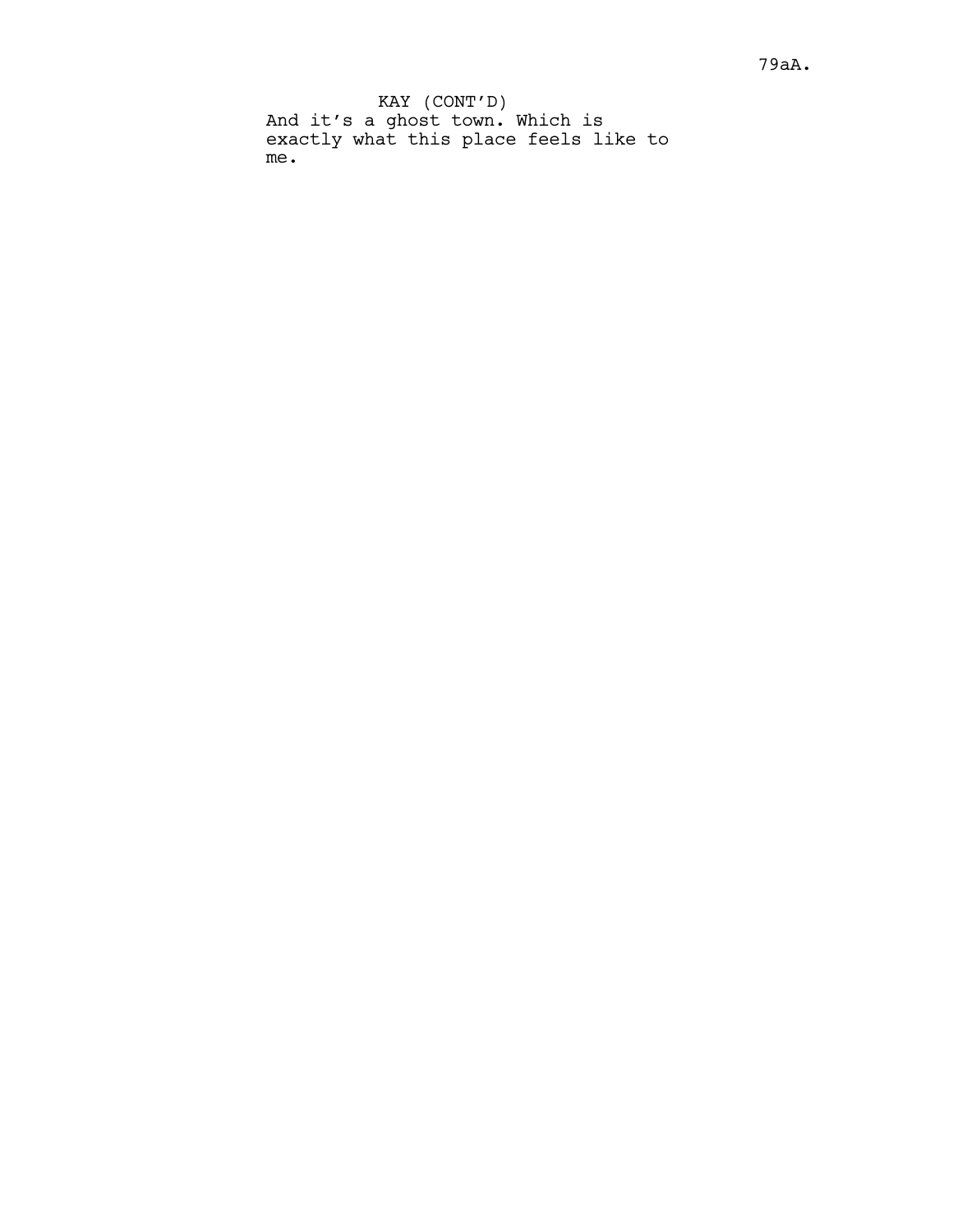WELLS I knew if I brought you along, you'd work overtime to screw it up for me.

KAY You have never needed any help in that department.

And she leaves the room. And he goes after her.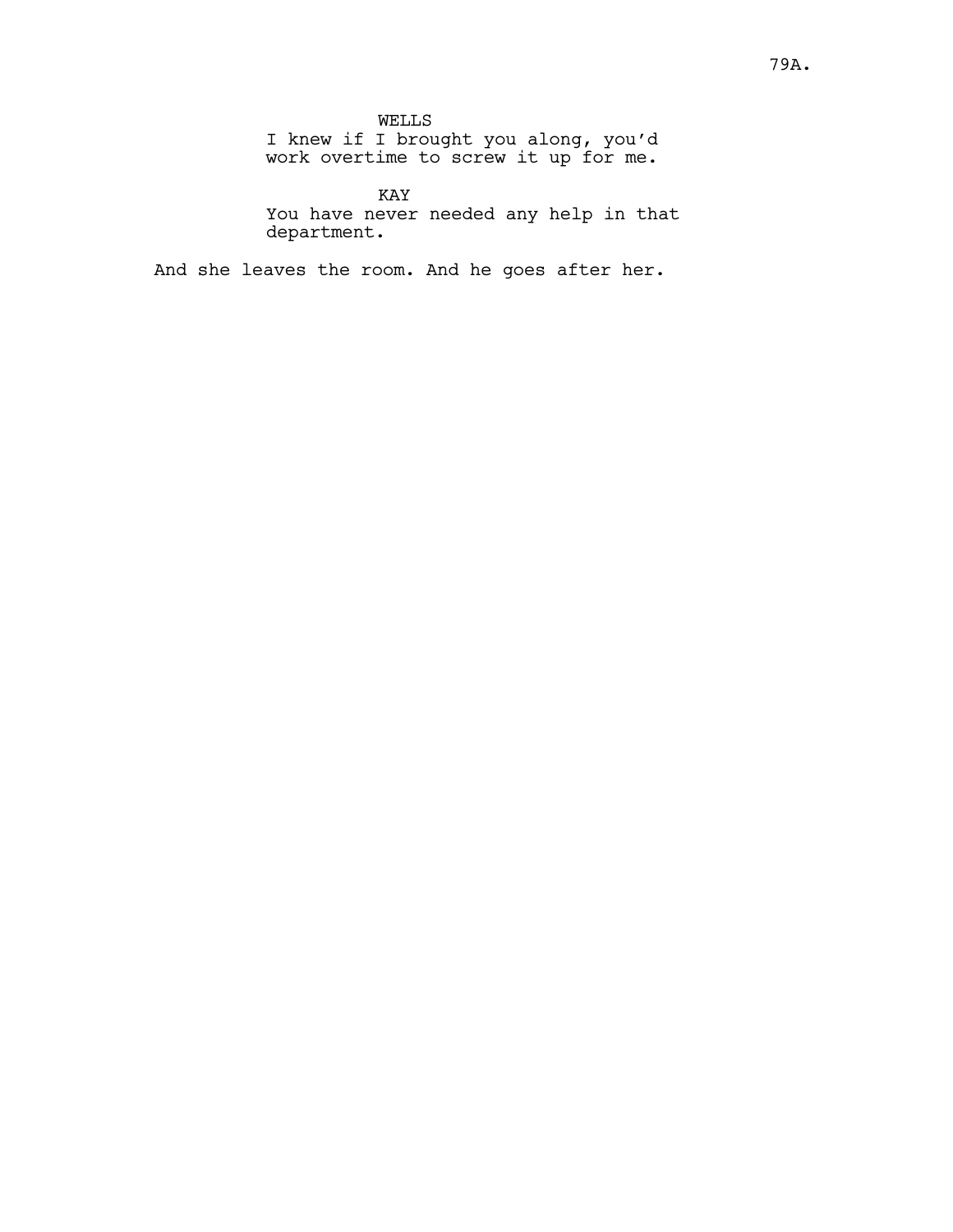80.

### **IN THE BEDROOM**

Kay sits on the bed, taking off her new shoes. Wells appears in the doorway. Watches her a moment.

> WELLS You know what your problem is, Kay --?

KAY No, why don't you tell me --

WELLS You have no vision. It's like your whole world is this big --

Wells holds up two fingers an inch apart --

WELLS (CONT'D) At one end is your kitchen sink and the other end is the goddamn parking lot of a furniture store.

That hurt, actually.

KAY

You mean an actual job that would support a person in a place they live. You mean that *vision*. You know what, fuck you!

WELLS

Fuck you!

Now she starts packing her things, which really starts to piss him off, and every item she drops in her bag urges him to say more that he'll regret later.

> WELLS (CONT'D) Yeah, run back to your crappy little life.

KAY I like my crappy little life. It's mine--

WELLS All you've ever wanted was a broken bird--

KAY What the fuck are you even talking about--?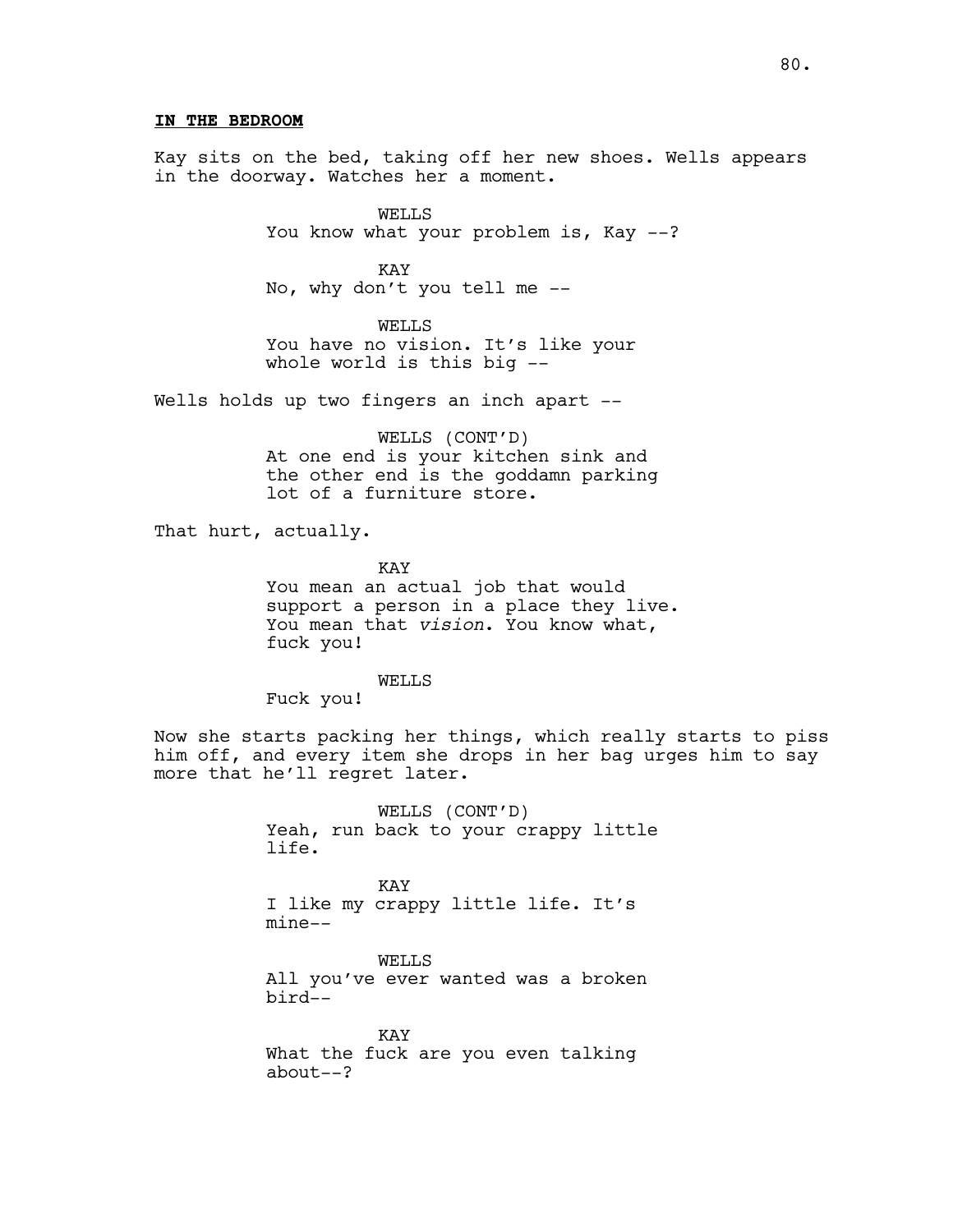WELLS

Oh, you said the right things, but in your heart you didn't believe them. You didn't believe in me. You like me losing. It's comfortable.

KAY

These people are using you. They don't care about you. And they certainly don't believe in you.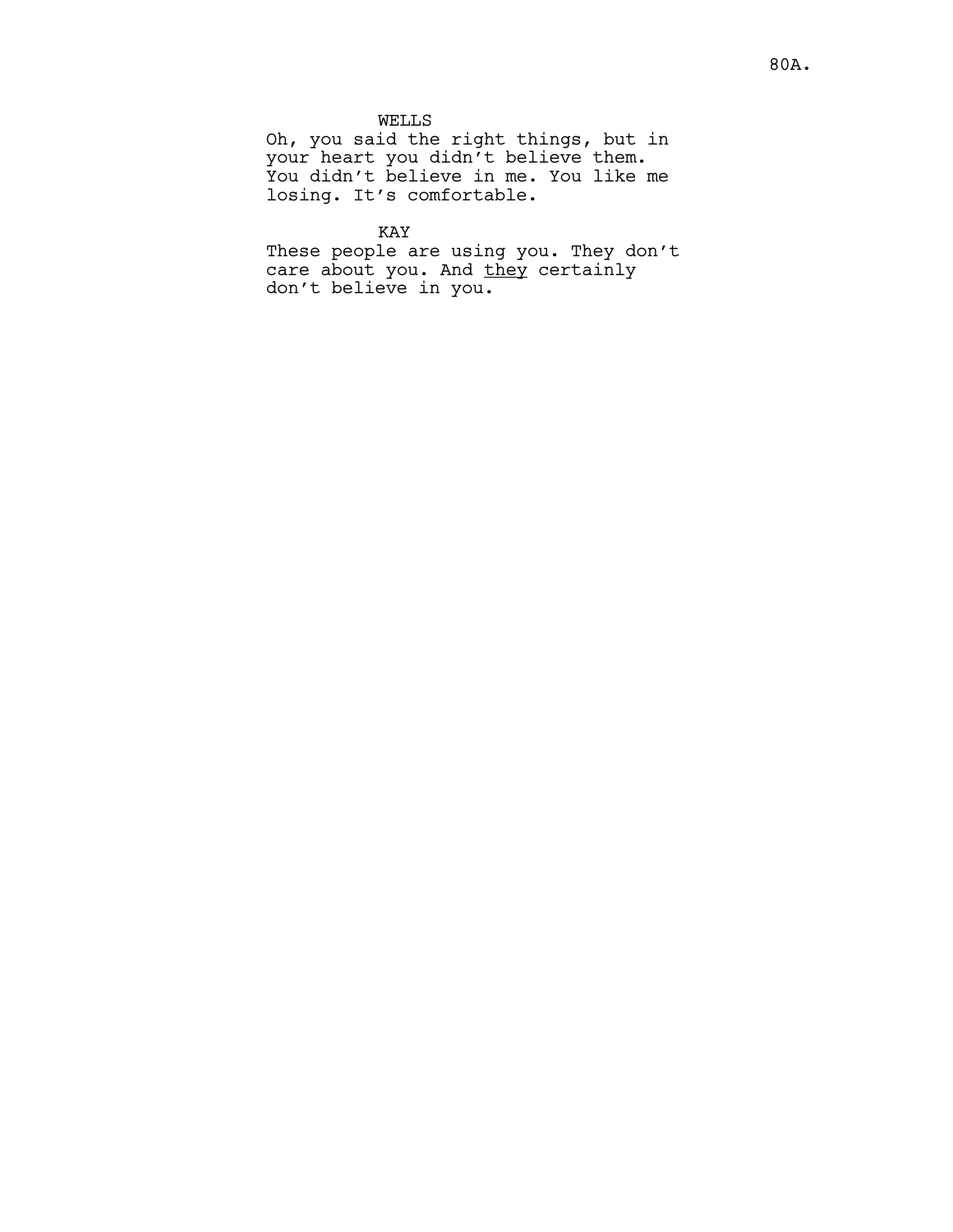She takes her old clothes into the bathroom. Door shuts. Door opens. Herself again. Heading for the door.

> WELLS You just can't let me have the win. You don't have it in you.

She passes by him without a look

WELLS (CONT'D) Did it ever occur to you that I know what I'm doing?

She looks at him, really looks at him.

KAY I hope you do.

At the door of the suite, she turns.

KAY (CONT'D) Where I'm from, if something seems too good to be true, it usually is. (beat) I just never thought that applied to us.

The door shuts automatically behind her. On the other side find Wells staring at the door. Almost goes after her.

> WELLS I KNOW WHAT I'M DOING!

AT THE BAR -- Angry self-righteous cubes in the glass. AT THE WINDOW -- the chasms of the city late at night -- A GHOST TOWN.

CUT TO: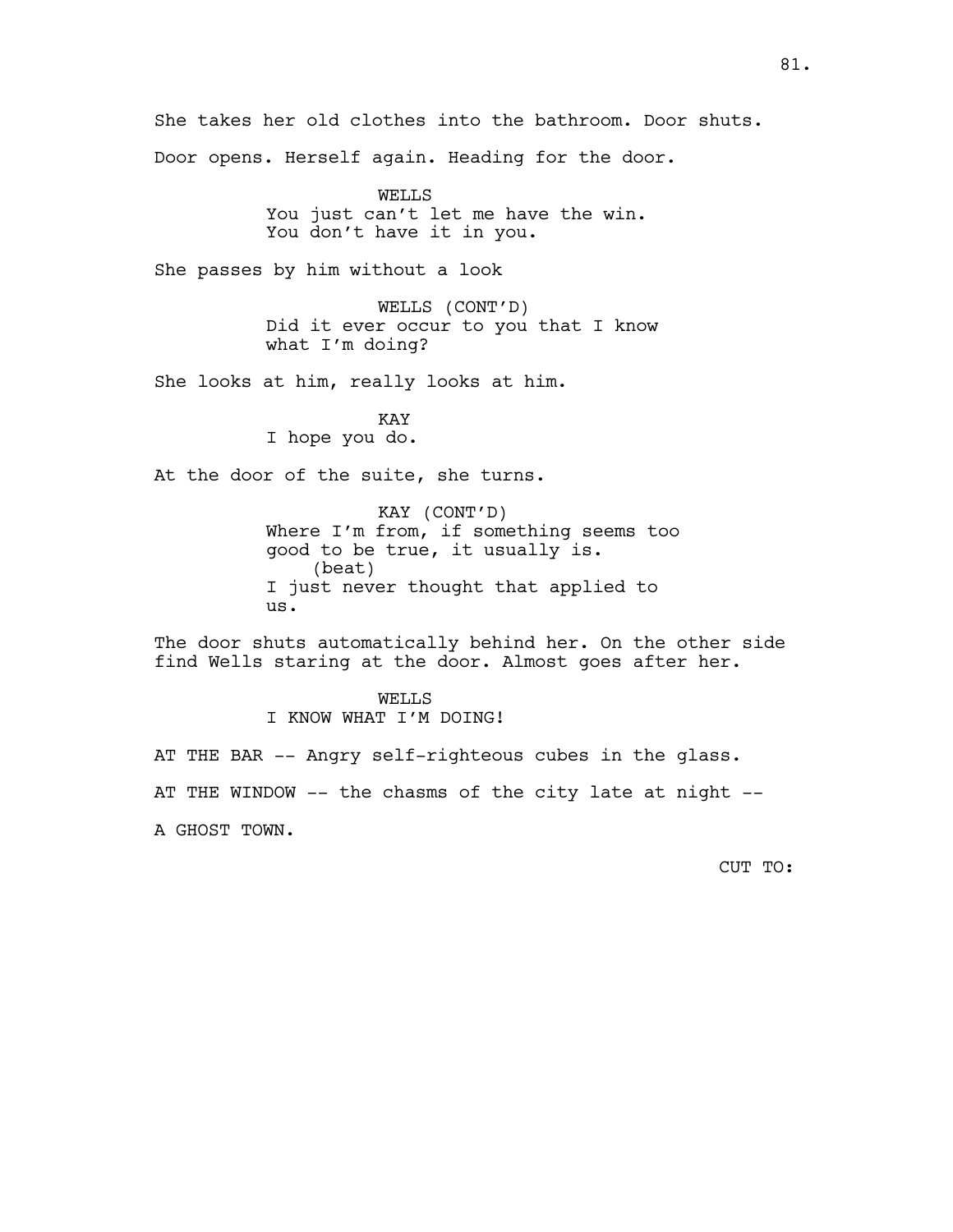### **INT. DIMLY LIT ROOM - NIGHT**

More whiskey in a glass. Wells feeling no pain now either, or maybe the same pain masked in the same way.

> JENNINGS What did you do next, Wells?

WELLS What'd I do? What'd I do? (beat) I rode it. And what a ride, Jennings. What a ride...

SMASH TO:

### **EXT. HELICOPTER - FLYING - LONG ISLAND - GOLDEN HOUR**

The beaches of the south fork glow pink as a CHOPPER races away from the setting sun.

# **EXT. DUNE ROAD LANDING PAD - GOLDEN HOUR**

The landing pad on Dune Road, an X amidst sea grass and water. As a chopper banks in over the Shinnecock Bay. Across the road Owens and Binkert, dressed for monied summer fun, wait in a mint VW Thing. Wells exits, ducking low. He crosses the road.

### A114 **INT. VW THING - DAY**

Wells hops in the car. They pass him a six-pack as Owens pulls out of the beach parking lot.

> BINKERT You know how you found the River of Gold?

> > WELLS

Yeah.

OWENS Well, it turns out, it flows to right here.

The car toodles off down the sandy lane past massive houses set back in the dunes.

#### **EXT. DUNE ROAD BEACH PAD - DAY**

Wells and Dresher with THOMAS CRANEPOOL, 5O's, one of those men who exude permanence.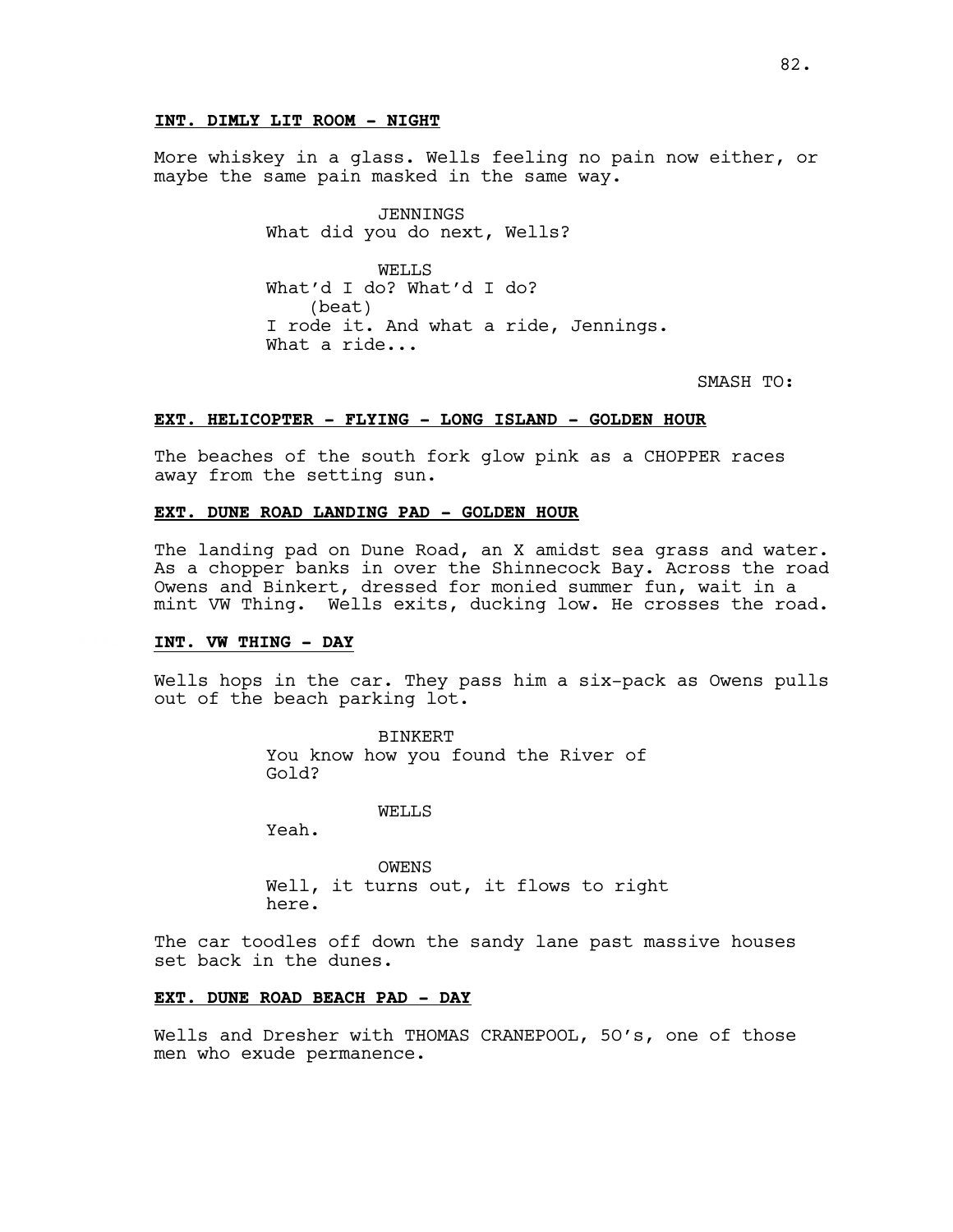CRANEPOOL How's it feel, Mr. Wells, to be a Rock Star?

WELLS Like I should be banging groupies, not chatting up bankers.

# CRANEPOOL

Oh, I imagine we can find a few of those around here somewhere.

DRESHER Be nice, Wells. This is our host, Thomas Cranepool.

WELLS I'm making a lot of these rich fucks a lot richer, so I'm thinking I got a little leeway.

As Wells saunters away, Cranepool smiles easily.

CRANEPOOL Mi casa es su casa. (to Dresher) I hope he enjoys himself.

DRESHER I don't think you have anything to worry about in that regard.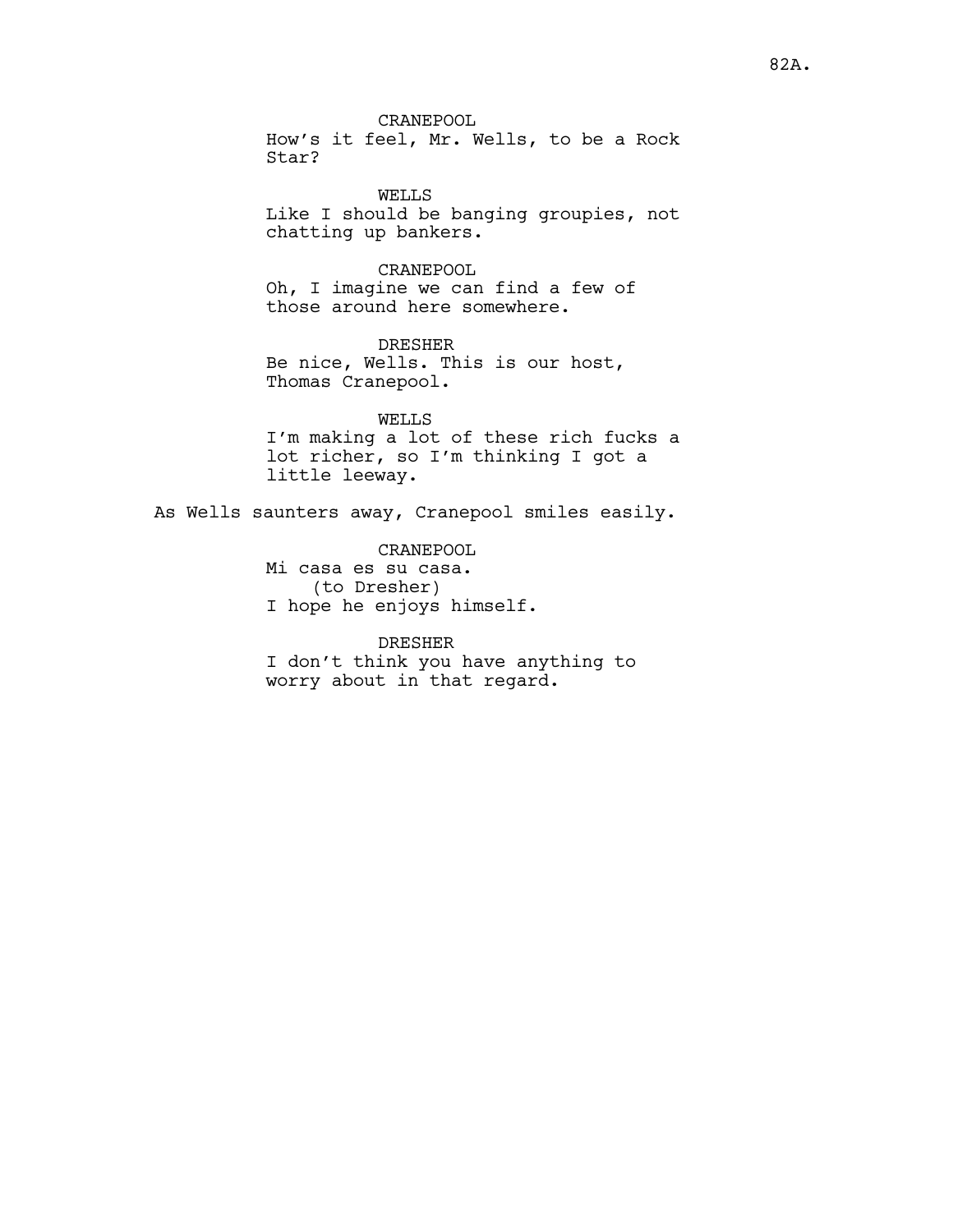# **OMITTED**

# **EXT. DUNE ROAD BEACH PAD - POOLSIDE BAR - LATER**

The sun has dropped behind the trees. Wells gets the bartender's attention again.

> BARTENDER Seagrams on the rocks?

RACHEL (O.S.) And I'll have the same.

Wells recognizes that voice. It's RACHEL*.* 

WELLS You sure you want to do that?

She signals the bartender: line it up, buddy.

RACHEL It reminds me of my childhood. (smiles) So how is everything in the very enchanted world of Kenny Wells?

WELLS I feel like a million bucks only a few hundred times better.

RACHEL That must be a very nice feeling.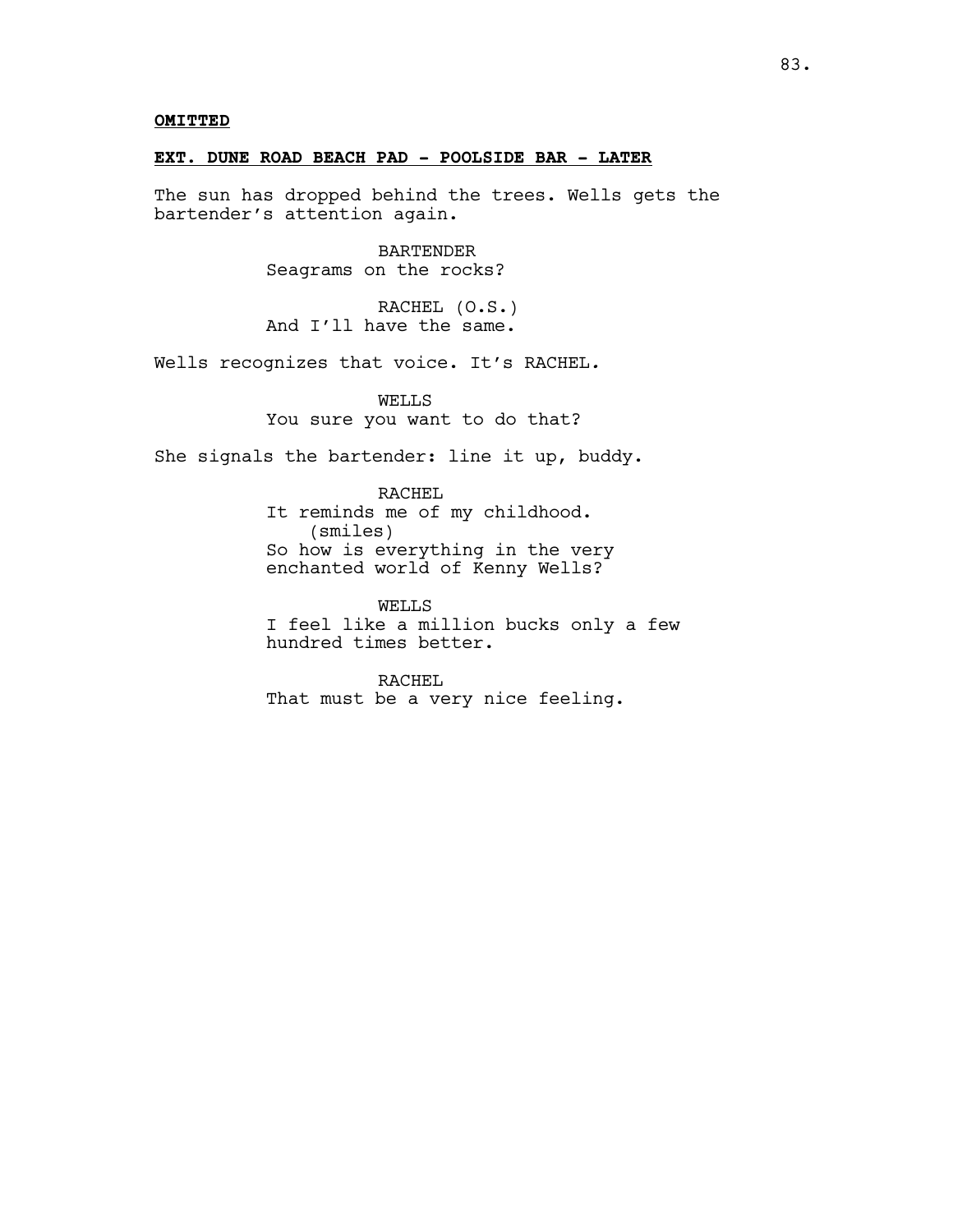WELLS Looks like a few other people around here feel the same way.

She follows his gaze. Faces of self-assured guests. Face, face, face. In Rachel's eyes, the net-worth of everyone.

> RACHEL ...Maybe... Maybe not.

WELLS Hey, you want to get wet?

RACHEL That's funny, Kenny.

WELLS Why is it funny?

She leans in close to him, whispers something in his ear. His expression tells us it was a direct hit.

### **EXT. DUNE ROAD BEACH PAD - HOT TUB - NIGHT**

Wells and Rachel are in the hot tub. And she is perfection itself, the kind of complete package used to escape every shit backwater the world over since time began.

> WELLS So... how'd you... uh, end up out here?

RACHEL Well let's see Kenny there are two answers to that question, short form would be, *I know Tom*. *Tom is a friend*.

She slides almost imperceptibly closer.

WELLS I'll bet he is.

RACHEL Now, now. I stay with his cousin Timmy down the lane. Timmy's really quite a character if you don't know him.

WELLS I don't know Timmy.

RACHEL I really don't feel like talking.

She moves closer. He looks at the surface of the water.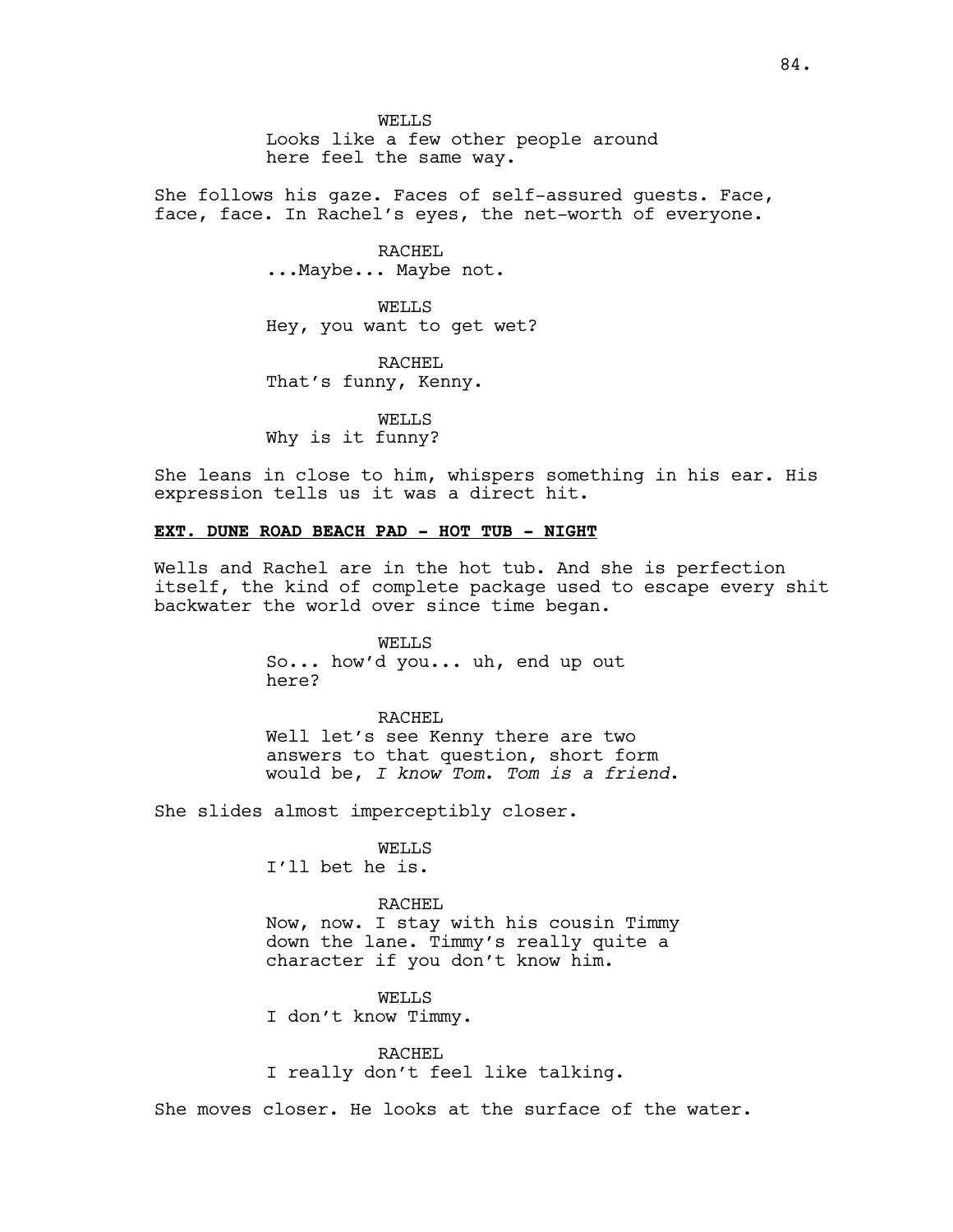Help, there's a creature in here with us, an octopus or something.

She leans closer to him, her chest is now against his chest, and her hand still working, slowly, so slowly. She's just above him. And he's looking at her.

# RACHEL

Shhh, let's just feel things.

And she moves again and we can tell it feels very good indeed. Suddenly a VOICE from behind --

> HANCOCK (O.S.) Wells? Kenny Wells?

Wells looks up at MARK HANCOCK. A trim, self-assured South African mining mogul, CEO of Newport Holdings.

> HANCOCK (CONT'D) Mark Hancock. Seems I've caught you at a bit of a disadvantage, Mr. Wells.

Wells doesn't skip a beat. He stands, steps out of the tub, completely naked, for all to see. Wells extends his dripping hand, which Hancock, unflappable, accepts with a smile.

> WELLS Good to meet you. This is Rachel.

HANCOCK I know the lovely Rachel.

Wells wraps a towel.

WELLS Hancock controls more gold than anyone else on the planet.

HANCOCK With the possible exception now of Mr. Wells.

Wells takes a moment, finding his smokes, checking out Rachel in water and moonlight.

> WELLS So, this is how it happens?

HANCOCK This is how it happens.

He lights a cigarette with his gold Dunhill lighter.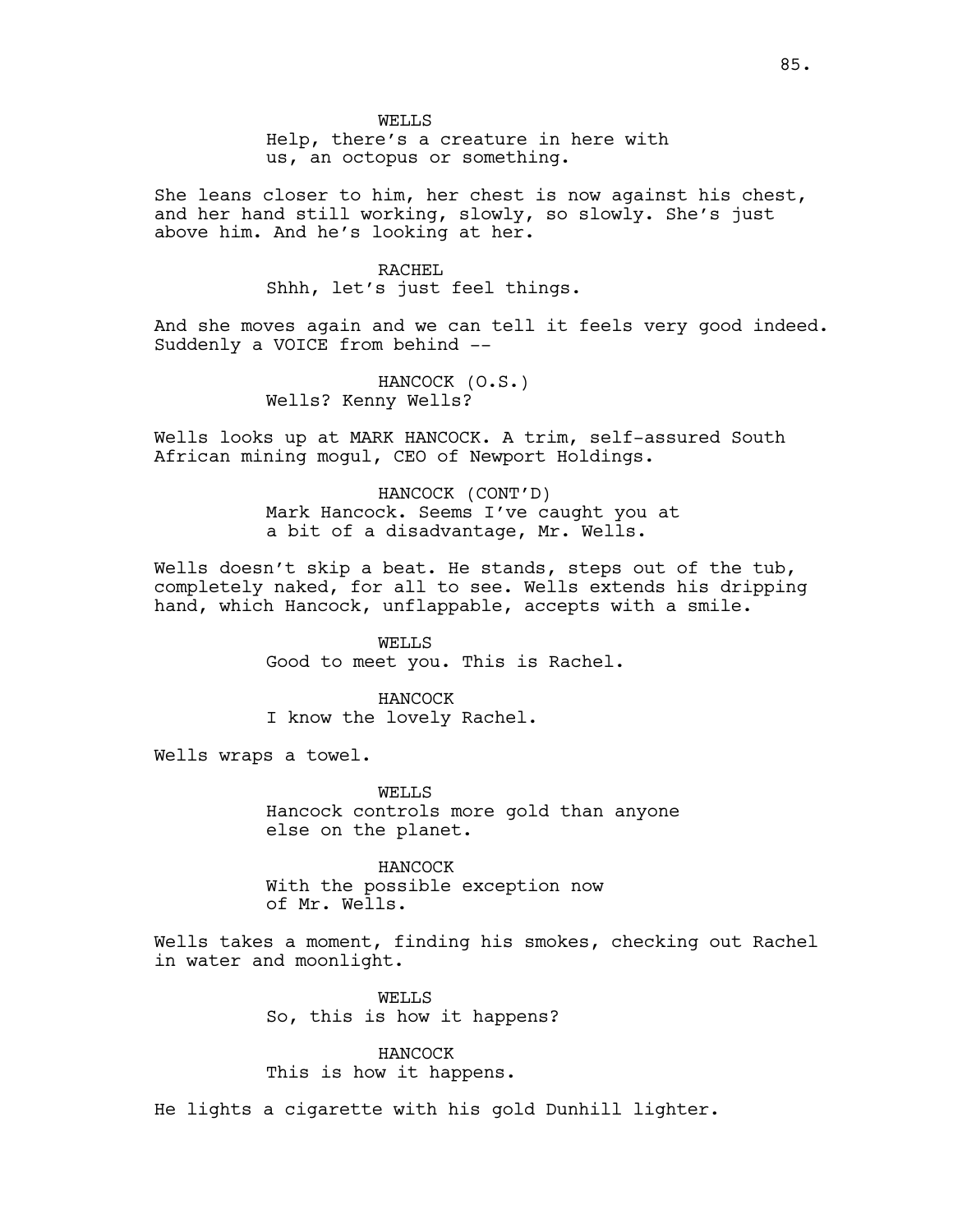### **EXT. THE SKYLINE OF MANHATTAN - SUNRISE**

The sun rises through the buildings to the east. We're drifting down the Hudson, hearing the sounds of sex.

Pulling into the corporate chopper as Rachel rides Wells.

#### RACHEL

I've always wanted to do this.

### WELLS

I wish to god it had occurred to me.

The chopper banks, the Statue of Liberty one direction, the twin towers and all of Manhattan the other.

### **INT. BROWN, THOMAS - CONFERENCE ROOM - DAY**

Hancock and his lawyers are seated at one end, Wells's bankers at the other including Dresher and Binkert. No one is speaking, they listen to the rant coming from the next room.

> WELLS (O.S.) This isn't a deal, it's a goddamn rape!

### **INT. BROWN, THOMAS - ANTEROOM - CONTINUOUS**

Wells paces like an animal. His personal banker, Stanton, looks on, shocked. Woolf tries to talk him down.

#### WOOLF

Kenny, listen to me --

WELLS This is mine! I found it, me and Mike. We were the ones up to our asses in shit and mud and malaria and this asshole offers a minority partnership?!

Woolf stays cool, always reasonable.

WOOLF Kenny, let's keep perspective here. When someone offers you this amount of money, it's a good day. You may say yes, you may say no, but it's not like anyone's trying to offend you.

WELLS Well mission goddamn not accomplished.

Stanton steps up for Wells.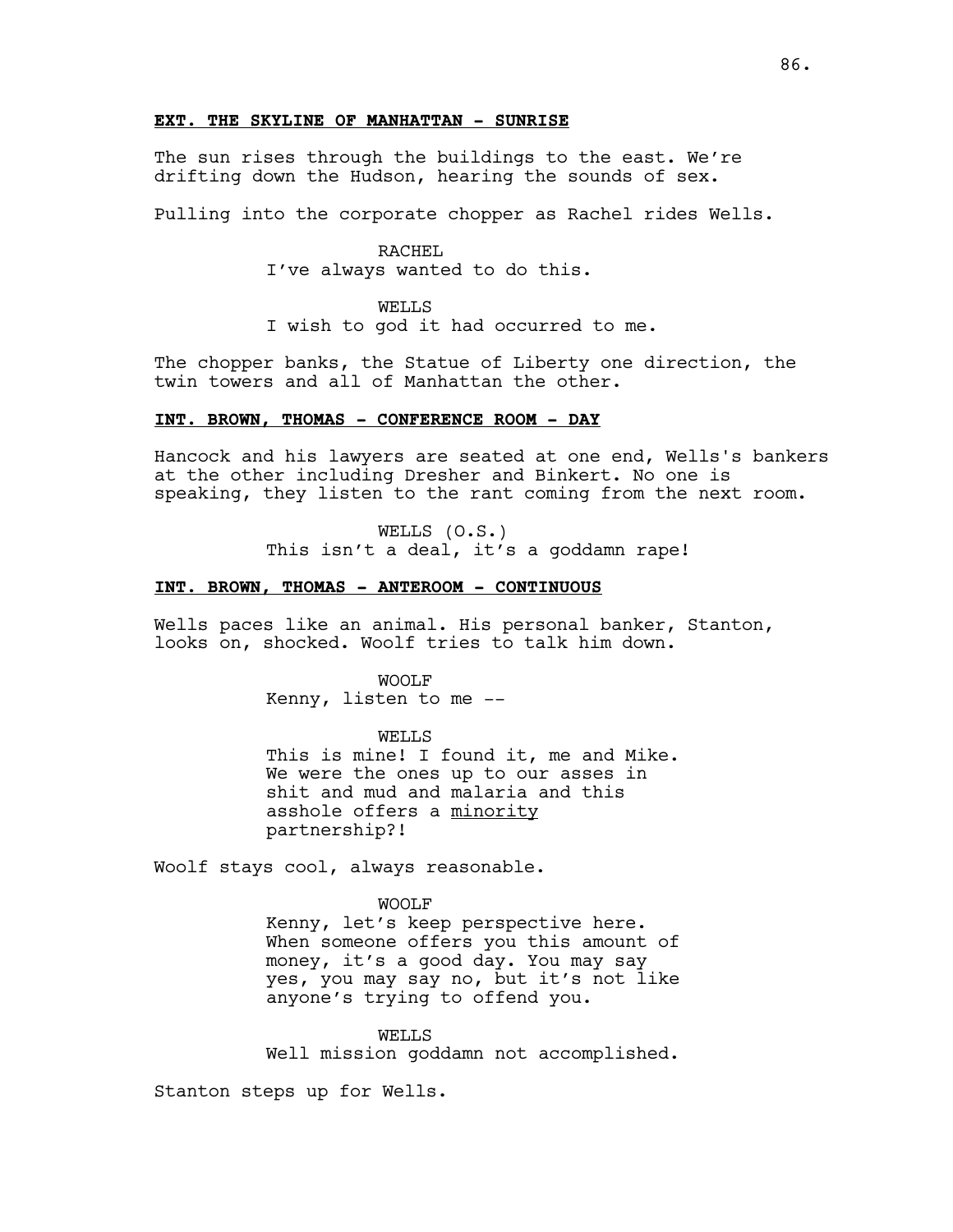STANTON

Bryan, this deal is shit and you know it!

WOOLF

Hancock and Newport Holdings have the expertise and the experience to bring this home. This was always there as a contingency. You know that.

#### WELLS

No. No. This is where *Washoe Mining* becomes a player. Not *Newport*... (looking at the papers) I don't even see our name. You took our name off of it!? You took my name.

WOOLF

But again just taking a step back for a moment, wouldn't it not be terrible to sit back and enjoy your success.

### WELLS

*Wouldn't it not be terrible...* What kind of way of talking is that? *Wouldn't it not be terrible* for me to just bend over and grab my ankles. You think you can buy me out and take my name and just vanish Kenny Wells to the corn field?

Woolf has had enough.

### WOOLF

If you hit the pause button for a second and consider without emotion, you'll realize this is the kind of very rare moment where with the stroke of a pen, no one in your family, I'm talking your children's grandchildren, will ever have to worry about money again.

For once, Wells doesn't respond right away. He pats for his cigs. Stanton hands him one. Wells fires up and takes a long drag, and finally looks at Woolf.

#### WELLS

See these hands? These are my father's hands. I clawed into the guts of the hot earth with these hands. I will bury you with these hands, Brian. Now you go tell that silky sable Hancock he works for Kenny Wells.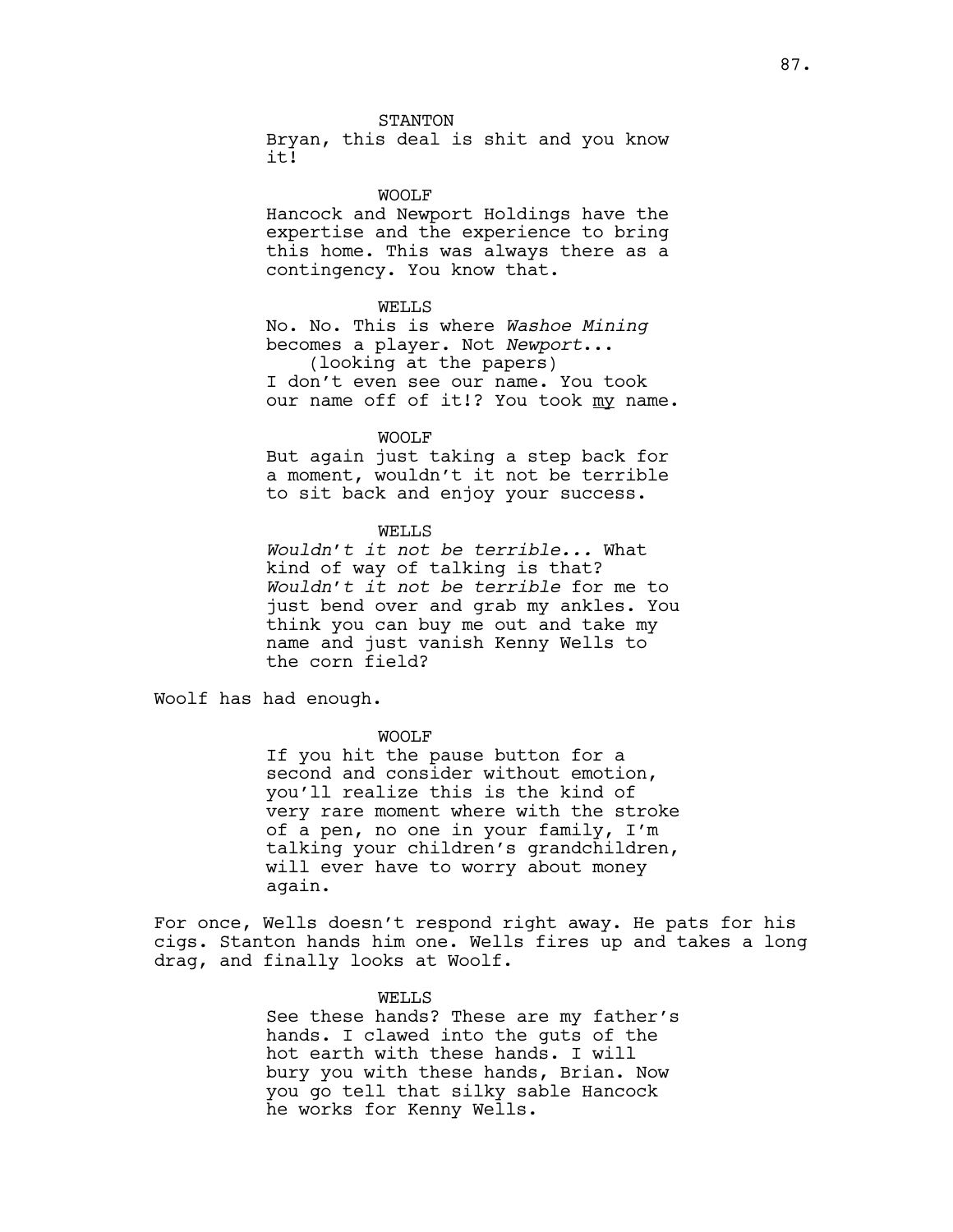### **INT. BROWN, THOMAS - CONFERENCE ROOM - CONTINUOUS**

The air has been sucked out of the room.

HANCOCK You know, I almost respect this guy.

Hancock is already reaching for the phone.

CUT TO:

#### **EXT. WASHOE SITE - DAWN**

Tranquil, beautiful. Only the chickens are awake...

### **INT. WASHOE SITE - MAIN TENT - CONTINUOUS**

Acosta at a desk, working with a slide rule planning something cool. As the SOUND of military jeeps shatter the calm.

### **EXT. WASHOE SITE - MORNING**

Military jeeps filled with armed SOLDIERS roaring down a freshly cut road toward the site. A soldier steps from a vehicle and begins a slow trek toward Acosta.

CUT TO:

### **EXT. WASHOE HEADQUARTERS - RENO - DAY**

Wells's Caddy swings into a prime spot. It's all fixed up now. Fresh paint. He takes a moment to appreciate this turn of events. And WE GO...

### **INT. WASHOE HEADQUARTERS - DAY**

The chaos of a recent move-in, phones on the floor, lots of busy employees. Wells is met almost immediately by Bobby Burns and a few others.

> BURNS Where the hell have you been?! Mike's on the phone --

Wells sees the panic in everybody's eyes. Not good.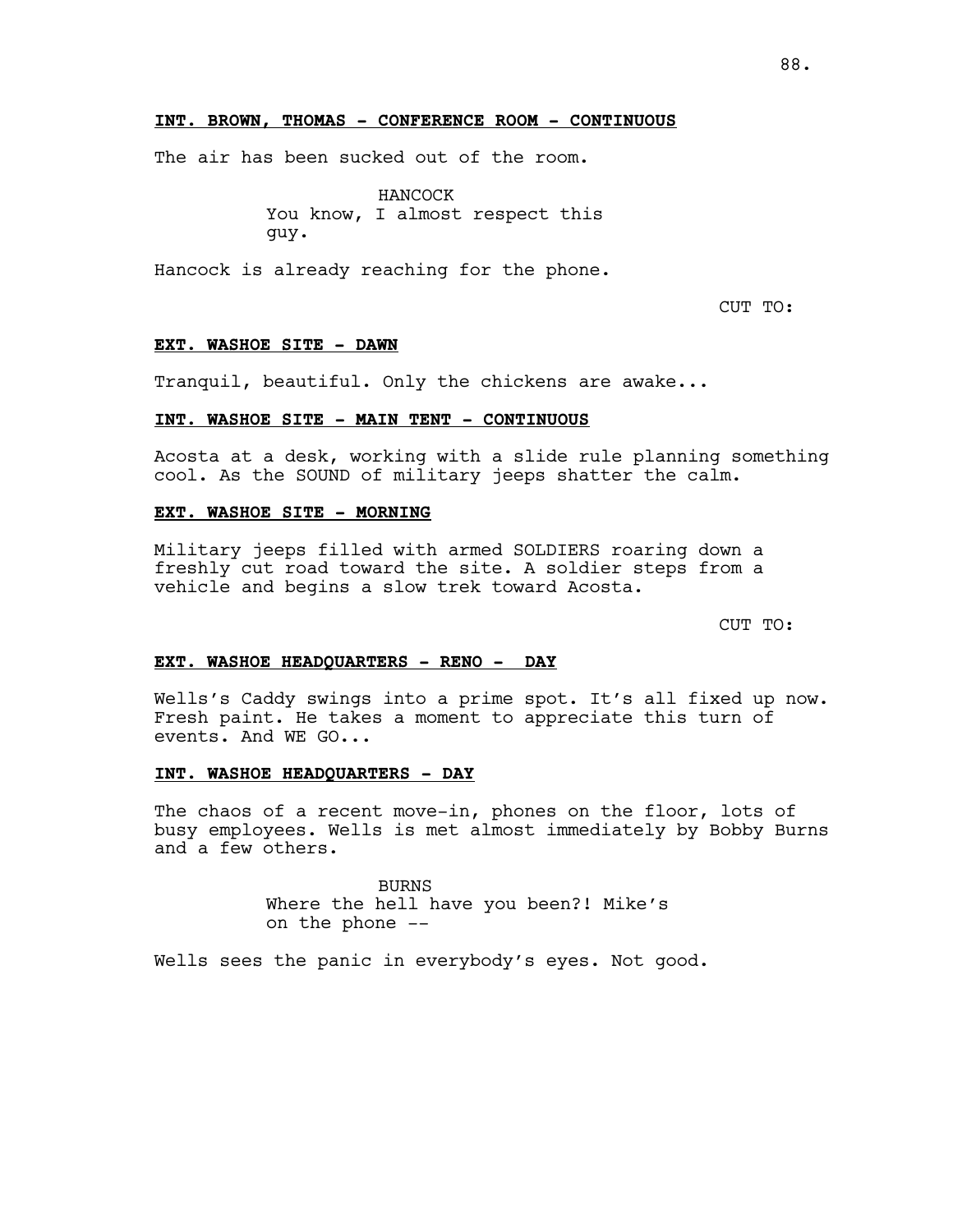He sweeps into his office, which looks out on Reno. There's a full bar, the elk head -- a kind of "*You can take the man out of the Greenhorns, but you won't get the Greenhorns out of the man"* declaration.

### **EXT. KENSANA SITE - SAME TIME**

ARMED INDONESIAN SOLDIERS herd WASHOE WORKERS out the gate like frightened cattle, forcing them into the backs of trucks.

Acosta is caught up in a wave of workers as they're pushed out of the gate. Acosta speaks on a bulky satellite phone.

> ACOSTA They're locking us out!

### **INT. WASHOE HEADQUARTERS - WELLS'S OFFICE - DAY**

Wells stands at his desk, smoking.

WELLS What? What are you talking about?

ACOSTA They're taking over the mine. The military's here, the Minister revoked our exploration permits.

A terrifying realization begins to dawn on Wells.

ACOSTA (CONT'D) What happened at your meeting with Hancock? (yelling) What happened at the meeting!?

WELL<sub>S</sub> They were trying to push us out, Mike.

ACOSTA Push us out? What do you mean?

WELLS They even took our name, Mike. Right off everything.

ACOSTA You bloody moron.

WELLS They can't revoke the permit! They can't just steal it away from us!

Acosta is livid, screaming as he's herded onto a truck.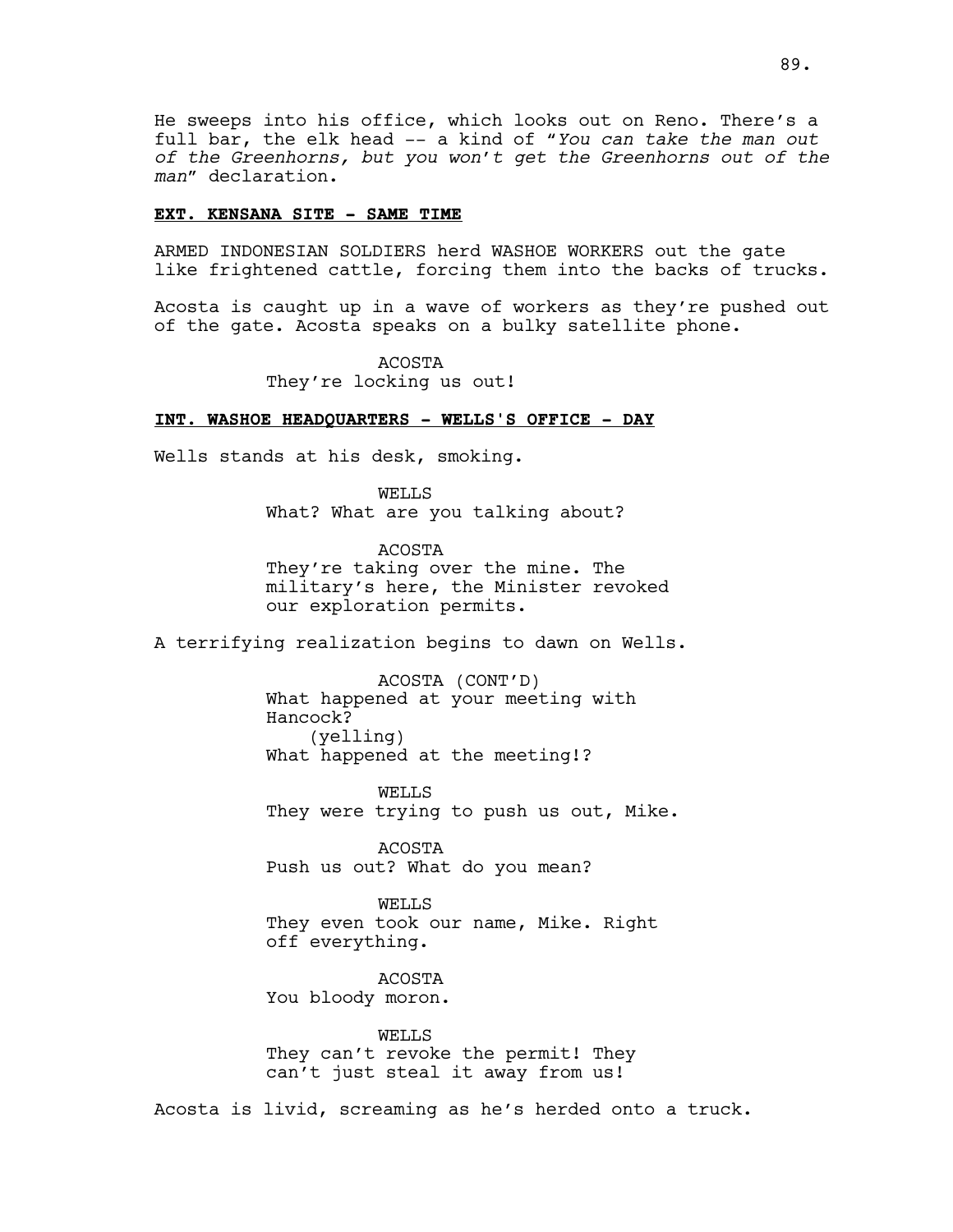ACOSTA

I told you from the beginning: Suharto can do whatever he wants!

Wells paces, he knows this could be the end.

WELLS Oh, God... Oh, my God.

Acosta sees a SOLDIER knock one of the WORKERS to the ground with his rifle. Fury in Acosta's face as he rushes over, shoves the soldier out of the way.

> ACOSTA Do not touch my men.

The Soldier levels his rifle at Acosta. Acosta stares back. Defiant. Acosta helps the worker to his feet.

> ACOSTA (CONT'D) (Dayak, subtitles) Get to the trucks. Go...

WELLS Mike - what's going on?... (silence from the receiver) Mike? Mike?!

Acosta backs away from the Soldier, turns and walks slowly back to the phone... He picks it up. Finally --

> ACOSTA We lost the site. You knew who you were dealing with. They're killers -- Hancock first among them.

Wells seems to physically crumble -- he buries his face in his hands. Completely at a loss.

> WELLS I'm sorry, Mike. I'm sorry.

### **INT. DIMLY LIT ROOM - NIGHT**

Wells looks up at Jennings -- it's not easy telling someone what a fuck-up you are. He's embarrassed, the pain of the moment, the booze, the miles, all fresh on his face.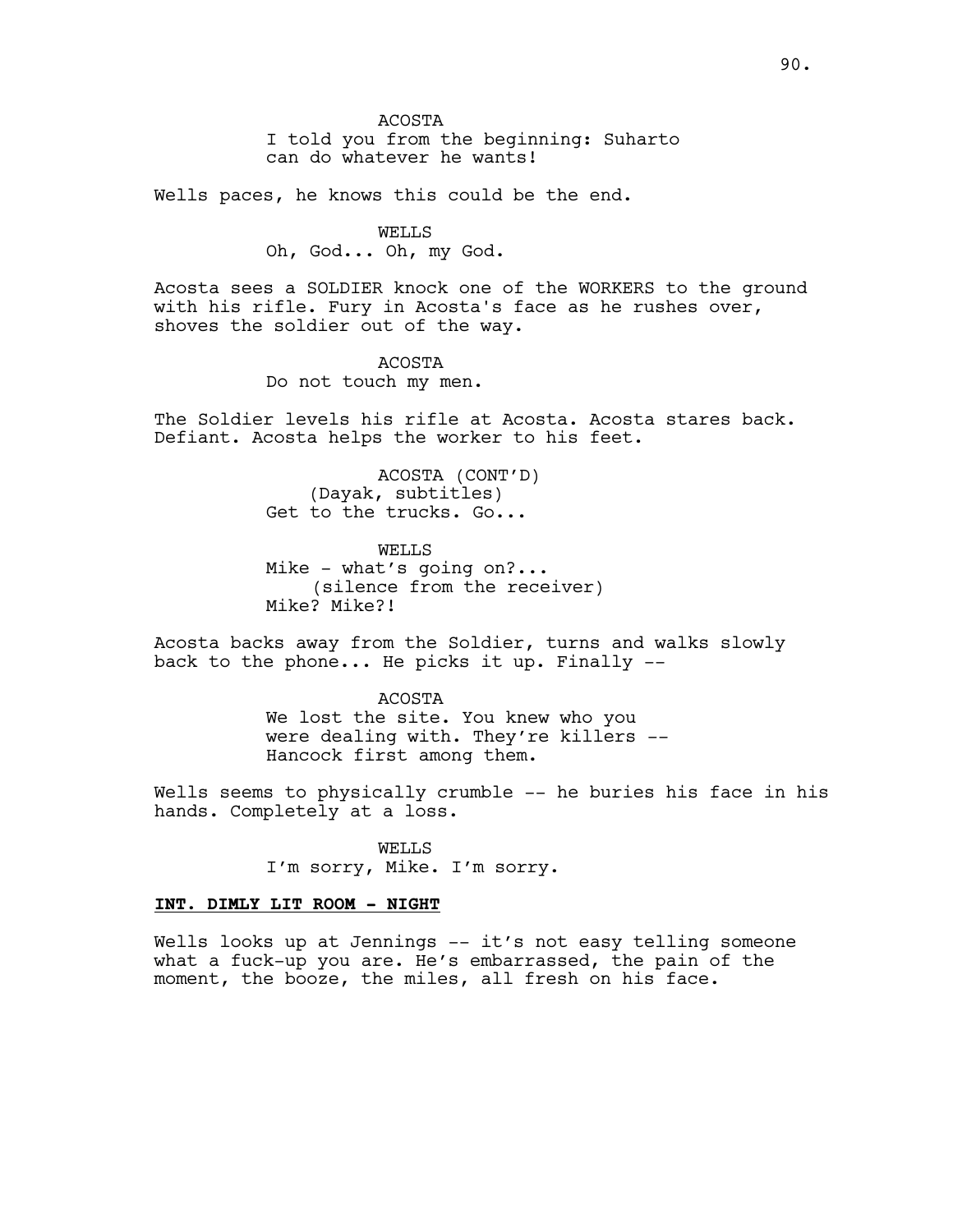WELLS It turned out that, in addition to long-standing ties to Suharto, Newport Holdings has on its Board an ex-President of the United States, who was actually IN one of Suharto's weddings -- a *groomsman*. (MORE)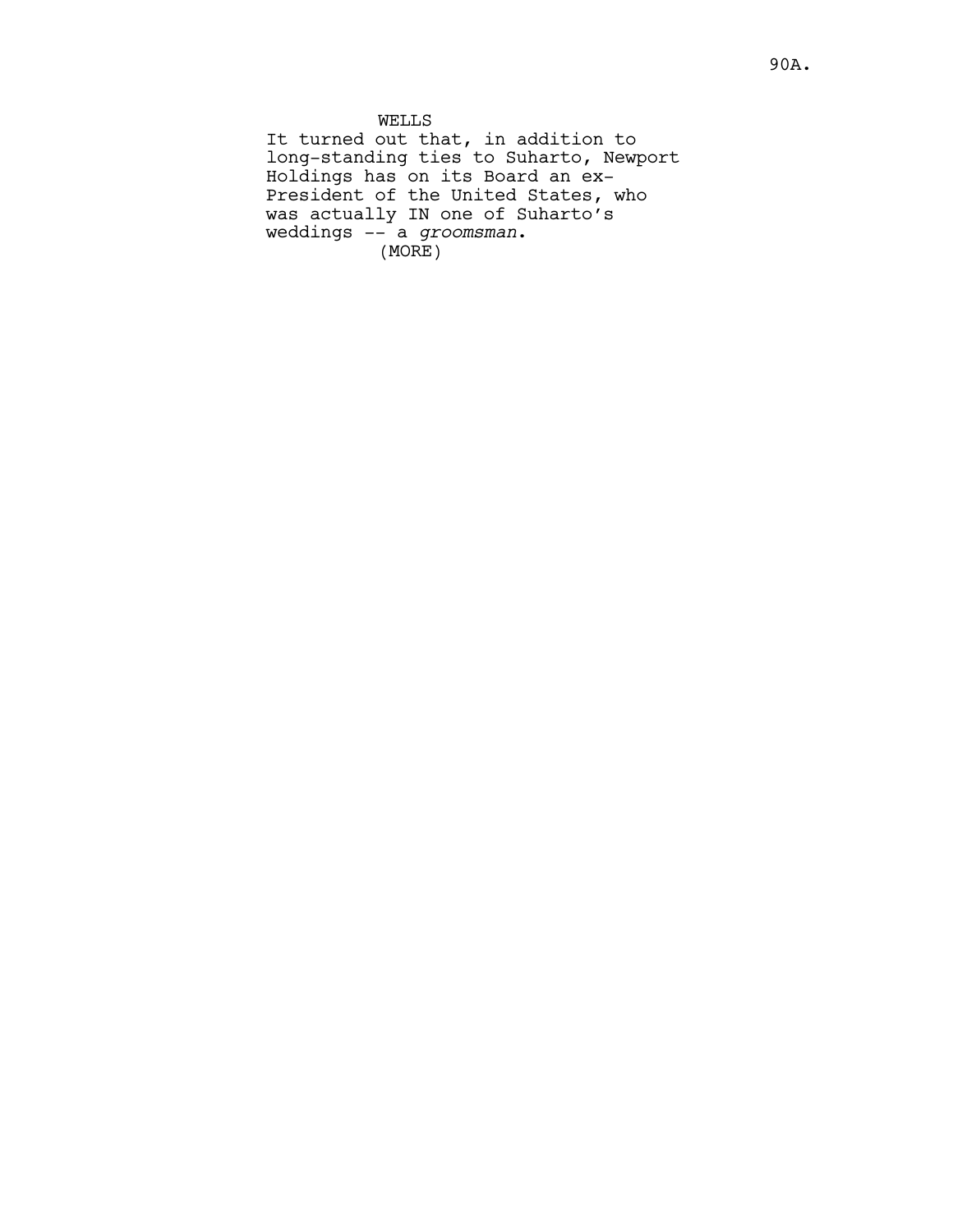WELLS (CONT'D) So the whole time they were looking me in the eye offering to make my grandkids rich, they had a backup plan, which was to steal it all away.

JENNINGS And Acosta had ordered you to sell.

WELLS

Yes... no... he didn't *order* me. We were winging it, the negotiating I mean, it was sort of agreed upon, the direction, without really talking about it, you know what I mean?

JENNINGS Did he tell you to take the deal? Yes or no?

WELLS (reluctant) ...Yes.

JENNINGS But you didn't.

#### WELLS

No.

Jennings glances at the more junior men. This is significant.

JENNINGS

Why not?

Wells is now truly embarrassed. Finally, he gets it out.

WELLS

Because Kensana would become a Newport mine and Mark Hancock's Midas touch continues. Kenny Wells? A footnote - the lucky bastard who fell down drunk and woke up in a pile of money.

Jennings takes a moment. Walks over to Levine. Confers for a second. See them looking across the space at Wells. There's disagreement. Jennings comes back.

> JENNINGS That was a pretty foolish business decision, wasn't it?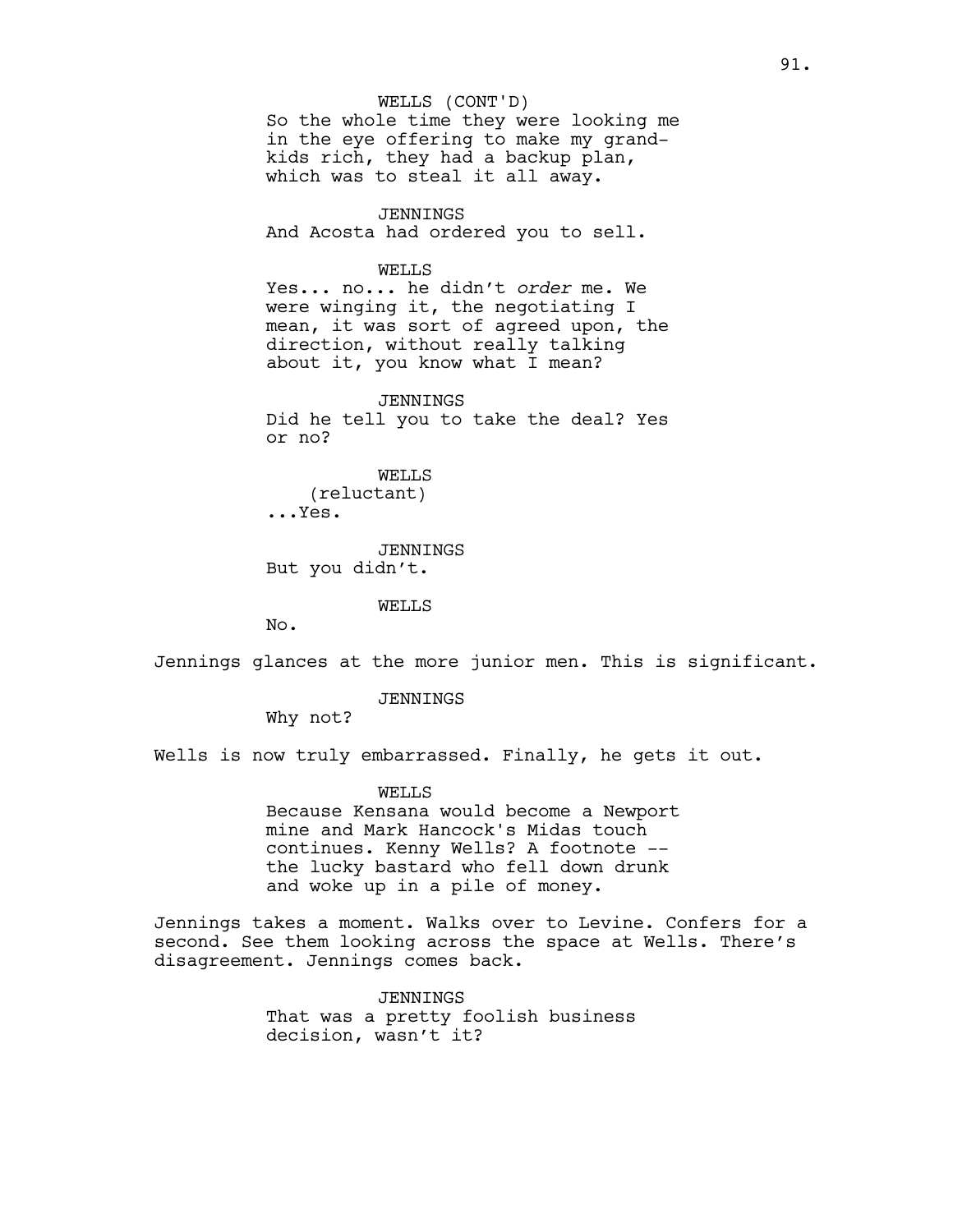WELLS It was my dream. I dreamed it. And if you sell your dream, then what do you have left?

### **EXT. KAY'S HOUSE - DAY**

Wells pulls up. Sees his stuff in boxes and garbage bags on her front lawn. He gets out. Then realizes Kay is sitting on the stoop smoking a cigarette.

> KAY I'm just sitting here. Obviously this is an emotional thing, but I'm not going to let it get that way.

WELLS What're you doing?

KAY

What am I doing? Really? Okay. To make this easier I'm sitting here making a mental list. Of all the shit you never did. A Shit Kenny Never Did List.

WELLS

 $Kay$   $--$ 

KAY

For instance... my "yard" -- it's pebbles and weeds. The "grass." The "sprinklers." That's next weekend. The big hole in the back yard -- I mean, the "pool." Remember that? Because all I see is *crabgrass*. And you. I see you, Wells.

She starts to cry. And is mad at herself for it.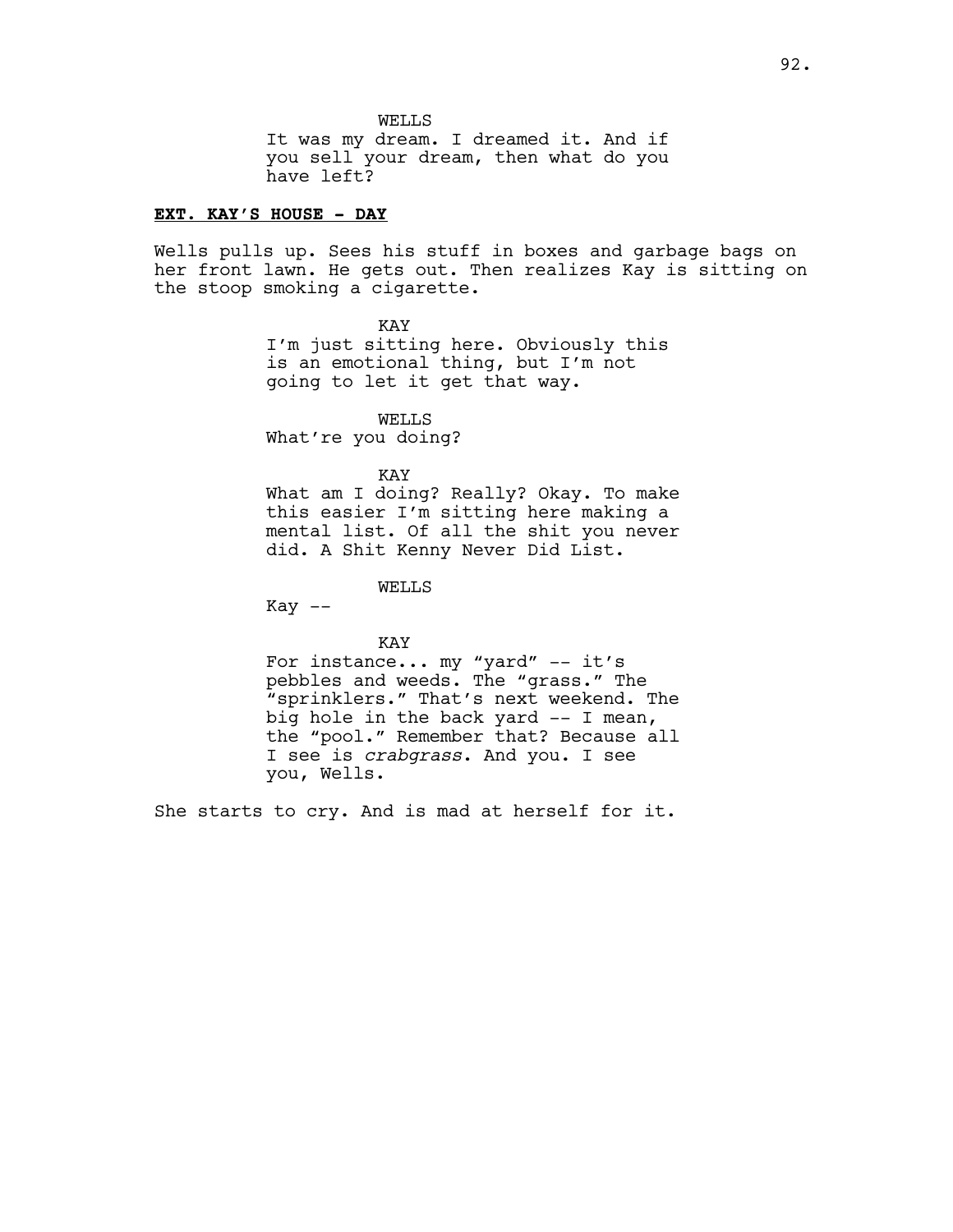And now she's on her walk staring at the grass growing between the cracks and through her tears she starts ripping at it and throwing it at him.

> KAY (CONT'D) You see all this? See how hard it is? It's not hard. Look at me. Look. So I'm just going to stay here with my...

### WELLS

 $Kay$   $--!$ 

She starts kicking his stuff. Kicking it at him.

KAY Take your stupid crap... Take it... and leave my stupid crapgrass --

And then she stops, realizing the thing she didn't want to happen --getting massively upset -- has happened.

> KAY (CONT'D) Wherever you're going, whatever you're becoming, I don't want to go with you or become that.

WELLS Kay... Kay, I'm sorry.

KAY You're always saying that where I'm concerned. Go say you're sorry somewhere else for a while.

She goes inside and slams the front door behind, leaving him outside with all his stuff. Which he now starts collecting.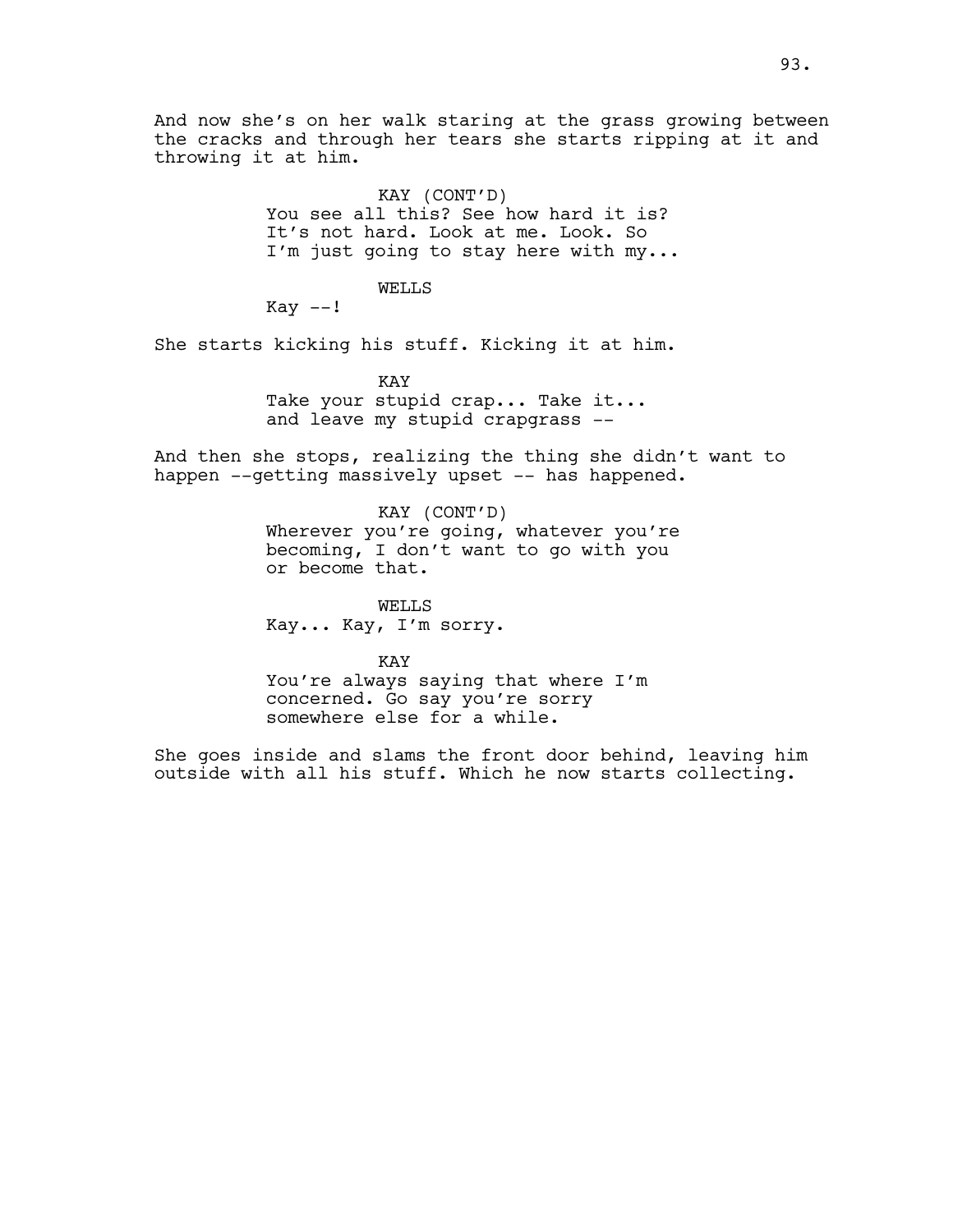He throws it in the trunk of the car as HART HUBBARD, neighbor, comes around the side of his house.

> HART HUBBARD Is this a bad time?

WELLS Go fuck yourself, Hart.

Wells gets in and without a look back drives away.

### **EXT. THE THREE GREENHORNS BAR - DAY/NIGHT**

Wells pulls into the bar parking lot. The new leather interior mocking him. Flicks ashes haphazardly at the console ashtray and we see he's already got a bunch of burn holes.

> CNBC REPORTER (O.S.) ...Major news on Wall Street. Washoe stock was off nearly fifty points at the opening bell this morning...

The caddy parked outside in daytime. Then it's night time.

### **INT. THE THREE GREENHORNS BAR - NIGHT**

Wells sits alone, unsteadily, at the bar. He watches the CNBC MARKET REPORT. Roy watches Wells with concern as he pours the last shot from a bottle of Seagrams.

> CNBC REPORTER (ON TV) ...On news of the Suharto government's revocation of Washoe's exploration rights... There is talk of a deal in place for Mark Hancock of Newport Holdings to take over Washoe's stake. President and CEO Kenny Wells has not commented publicly on the news.

Roy picks up the remote, about to flip...

WELLS I'll comment. *They stole it. They goddamn stole it*. (drinks) I'm gonna need another.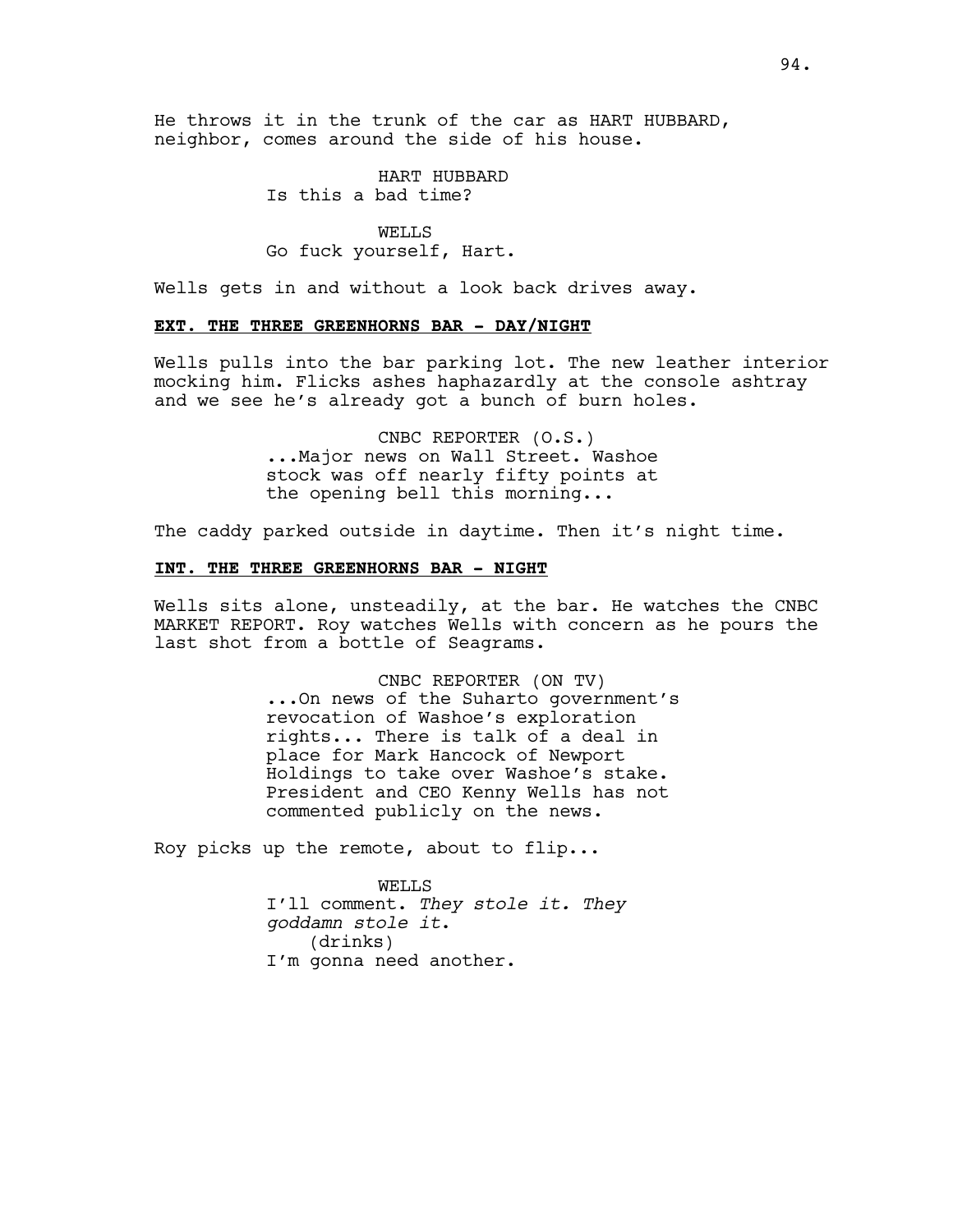ROY You're gonna need to go home, Kenny.

WELLS Yeah okay, Roy. A roadie then--

ROY How 'bout a cab.

Wells just looks at Roy. By the look on his face, this could go bad. But a smile comes to Wells's face as he slides off the stool, wobbles onto his feet. It's not a friendly smile.

> WELLS Piece of advice, Roy, and you should take my word on this. You ain't the only game in town.

ROY Go home, Kenny.

And as he sways for the door, Roy watching him sadly, WE...

STANTON (O.S.) I'm telling anyone who'll listen, we have legal remedies. There will be a settlement...

### **EXT. WASHOE HEADQUARTERS - DAY**

The late afternoon sun sets the gold WASHOE sign aglow. As a tired Mike Acosta gets out of a taxi. And takes in Reno in all its desolate glory.

> STANTON (O.S.) ...None of which I really believe by the way...

### **INT. WASHOE HEADQUARTERS - DAY**

Burns and Connie listen to Stanton.

STANTON I stemmed the bleeding for now, but the bottom's gonna fall out.

Scottie Nevins goes looks out the window.

NEVINS Kenny was at the Greenhorn all nightrough. Roy bounced him. And I swung by the house. Kay tossed him out.

Acosta enters.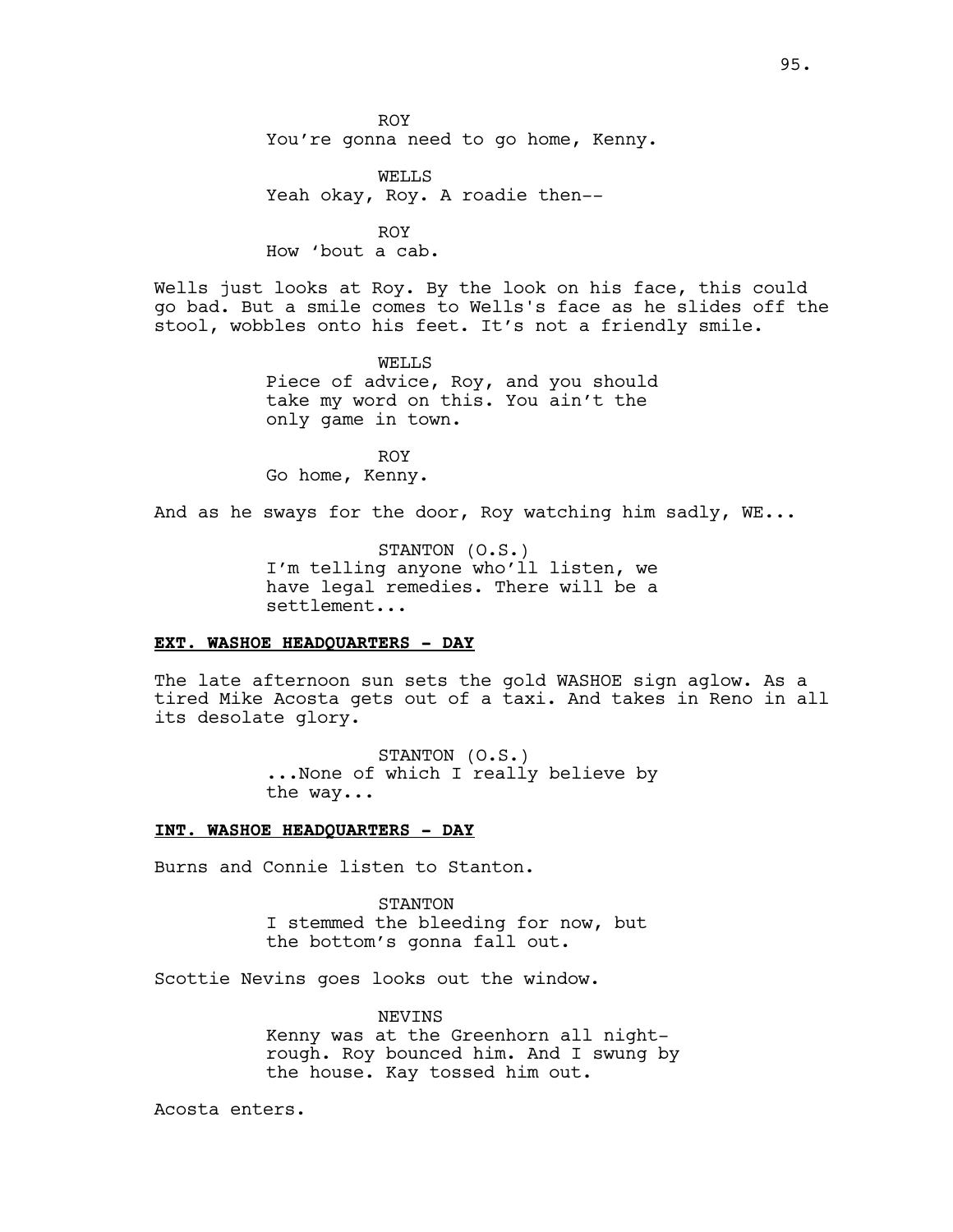ACOSTA Look at this. It's like a clown car. Trying to work the pedals with your clown feet. (beat) Where is he?

### **INT. KAY'S HOUSE - NIGHT**

Kay is asleep in her bed. She's awakened by the RINGING PHONE.

INTERCUT:

WELLS AT A PAY PHONE --

KAY'S ANSWERING MACHINE (O.S.) *This is us, we can't get to the phone right now. You know what to do.* 

BEEP. ON KAY -- silence on the line. Then -- CLICK.

WELLS -- he hangs up. He has to steady himself as he fishes out more coins. He dials.

ON KAY -- the phone rings again. This time she turns on the bedside lamp, sitting up listening.

> WELLS (ON ANSWERING MACHINE) Kay, it's me. Are you there? If you're there will you pick up?

Hearing his voice hurts, but she's not picking up.

WELLS is barely able to hold his head up, slogging through his words. Cue the pity-party string section --

> WELLS (CONT'D) Okay... guess you're not home, then. I was just calling to... I just wanted to hear your voice. I screwed up, Kay... I thought I could stake a claim, and build something, something real, that's all I wanted... with you... with Washoe... (beat, sincere) You were right. You were right.

The line goes silent. Kay looks stricken, but she fights the urge to pick up. Wells leans his forehead against the phone - drifts off for a second. He comes-to with a start.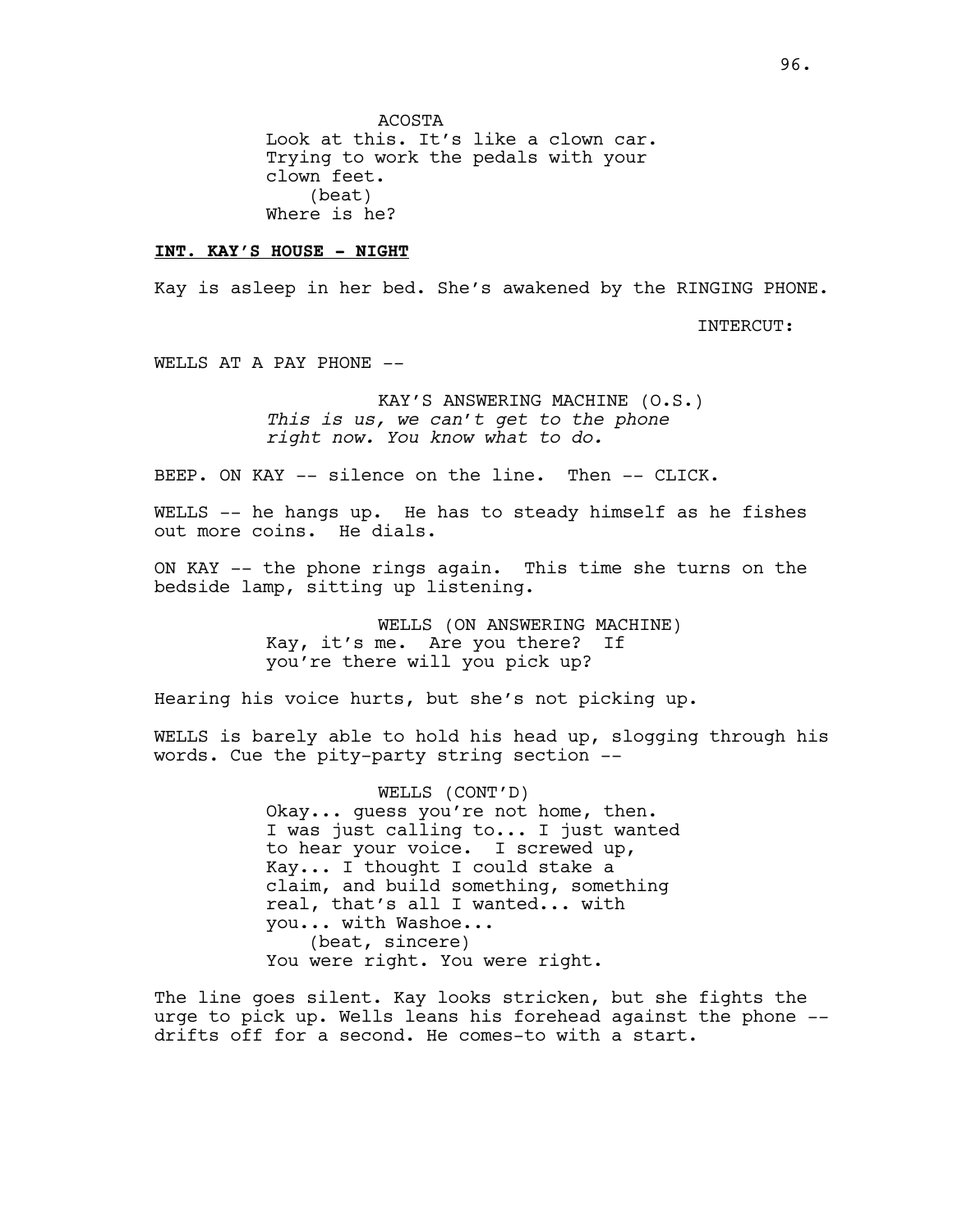WELLS (CONT'D) Kay? It's me... I'm gonna stop now. I'm not calling anymore --

She quickly picks up just as Wells hangs up --

KAY

Hello?

Too late. Wells staggers a few paces and tries to light a cigarette, but he's too fucked up to pull it off. He throws it away, turns back to the phone, searches around for change. He's out of change.

### **EXT. PAY PHONE AREA - MORNING**

Wells passed out under the phone, receiver dangling. The caddy parked at an odd angle, half over a curb. Door open. DINGING. Then a boot pauses above him. Kicks him. Kicks him harder.

WELLS'S POV, staring up into a BACKLIT FIGURE. Another kick, a voice from far away, the voice of God --

ACOSTA

Get up. Get up.

A stunned look, the sun in his eyes, the sickness of booze.

ACOSTA (CONT'D) You don't get to make the mistake AND feel sorry for yourself. It's one or the other, mate.

WELLS

Would've been confused about who's kicking me when I'm down, then I heard the *condescension*...

ACOSTA You haven't heard anything yet.

He starts to kick him again, but Wells pulls Acosta's legs out from under him. And it's on: a release of drunken pent-up fury and failure, sloppy and real. They flail, tackle, expending the agony of mutual failure, until they're both wiped out, sprawled on their backs.

> ACOSTA (CONT'D) I propose a draw.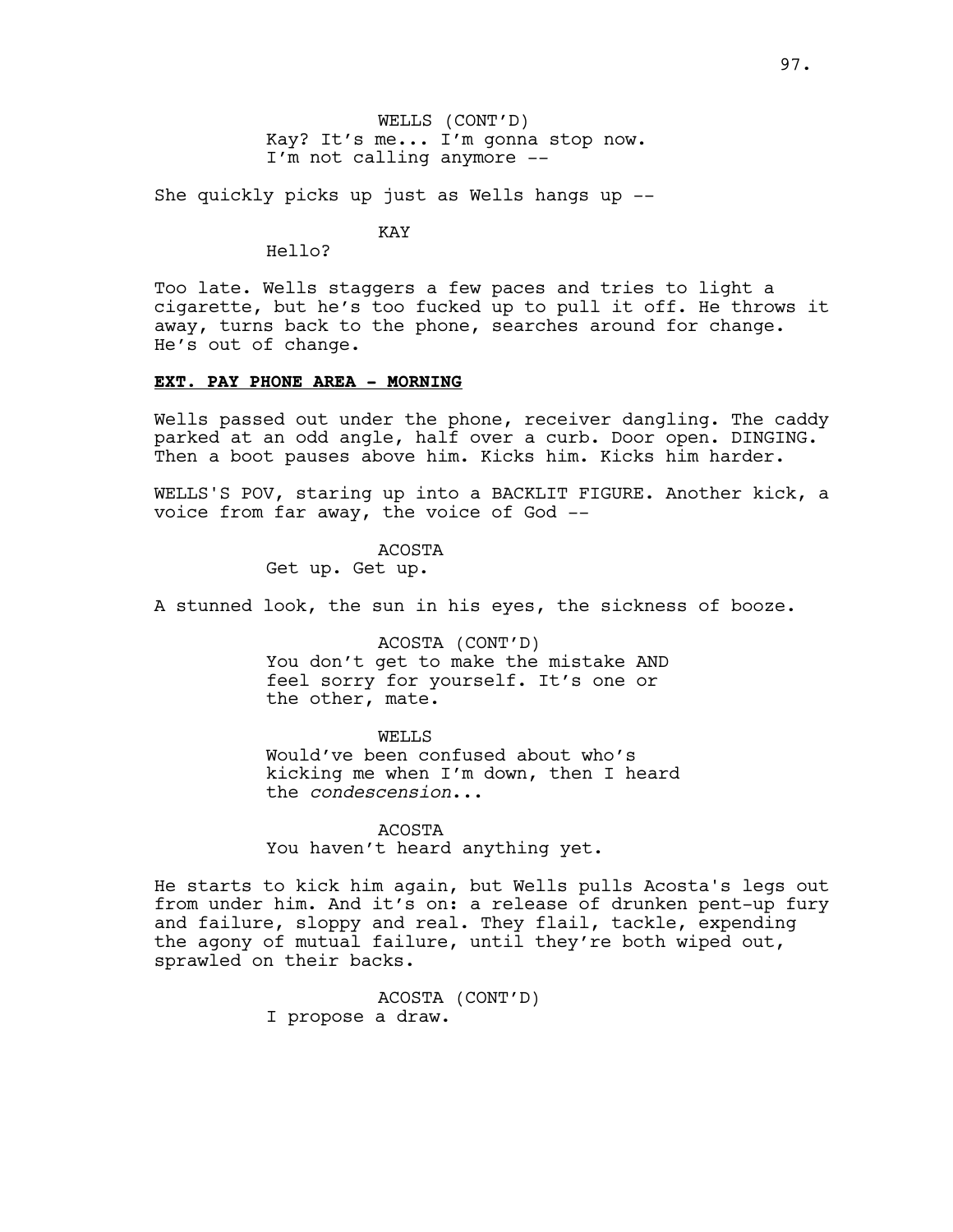### **INT. MOTEL BATHROOM - LATER**

A JET OF COLD WATER ON WELLS.

### **INT. MOTEL BATHROOM - LATER**

The shower is still running.

ACOSTA (O.S.) How are you doing in there?

No answer. Acosta pulls back the curtain to find Wells sitting on the shower floor, seemingly out cold.

ANOTHER ANGLE

Acosta holds out a Styrofoam coffee. Which he probably spiked with Seagrams. MotherfuckingTheresa.

> ACOSTA (CONT'D) Here, get this down.

### **INT. MOTEL - ROOM - LATER**

Acosta in the open doorway. Maybe a highway out there somewhere. A gloomy day. Wells sits on the edge of a bed in half light, the worse for wear.

> WELLS I think Kay's done with me.

> > ACOSTA

Smart woman.

WELLS (beat) Mike, I'm sorry.

ACOSTA

You know what people say? That you're a drunk. Out of your league.

#### WELLS

Yeah? Well fuck them. I need a big lecture from *Mr. Golden Boy* in his golden glow. How hard and messed up everything is. Tell me that from your perch at the bar of the Jakarta Palace after you've used that instinct of yours to find some other big strike with some other people.

Acosta stares at him a moment.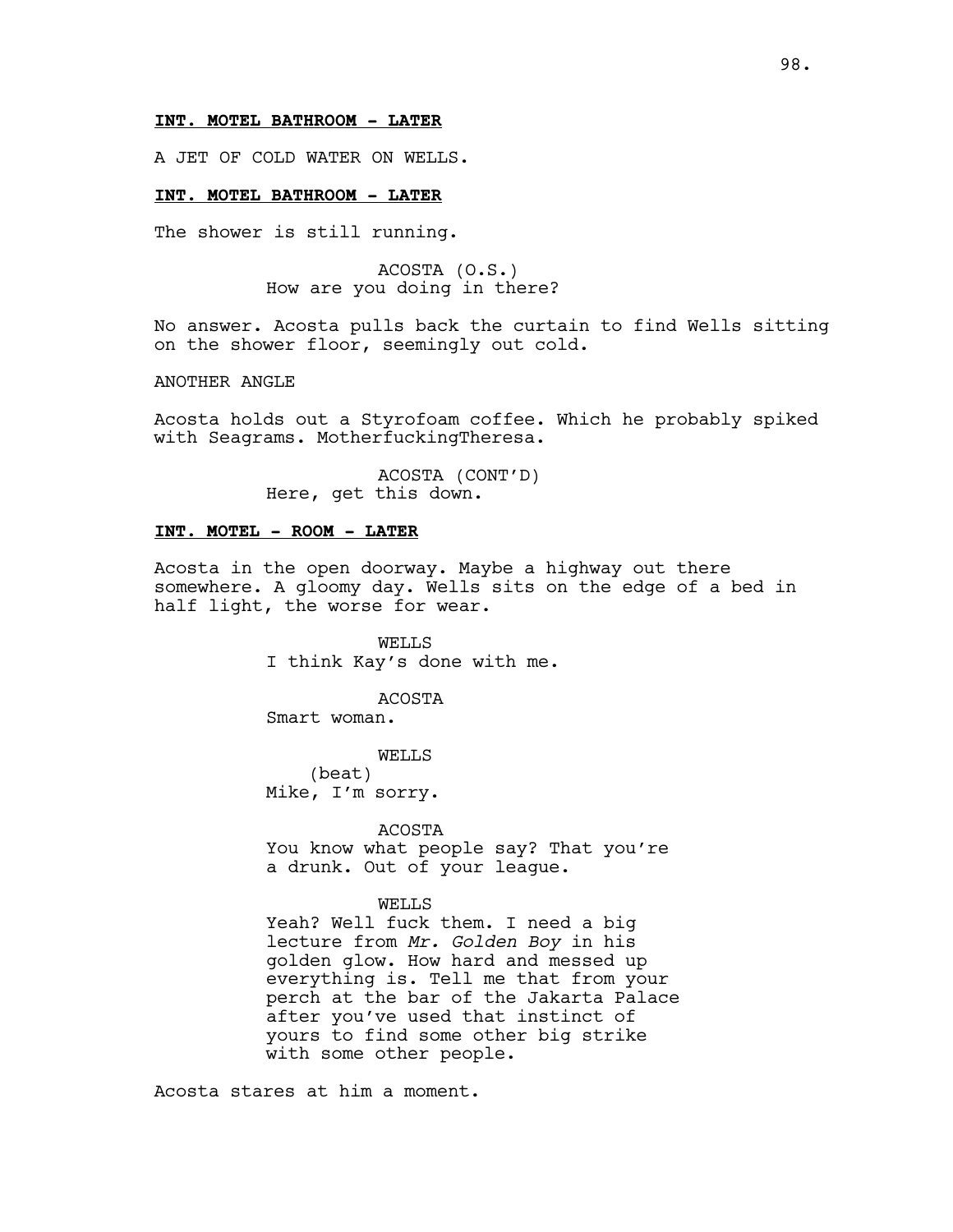ACOSTA That's what you think?

WELLS That's what I know. That's what everybody knows. You're *MikeFuckingAcosta*.

ACOSTA I've never lacked for confidence...

Wells in agreement on that one. But Acosta seems to be deciding whether to tell him something.

> ACOSTA (CONT'D) Okay. So we're in North Sulawesi, monsoon season -- this is 1980 --

> > WELLS

*The copper strike* --

#### ACOSTA

Yeah, the *famous copper strike*. Only we were looking for *bauxite*. On *the way* to where I'm planning to drill, I get us stuck. Five feet of mud. We've found nothing. We've drilled nothing. We're just sitting in the rain, day after day, watching the metal rust.

WELLS

What'd you do?

# ACOSTA

Under the theory that it's better to do something than nothing, I reported this *was* where we were trying to get to. Instead of being lost, we had arrived. *This* was the spot... Nowhere became somewhere --

WELLS The place you got stuck?

ACOSTA Yeah. The place I got stuck.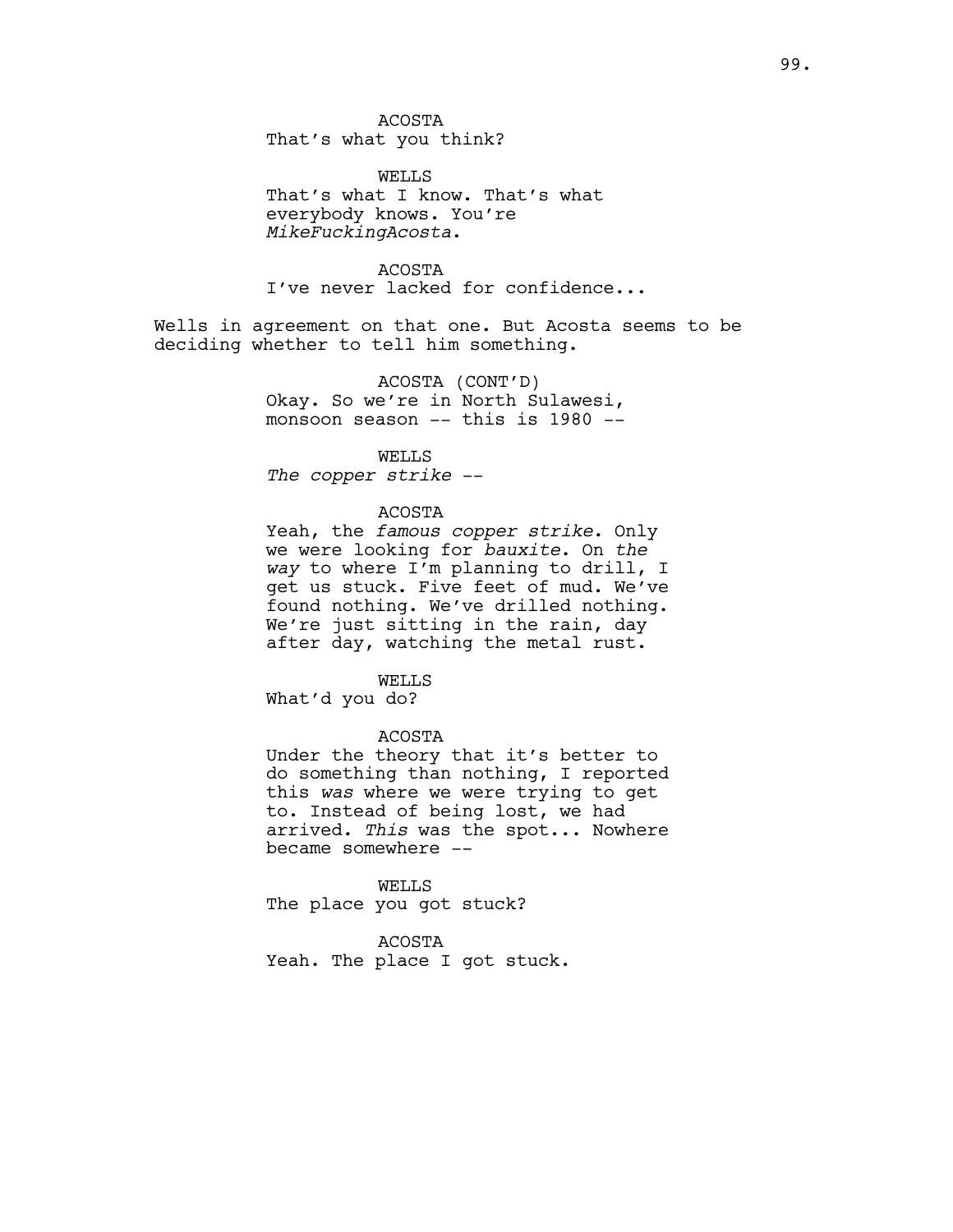Wells looks up and slowly everything changes, it has a charm, a purpose, it's *cool*. It's *the* place to hit bottom, part of the legend. He goes up to Acosta. A beat. Then...

> **WELLS** I love that--!

Wells claps him on the back. Looks out at the same Reno he's always looked out at, the same grim futureless rain or dust or whatever's out there and now it looks different, too -- bright and infinite and possible, just like his dream.

> WELLS (CONT'D) You were looking for bauxite and you found copper. I went looking for gold and I found a friend.

ACOSTA That may be the single hokiest thing I've ever heard in my life. (off Wells's hurt expression) Okay, it's true. But you did con me into signing that goddamn napkin.

It's the moment of truth for Kenny Wells.

WELLS You know what we said when we started this thing... So... you got a plan?

ACOSTA

Don't you?

But ACOSTA has the beginnings of a slow smile. THE ROAR OF A JET PLANE -- Wells turns and looks out the door -- and the VIEW THROUGH A MOTEL DOORWAY is A RUNWAY IN JAKARTA as an AIR INDONESIA JET drops out of the sky...

> WELLS (V.O.) Turns out, Suharto had a son, his youngest, Darmadi - *Danny* -- bit of a screw-up, a real problem for the old man. So I guess you could say, we all understood each other.

# **EXT. CILIWUNG RIVER - DANNY SUHARTO ESTATE - DAY**

Wells and Acosta are ferried down an urban river in a swanky taxi boat. They arrive at a colonial boathouse and disembark.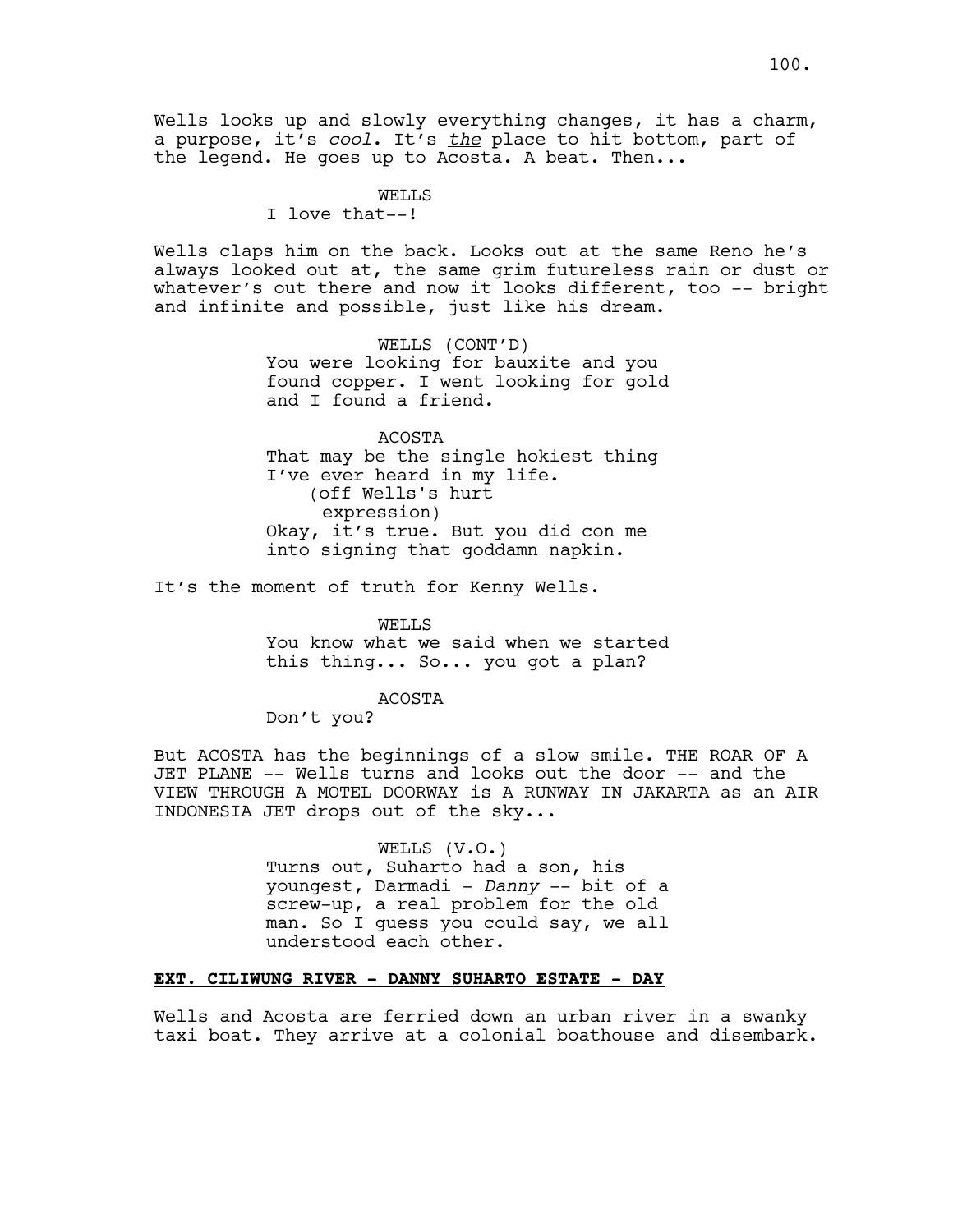WELLS (V.O.) Suharto had been trying to get Danny set up for years, but everything Danny touched turned to shit. I figured if we could bring Danny on board as a partner, maybe he could get daddy to change his mind and swing things back our way. It was a Hail Mary from our own one yard line, but it was all I had... It also didn't hurt that Danny had been regularly ignored by a certain ex-president of the United States who was a groomsman at his father's third wedding and also happened to sit on the board of Newport Holdings.

They are led into a pool area where DARMADI "DANNY" SUHARTO plays "chicken" in the pool with a GIRL on his shoulders.

> WELLS (O.S.) So, this guy walks into a Cadillac dealership, okay?...

### **EXT. ESTATE - DAY**

A massive estate. Wells and Acosta sit in the pool pavilion with Danny, now in a lush bathrobe. Danny looks every bit the royal child with skin that glows. He listens as Wells, in full form, nails the joke...

> WELL<sub>S</sub> ...Salesman says, "Excuse me sir, are you thinking about buying a Cadillac?" And the guy says, "No, I'm definitely buyin' a Cadillac. I'm thinking about pussy!"

Wells laughs. Danny looks at Acosta and then back at Wells who's still laughing. Acosta drops his head as WE WAIT...

Danny stares at Wells. A long beat. Then...

DANNY Cadillac is pussy magnet.

Danny smiles, then laughs. They all start to laugh. Acosta can't believe it.

> WELLS You like Cadillacs?

DANNY '62 Eldorado. Finest car ever made.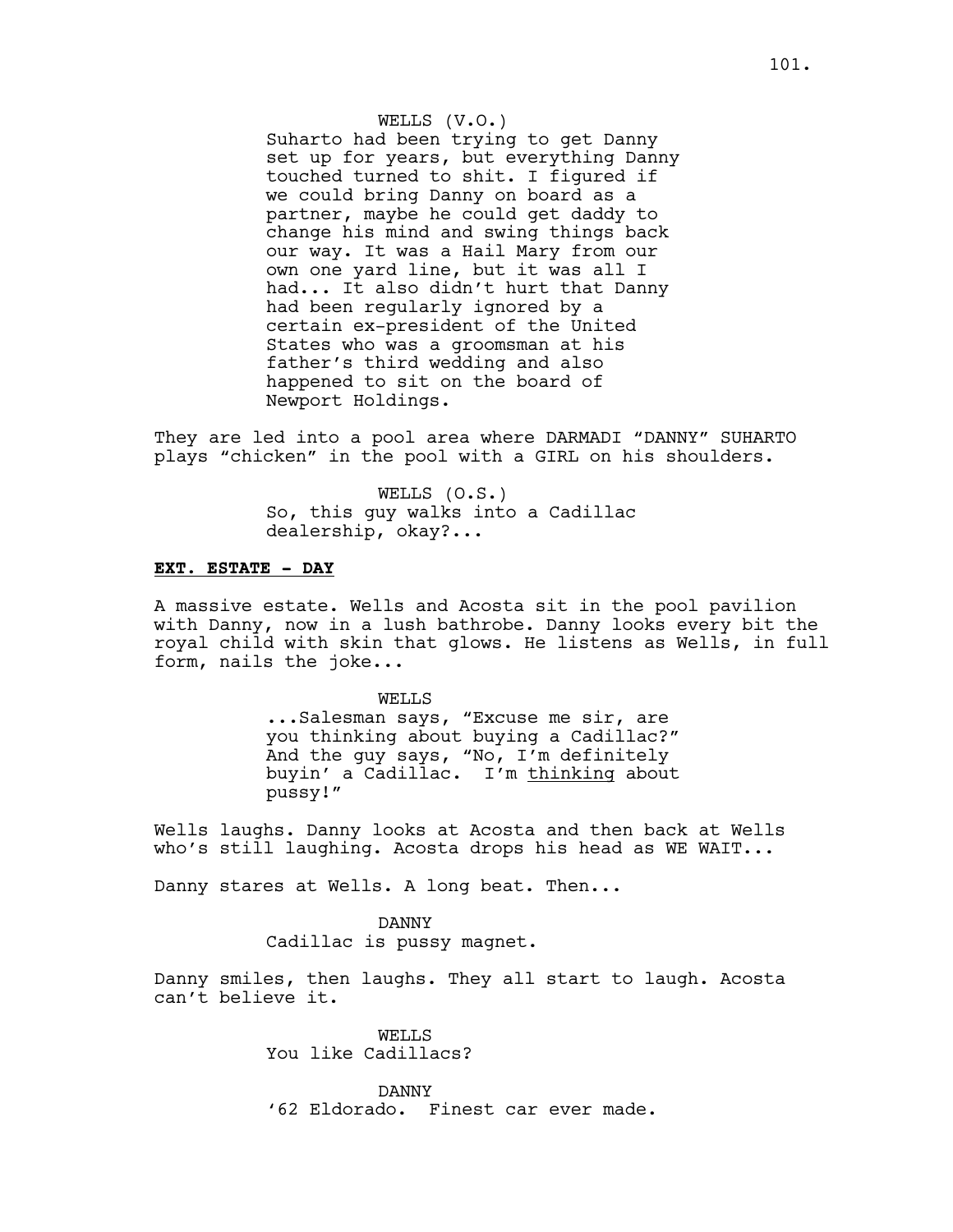### **INT. DANNY'S '62 ELDORADO - DAY**

The Pixies' "Where is my mind?" plays. Danny driving through downtown Jakarta. Wells in the front seat, Acosta in back. Danny on a driving pillow which raises him up in the seat.

> DANNY (yelling over music) I love Pixies! I lived in Boston. My sister went to Pine Manor. Dated --

Points at Acosta in the backseat.

ACOSTA Your sister's crazy.

DANNY My sister is so crazy. Is it too early for a drink?

He nods at the glove box. Wells finds a bottle of BLACK LABEL.

DANNY (CONT'D) Red label is for peasants --

WELLS That's what I always say --

### **INT. BAMBOO BAR - NIGHT**

Danny, Wells, Acosta in a bar that hasn't changed since the Dutch were running things. Everyone knows Danny.

> DANNY Gerald Ford, tall man. George H.W. Bush, a very tall man. Mark Hancock a tall man. My father a small man. Small in stature. But he loves his family.

WELLS Mine, too. Then he died in the driveway bringing in groceries.

Wells points to where his heart is. Danny raises a glass.

DANNY To father of Wells --

### **EXT. DANNY'S ESTATE - NIGHT**

Voices in the dark, drunken, furtive. Then shapes emerge. Now see Danny. A key tries to find a lock. Drops. Gropes.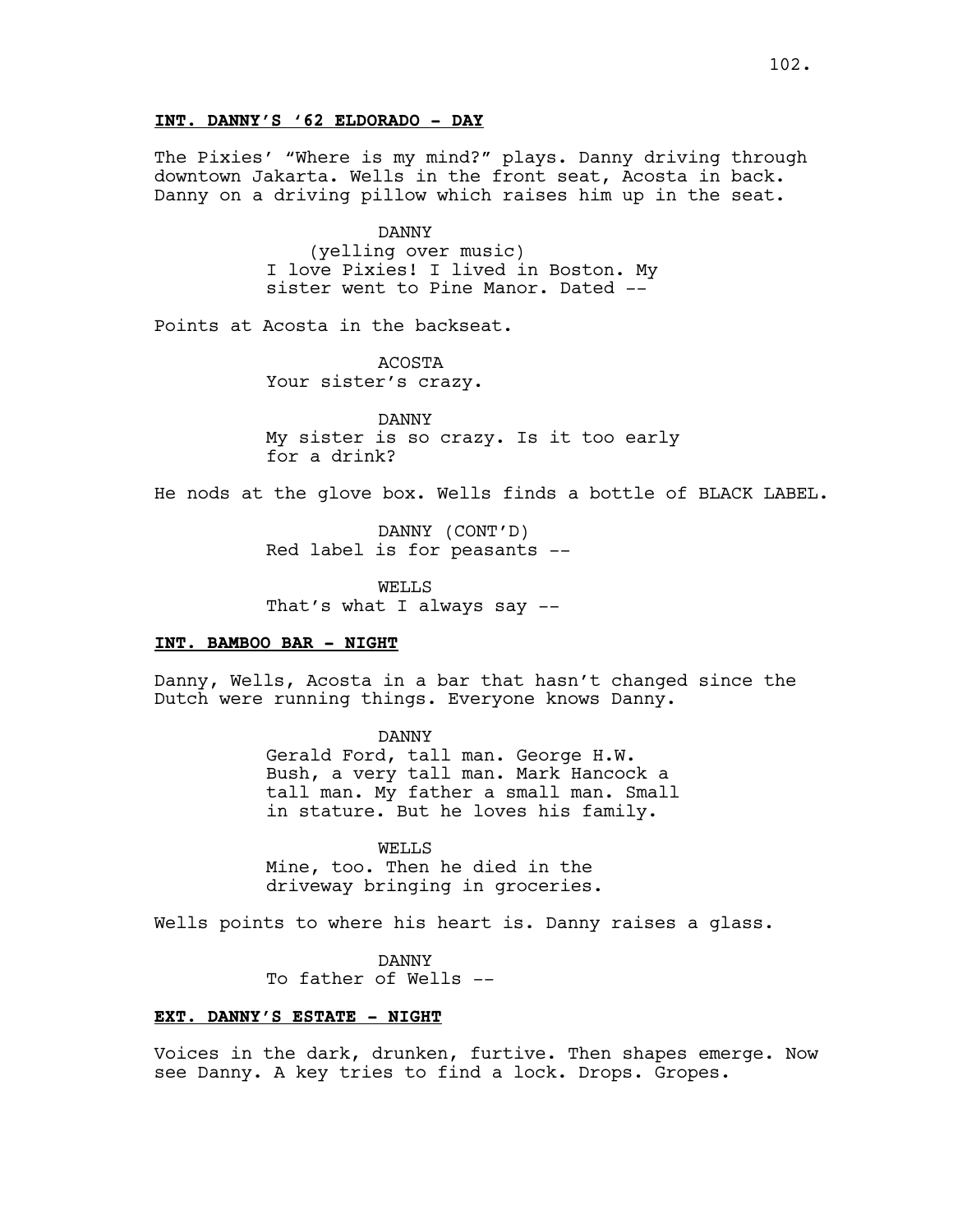DANNY 85-15 split, if you have the balls.

ACOSTA That's robbery --

DANNY That's deal. If you have balls. No balls, no deal.

Now the key slowly fits in the lock. It makes a subtle clicking sound.

> ACOSTA 50-50 and I'd consider it.

Danny shakes his head, no. CAMERA NOW FINDS WELLS... Sweat and true Hail Mary desperation all over his face.

> DANNY Kenny? Do you have balls?

> > ACOSTA

Don't do it. It's not worth it.

Wells looks again through the bars of a cage. He swallows.

WELLS

Open it.

The heavy bars slam shut behind him. Discover his eyes are clenched shut. Slowly they open. Adjusting to the gloom.

WELLS'S POV -- YELLOW EYES, almost lit from within, moving, belonging to SOMETHING VERY LARGE that paces in a circle.

> DANNY (whispered to Acosta) *Only 50 left in world.*

Wells takes another step. A low GROWLING. He FREEZES. Wells looks back at Danny and Acosta. Then takes another step --

As a SUMATRAN TIGER

Moves forward into the moonlight. Crouched, ready to pounce.

DANNY (O.S.) (CONT'D) (reverent) *Sumatran tiger*... *very rare*.

Wells slowly reaches out his hand. Closer. Suddenly --

The TIGER ROARS.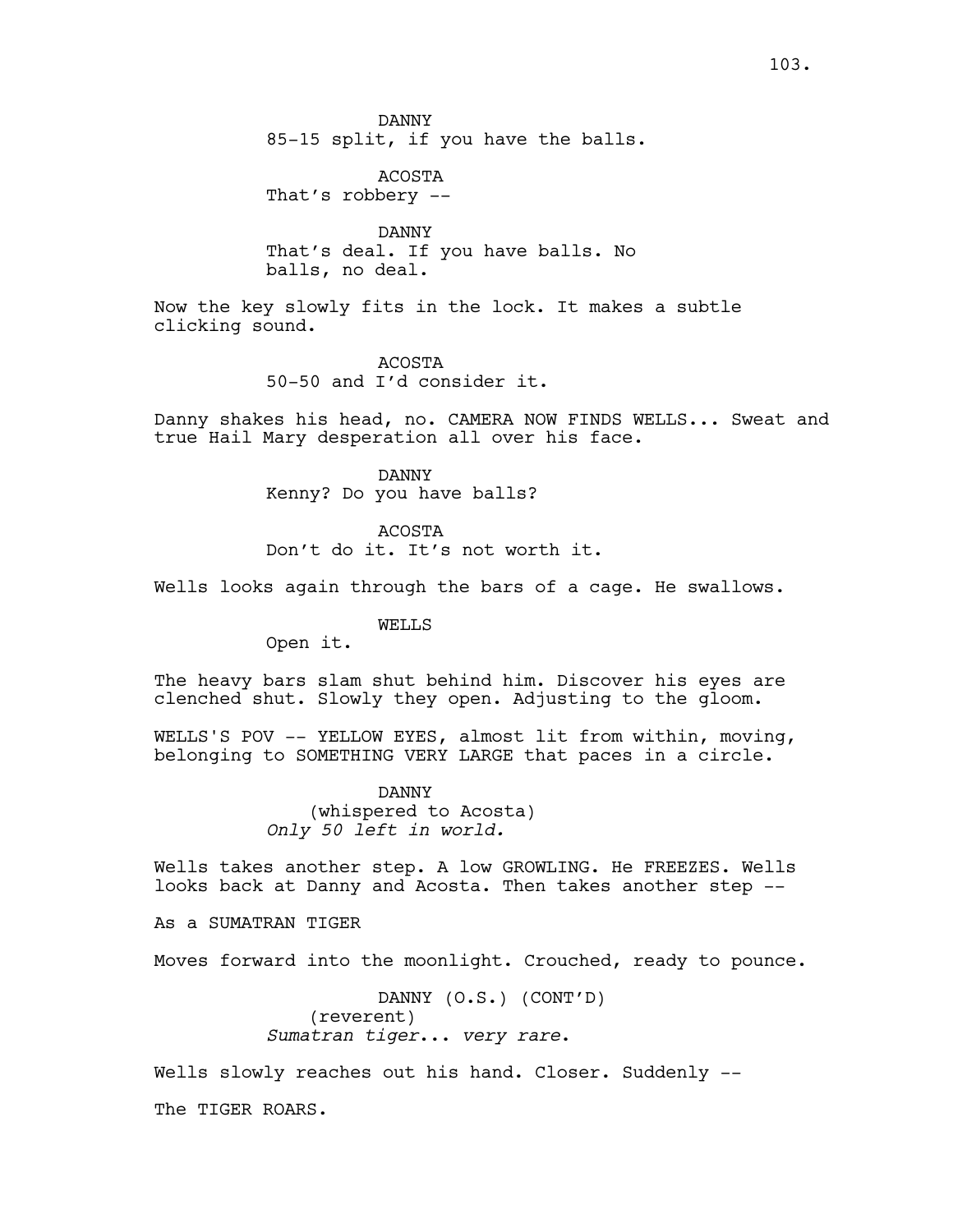ACOSTA

Wells  $--!$ 

Wells reaches out and touches the tiger's head, right between the eyes. The huge cat STILLS. Wells stills. A tableau -- Kenny Wells' hand touching a Sumatran tiger between the eyes.

Wells scratches with his knuckles.

WELL<sub>S</sub> I'm touching a tiger! I'm touching a goddamn tiger!!

CUT TO:

### **INT. BROWN, THOMAS - CORRIDOR - DAY**

Big views over Manhattan on a stormy Monday morning. The office seems dead. Woolf walks down a long hallway.

### **INT. BROWN, THOMAS - OFFICE - CONTINUOUS**

Woolf steps into his office where he finds Dresher waiting.

WOOLF Hollis. What's going on?

DRESHER You haven't heard? Wells cut a deal.

WOOLF

A deal? What are you talking about? Who'd cut a deal with him?

DRESHER Suharto... The Indonesian government.

WOOLF

What?

#### DRESHER

Washoe retains fifteen percent of the find, the other eighty-five goes to the company of Suharto's choosing, which just so happens to be owned by his son. Wells cut us off at the knees.

Woolf is stunned.

WOOLF What about Hancock?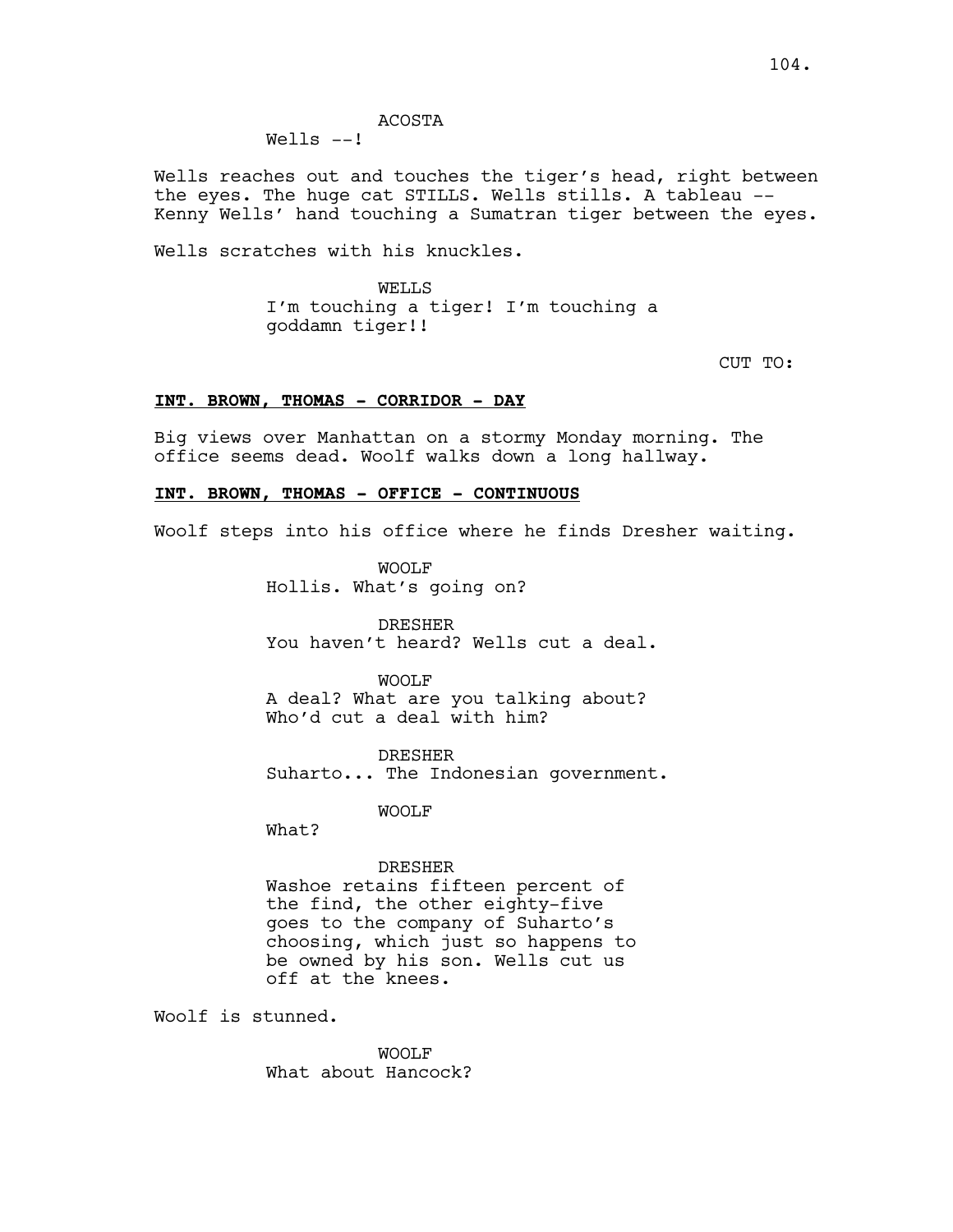He's gone. Can't compete at that number. Deal's over, Frank. Wells and Acosta are now the only outside partners in the biggest gold strike in history. We represent exactly none of it.

WOOLF Fifteen percent is a terrible deal.

DRESHER Is it? What's fifteen percent of thirty billion dollars?

Woolf knows now he's looking at the executioner.

WOOLF I can explain -- you met him --

DRESHER You are going to be fine, Bryan; you'll land on your feet.

We stay on Woolf, in shock. The SOUND of a CHORUS of VOICES rises, and WE GO...

### **INT. THE THREE GREENHORNS BAR - DAY**

Bobby Burns and the boys singing along drunkenly to some song. As Wells enters carrying a heavy, taped-up roll of fabric, and a small, wrapped gift. Booze and music and cigarettes as they turn and cheer him. But he's looking for Kay.

> WELLS Hey, Roy. Seen Kay around?

ROY You didn't hear?

WELLS Hear what, Roy?

#### ROY

She quit. Got the promotion out at the American Home -- *Assistant Manager*. Proud of her.

CNBC REPORTER (ON TV) ...In our top money news, a story that is being compared to David and Goliath, or maybe that's *Kenny and Goliath* -- Kenny Wells that is...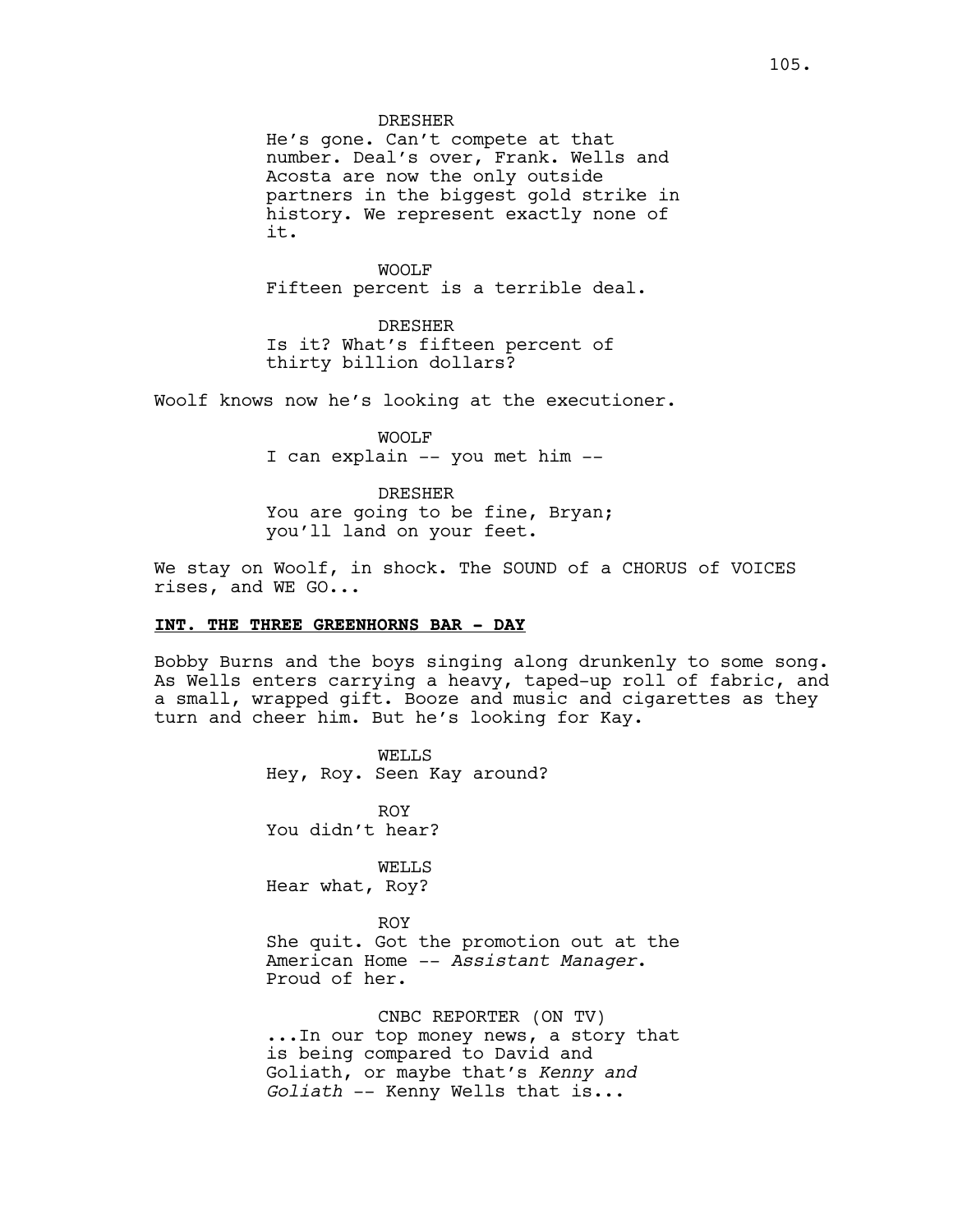As someone TURNS UP THE VOLUME on THE TV above the bar --

CNBC REPORTER (ON TV) (CONT'D) Washoe Mining has secured a deal with the Suharto government of Indonesia to retain control of their massive gold strike there, fending off a takeover by Newport Holdings.

### CONNIE Kicking Hancock's ass --

More CHEERS. WELLS is the center of attention.

CNN REPORTER/WELLS SIMUL *Washoe shares are soaring on the news.*

As CLIVE Coleman spots Wells. Wells sees Clive as he approaches. Whatever he's here for, it looks serious.

> **CLIVE** Got a minute?

Wells steps out with Clive.

### **EXT. THE THREE GREENHORNS BAR - LATE AFTERNOON**

Strip plazas, dollar stores, pawn shops. And the first star in the sky, the Northern Star. Or a planet. One of them.

> CLIVE I just got a call.

Wells freezes. Clive enjoys the moment. Giving away nothing.

CLIVE (CONT'D) The National Association of Prospectors is gonna honor you with the Golden Pickaxe.

WELLS Are you shitting me?

CLIVE You are officially the best miner in the world. And somewhere I'm sure your dad is smiling.

There, outside The Three Greenhorns Bar, Kenny Wells has finally been accepted on terms he cares about.

> WELLS Well if he's not smiling, I'll smile for the both of us.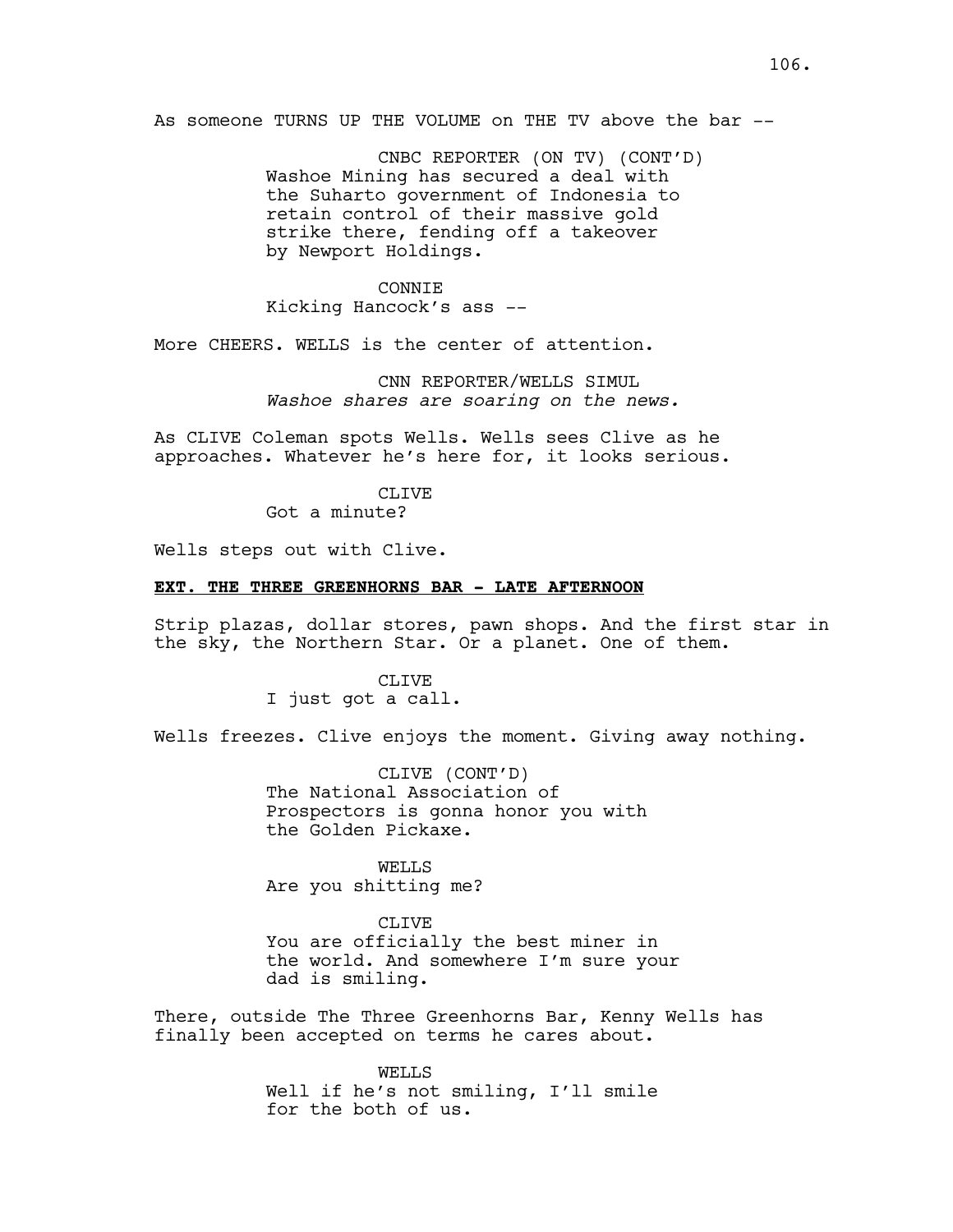#### **INT./EXT. AMERICAN HOME - LATE AFTERNOON**

The Caddy pulls up. Wells gets out. Opens the trunk. Gets that big roll of gift fabric he bought in Indo.

He's happy. A peace offering in hand. Starts forward, then stops. He stares, his face falling. He sees --

KAY,

Wearing her own clothes, a manager now, smiling at something her boss is saying. She rests a hand on his arm --

### **OMIT**

### **EXT. KAY'S HOUSE - DUSK (MINUTES LATER)**

THE ROLL OF FABRIC HITS THE FRONT DOOR and drops to the stoop. Then the wrapped gift hits the door and drops.

Wells back in his car. Door SLAMS. Car CAREENS AWAY, barely breaking around a distant turn.

CUT TO:

#### **EXT./INT. HARRAH'S HOTEL AND CASINO - RENO, NEVADA - DUSK**

The Caddy rolls up under the awning at Harrah's. An unctuous MANAGER welcomes Wells personally.

MANAGER

Welcome to Harrah's Reno, Mr. Wells.

WELLS Thank you very much... *Carissa*.

MANAGER We have you in the *Prospector Suite*, which has a wonderful view of the mountains. Will you need help with your bags?

#### WELLS

Oh, yeah.

He looks back at the Caddy as the luggage trolley passes.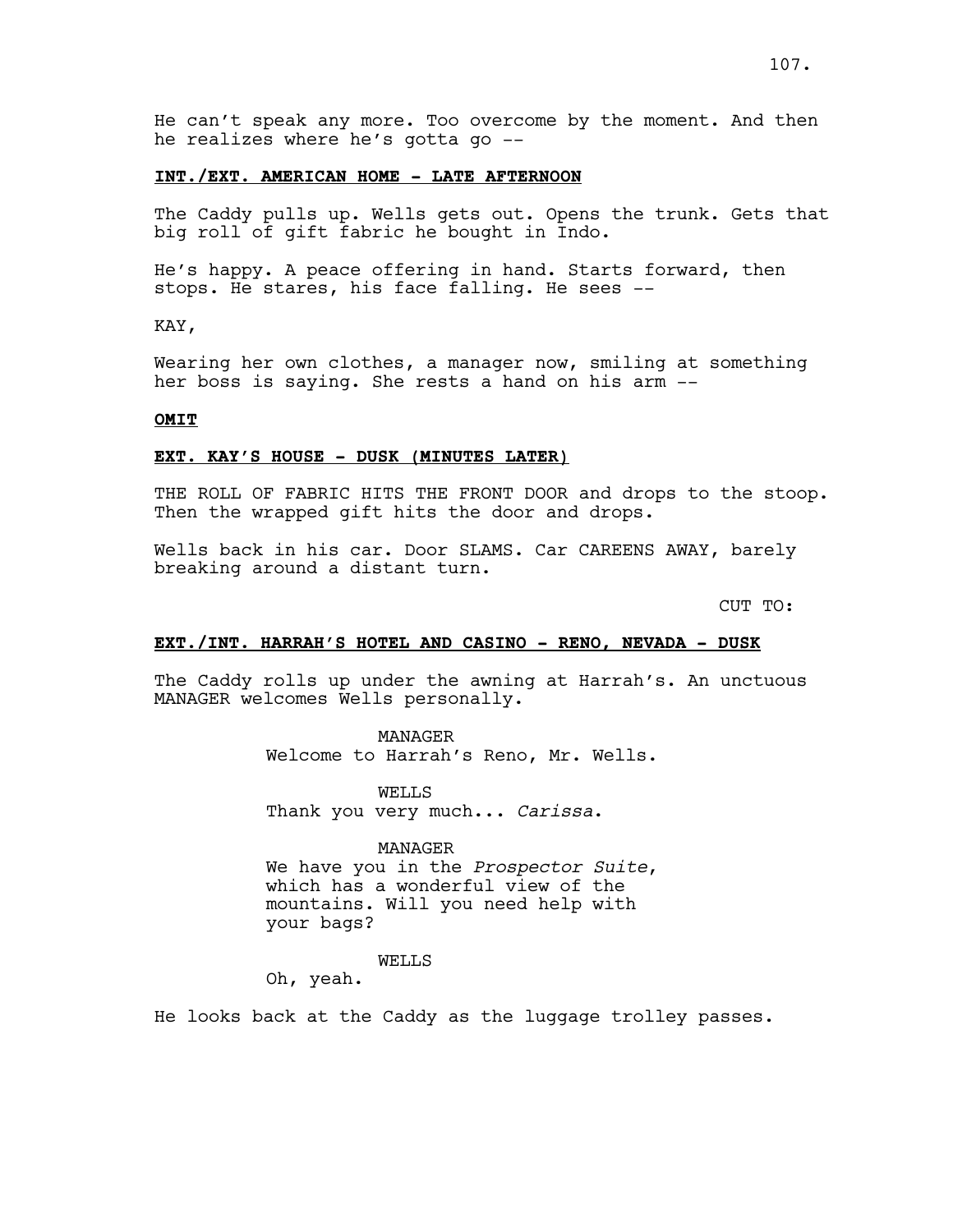DESK MANAGER The *Prospector Suite* has a lovely view of the mountains, Sir.

WELLS

I'll take it.

DESK MANAGER Will you need help with your bags?

WELLS

Oh, yeah.

### **INT. PROSPECTOR SUITE - MASTER BEDROOM - DAY**

The boxes he took from Kay's. Rodeo clown ashtray. A few childhood pictures. Young Kenny holding a string of bass. Grandfather on a side of a mountain. His father standing next to a new Caddy, looking for all the world like Wells.

There's a KNOCK at the door of the suite. Wells opens it to find MIKE ACOSTA standing there.

> WELLS I didn't think you could make it.

ACOSTA (pure Wells) *Who you talking to, Wells*? (beat) Besides, you'll definitely need help with your tie.

### **INT. PROSPECTOR SUITE - MASTER BATHROOM - EVENING**

Gold fixtures everywhere. Acosta sitting on a counter watches Wells wrestle with the bow tie.

### WELLS

I'm nervous.

And the bow tie does present a mystery.

WELLS (CONT'D) A thousand monkeys, a thousand years... Okay, hotshot...

Acosta quickly ties the tie. Adjusts it. And now we see a changed Wells. He looks good. Catches himself in the mirror. Acosta catches the same reflection.

Wells pulls cards from his jacket. Looks at Acosta. A true friend is the one you feel comfortable practicing this kind of speech in front of.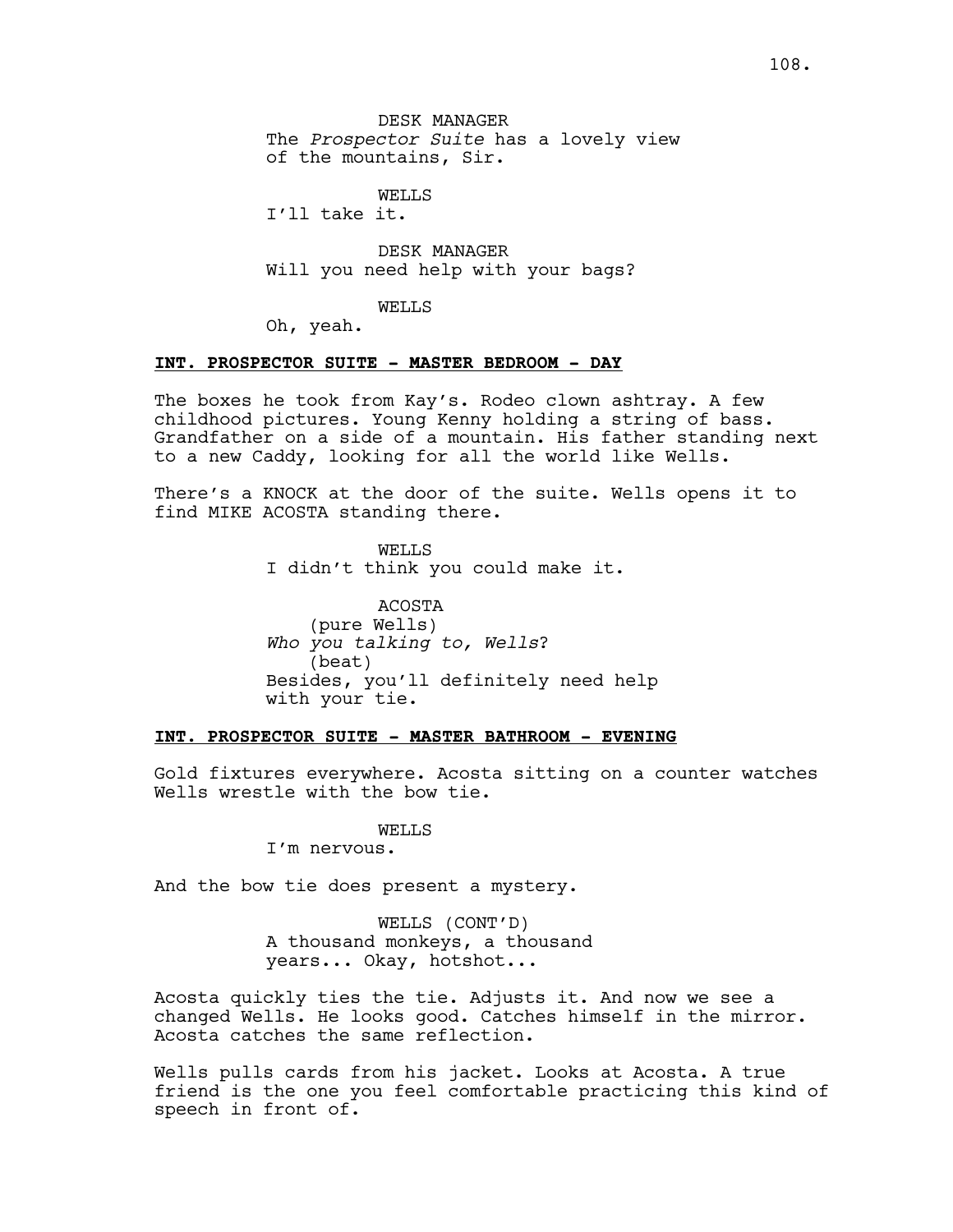WELLS (CONT'D) *My great granddad came out here on a wagon. He had a horse and two mules...* (to Acosta) Too much?

ACOSTA No, man. It's good.

#### **EXT. RENO SKYLINE - SUNSET**

Mountains in the distance.

## **INT. HARRAH'S HOTEL AND CASINO - BALLROOM - NIGHT**

Wells at his table with Acosta, Bobby Burns, Stanton, Clive, Connie, Nevins. He's quiet. This means a lot him.

> BOBBY BURNS Kenny, you're a star, boy. Don't sweat it. I mean really, don't sweat.

He's sweating. Someone passes him a napkin.

 $MC (0.S.)$ It's been a long night and I'm sure you will soon hit the tables here at Harrah's Reno and make it a lot longer night. And hit those tables people... it's why Verna makes the rooms so reasonable.

Laughter around the room. A few big firms have tables. And lots of smaller players. It's everyone's night.

> MC (CONT'D) They do accept gold for bar tabs... (laughter) Now we come to our last honor, the 1988 Golden Pickaxe for "Prospector Of The Year," which goes to our own Kenny Wells! Get up here, *Kenny*--!

Wells rises and makes his way, showered with applause and FLASHING cameras. The crowd rises, saluting Wells, saluting that part of themselves that hangs on, refuses to give up.

Wells cradles the Golden Pickaxe statue, which is exactly as it sounds, a golden pickaxe. He stares out, savoring his moment. Then holds it up as flashbulbs flash.

Pulls his speech from his pocket. Looks out at faces, laughing faces, no one taking this quite so seriously.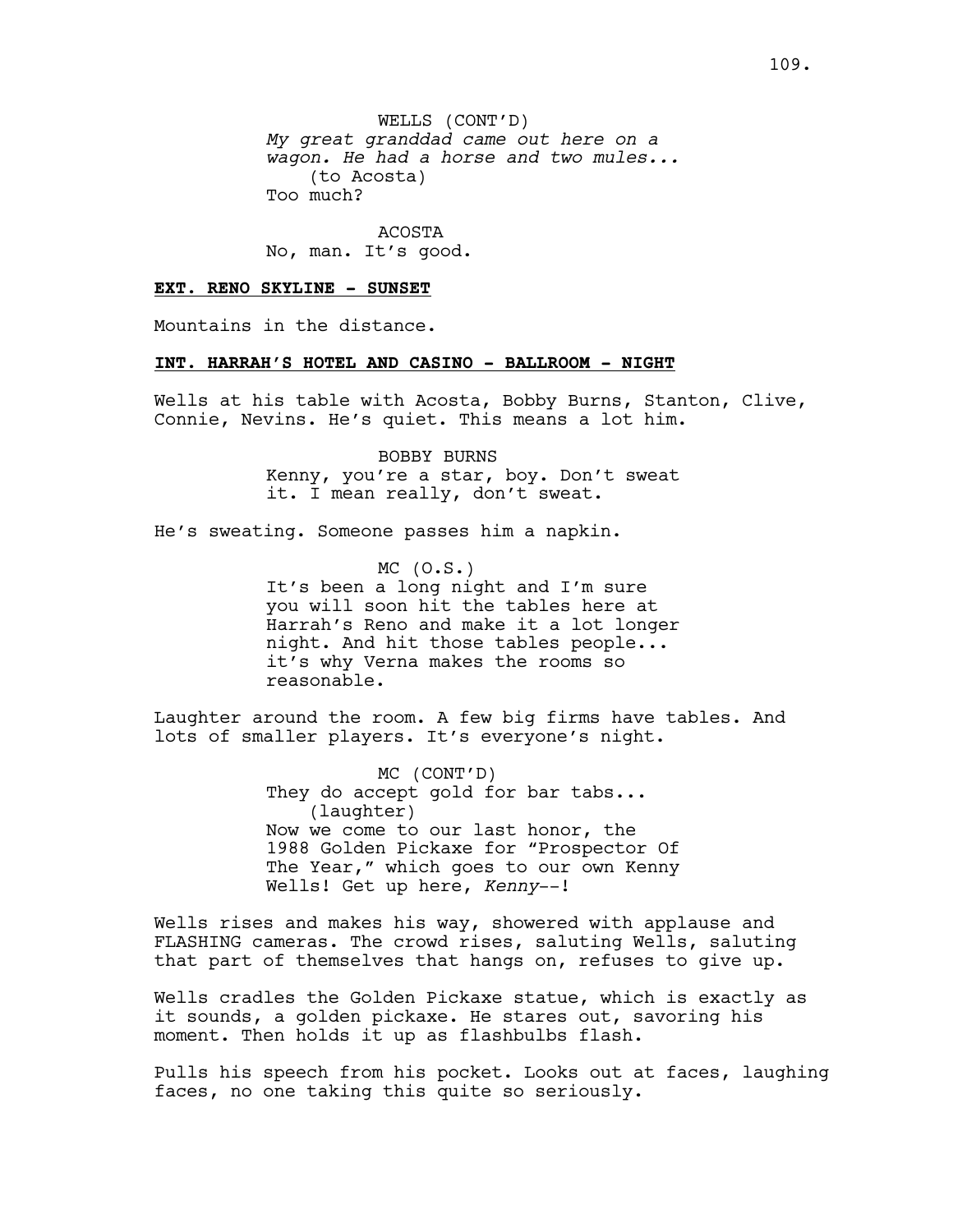WELLS

Every last one of us who calls the great state of Nevada home arrived here with a dream.

VOICE (O.S.) (yelling out) Drinks on Kenny.

Laughter. And AT WELLS'S TABLE --

BURNS G*reat state of Nevada*?

He sees Kay. He smiles. Realizes it's not her.

## WELLS

...That was my great granddad who came out here on a wagon. Had a horse and two mules when they finally stopped moving and said this was the place, he was only about forty miles from right here.

At the back of the room, ACOSTA IS LEAVING. He pauses and turns to Wells. A nod of respect and congratulations passes unspoken between them. And then ACOSTA IS GONE.

Wells looks at the statue.

WELLS (CONT'D) What is a prospector? (the crowd groans) No, I'm serious. It's someone who believes it's out there. Who wakes up every morning and somehow believes. Again and again. It's not there. Standing at the edge of a desert, watching the sun rise and something in him says, "it's that way, just walk."

FLASH, FLASH, FLASH! Wells walks the center aisle, drowned in flashing light and glorious adoration. Everyone's reaching out to shake his hand.

> WELLS (V.O.)(CONT'D) And the sun is higher and it's getting hot and nobody else sees anything. And everyone else wants to turn back...

And then IT'S LATER and EVERYONE'S CROWDED AT THE BAR. Champagne corks are popping. POP POP POP.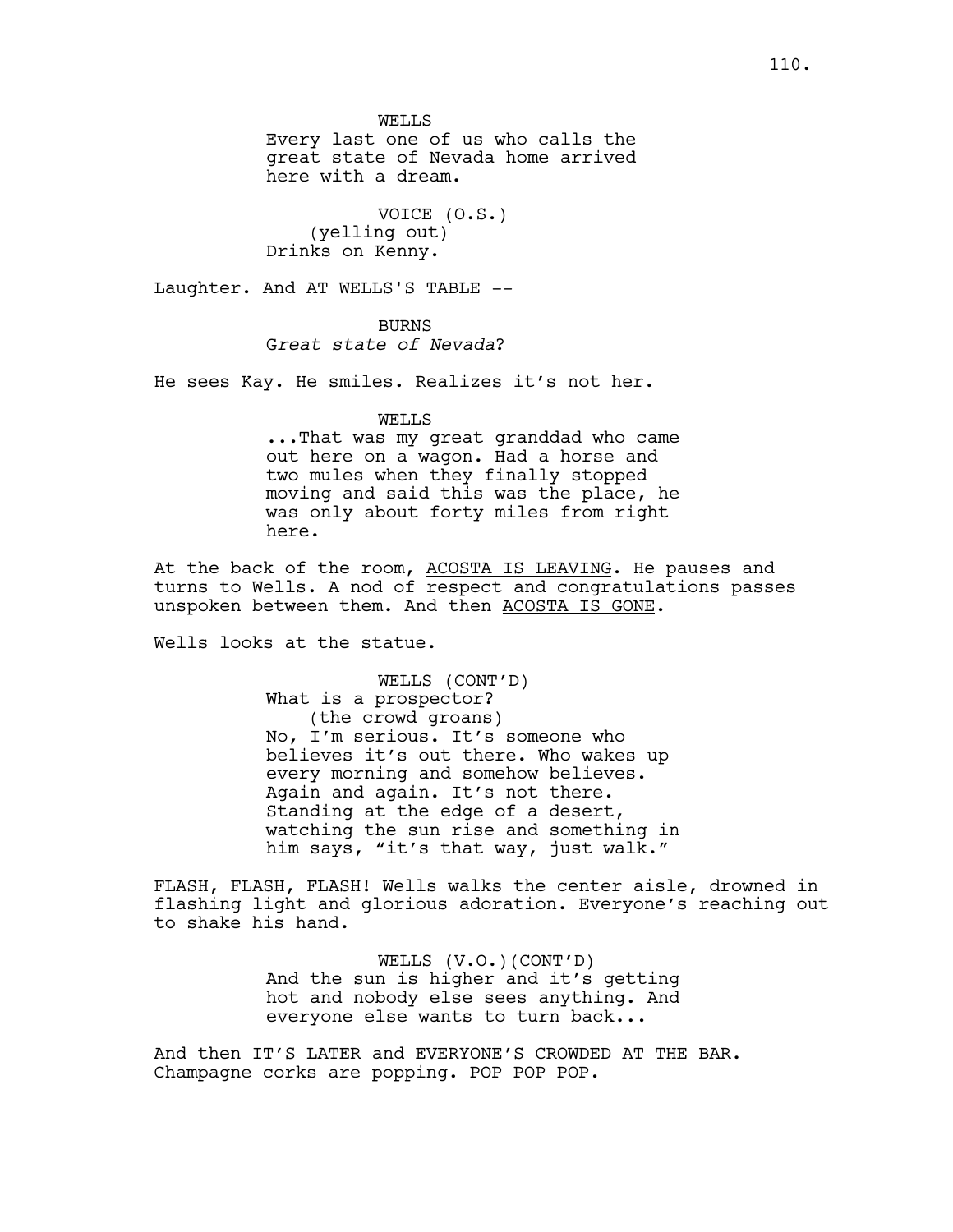WELLS (V.O.) (CONT'D) And everyone else has turned back. And now he's alone. And it's burning hot. And there is no water...

And ON THE CASINO FLOOR Wells is PLAYING ROULETTE. The WHEEL IS SPINNING. STACKS OF MONEY are moving. SHOW GIRLS ARE FLOCKING.

Then IT'S EVEN LATER. WELLS IS SPORTING DRINKS ALL AROUND. Champagne. POP POP POP.

> WELLS (V.O.)(CONT'D) It's out there... It's out there... It's out there...

TIGHTER ON THE FACE OF KENNY WELLS as he sits back at his table, accepting the congratulations of his friends. As people call his name and cheer and FLASHBULBS POP -- POP POP POP --

BACK AT THE PODIUM. Tight on Wells as he takes in all of the listening faces.

> WELLS (CONT'D) And it doesn't matter whether he finds it or not. It doesn't matter. That's a prospector.

He basks in it, the words vibrating for everyone in the room.

#### **INT. PROSPECTOR SUITE - MORNING**

Tracking across the detritus of a huge night to find Wells in bed, sound asleep. The phone starts to RING -- Wells doesn't move. Then finally he moans, rolls toward the phone --

> WELLS Hello..? What..? What?

Wells is instantly awake. Hear the INDONESIAN FOREMAN saying something FRANTIC over the and over--

> WELLS (CONT'D) I'm sorry I can't understand you. No go? I don't understand. Slowly. Speak more slowly.

AT THE WASHOE SITE: THE FOREMAN YELLING INTO A SATELLITE PHONE THE SIZE OF A SUITCASE.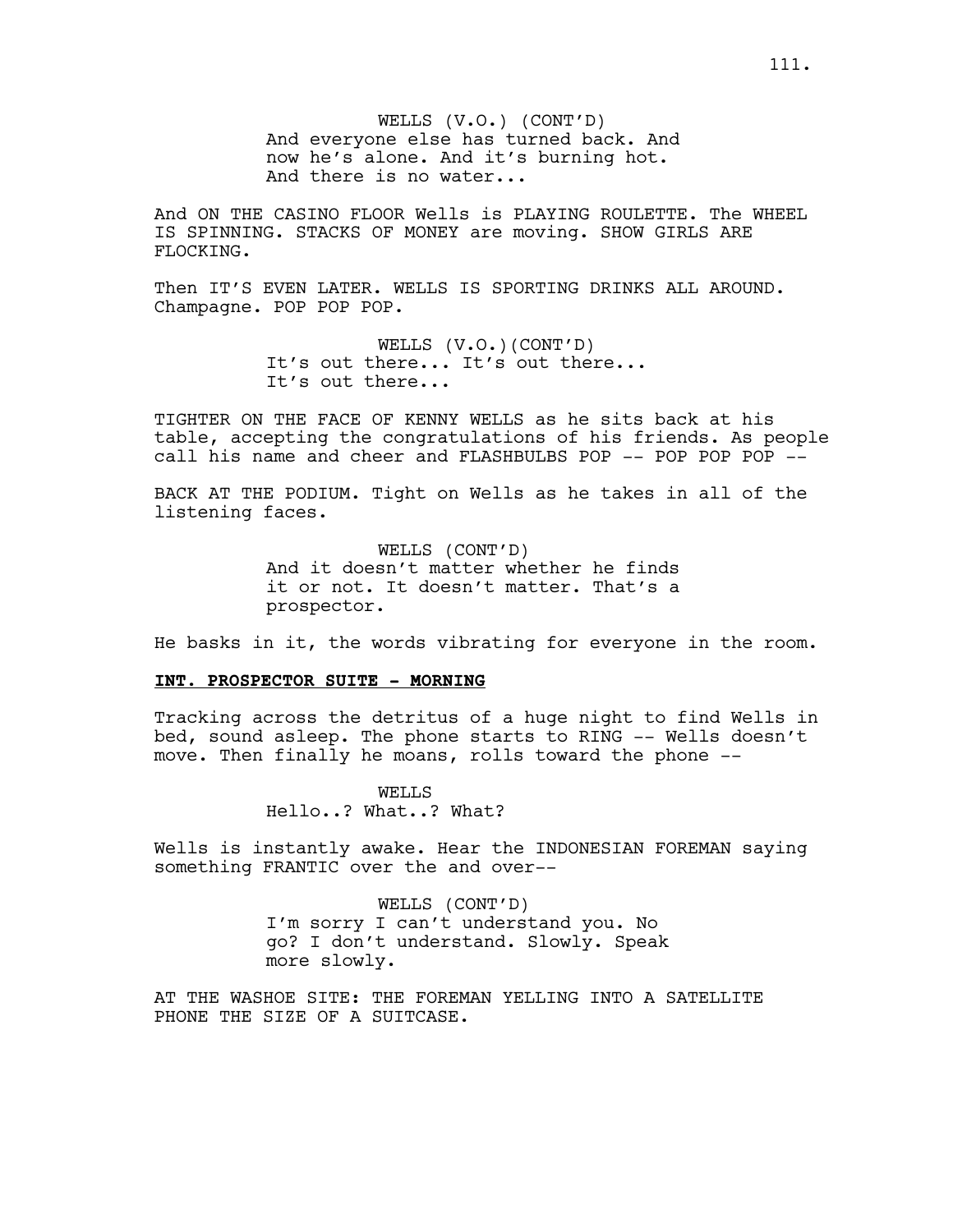FOREMAN (slowly) No gold. There is NO GOLD.

The window behind Wells reveals sun just catching the peaks, flaming morning gold. Wells grips the phone like a lifeline.

## **EXT. WASHOE HEADQUARTERS - DAY**

A mob scene outside. As Wells pulls up in his car, the crowd converges on him. He can barely get his car door open. He squeezes out and pushes through the furious crowd --

> WELLS I don't know any more than you do right now!

...But nobody's hearing him -- PEOPLE shout out: *"You fucking thief!" "I'm gonna kill you!" "Where's our money?!"*

> WELLS (CONT'D) I will get to the bottom of this! I promise!

Suddenly, out of nowhere -- A FIST -- WHAM -- right across Wells's face! It staggers him. The crowd lets out a roar of approval. This is getting real ugly, real fast.

A PAIR OF HANDS GRABS WELLS. He turns, panic in his eyes - but it's Connie Wright. Bobby Burns is with him. They pull Wells through the mob to the building's side entrance.

> CONNIE Total shit storm, Kenny.

Wells is still dazed.

WELL<sub>S</sub> I know... I know...

They fight the last few feet to the door and as they force their way inside, WE FOLLOW THEM...

# **INT. WASHOE HEADQUARTERS - DAY**

They're out of breath, adrenaline pumping. Wells turns to face his friends' haunted expressions...

> WELLS What happened? How did this happen?

> BURNS The independent assayer... they couldn't reproduce Mike's findings.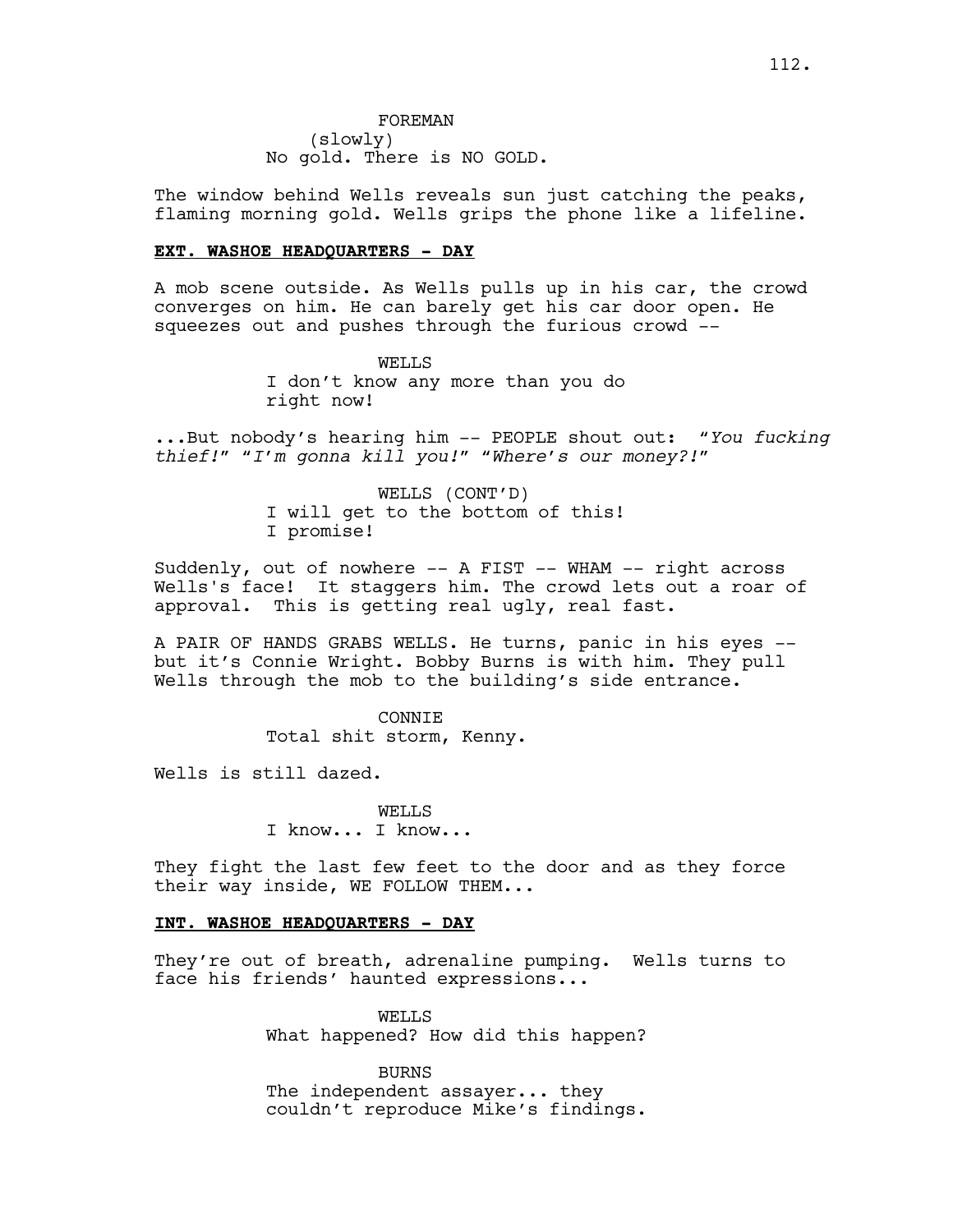Wells trying to take it in.

CONNIE There's no gold, Kenny. There's no goddamn gold. There never was.

WELLS That's not possible.

SEQUENCE OF SCENES --

CNN NEWS CENTER -- A professorial looking MINING EXPERT explains to a NEWS ANCHOR...

> MINING EXPERT It's called "salting" and it literally means, when someone sprinkles gold dust into a sample of rock, like you'd add salt to a steak.

GOLD DUST -- pours onto a DIGITAL SCALE.

MINING EXPERT (CONT'D) By all appearances, Washoe's security protocols were iron-clad. But if the person administering security is fraudulent, the system breaks down.

Then, the gold dust sprinkles into a GROUND SAMPLE OF ROCKS --

MINING EXPERT (CONT'D) ...It's the oldest trick in the book.

NEWS ANCHOR "Oldest trick in the book." And yet major mining corporations, investment banks, auditors, everyone was fooled.

MINING EXPERT We weren't fooled; we didn't look.

TIGHT ON: A MAGNIFIED IMAGE -- TWO GOLD SAMPLES, side by side. The one on the LEFT has smoothly rounded edges; the one on the RIGHT is angular and jagged.

> GEOLOGIST (O.S.) The image on the left is the type of gold found in the Washoe samples. This is river gold - notice how the edges are rounded, worn smooth by the erosion of the water.

WE PULL BACK to --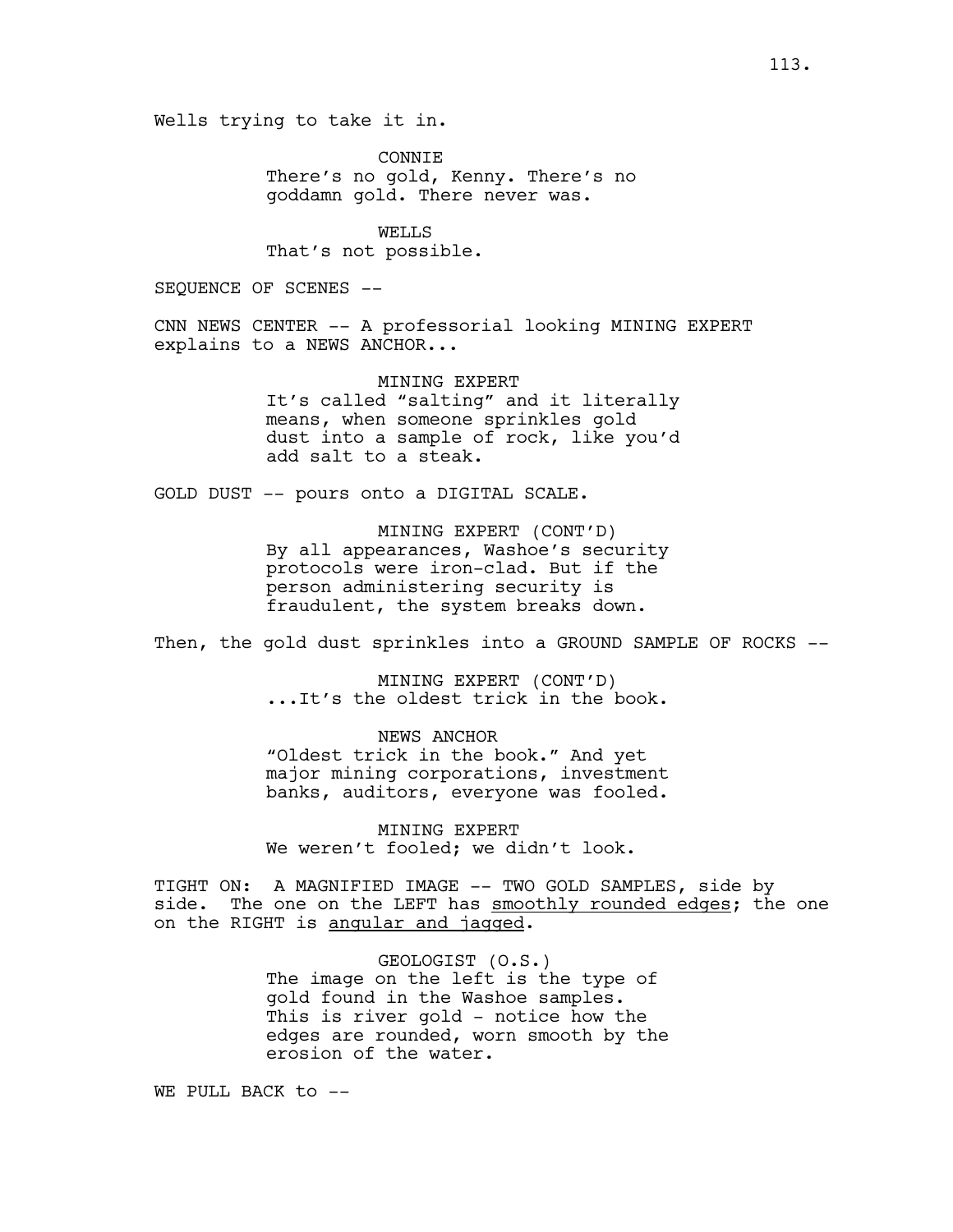A FINANCIAL SHOW -- The GEOLOGIST is seated across from a Jim Cramer-type financial HOST.

> GEOLOGIST (CONT'D) ...What we should have found is flake gold - the sample on the right, pulled directly from the rock, rough edged and angular.

The Host is nearly apoplectic --

HOST That seems like a pretty big freakin' detail to overlook!

GEOLOGIST It's a big detail. But you have to understand, everything else about the Washoe samples was right...

HOST ...But the gold was wrong! It's right there, that's what you're saying?!

GEOLOGIST

Yes.

#### **INT. WASHOE HEADQUARTERS - WELLS'S OFFICE - DAY**

The guys are hard at work, going over financial documents. Wells is on a phone at the center of it all --

WELLS

(into phone) *Acosta*? *Mike Acosta*? No. Yes, I do mind waiting -- Did he or did he not come to the Kalimantan?

Bobby Burns approaches Wells. Burns looks gut-punched.

BURNS The New York Stock Exchange just suspended trading. They're taking Washoe off the board.

Washoe is done, finished. Wells sinks back in his chair. And slowly hangs up the phone. The news seems to take whatever air he's got left out of him.

A long silent moment. There's nothing more to say, but Burns just stands there. He looks in shock, like he's had his soul ripped out. Wells looks up at him...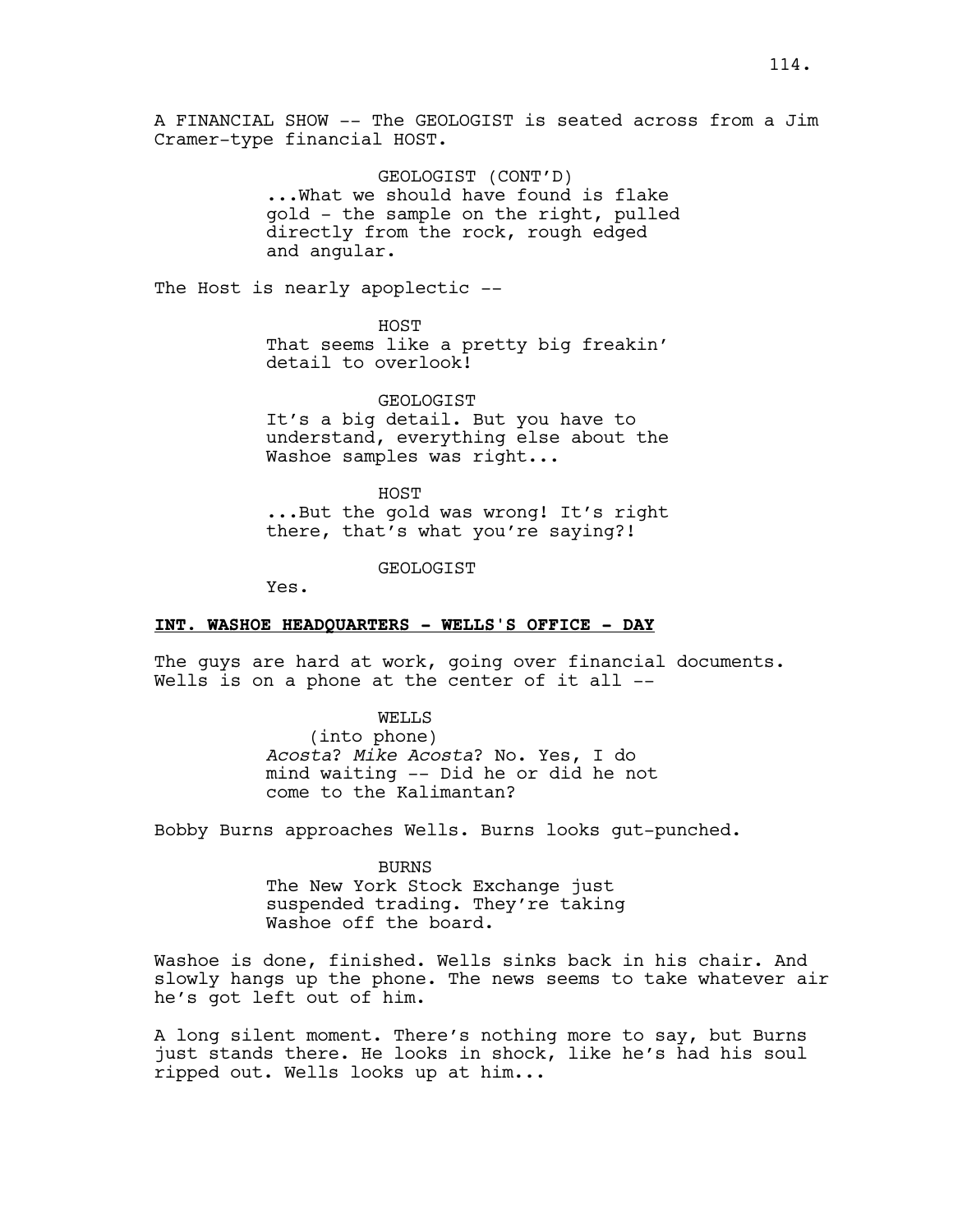Burns hesitates before answering...

BURNS Yeah... Of course. You?

Wells nods halfheartedly. It's clear neither sold a damn thing.

# WELLS

Bobby?...

Burns can't meet Wells's eyes.

WELLS (CONT'D) Goddammit, Bobby! I told you to sell some.

BURNS I thought...I thought... it was just going to keep going up.

Wells is genuinely distressed. And then Burns looks up -- his eyes are damp, on the verge of crying. He can barely speak...

> BURNS (CONT'D) Kenny, did you know, Did you know, Kenny?

It's like a blow to the heart.

WELLS What? Did I know? I can't believe you would ask me that.

Burns looks absolutely crushed.

WELLS (CONT'D) I'll take care of you, Bobby.

Connie rushes in carrying a sheath of PAPERS.

CONNIE

Kenny...

Burns' expression hardens -- fists clenched like he's gonna punch Wells.

> BURNS I don't want you to take care of me! I want you to leave me the hell alone!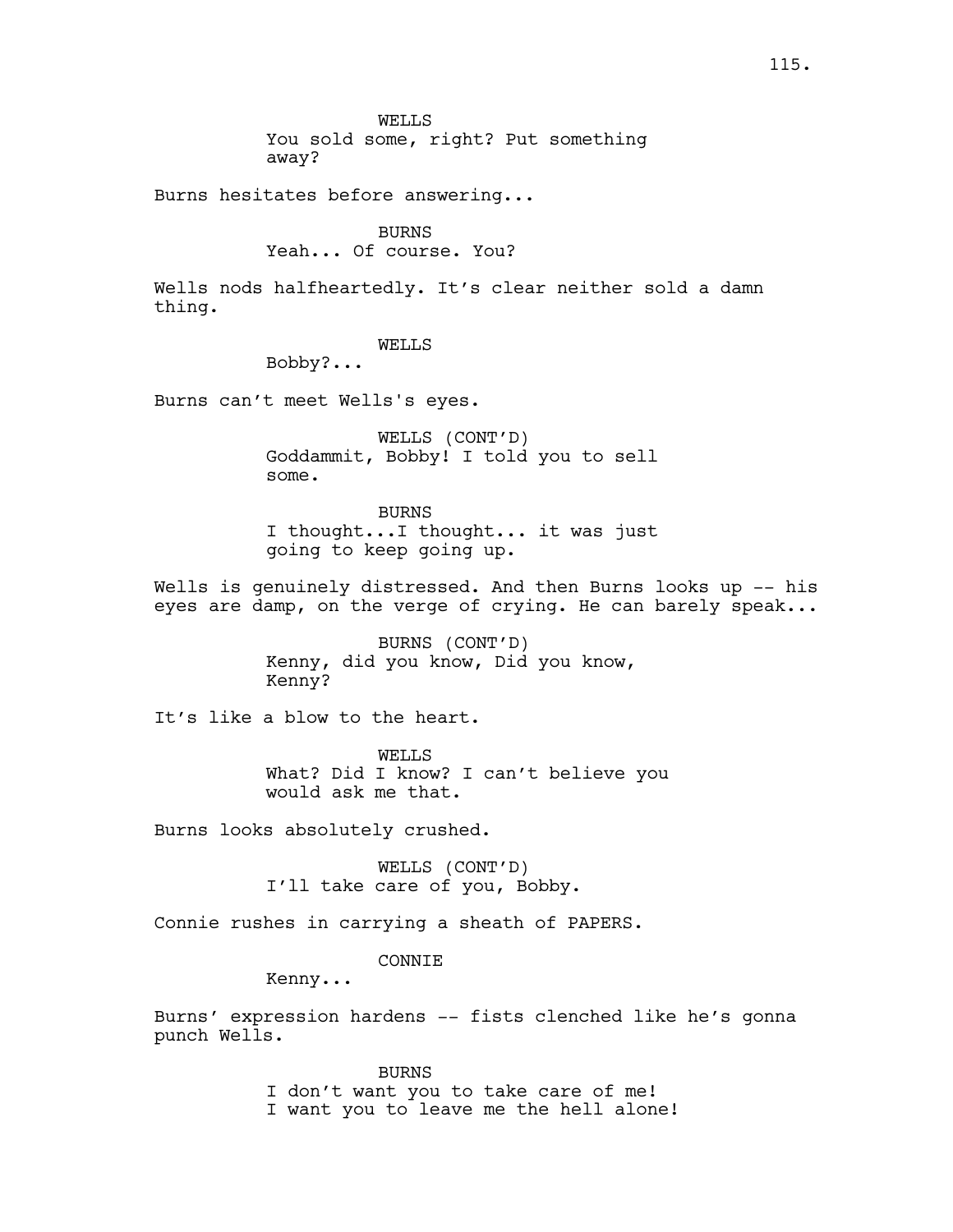Burns walks away, a busted man. Wells turns to Connie. One look and he knows this is big.

WELLS

What?

CONNIE I don't even know how to say this --

He dumps the papers on Wells's desk.

CONNIE (CONT'D)

Look.

Wells reads. It doesn't take him long to understand. He throws a glass at the wall. It shatters.

WELLS

WHAT!!!???

Connie answers Stanton's questioning look.

CONNIE Acosta was dumping stock. Shell companies. Banks in the Philippines, the Azores. Multiple layers. All offshore.

STANTON

How much?

CONNIE Get ready for it... *164 million*.

WELLS I don't believe it.

STANTON Son of a bitch! What do we do? Kenny?

WELLS There's gotta be an explanation. We gotta find Mike!

AT THAT MOMENT, they hear TIRES SCREECHING, CAR DOORS SLAMMING. And look outside. DOZENS OF AGENTS rolling up, the familiar blue jackets with the white lettering -- FBI. Hear them entering. Then, a BULLHORN:

> FBI This is the FBI! Step away from your desks! Take two big steps away from your desks. Do not touch anything!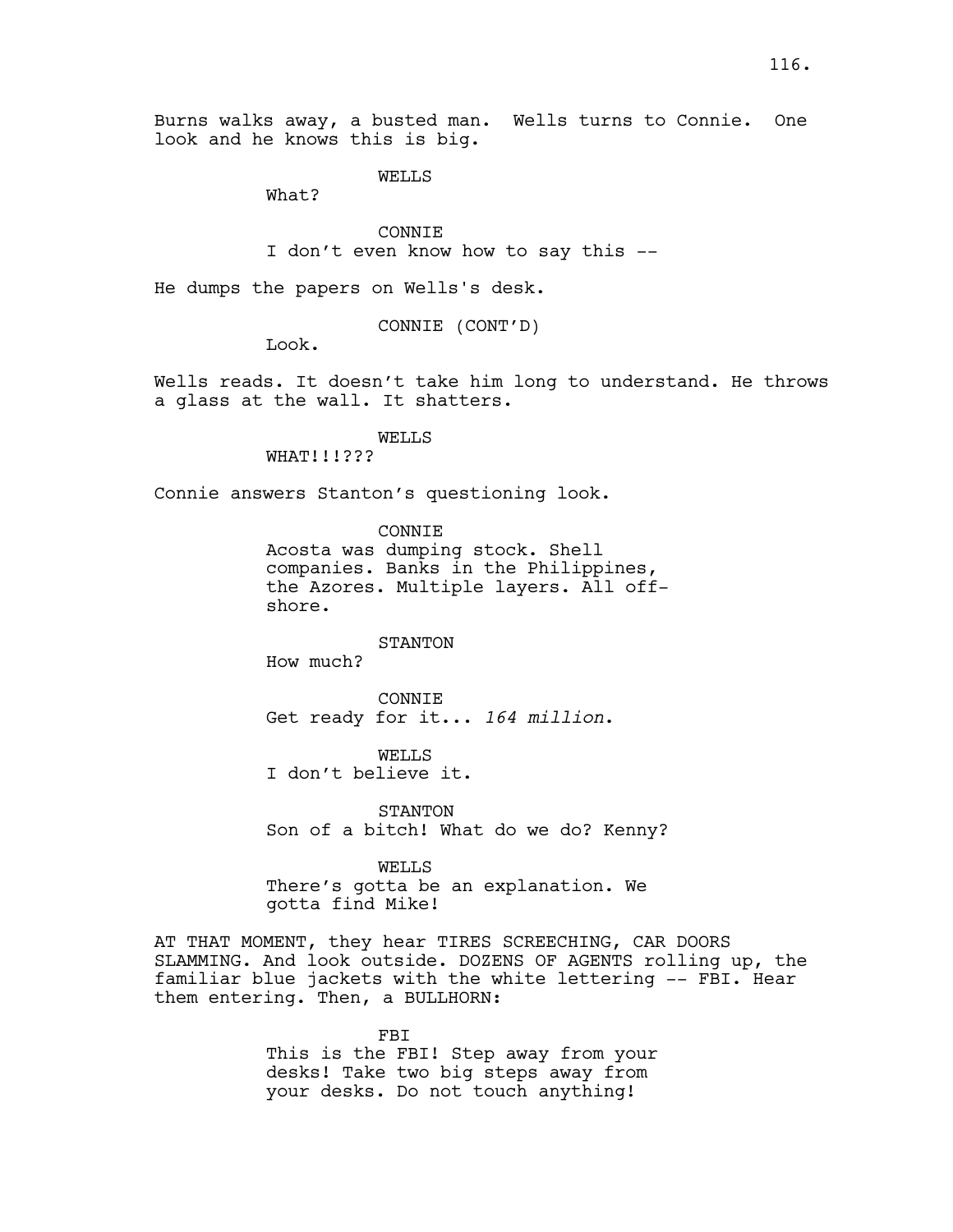Wells at the window. Below, he sees the SPECIAL AGENT IN CHARGE step out of a car, already giving quiet orders --

#### It's JENNINGS.

Who looks up. Sees Wells at the window. Wells looks at him.

## **INT. NBC NEWS STUDIO - NIGHT**

Sitting with ROGER MUDD is MARK HANCOCK, chairman of Newport Holdings. Hancock as clean as snow as he rewrites history.

# HANCOCK We suspected there were problems early on, which is why we decided not to pursue the joint venture Washoe offered us. We got as many of our investors out of Washoe as fast as possible.

An insert PHOTO of Kenny Wells and Mike Acosta appears.

ROGER MUDD You made a lot of money. I mean before the walls came tumbling down.

Hancock doesn't want to talk about that.

ROGER MUDD (CONT'D) And how much money was lost in the fraud? That we know of.

HANCOCK Billions. Large institutional investors lost billions of dollars.

ROGER MUDD

So one, or maybe both of them, two outsiders took everybody on Wall Street for a ride.

HANCOCK Yes, it really looks like they did.

ROGER MUDD And Acosta has vanished.

HANCOCK With hundreds of millions of dollars.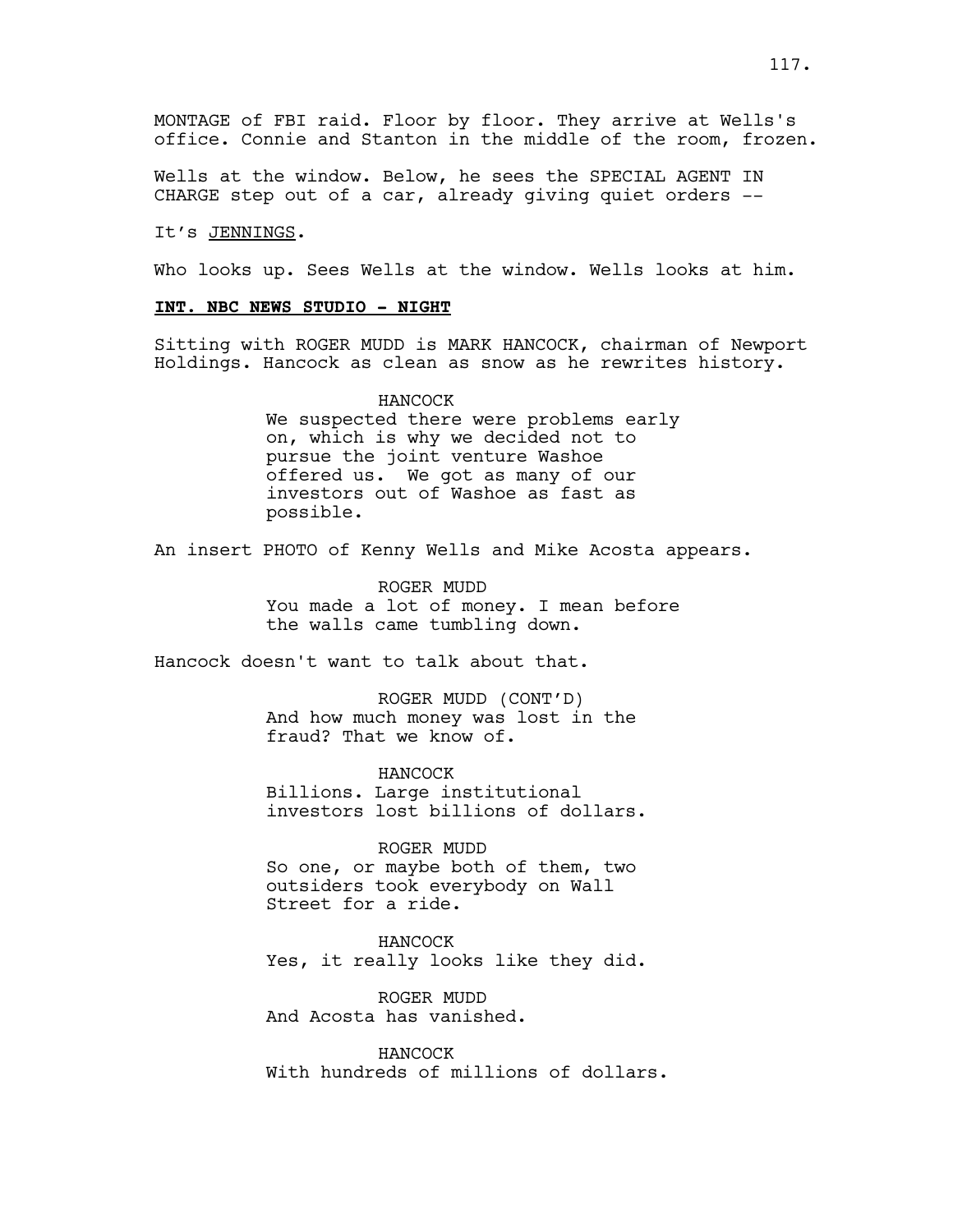He picks up a copy of NEWSWEEK MAGAZINE -- Kenny Wells on the cover. Mudd reads the caption out loud:

> ROGER MUDD (CONT'D) *"Kenny Wells - Fool or Mastermind?"* ...Care to comment?

Off Hancock, maybe for the first time, he's at a loss...

HANCOCK That is a very good question, Roger.

DISSOLVE TO:

#### **INT./EXT. PROSPECTOR SUITE & WASHOE HEADQUARTERS - DAY**

A MONTAGE of time passing. Wells in the suite on the phone. Wells at an increasingly empty Washoe headquarters. Wells is increasingly desperate, then finally hopeless.

DISSOLVE TO:

#### **EXT. WASHOE HEADQUARTERS - DAY**

Wells stands on the steps in front of the building, a hundred MICROPHONES and CAMERAS in his face. NEWS VANS jam the sidewalk. A mob of ANGRY PROTESTORS held at bay by POLICE.

> WELLS Mike Acosta was my friend and partner and he betrayed me. I had no knowledge of the deception he perpetrated. As CEO of this company, it was my job to know. I take full responsibility for my failure in this regard and I apologize sincerely to those who have lost their investments. Wherever you are, Mike, it's time to come in. Tell what happened... Mike --?

He can't go on. Finally, he chokes out --

WELLS (CONT'D) That's all I have to say at this time.

The assembled reporters shout out a flurry of questions at Wells's back as he leaves. They pursue him. Surrounding his car. Trying to stop him from pulling out.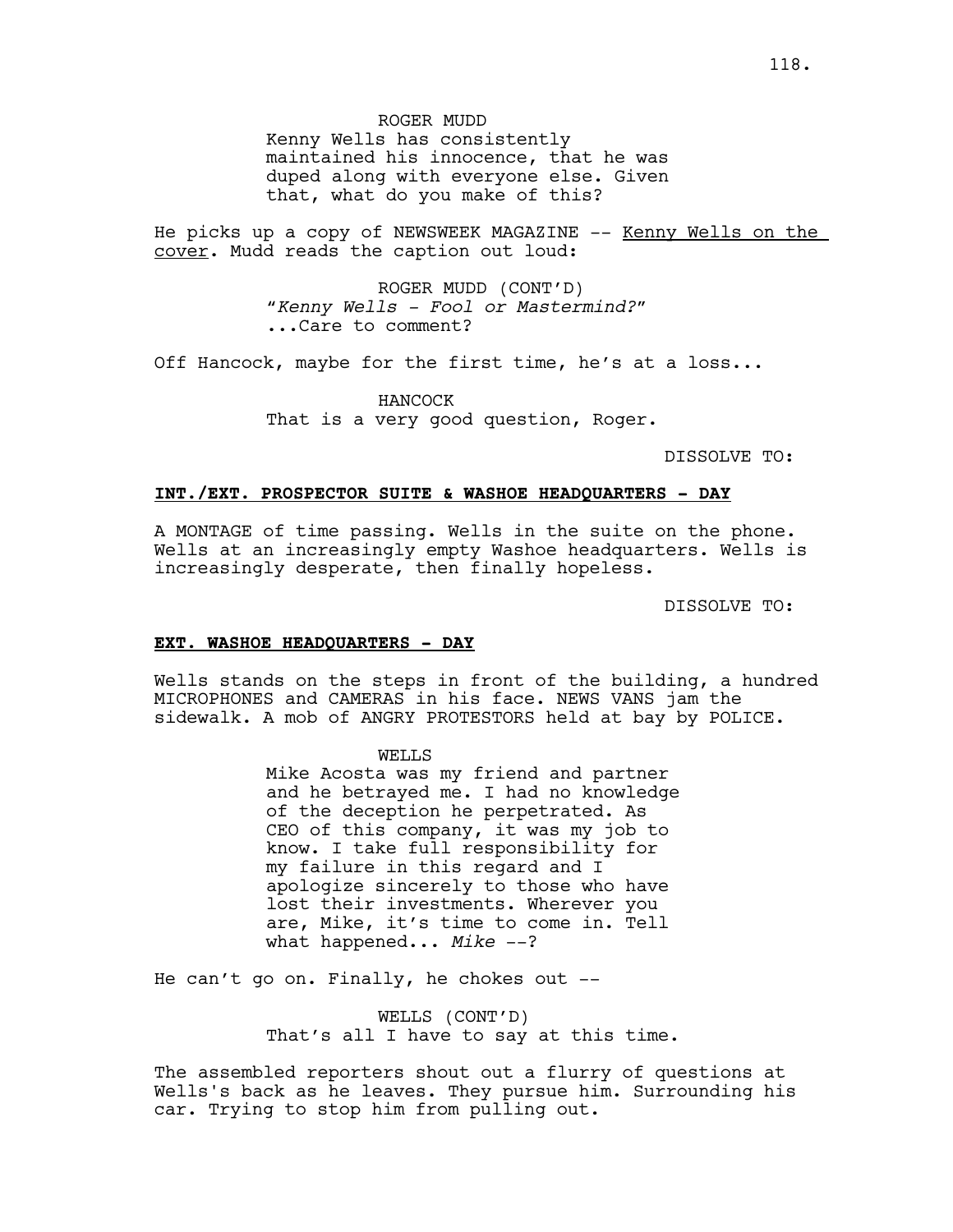## **EXT. HARRAH'S HOTEL AND CASINO - RENO - DAY**

Wells pulls in. Crowds out front waiting for him.

## **INT. HARRAH'S HOTEL AND CASINO - RENO - DAY**

Angry FRONT DESK GUY trying to talk about the bill.

FRONT DESK GUY Mr. Wells, when exactly will you be departing?

People hearing his name. Crowds turning. Pouring in.

#### **INT. ELEVATOR - DAY**

The doors closing out the faces of angry, shouting people. Wells just shuts his eyes and rides in blessed silence.

DING.

## **INT. HALLWAY - DAY**

Wells checks the hallway both directions.

AT THE "*PROSPECTOR SUITE*"

Checks hall again. Uses his key to open the door.

## **INT. PROSPECTOR SUITE - DAY**

Wells entering, motoring toward the bar, freezes. Finds:

JENNINGS, BANKS, AND LEVINE

Waiting for him like executioners on execution day.

A beat.

WELLS Do I need a lawyer?

JENNINGS Do you need a lawyer?

A moment between poker players. Then Wells shakes his head.

JENNINGS (CONT'D)

Right answer.

Jennings posts two guards outside the door. Sets the tape recorder on the table. Wells at the bar searching, finding the stashed bottle.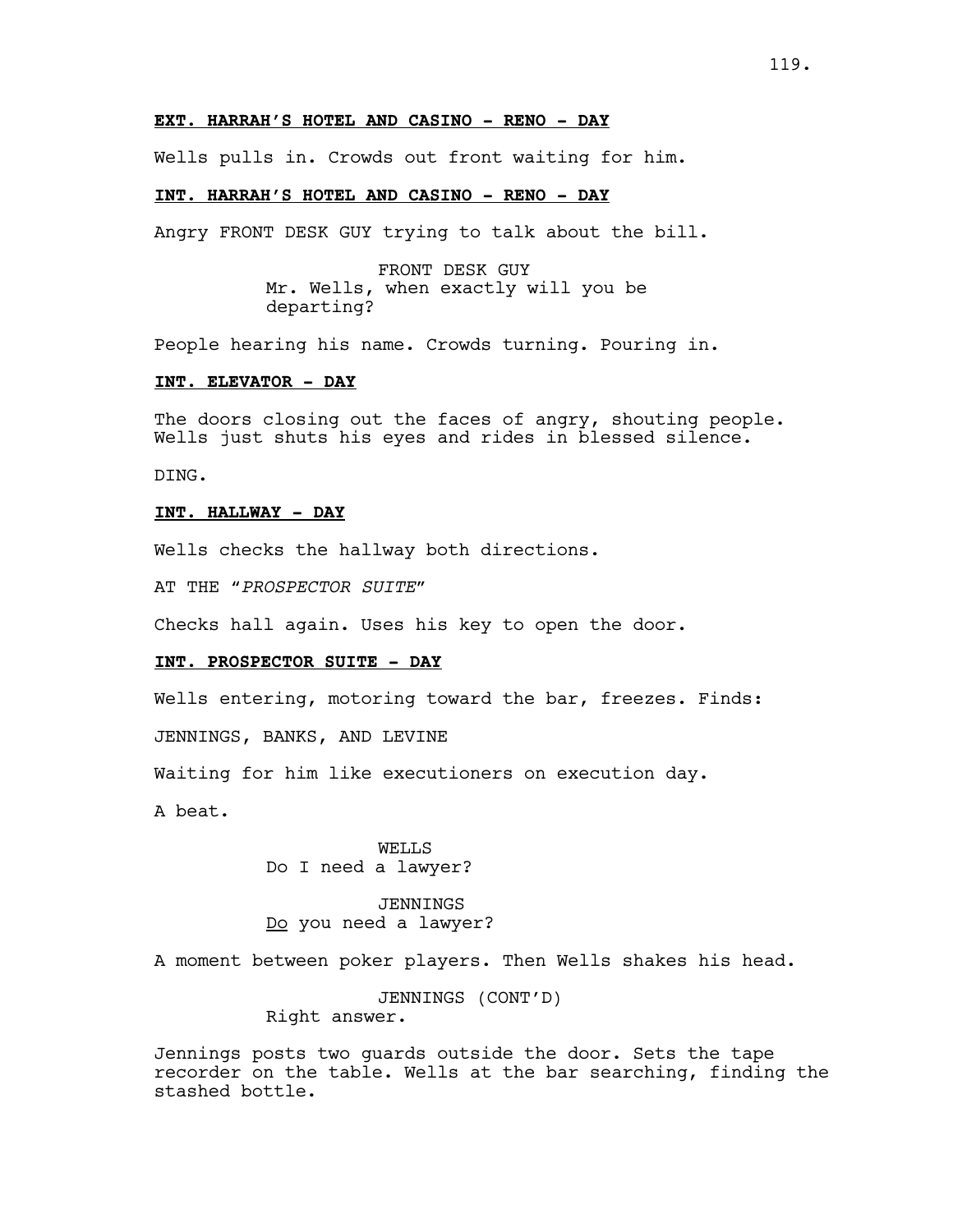WELLS ...Sure I can't pour you one?

JENNINGS No, thanks. I'm working.

WELLS All the more reason.

JENNINGS Wells, sit down. We've got a lot to cover...

The same exchange that started the film. Time has caught up with Kenny Wells' storytelling.

FADE TO BLACK:

SLOW FADE IN:

The Golden Pickaxe STATUE catching morning sun...

## **INT. PROSPECTOR SUITE - MORNING**

The Sierra Nevada out the windows. It's fall.

SUPER OVER -- *RENO, NEVADA - OCTOBER, 1988*

Wells facing Jennings, listening.

#### JENNINGS

I think it's pretty unlikely we'll ever see your partner again.

WELLS Wait, what do you mean? You're not telling me something. What happened to Mike?

JENNINGS A lot of very powerful people are very angry at Michael Acosta.

WELLS What happened!?

Jennings searches Wells's face again for a trace of the disingenuous.

> JENNINGS *What happened*? Yes. That's what we're trying to put together. (MORE)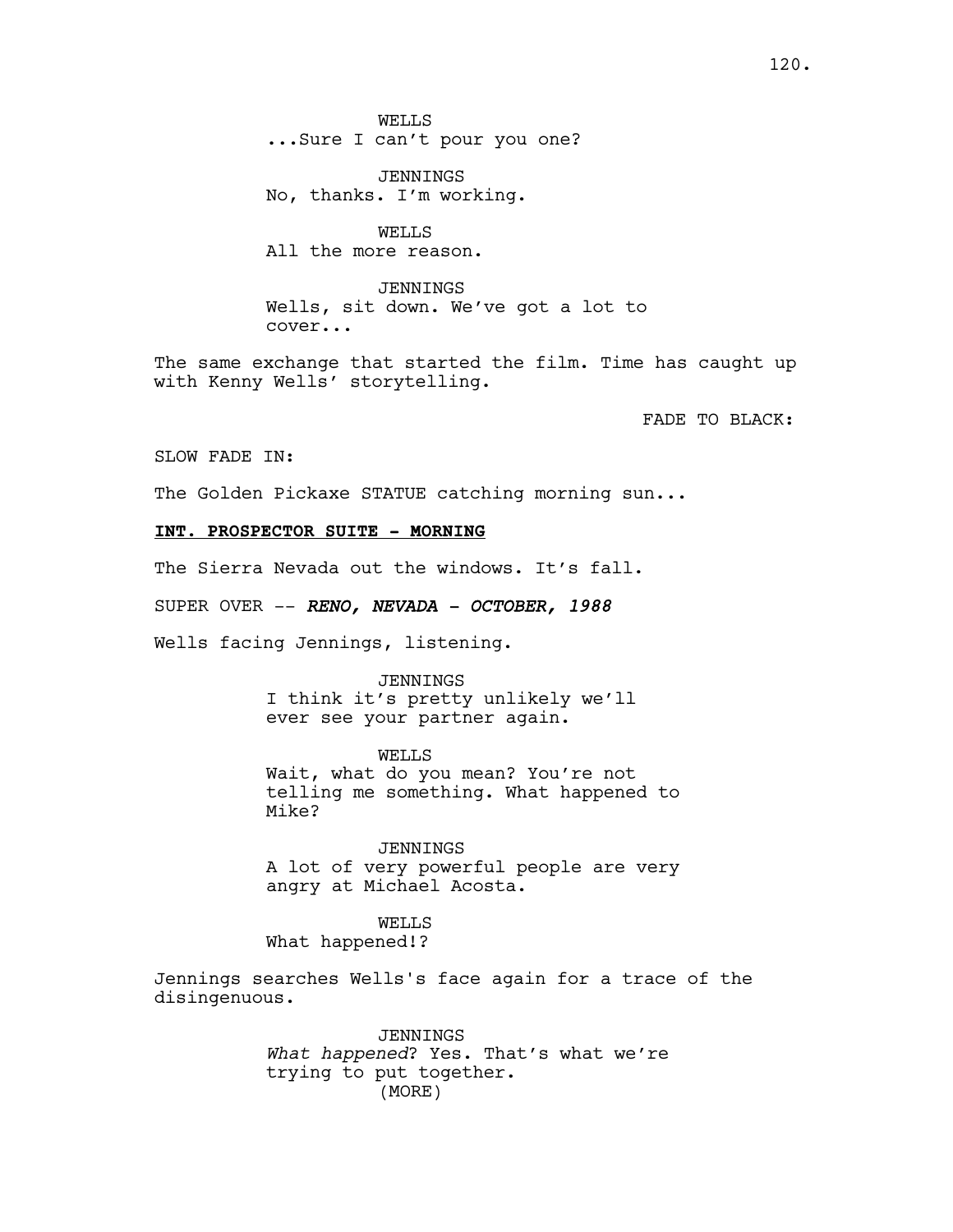JENNINGS (CONT'D) Seventeen billion dollars of value disappeared overnight. That is certain. What else? Michael Acosta waves goodbye to you in the ballroom downstairs -- *ta-ta* -- goes back to Indonesia on a jet chartered with Washoe funds, and then he does his disappearing act. This you know...

Off Wells -- PRE-LAP:

The sound of HELICOPTER ROTORS, growing louder. Deafening...

SMASH TO:

#### **EXT. JUNGLE - PRE DAWN**

A helicopter chops at the morning air -- flying in low over the lush jungle as the sun is about to rise.

> JENNINGS (V.O.) First, he's locked out of the assay lab in Kalimantan by The Minister of the Interior. So he goes back to Jakarta.

## **EXT. JAKARTA INTERNATIONAL AIRPORT - DAY**

Acosta emerges from a plane and walks down the gangway stairs.

JENNINGS (V.O.) Where he is immediately detained by Indonesian Military.

Waiting for him at the bottom are INDONESIAN SOLDIERS.

OFFICER (subtitled) This way Mr. Acosta.

JENNINGS (V.O.) And they hold him while they try to reproduce for themselves the lab results claimed by Washoe.

## **INT. INDONESIAN MILITARY BARRACKS - DAY**

Acosta watching men march in formation through a doorway.

JENNINGS (V.O.) Which of course they are unable to do.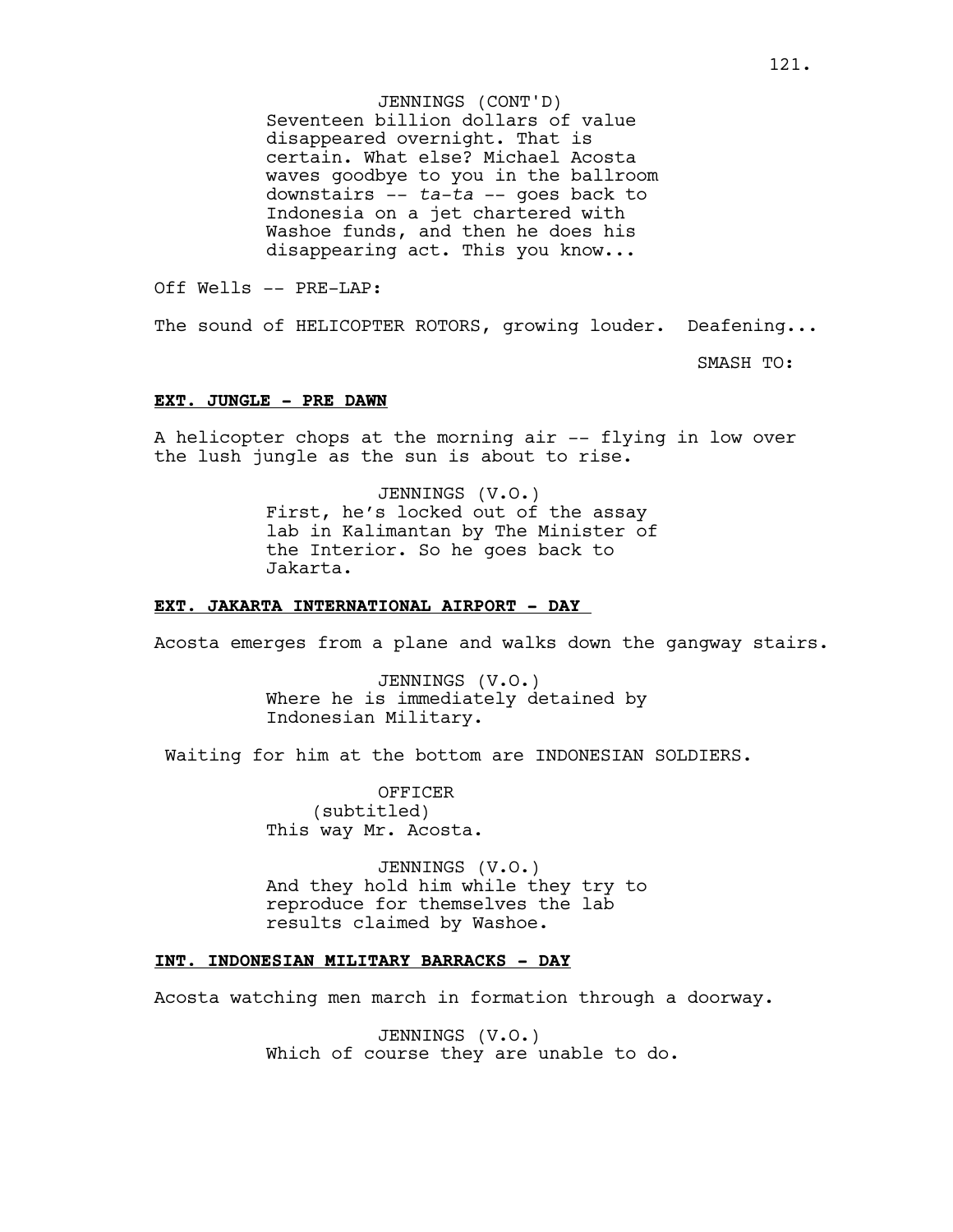## **INT. PROSPECTOR SUITE - DAY**

Jennings takes his time. He's enjoying this a little.

JENNINGS And at this point either he's being moved to an actual prison, or he's bribed one of the officers. Either way, he's on a military helicopter.

# **INT./EXT. HELICOPTER - FLYING - DAY**

Acosta sits in the hold of the chopper, two soldiers across from him, a pilot and another SOLDIER up front, all armed.

> JENNINGS (V.O.) They fly north loosely tracking the Kensana river.

The chopper arcs in, following the river's course.

Acosta stares out, far into the distance, taking in the breathtaking beauty.

> JENNINGS (V.O.) Do not underestimate the Suharto family. They are gangsters whose turf is a nation of 100 million.

Acosta in the back of the chopper. He's got a six-pack of Tuborg Gold in cans. He cracks one, holds the others out to the soldiers, who decline. He drains the beer. He looks down at the river as it passes far below, flashing gold in the sunlight, a snaking golden river, golden dream --

Hands suddenly undo his harness. An involuntary breath. Then a smile creeps onto his face.

Acosta now at the open hatch door of the chopper. Tighter on his eyes taking it in. He's coming home.

IN SILENCE MIKE ACOSTA FALLS FROM THE HELICOPTER

Falling and falling and falling toward canpoy and water --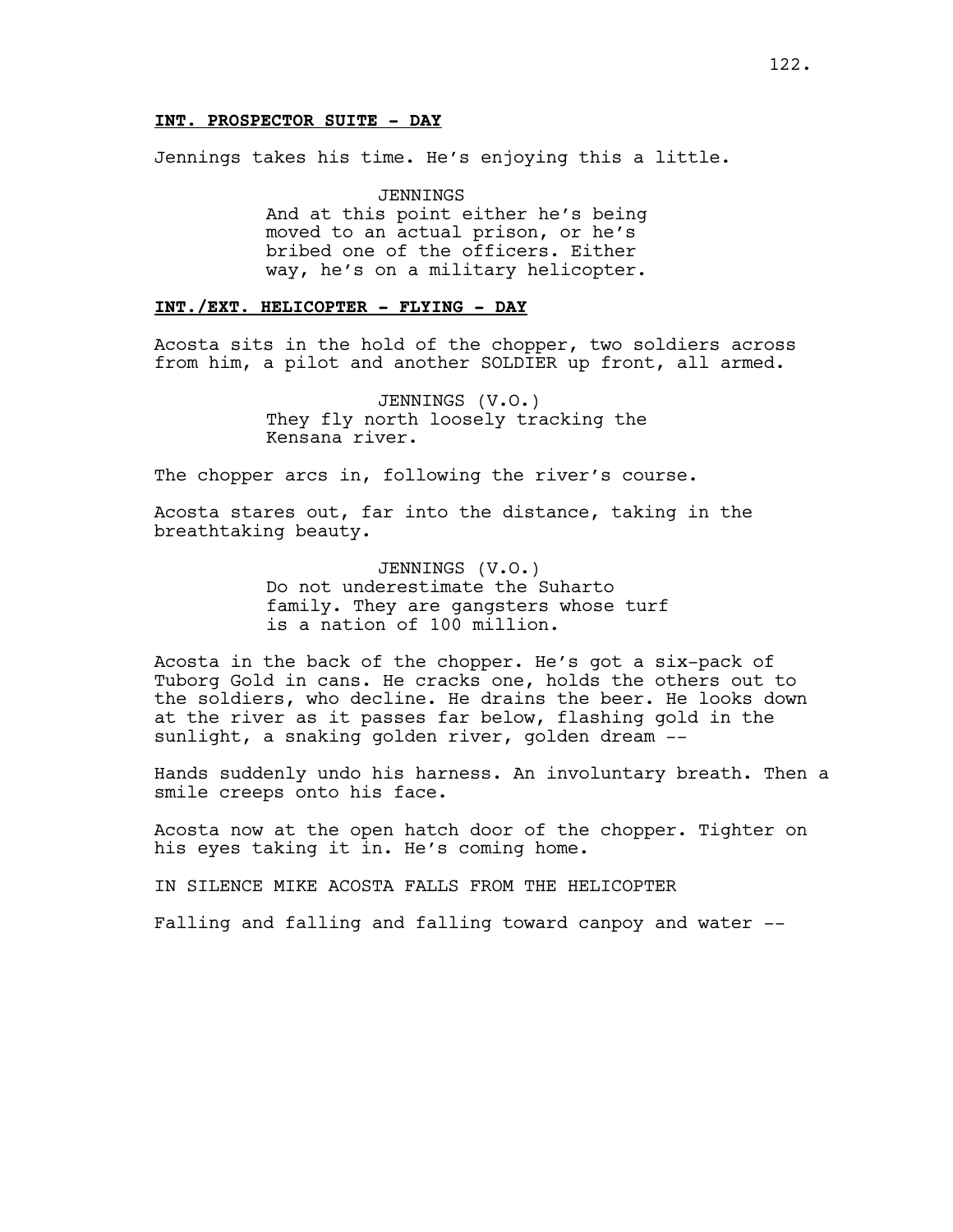JENNINGS (V.O.) A thousand feet up, over the Kensana, Mike Acosta takes a header.

ON THE PILOT -- as he turns and looks back and sees the EMPTY SEAT, the soldiers buckling back in. He turns back around.

ACOSTA POV of ONRUSHING RIVER. CLOSER AND CLOSER AND THEN ALL AT ONCE AS WE SMASH --

## **INT. PROSPECTOR SUITE - DAY**

Wells is on the edge of his seat, eyes red from lack of sleep, booze, cigarette smoke. He's shaken up by the news. He doesn't want to believe it.

> WELLS No way. No fucking way. Mike was too good, too savvy. He had to be planning this. He knows what they do to you for salting. What *you* think they'd do. He faked it. Or he paid just to have the story out. (desperate) 164 million goes a long way in Indonesia...

JENNINGS (beat) They found a body.

WELL<sub>S</sub> Are you sure it's him?

#### JENNINGS

I'm not sure of anything, except Mike Acosta traded water filters for river gold, but now the Indonesian government has gone unusually quiet on the subject and seems to have, publicly at least, lost all interest in finding Michael Acosta.

## **EXT. INDONESIAN JUNGLE - DAY**

THE CRANE SHOT of the INDONESIAN MILITARY and DAYAK in semicircle around the SPLAYED BODY.

One of the soldiers breaks ranks and moves forward, kneeling by the body. What he sees there sickens him --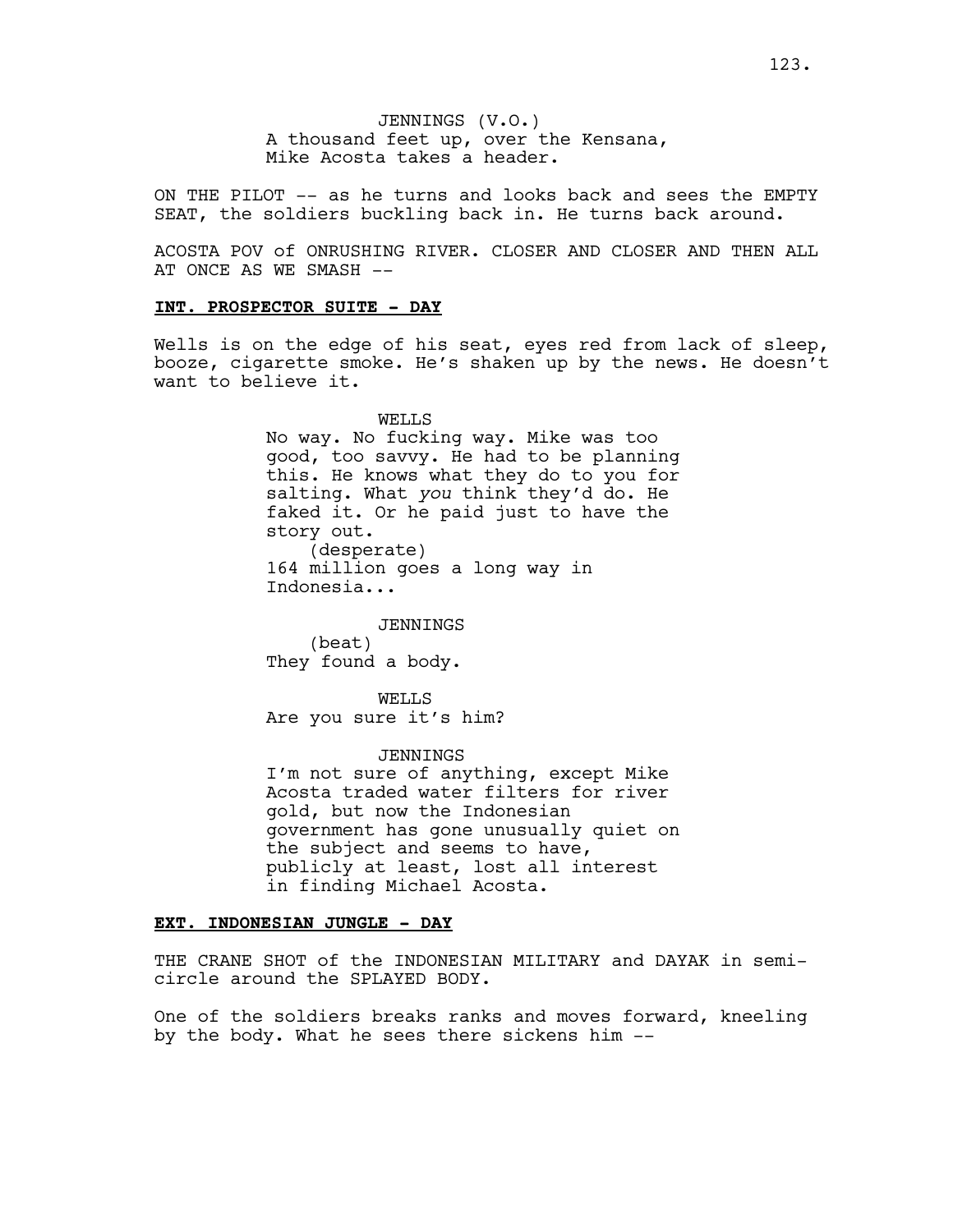JENNINGS (V.O.) Hands and face were eaten away. Probably by wild pigs.

BANG. All heads whirl. The BIG SNAKE FALLS. Floats down river. The soldier finds the wallet, flips it open, checks the ID. And this time we see the name -- MICHAEL ACOSTA. And a picture of MIKE ACOSTA, smiling.

> JENNINGS (V.O.) There was an autopsy, corroborating the identity with dental records from Boston.

### **INT. PROSPECTOR SUITE - DAY**

Jennings produces documents with a sort of bemused skepticism. Autopsy. Photos of a pig-eaten body. Affidavit of cremation.

> JENNINGS Then they sealed the report, cremated the remains. Interestingly Danny Suharto dumped a lot of stock as well. So the Suhartos are even richer, Mike Acosta is ostensibly dead and buried, a hundred sixty four million is still missing, and the question I'm left with is whether or not you were in on it?

Wells takes a moment. Slowly shakes his head. Sad.

WELLS I can't believe it.

JENNINGS Can't believe what?

Wells eyes well up. He rubs at them, making them even redder. He lights a cig to cover the emotions.

> WELLS ...Everyone in the business had written him off, called his theories crap, and he couldn't let that be the last word on him.

> JENNINGS You talking about Acosta or yourself?

Wells ignores that.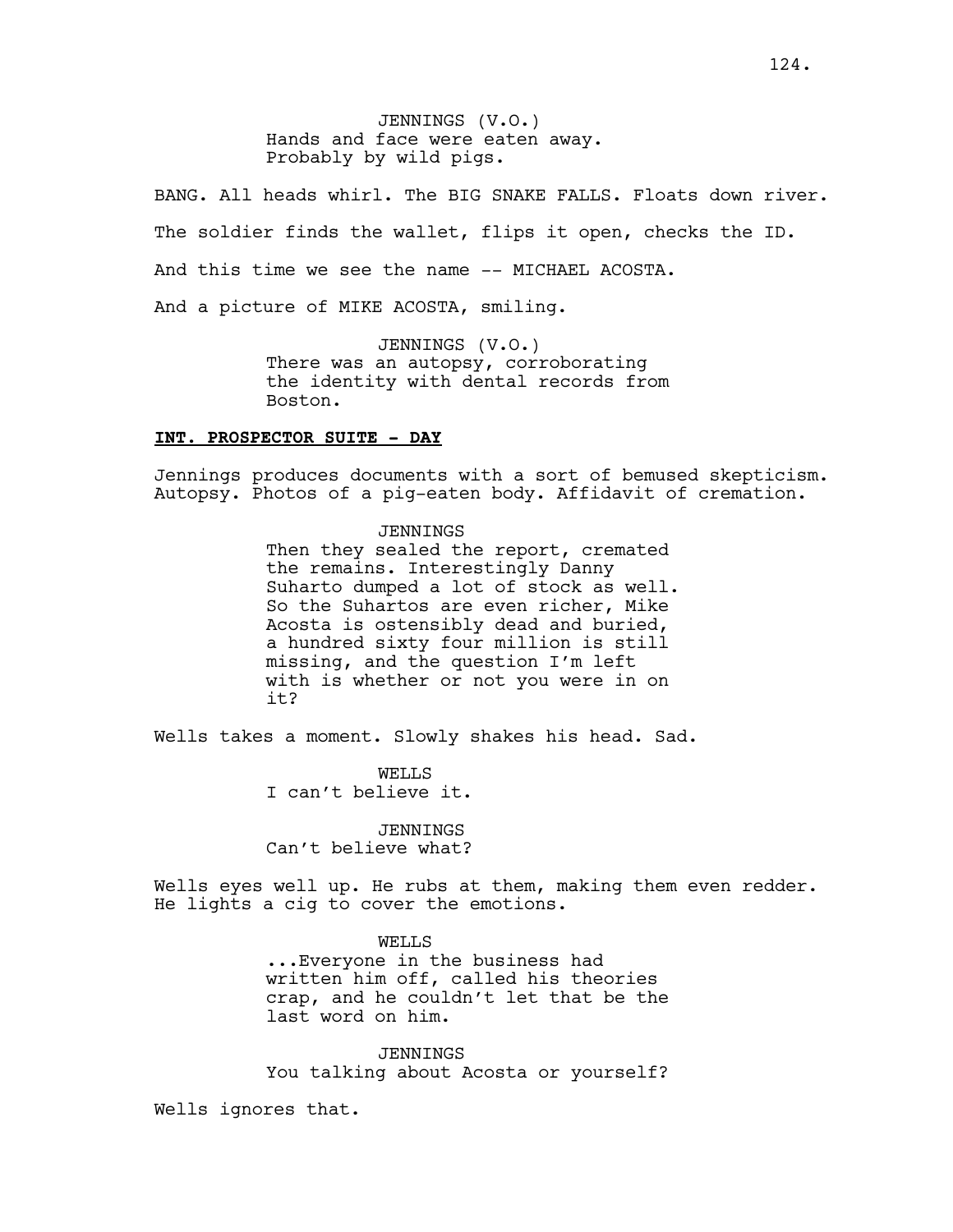#### WELLS

We were running out of money and I was sick with Malaria, I think that's when the salting started. Mike was sure he was right, the gold was there, but he needed to buy us more time to find it. I don't think he set out to swindle anyone, but by the time he realized he was wrong and there was no gold, he was in too deep. I honestly think he just didn't want to let me down. And I was fooled just like everybody else.

A pregnant beat. Levine, Jennings' underling, leans down. He's saying something that is mostly muffled... "Either world's biggest fool or..."

# LEVINE

...*he's not telling the truth* --

#### WELLS

The truth!? The only truth here is that when everyone's getting rich nobody gives a shit about *the truth*. All anyone had to do was look. Open their eyes. The gold was wrong. The find was too good. Red flags everywhere, but no one looked, because no one wanted to know. Not me, not you, not anyone. What we all wanted was to believe. Why? Because we were making so much money.

Jennings looks over at Banks and Levine. That landed.

JENNINGS (to his coworkers) Mark, Eric, sit down please.

Jennings checks the cassette on the tape recorder. And when he addresses his questions to Wells we can feel it's all coming down to this.

> JENNINGS (CONT'D) Were you aware that Mike Acosta was salting the Washoe core samples?

#### WELLS

No!

JENNINGS You had no knowledge Mike Acosta was perpetrating a fraud?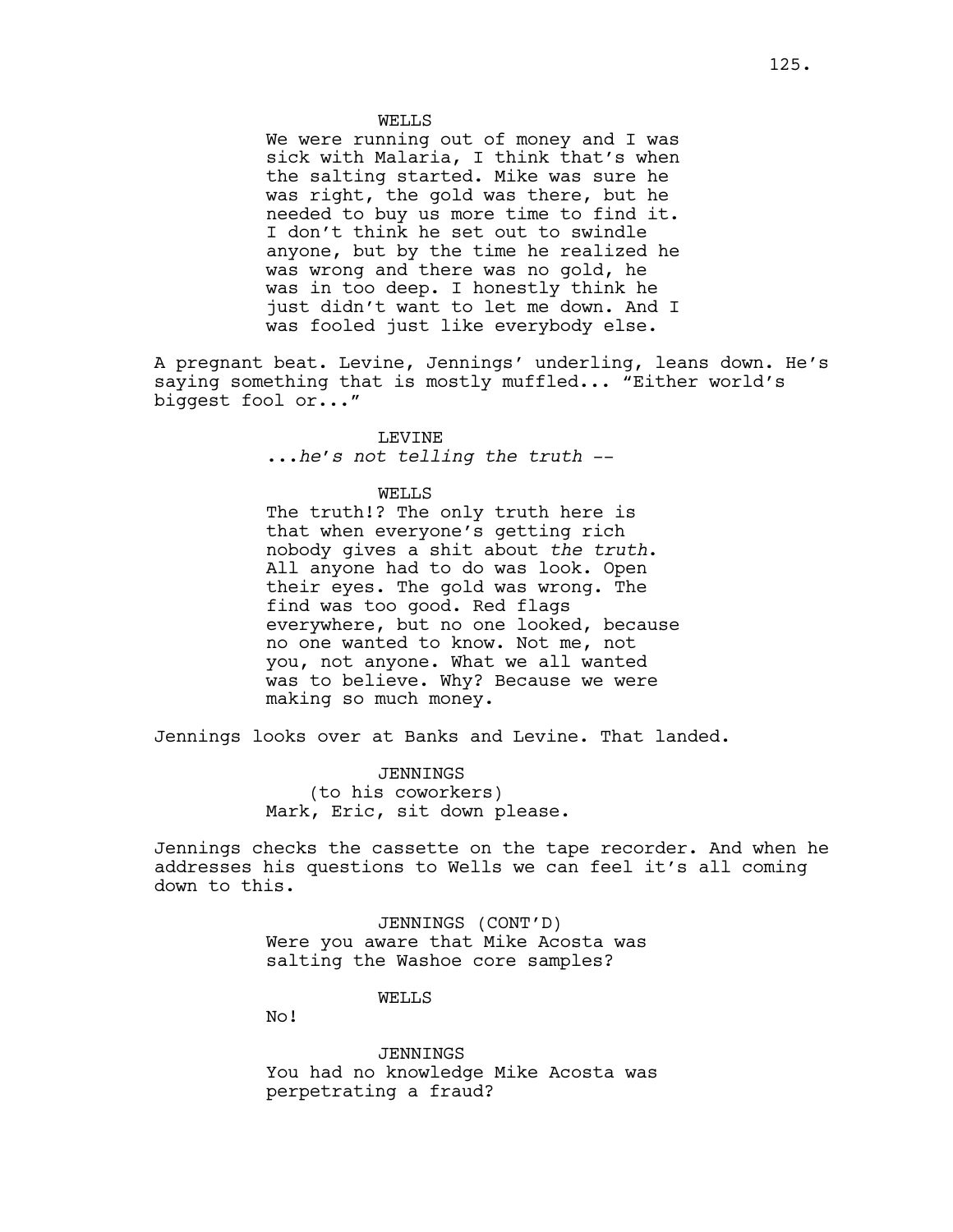WELLS No. I thought I'd won the lottery.

JENNINGS You were not in collusion with Mike Acosta on the Kensana gold strike?

WELLS

No.

JENNINGS Did you profit from the Kensana fraud?

WELLS

You know I didn't. I can't pay the hotel bill. Hell, I can't even get the minibar.

JENNINGS Did anyone close to you profit?

WELLS

No.

JENNINGS You have gained nothing?

WELLS

My friends lost money, my neighbors lost money, but I lost everything. Because, the real truth is... I never cared much about money. I cared about gold. It's different, Jennings. It's different.

Jennings, Banks, and Levine walk away and confer. It's clear they're having a difficult time reaching a quorum.

Wells turns and looks at the mountains. And then Jennings crosses back.

#### JENNINGS

(into tape recorder) End of deposition, 6:45 AM, Seventeen, October, 1988, conducted by Paul K. Jennings - Special Agent In Charge, Federal Bureau of Investigation, District of Nevada, Reno.

He presses stop on the recorder. Closes his notes. He and Wells look at each other a long moment.

> JENNINGS (CONT'D) You're free to go, Mr. Wells.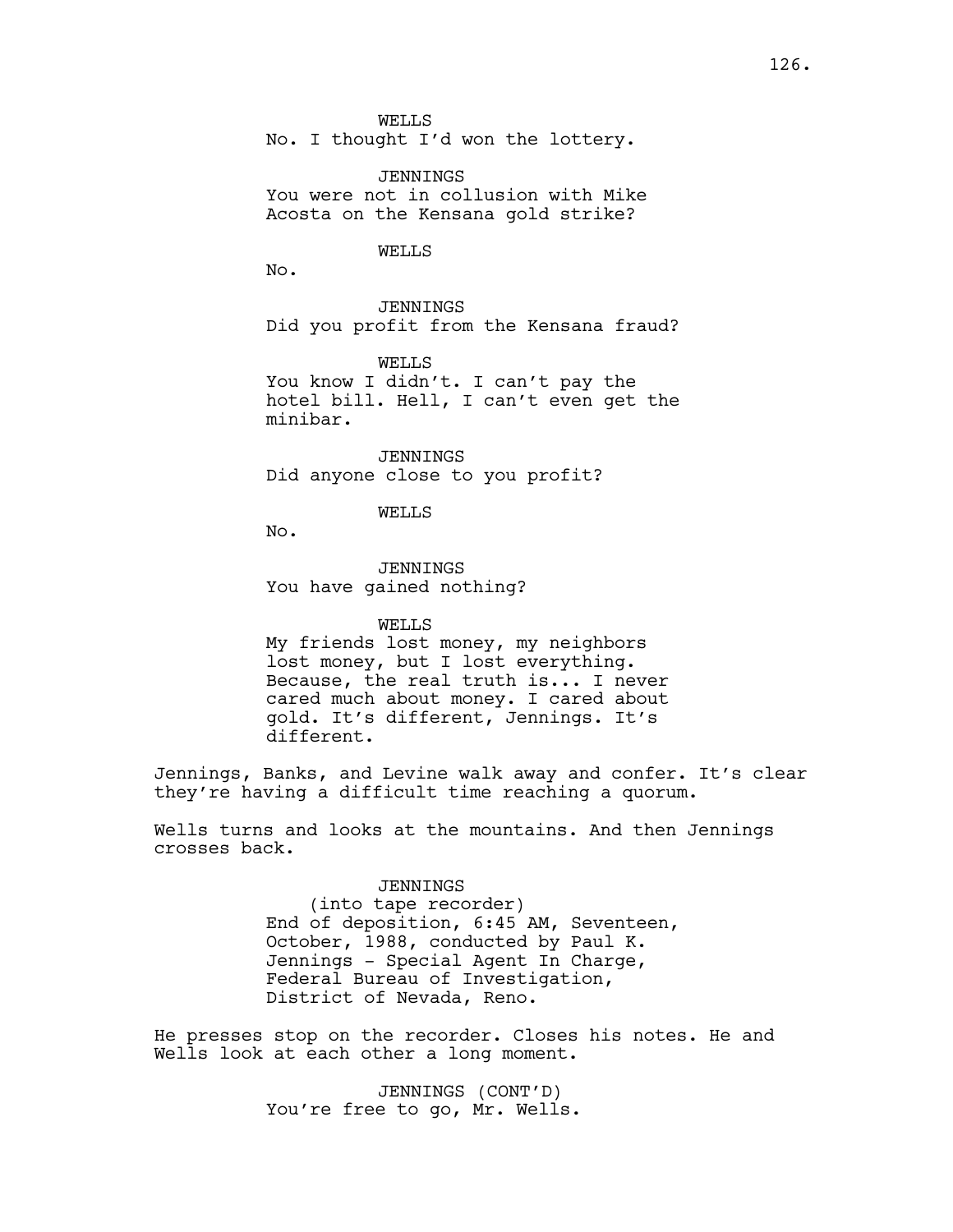Wells seems like he wasn't expecting this and maybe almost like he was past caring about it.

> WELLS Look at that, somebody believes me.

> > JENNINGS

I wouldn't go overboard. In fact, I wouldn't leave the state. Wouldn't start buying new stuff or chartering any more jets.

WELLS I gotta sneak out of here without the front desk guy seeing me. You picking up that tab?

JENNINGS It's been quite a whirlwind, hasn't it, Mr. Wells?

Wells has no fucking idea how to even begin to answer that one. As the coworkers leave --

> BANKS Good luck, Mr. Wells

LEVINE We'll be keeping an eye out for you.

Jennings starts to leave, then pauses --

JENNINGS What are you going to do now, Wells?

And as we push in on Wells, we can see deep in his eyes the beginnings of a plan...

## **EXT. PARKING LOT - HARRAH'S HOTEL AND CASINO - MORNING**

Wells looks back at the hotel. He sees two red-tailed hawks perched on a balcony rail. They drop in unison and then rise on a warm draft. Wells watches them rise and rise.

DISSOLVE TO:

ONE WHITE ROSES...

## **INT. SEDAN DE VILLE - DAY**

Is placed on the passenger seat of his car. Wells smoking. Driving. Flicks ashes at the ashtray, misses by a mile.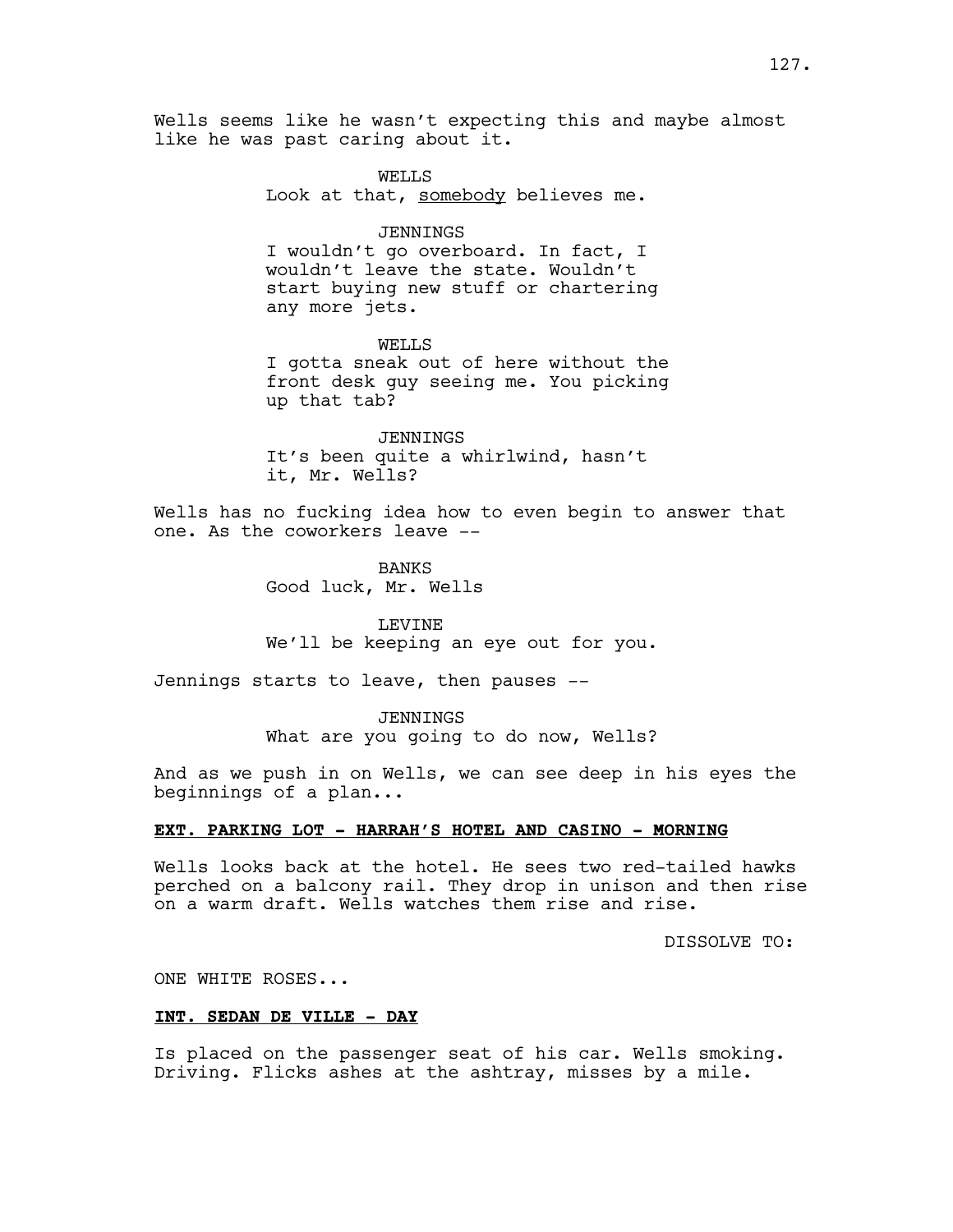Through the glass, a familiar, neater house appears.

## **EXT. KAY'S HOUSE - DAY**

He pulls into the driveway of Kay's house. The car shuts off.

He gathers himself. Picks up the rose. Gets out of the car. Hart Hubbard, pruning a bush, stops snipping.

> NEIGHBOR Kenny, I'm still worried about that mulberry over the back fence.

An old Mulberry tree grows over the shared fence. Wells doesn't need to look.

> WELLS I know. Good to see you, Hart.

HART HUBBARD Good to see you too, Kenny.

He's at the door. He takes a breath and knocks. After a while he hears footsteps. Then the door opens. Revealing KAY. She looks at the single flower. At Wells.

> WELL<sub>S</sub> Can I come in?

Kay considers a beat longer than is comfortable, then steps aside to let him in.

## **INT. KAY'S HOUSE - KITCHEN - DAY**

Wells sees the pool has been fixed and filled. It sparkles. Wells sitting at the dinette looking at Kay. She looks at him. A golden light shines through new curtains above the sink.

> KAY I made curtains.

WELLS The house looks great. And so do you.

Kay puts the flower in a small vase. She puts two coffee cups on the dinette. She looks at him a moment then shakes her head. Wells takes a cup of coffee.

> WELLS (CONT'D) I called up Carl.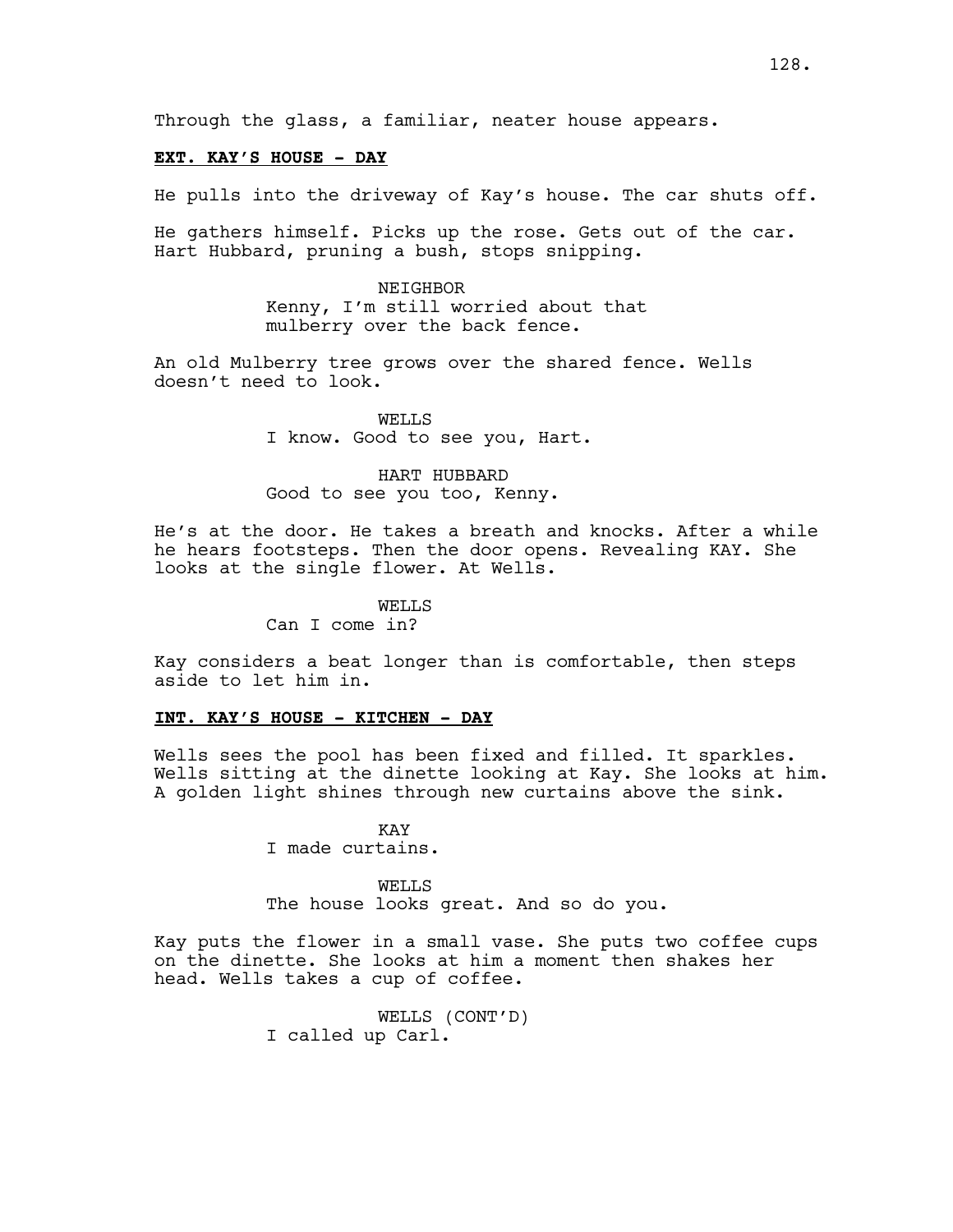WELLS I think he was surprised to hear from me. He'll see me next week. No promises.

KAY Wait, you really called him?

WELLS

(beat) No... Not yet. But I'm going to.

She starts to laugh. He starts to laugh. He reaches out his hand to hold hers across the table. They look at each other.

WELLS (CONT'D)

Goddamn.

And then they laugh at the absurdity of it all, of life, of trying to make sense of any of it.

> KAY Oh, some stuff came for you. Some mail.

She goes and finds a grocery bag of stuff that's come for him. He dumps it on the table, searching past catalogues and timeshare opportunities, until he finds what he's looking for:

A FOREIGN ENVELOPE

Thin and light blue with *PAR AVION* stamped on it.

Wells looks at it. He looks at Kay. Then he takes out a small pocket knife, uses the short blade to slice it open.

He extracts... <u>an old napkin</u>.

THE NAPKIN.

The one he and Acosta signed in the jungle. He unfolds it.

He reads:

*Prove 'em all wrong. "50-50" Whatever it takes...*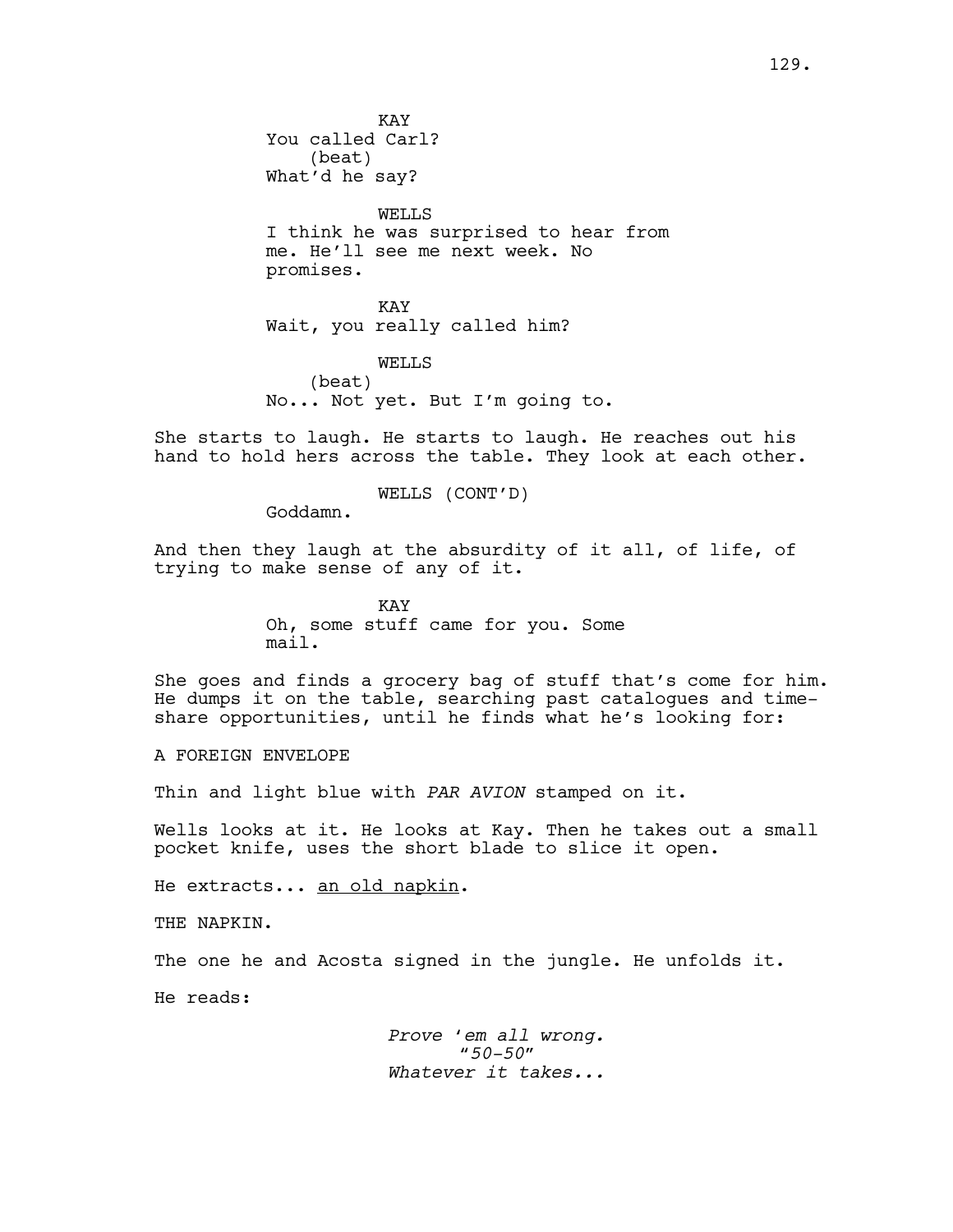Followed by two faded signatures: *Kenny Wells* & *Mike Acosta.*

He stares at Mike's signature a long moment, remembering.

KAY (CONT'D) What? What is it?

ALSO IN THE ENVELOPE -- A DEPOSIT SLIP

\$82,000,000

In his name, at THE FIRST BANK OF GIBRALTAR, exactly half what Acosta sold, fifty percent.

He looks up at Kay mysteriously.

And he smiles.

SMASH TO BLACK:

**THE END**